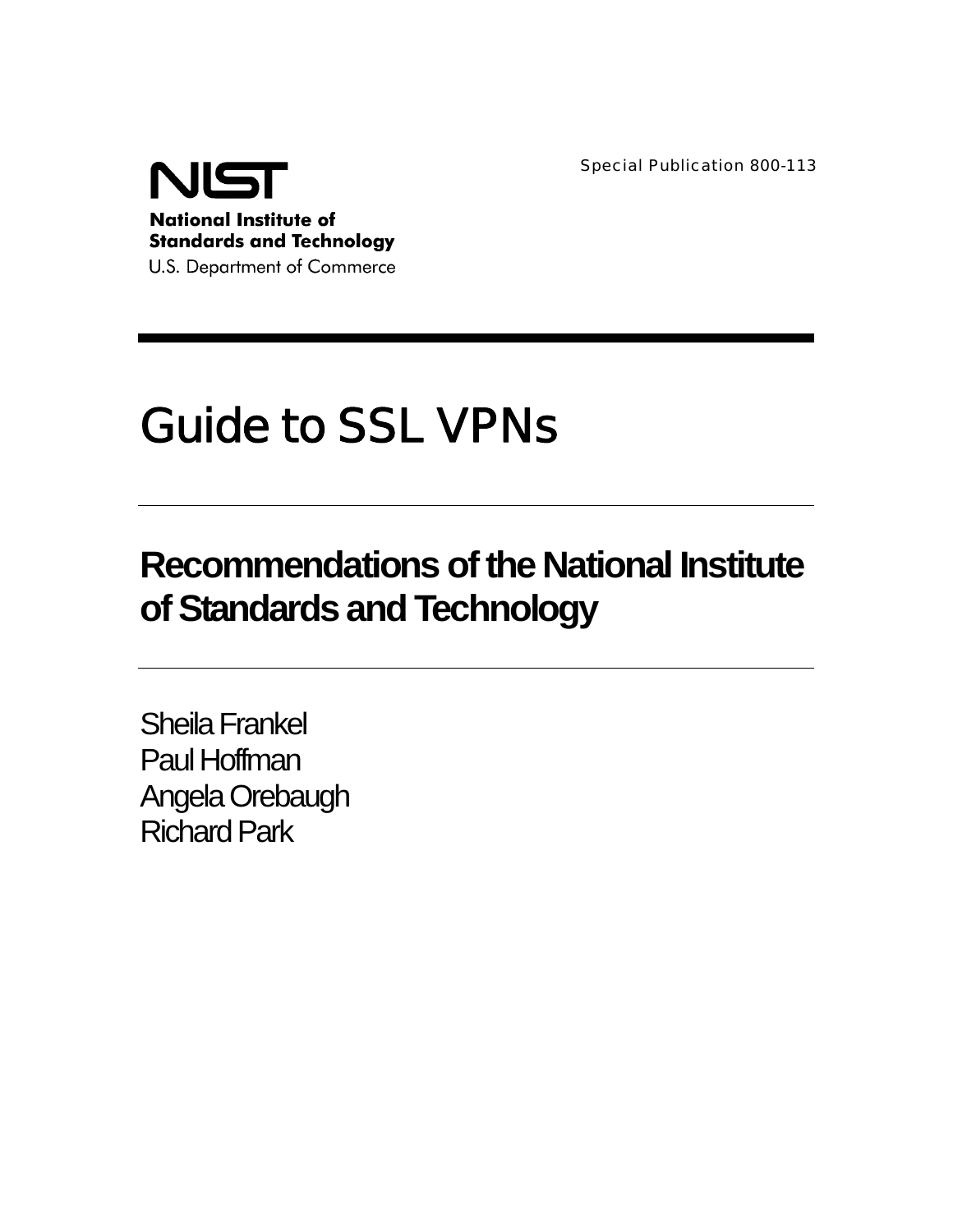**NIST Special Publication 800-113** 

Guide to SSL VPNs

*Recommendations of the National Institute of Standards and Technology* 

**Sheila Frankel Paul Hoffman Angela Orebaugh Richard Park** 

# **C O M P U T E R S E C U R I T Y**

Computer Security Division Information Technology Laboratory National Institute of Standards and Technology Gaithersburg, MD 20899-8930

July 2008



**U.S. Department of Commerce** 

Carlos M. Gutierrez, Secretary

**National Institute of Standards and Technology**

James M. Turner, Deputy Director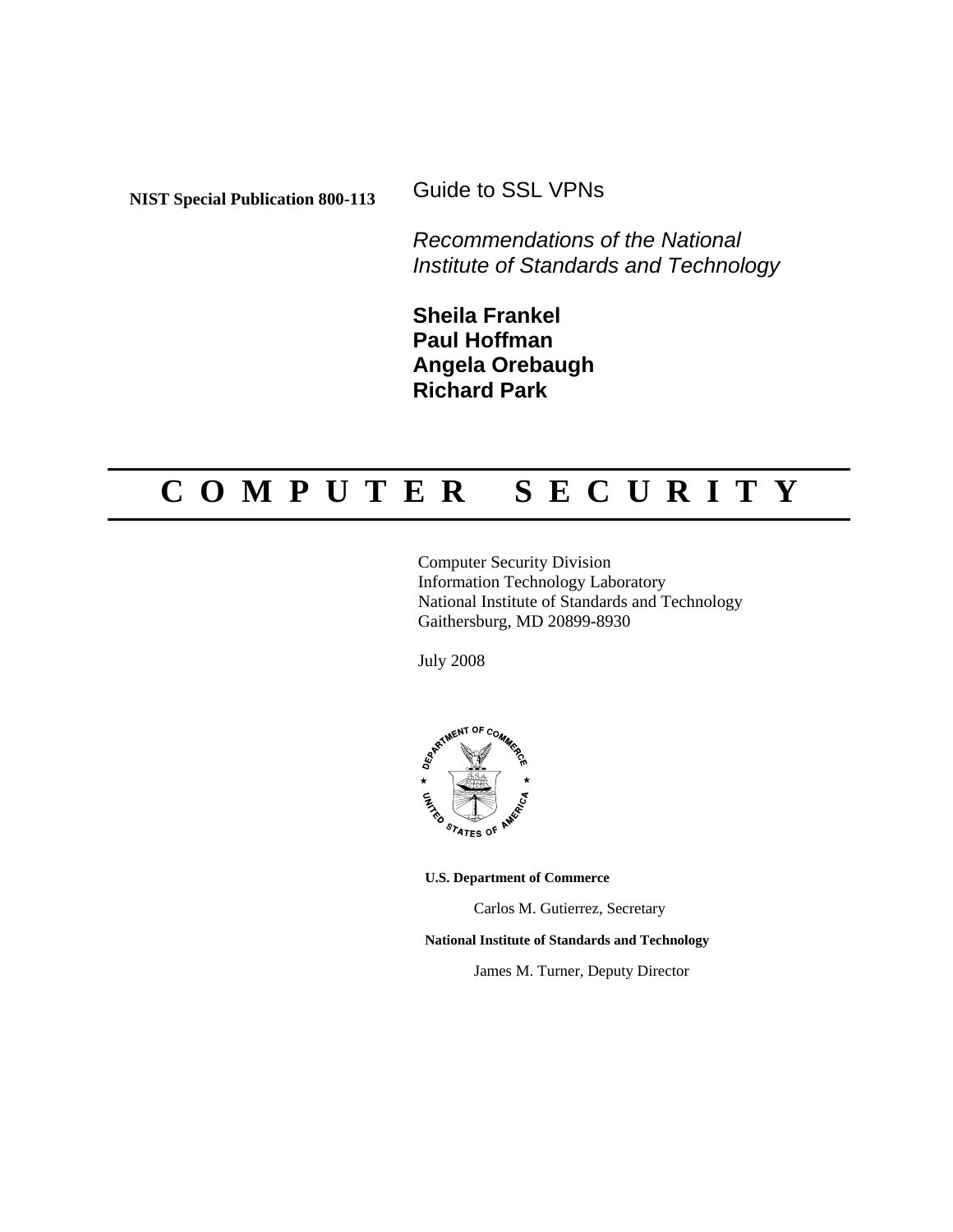# **Reports on Computer Systems Technology**

The Information Technology Laboratory (ITL) at the National Institute of Standards and Technology (NIST) promotes the U.S. economy and public welfare by providing technical leadership for the nation's measurement and standards infrastructure. ITL develops tests, test methods, reference data, proof of concept implementations, and technical analysis to advance the development and productive use of information technology. ITL's responsibilities include the development of technical, physical, administrative, and management standards and guidelines for the cost-effective security and privacy of sensitive unclassified information in Federal computer systems. This Special Publication 800-series reports on ITL's research, guidance, and outreach efforts in computer security and its collaborative activities with industry, government, and academic organizations.

#### **National Institute of Standards and Technology Special Publication 800-113 Natl. Inst. Stand. Technol. Spec. Publ. 800-113, 87 pages (July 2008)**

Certain commercial entities, equipment, or materials may be identified in this document in order to describe an experimental procedure or concept adequately. Such identification is not intended to imply recommendation or endorsement by the National Institute of Standards and Technology, nor is it intended to imply that the entities, materials, or equipment are necessarily the best available for the purpose.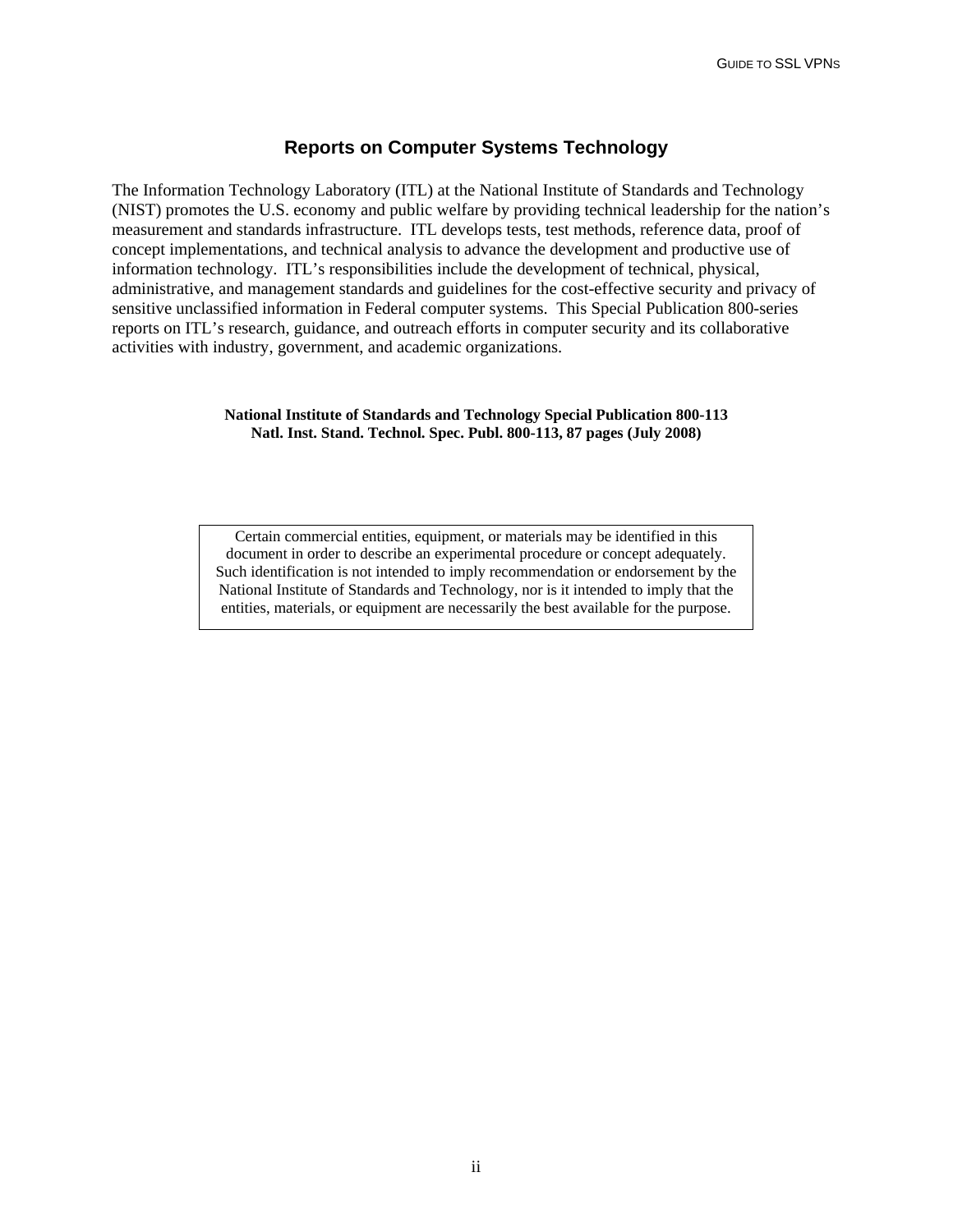# Acknowledgements

The authors, Sheila Frankel of the National Institute of Standards and Technology (NIST), Paul Hoffman of the Virtual Private Network Consortium (VPNC), and Angela Orebaugh and Richard Park of Booz Allen Hamilton, wish to thank their colleagues who reviewed drafts of this document and contributed to its technical content, especially Elaine Barker, Jim St. Pierre and Tim Polk of NIST. The authors would like to acknowledge Tim Grance and Karen Scarfone of NIST for their keen and insightful assistance throughout the development of the document. The authors particularly want to thank Guy Snyder, Darren Hartman and Thang Phan of ICSA Labs for their careful review and valuable contributions to improving the quality of this publication. The authors would also like to express their thanks to Mike Hillhouse of Juniper Networks and Mahesh Jethanandani of Cisco for their worthwhile comments and suggestions.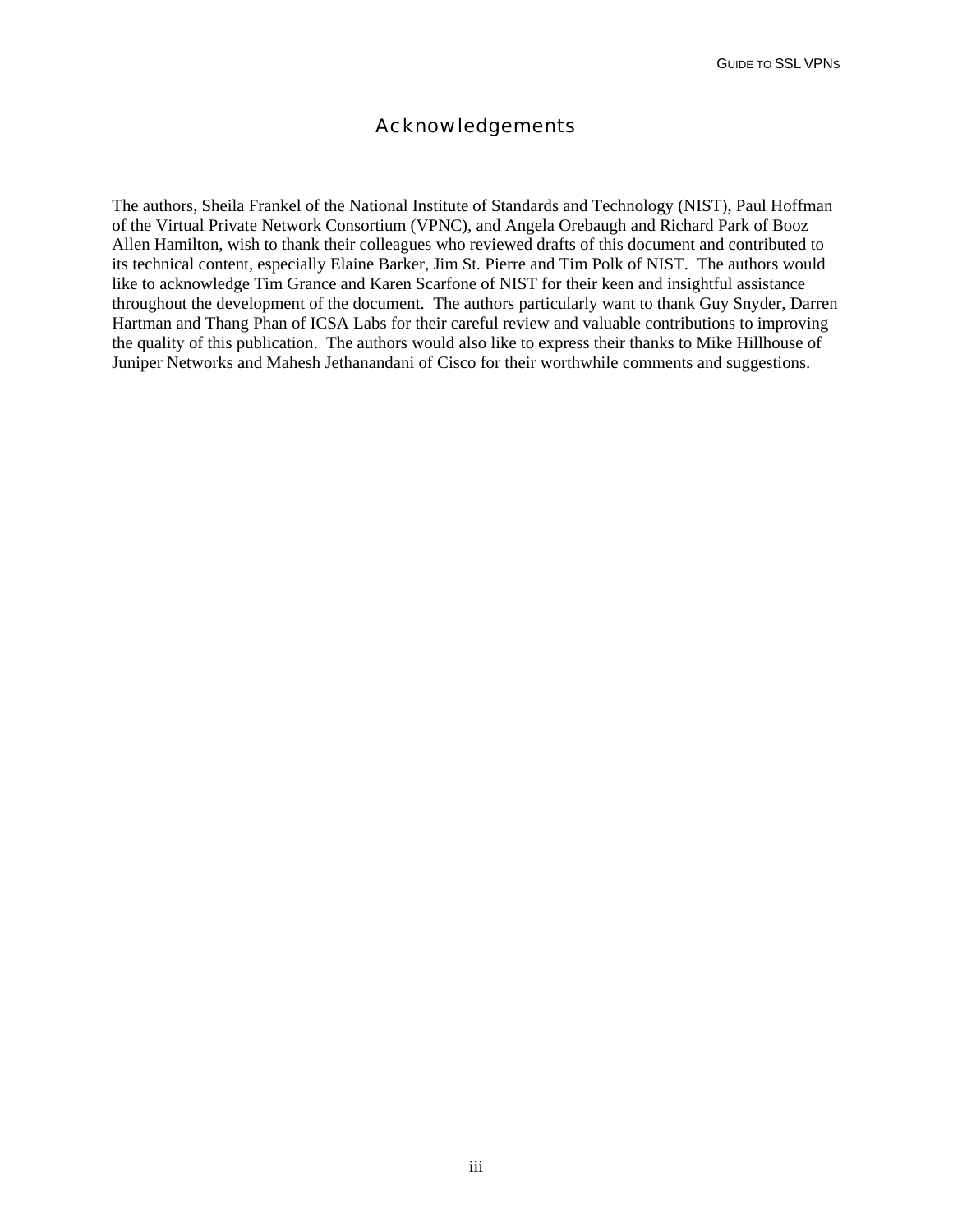# **Table of Contents**

| 1. |                                        |                                                                                                 |      |  |  |  |
|----|----------------------------------------|-------------------------------------------------------------------------------------------------|------|--|--|--|
|    | 1.1<br>1.2<br>1.3<br>1.4               |                                                                                                 |      |  |  |  |
| 2. |                                        |                                                                                                 |      |  |  |  |
|    | 2.1<br>2.2<br>2.3                      | 2.2.1<br>2.2.2<br>2.2.3                                                                         |      |  |  |  |
| 3. |                                        |                                                                                                 |      |  |  |  |
|    | 3.1<br>3.2<br>3.3<br>3.4<br>3.5<br>3.6 | 3.3.1<br>3.3.2<br>3.3.3<br>3.3.4<br>3.3.5<br>3.3.6<br>3.3.7<br>3.3.8<br>3.4.1<br>3.4.2<br>3.4.3 |      |  |  |  |
| 4. |                                        | <b>SSL VPN Planning and Implementation.</b>                                                     | .4-1 |  |  |  |
|    | 4.1<br>4.2<br>4.3                      | 4.2.2<br>4.2.3<br>4.2.4<br>4.2.5<br>4.3.1<br>4.3.2<br>4.3.3<br>4.3.4                            |      |  |  |  |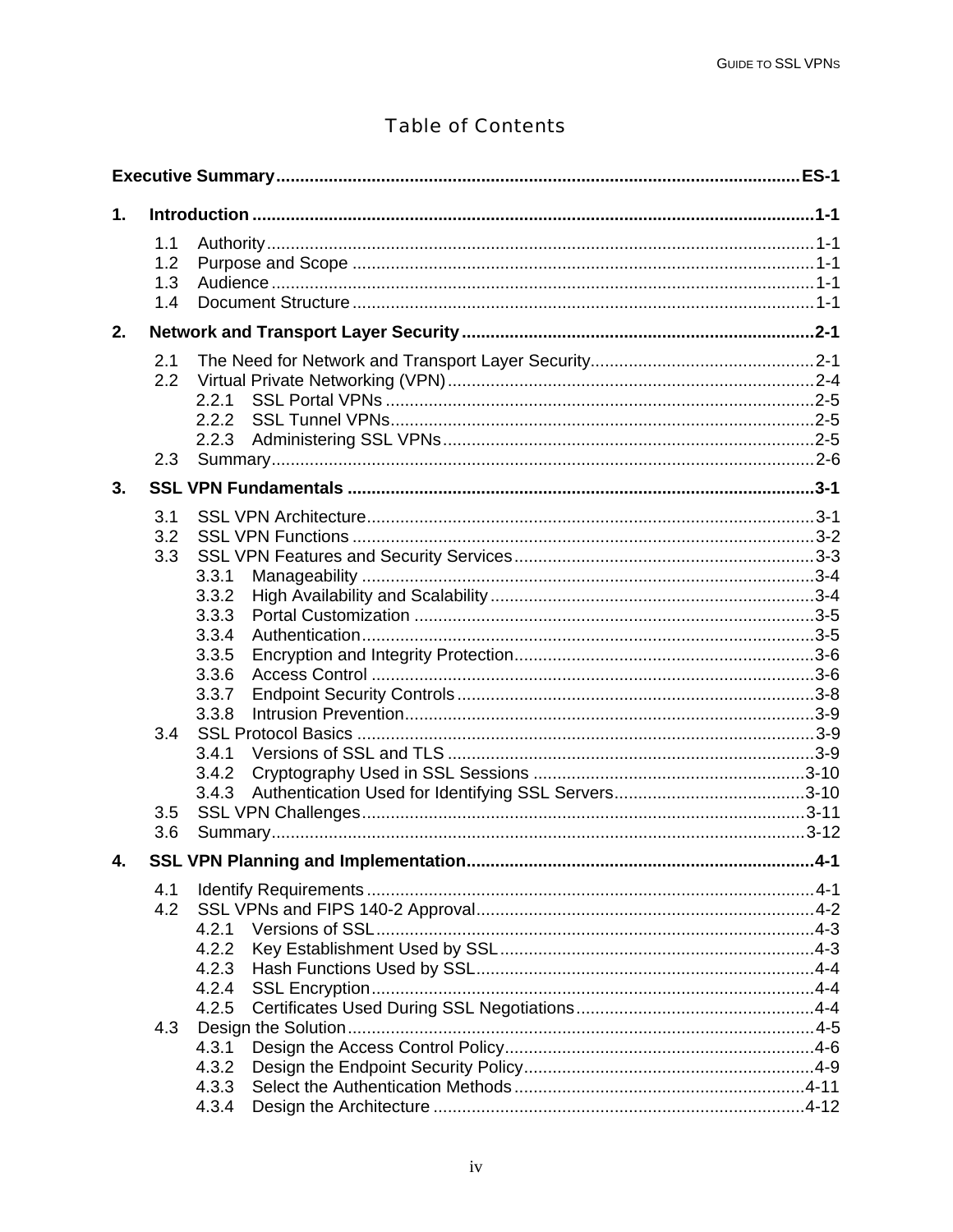|    |     | 4.3.5 |
|----|-----|-------|
|    |     | 4.3.6 |
|    |     | 4.3.7 |
|    | 4.4 |       |
|    |     | 4.4.1 |
|    | 4.5 |       |
|    | 4.6 |       |
|    | 4.7 |       |
| 5. |     |       |
|    |     |       |
| 6. |     |       |
|    | 6.1 |       |
|    | 6.2 |       |
|    | 6.3 |       |
|    | 6.4 |       |
| 7. |     |       |
|    | 7.1 |       |
|    | 7.2 |       |
|    |     | 7.2.1 |
|    |     | 7.2.2 |
|    |     | 7.2.3 |
|    |     | 7.2.4 |
|    |     | 7.2.5 |
|    |     | 7.2.6 |
|    |     | 7.2.7 |
|    |     | 7.2.8 |
|    |     | 7.2.9 |
|    |     |       |
|    |     |       |
|    |     |       |
|    | 7.3 |       |
|    |     | 7.3.1 |
|    | 7.4 |       |
|    | 7.5 |       |

# **List of Appendices**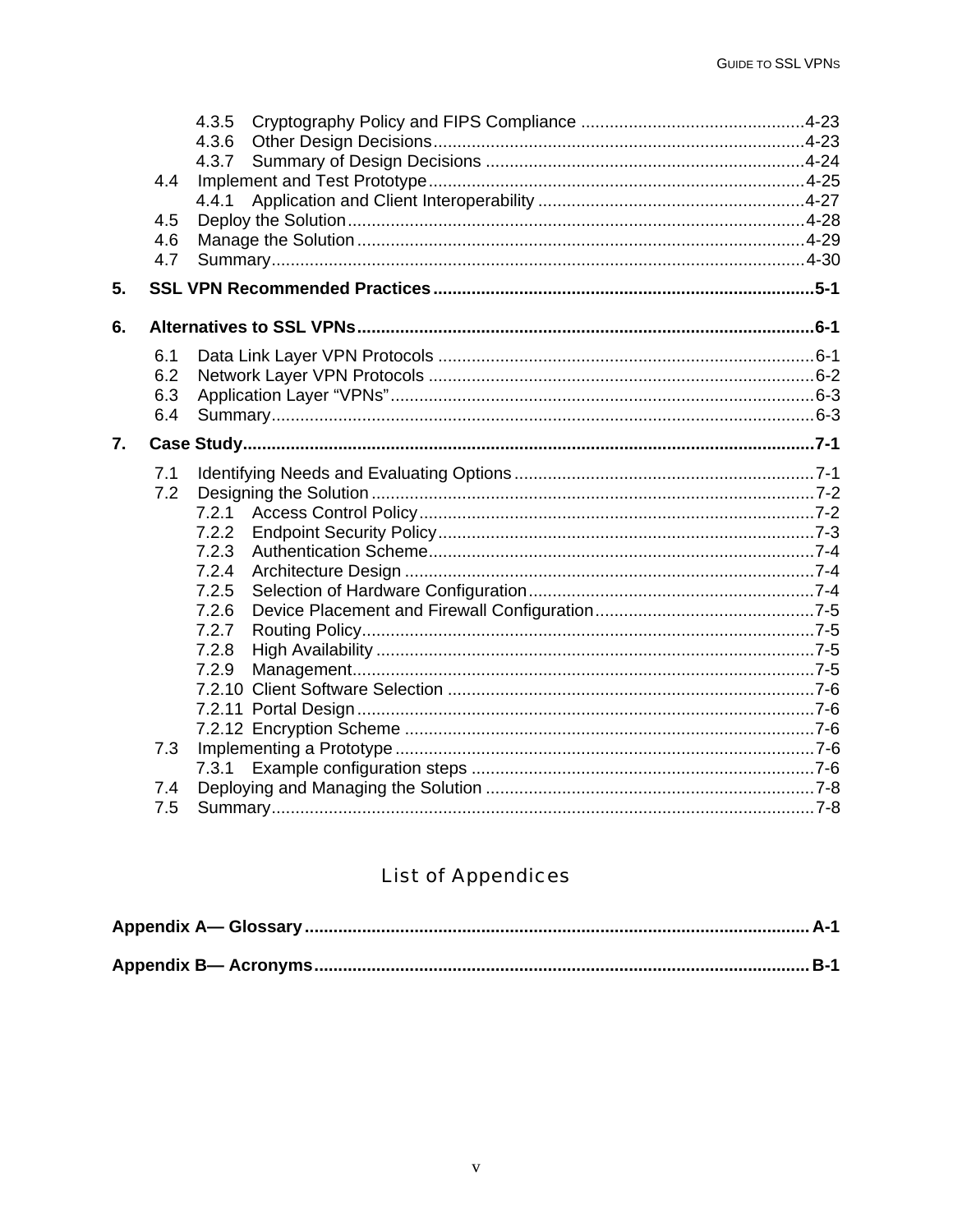# List of Figures

# List of Tables

| Table 3-2. Access Control Examples with Endpoint Security Controls3-8 |
|-----------------------------------------------------------------------|
|                                                                       |
|                                                                       |
|                                                                       |
|                                                                       |
|                                                                       |
|                                                                       |
|                                                                       |
|                                                                       |
|                                                                       |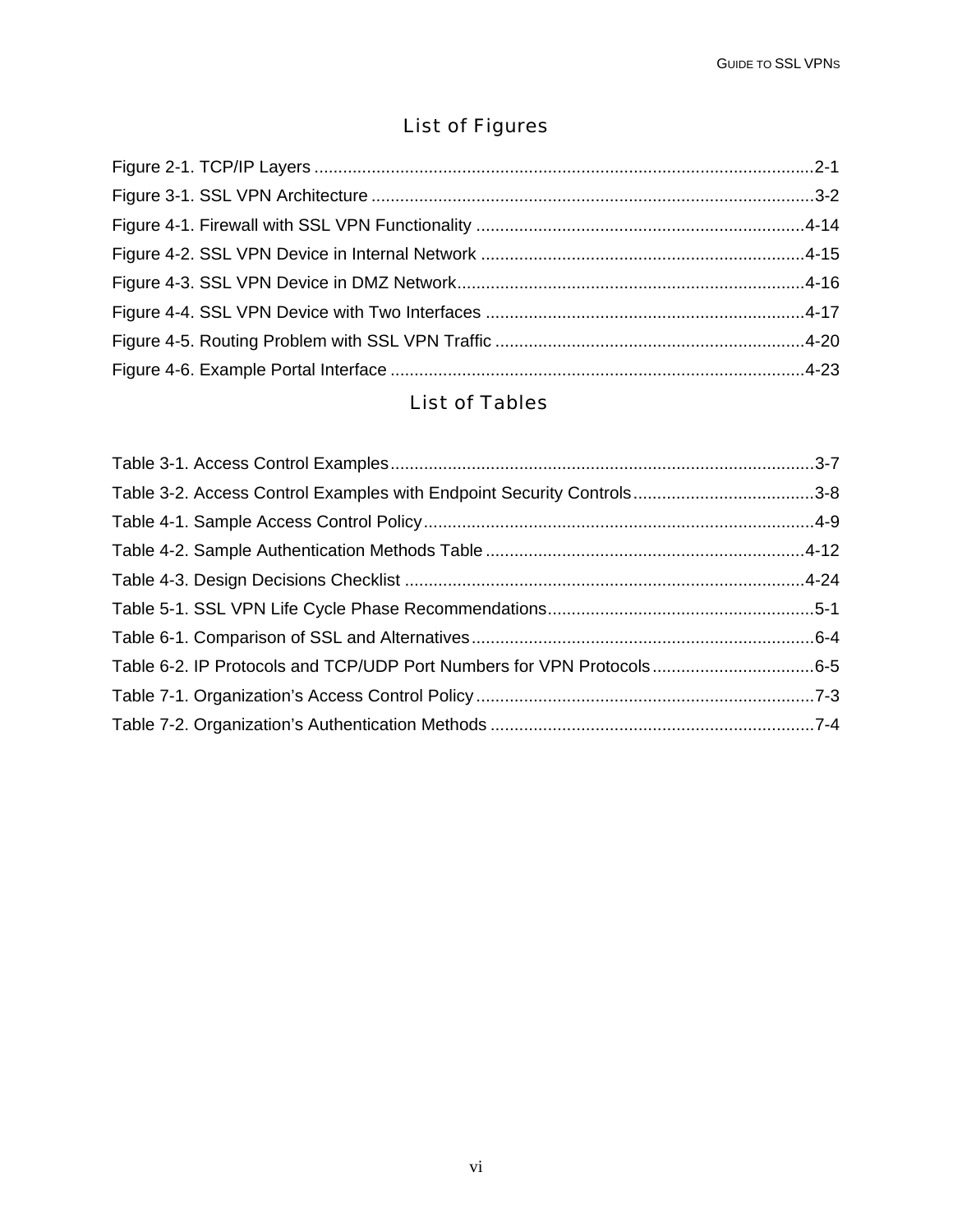# <span id="page-7-0"></span>**Executive Summary**

Secure Sockets Layer (SSL) virtual private networks (VPN) provide secure remote access to an organization's resources. A VPN is a virtual network, built on top of existing physical networks, that can provide a secure communications mechanism for data and other information transmitted between two endpoints. Because a VPN can be used over existing networks such as the Internet, it can facilitate the secure transfer of sensitive data across public networks. An SSL VPN consists of one or more VPN devices to which users connect using their Web browsers. The traffic between the Web browser and the SSL VPN device is encrypted with the SSL protocol or its successor, the Transport Layer Security (TLS) protocol. This type of VPN may be referred to as either an SSL VPN or a TLS VPN. This guide uses the term SSL VPN. SSL VPNs provide remote users with access to Web applications and client/server applications, and connectivity to internal networks. Despite the popularity of SSL VPNs, they are not intended to replace Internet Protocol Security (IPsec) VPNs.<sup>[1](#page-7-1)</sup> The two VPN technologies are complementary and address separate network architectures and business needs. SSL VPNs offer versatility and ease of use because they use the SSL protocol, which is included with all standard Web browsers, so the client usually does not require configuration by the user. SSL VPNs offer granular control for a range of users on a variety of computers, accessing resources from many locations. There are two primary types of SSL VPNs:

- **SSL Portal VPNs.** This type of SSL VPN allows a user to use a single standard SSL connection to a Web site to securely access multiple network services. The site accessed is typically called a portal because it is a single page that leads to many other resources. The remote user accesses the SSL VPN gateway using any modern Web browser, identifies himself or herself to the gateway using an authentication method supported by the gateway, and is then presented with a Web page that acts as the portal to the other services.
- **SSL Tunnel VPNs.** This type of SSL VPN allows a user to use a typical Web browser to securely access multiple network services, including applications and protocols that are not web-based, through a tunnel that is running under SSL. SSL tunnel VPNs require that the Web browser be able to handle active content, which allows them to provide functionality that is not accessible to SSL portal VPNs. Examples of active content include Java, JavaScript, Active X, or Flash applications or plug-ins.

This publication discusses the fundamental technologies and features of SSL VPNs. It describes SSL and how it fits within the context of layered network security. It presents a phased approach to SSL VPN planning and implementation that can help in achieving successful SSL VPN deployments. It also compares the SSL VPN technology with IPsec VPNs and other VPN solutions. This information is particularly valuable for helping organizations to determine how best to deploy SSL VPNs within their specific network environments.

Implementing the following recommendations should assist in facilitating more efficient and effective SSL VPN use for Federal departments and agencies.

# **Federal agencies deploying SSL VPNs must configure them to only allow FIPS-compliant cryptographic algorithms, cipher suites, and versions of SSL.**

Some organizations, such as Federal agencies, have strict requirements for encryption and integrity protection. SSL VPNs should support the required algorithms for symmetric encryption, key exchange, and hash functions. For government agencies, traffic that requires protection must employ Federal

<span id="page-7-1"></span><sup>1</sup> 1 Detailed information on the IPsec components may be found in NIST Special Publication (SP) 800-77, *Guide to IPsec VPNs*, available from [http://csrc.nist.gov/publications/nistpubs/.](http://csrc.nist.gov/publications/nistpubs/)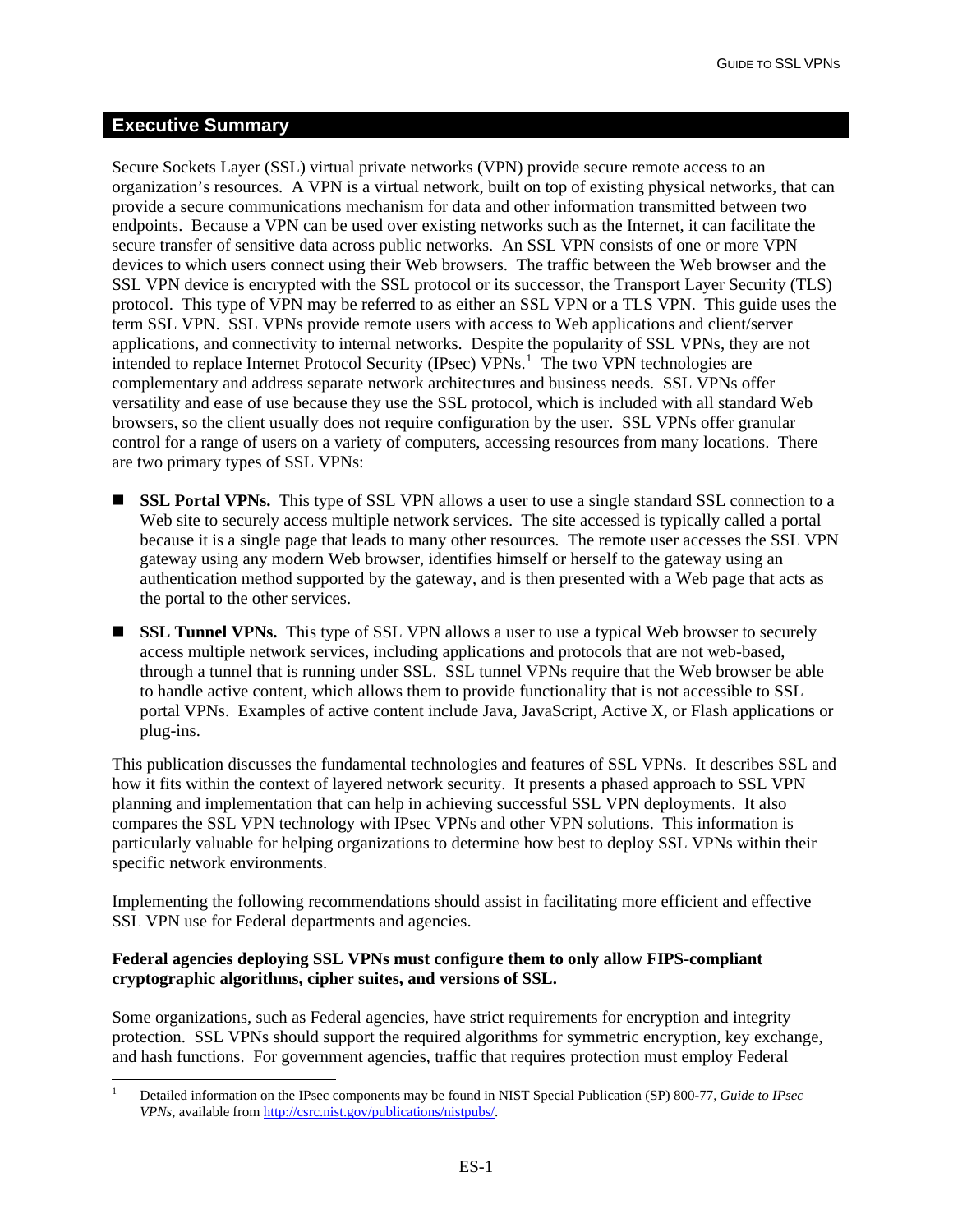Information Processing Standard (FIPS)-compliant cryptographic algorithms and modules. Many of the cryptographic algorithms used in some SSL cipher suites are not FIPS-approved, and therefore are not allowed for use in SSL VPNs that are to be used in applications that must conform to FIPS 140-2. This means that to be run in FIPS-compliant mode, an SSL VPN gateway must only allow cipher suites that are allowed by FIPS 140-2.

Some of the cryptographic requirements, including allowable hash functions and certificate key lengths, will change at the end of 2010. Therefore, Federal agencies who want to provide SSL VPN services after 2010 must ensure that their systems are upgradeable to the new FIPS-compliant cipher suites and key lengths before the end of 2010, and that their SSL VPN vendors guarantee that such upgrades will be available early enough for testing and deployment in the field.

# **Organizations planning SSL VPN deployments should identify and define requirements, and evaluate several products to determine their fit into the organization.**

SSL VPN products vary in functionality, including protocol and application support. They also vary in breadth, depth, and completeness of features and security services. Some recommendations and considerations include the following:

- SSL VPN manageability features such as status reporting, logging, and auditing should provide adequate capabilities for the organization to effectively operate and manage the SSL VPN and to extract detailed usage information.
- The SSL VPN high availability and scalability features should support the organization's requirements for failover, load balancing and throughput. State and information sharing is recommended to keep the failover process transparent to the user.
- SSL VPN portal customization should allow the organization to control the look and feel of the portal and to customize the portal to support various devices such as personal digital assistants (PDA) and smart phones.
- SSL VPN authentication should provide the necessary support for the organization's current and future authentication methods and leverage existing authentication databases. SSL VPN authentication should also be tested to ensure interoperability with existing authentication methods.
- The strongest possible cryptographic algorithms and key lengths that are considered secure for current practice should be used for encryption and integrity protection unless they are incompatible with interoperability, performance and export constraints.
- SSL VPNs should be evaluated to ensure they provide the level of granularity needed for access controls. Access controls should be capable of applying permissions to users, groups, and resources, as well as integrating with endpoint security controls.
- Implementation of endpoint security controls is often the most diverse service amongst SSL VPN products. Endpoint security should be evaluated to ensure it provides the necessary host integrity checking and security protection mechanisms required for the organization.
- Not all SSL VPNs have integrated intrusion prevention capabilities. Those that do should be evaluated to ensure they do not introduce an unacceptable amount of latency into the network traffic.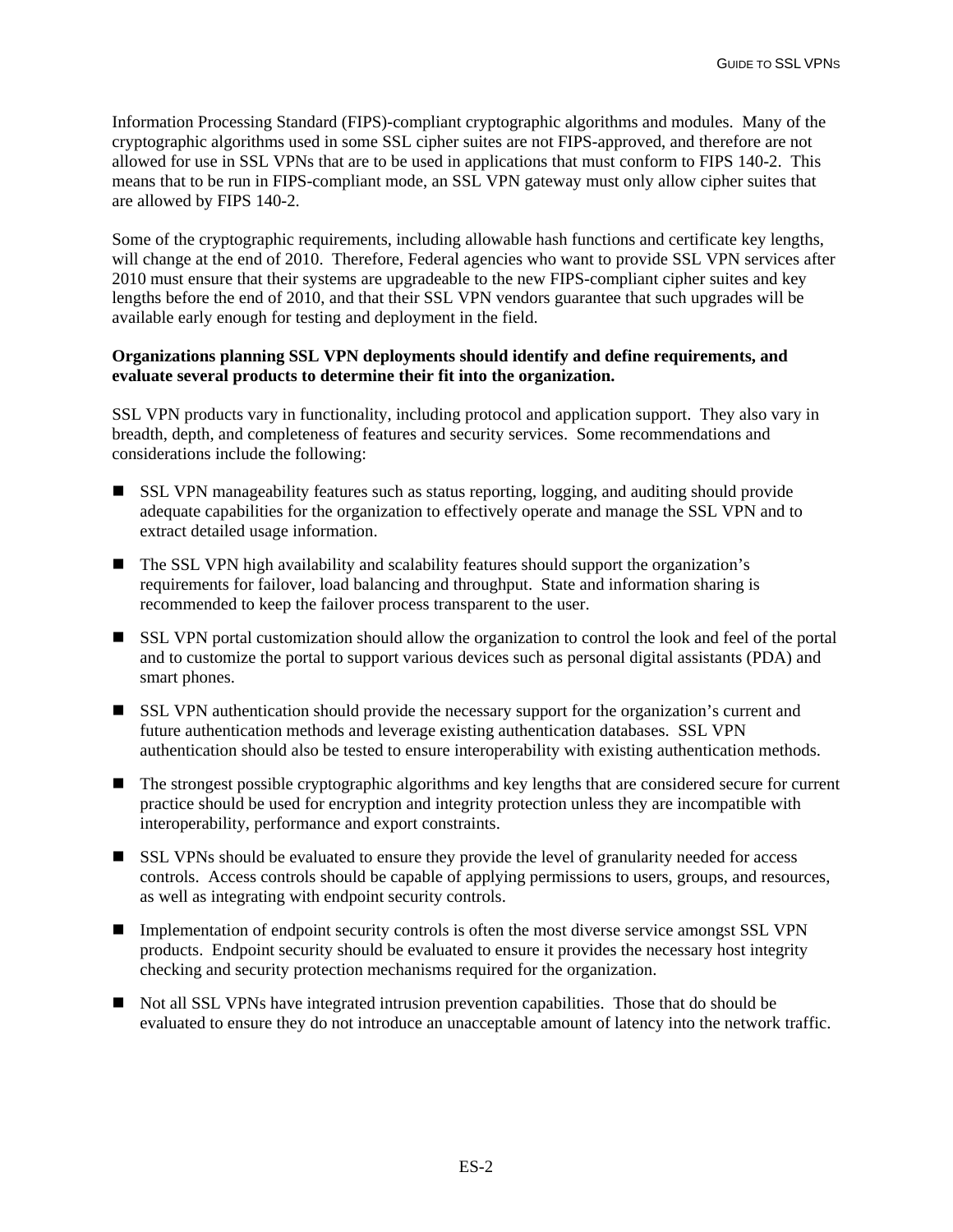# **Organizations should use a phased approach to SSL VPN planning and implementation.**

A successful SSL VPN deployment can be achieved by following a clear, step-by-step planning and implementation process. The use of a phased approach can minimize unforeseen issues and identify potential pitfalls early in the process. The five phases of the recommended approach are as follows:

- 1. **Identify Requirements.** Identify the requirements for remote access and determine how they can best be met.
- 2. **Design the Solution.** Make design decisions in five areas: access control, endpoint security, authentication methods, architecture, and cryptography policy.
- 3. **Implement and Test a Prototype.** Test a prototype of the designed solution in a laboratory, test, or production environment to identify any potential issues.
- 4. **Deploy the Solution.** Gradually deploy the SSL VPN solution throughout the enterprise, beginning with a pilot program.
- 5. **Manage the Solution.** Maintain the SSL VPN components and resolve operational issues. Repeat the planning and implementation process when significant changes need to be incorporated into the solution.

# **Organizations should be familiar with the limitations of SSL VPN technology.**

SSL VPNs, although a maturing technology, continue to face several challenges. These include limitations on their ability to support a large number of applications and clients, the methods of implementing network extension and endpoint security, the ability to provide clientless access, the use of the SSL VPN from public locations, and product and technology education.

# **Organizations should implement other measures that support and complement SSL VPN implementations.**

These measures help to ensure that the SSL VPN solution is implemented in an environment with the technical, management, and operational controls necessary to provide sufficient security for the SSL VPN implementation. Examples of supporting measures include:

- Establishing and maintaining control over all entry and exit points for the protected network, which helps to ensure its integrity
- Incorporating SSL VPN considerations into organizational policies (e.g., identity management, remote access)
- Ensuring that all SSL VPN endpoints are secured and maintained properly to reduce the risk of SSL VPN compromise or misuse.

Although SSL VPNs are flexible enough to meet many needs, there are certain cases when other types of VPNs may provide a better solution. Network layer VPN protocols, primarily IPsec; data link layer VPN protocols, such as Point-to-Point Tunneling Protocol (PPTP), Layer 2 Tunneling Protocol (L2TP), and Layer 2 Forwarding (L2F); and application layer security protocols, including OpenPGP and Secure Shell (SSH), are all effective alternatives to SSL VPNs for particular needs and environments.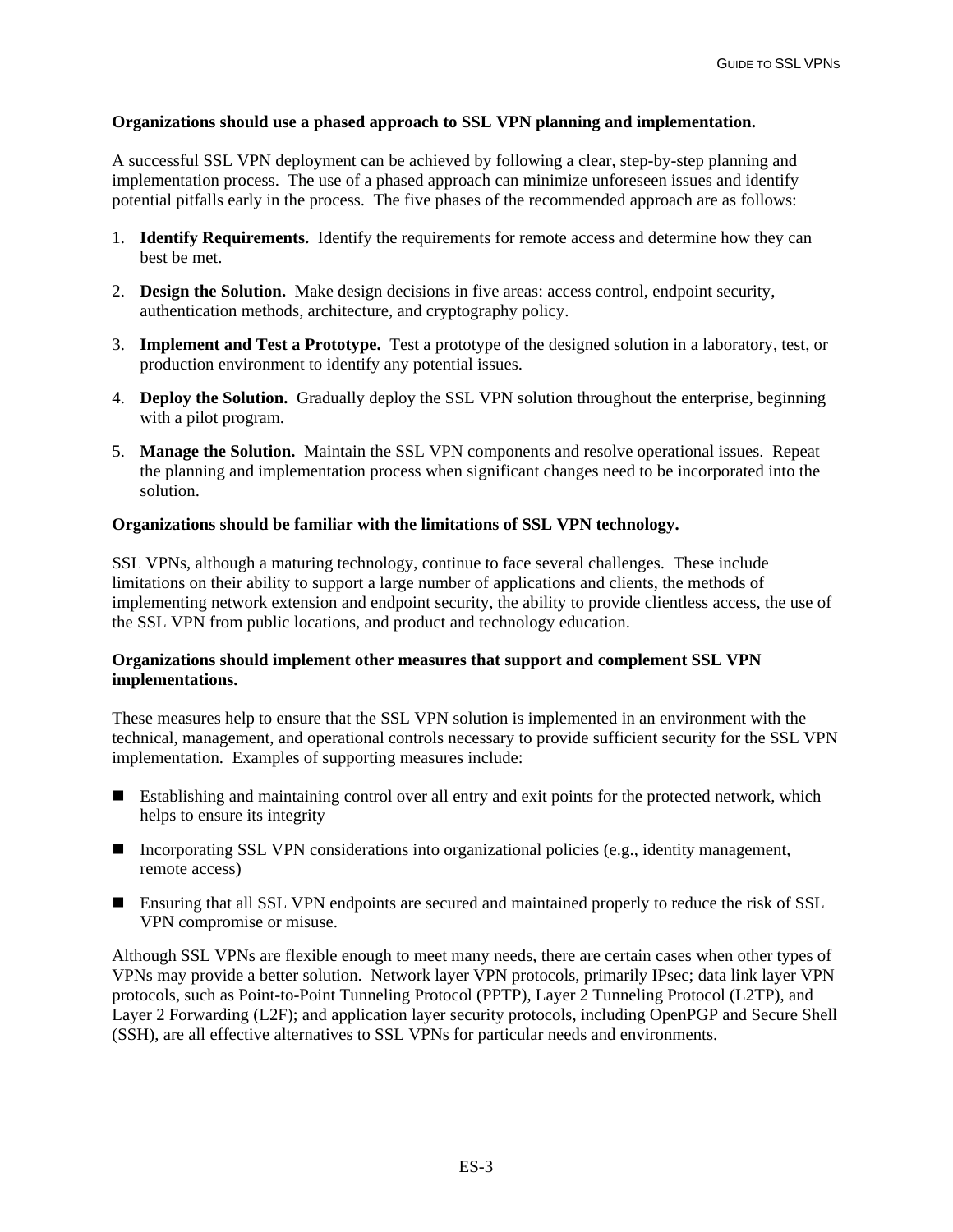# <span id="page-10-0"></span>**1. Introduction**

# **1.1 Authority**

The National Institute of Standards and Technology (NIST) developed this document in furtherance of its statutory responsibilities under the Federal Information Security Management Act (FISMA) of 2002, Public Law 107-347.

NIST is responsible for developing standards and guidelines, including minimum requirements, for providing adequate information security for all agency operations and assets; but such standards and guidelines shall not apply to national security systems. This guideline is consistent with the requirements of the Office of Management and Budget (OMB) Circular A-130, Section 8b(3), "Securing Agency Information Systems," as analyzed in A-130, Appendix IV: Analysis of Key Sections. Supplemental information is provided in A-130, Appendix III.

This guideline has been prepared for use by Federal agencies. It may be used by nongovernmental organizations on a voluntary basis and is not subject to copyright, though attribution is desired.

Nothing in this document should be taken to contradict standards and guidelines made mandatory and binding on Federal agencies by the Secretary of Commerce under statutory authority, nor should these guidelines be interpreted as altering or superseding the existing authorities of the Secretary of Commerce, Director of the OMB, or any other Federal official.

# **1.2 Purpose and Scope**

This publication seeks to assist organizations in understanding SSL VPN technologies and in designing, implementing, configuring, securing, monitoring, and maintaining SSL VPN solutions. This document provides a phased approach to SSL VPN planning and implementation that can help in achieving successful SSL VPN deployments. It also provides a comparison with other similar technologies such as IPsec VPNs and other VPN solutions.

# **1.3 Audience**

The publication has been created for computer security staff and program managers; system, network, and application administrators; and others who are considering the deployment of SSL VPNs. It is also useful for organizations that already deploy IPsec VPNs and want to know how IPsec and SSL VPNs are complementary.

# **1.4 Document Structure**

The remainder of this document is organized into the following six major sections:

- Section 2 provides a general introduction to network and transport layer security.
- Section 3 gives describes the fundamentals of SSL VPNs and their services and features.
- Section 4 explores in depth each of the SSL VPN planning and implementation phases.
- Section 5 provides a consolidated list of recommended practices for SSL VPN deployment in terms of the system development life cycle approach.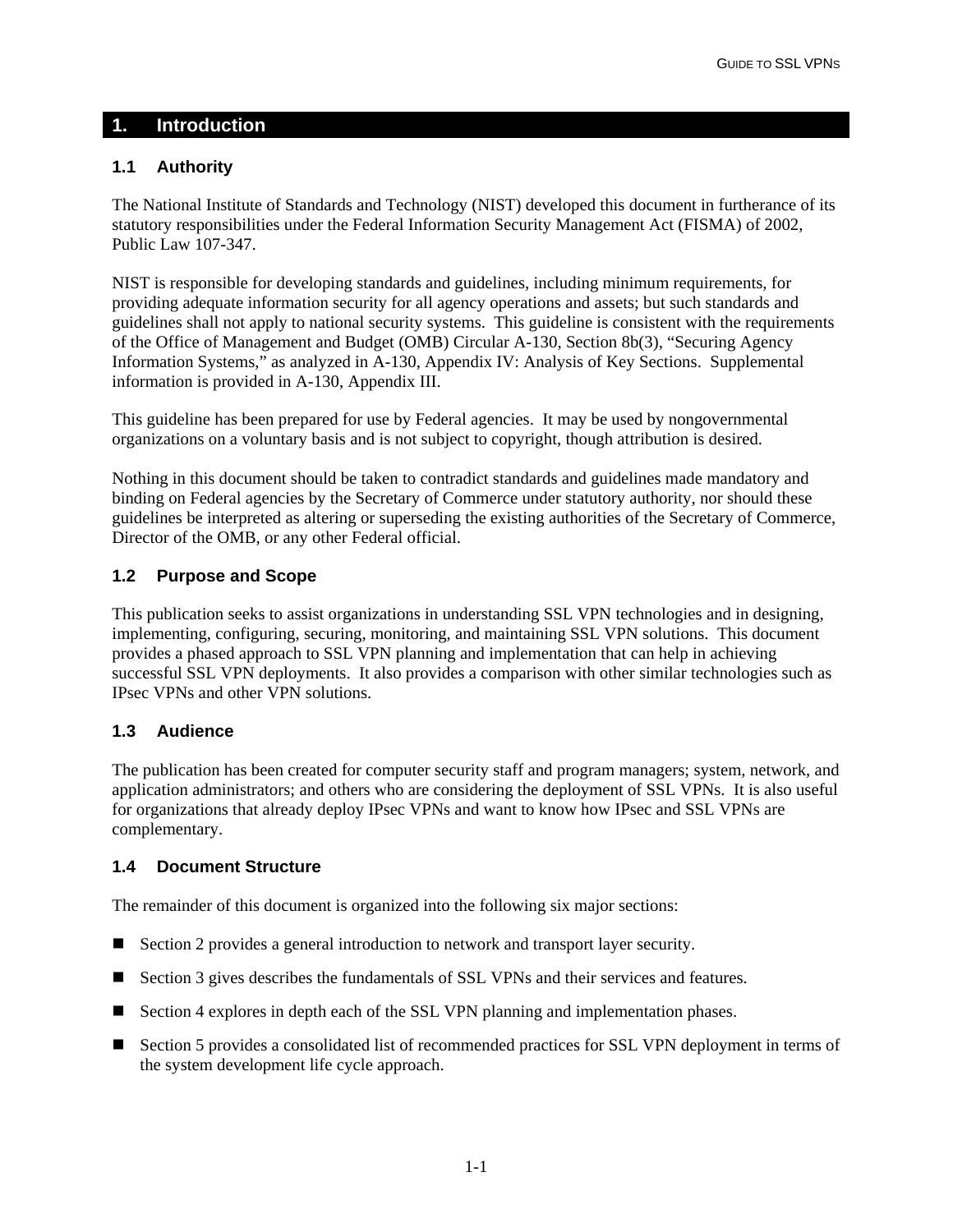- Section 6 describes several VPN protocols that are used as alternatives to SSL VPNs in different scenarios.
- Section 7 presents an SSL VPN solution planning and implementation case study.

The document also contains appendices with supporting material. Appendices A and B contain a glossary and an acronym list, respectively.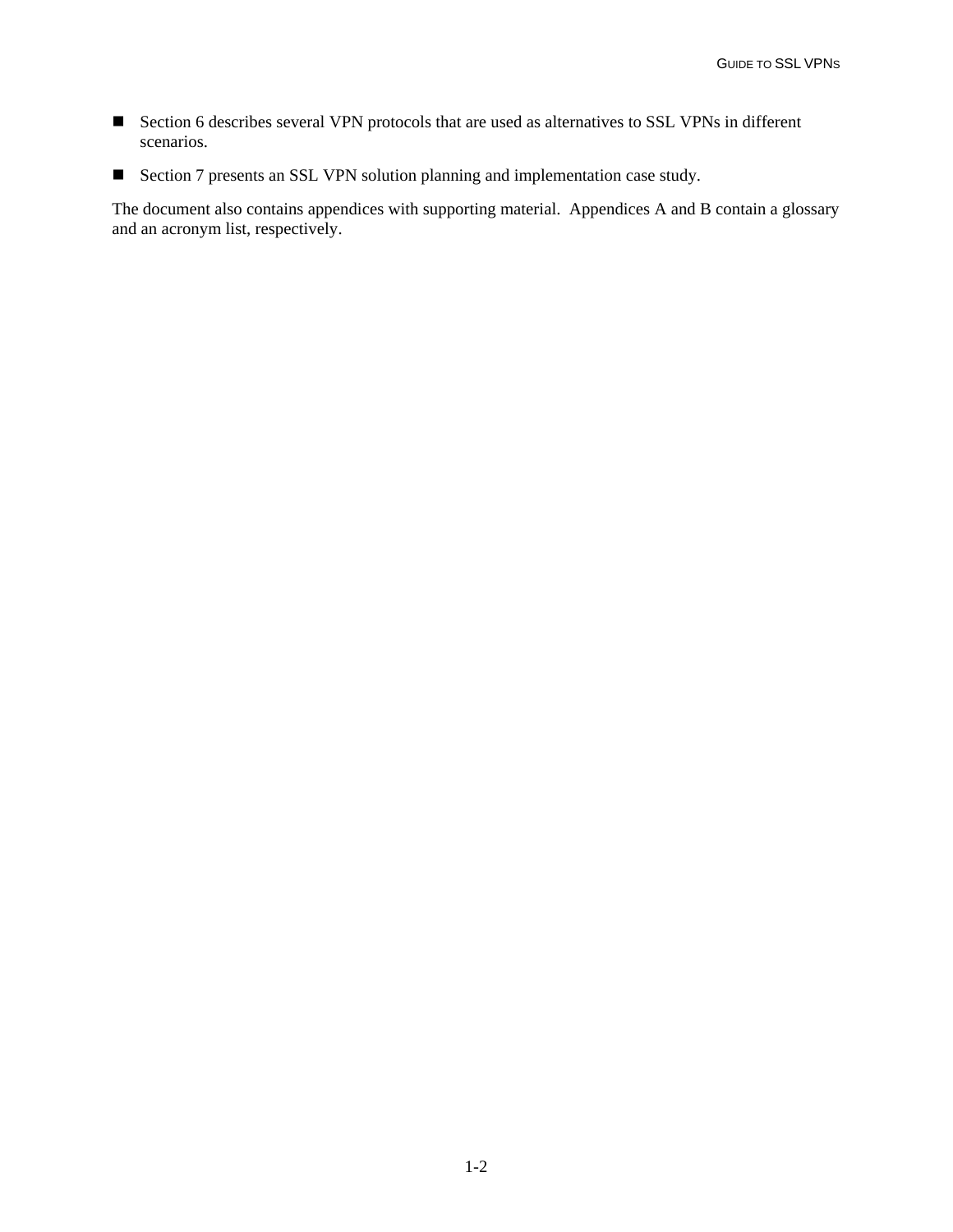# <span id="page-12-0"></span>**2. Network and Transport Layer Security**

This section provides a general introduction to network and transport layer security. *Network layer security* protects network communications at the layer that is responsible for routing packets across networks. *Transport layer security* provides security at the layer responsible for end-to-end communications. This section first introduces the Transmission Control Protocol/Internet Protocol (TCP/IP) model and its layers and then discusses the need to use security controls at each layer to protect communications. It provides a brief introduction to Secure Sockets Layer (SSL) and its successor, Transport Layer Security (TLS), primarily focused on the types of protection that SSL can provide for communications. This section also provides a brief introduction to virtual private networking (VPN) services and explains what types of protection a VPN can provide. It introduces three VPN architecture models and discusses the features and common uses of each model. This document discusses only the most common VPN scenarios and uses of SSL.

# **2.1 The Need for Network and Transport Layer Security**

TCP/IP is widely used throughout the world to provide network communications. TCP/IP communications are composed of four layers that work together. When a user wants to transfer data across networks, the data is passed from the highest layer through intermediate layers to the lowest layer, with each layer adding information. At each layer, the logical units are typically composed of a header and a payload. The *payload* consists of the information passed down from the previous layer, while the *header* contains layer-specific information such as addresses. At the application layer, the payload is the actual application data. The lowest layer sends the accumulated data through the physical network; the data is then passed up through the layers to its destination. Essentially, the data produced by a layer is encapsulated in a larger container by the layer below it. The four TCP/IP layers, from highest to lowest, are shown in Figure 2-1.

| <b>Application Layer.</b> This layer sends and receives data for particular<br>applications, such as Domain Name System (DNS), HyperText Transfer<br>Protocol (HTTP), and Simple Mail Transfer Protocol (SMTP).                                                                                                                                                     |  |  |  |  |
|---------------------------------------------------------------------------------------------------------------------------------------------------------------------------------------------------------------------------------------------------------------------------------------------------------------------------------------------------------------------|--|--|--|--|
| <b>Transport Layer.</b> This layer provides connection-oriented or connectionless<br>services for transporting application layer services between networks. The<br>transport layer can optionally assure the reliability of communications.<br>Transmission Control Protocol (TCP) and User Datagram Protocol (UDP) are<br>commonly used transport layer protocols. |  |  |  |  |
| <b>Network Layer.</b> This layer routes packets across networks. Internet Protocol<br>(IP) is the fundamental network layer protocol for TCP/IP. Other commonly<br>used protocols at the network layer are Internet Control Message Protocol<br>(ICMP) and Internet Group Management Protocol (IGMP).                                                               |  |  |  |  |
| <b>Data Link Layer.</b> This layer handles communications on the physical network<br>components. The best-known data link layer protocol is Ethernet.                                                                                                                                                                                                               |  |  |  |  |

### **Figure 2-1. TCP/IP Layers**

Security controls exist for network communications at each layer of the TCP/IP model. As previously explained, data is passed from the highest to the lowest layer, with each layer adding more information. Because of this, a security control at a higher layer cannot provide protection for lower layers, because the lower layers perform functions of which the higher layers are not aware. Security controls that are available at each layer include:

 **Application Layer.** Separate controls must be established for each application. For example, if an application needs to protect sensitive data sent across networks, the application may need to be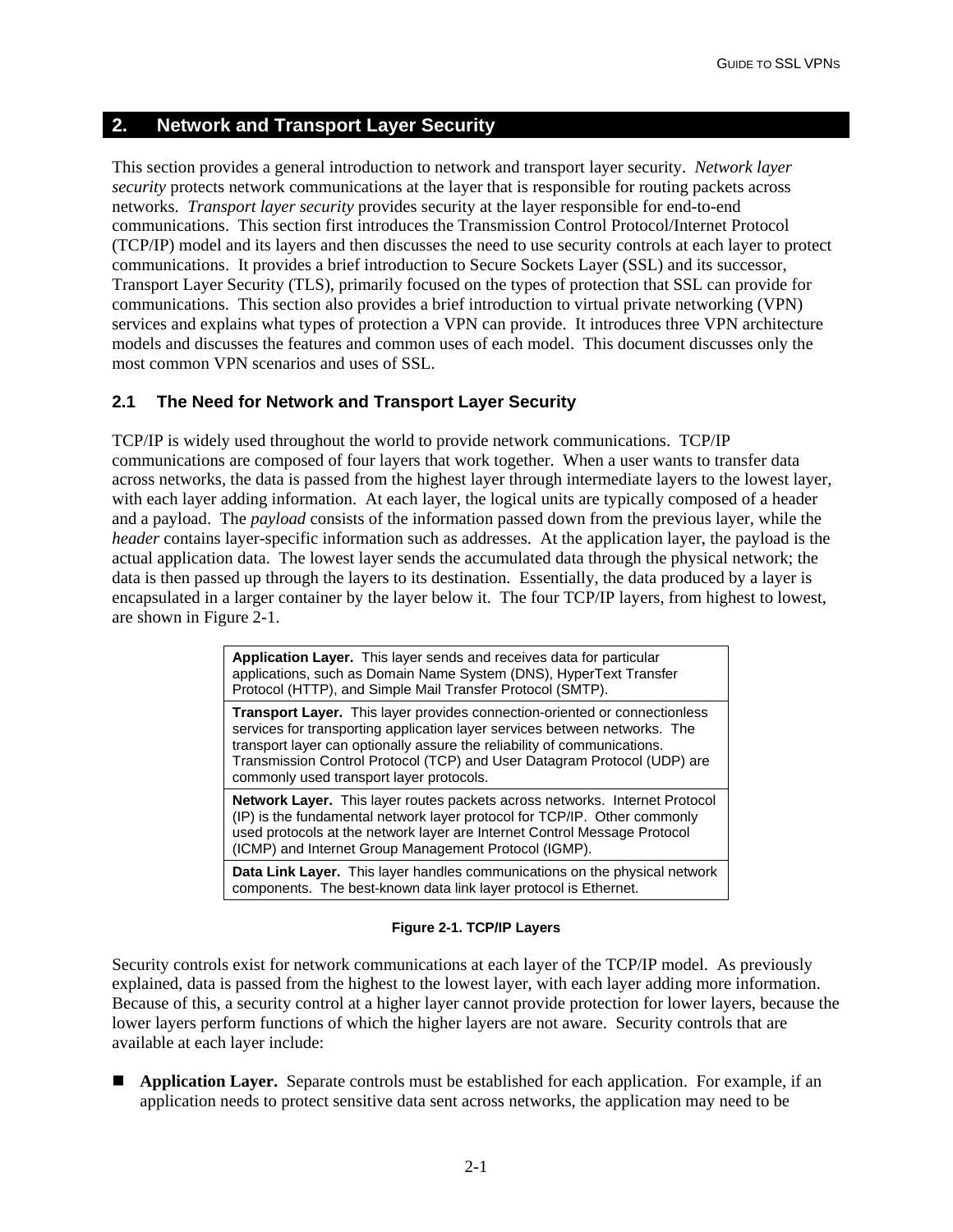modified to provide this protection. While this provides a very high degree of control and flexibility over the application's security, it may require a large resource investment to add and configure controls properly for each application. Designing a cryptographically sound application protocol is very difficult, and implementing it properly is even more challenging, so creating new application layer security controls is likely to create vulnerabilities. Also, some applications, particularly off-theshelf software, may not be capable of providing such protection. While application layer controls can protect application data, they cannot protect TCP/IP information such as IP addresses because this information exists at a lower layer. Whenever possible, application layer controls for protecting network communications should be standards-based solutions that have been in use for some time. One example is Secure Multipurpose Internet Mail Extensions (S/MIME), which is commonly used to encrypt email messages.<sup>[2](#page-13-0)</sup>

 **Transport Layer.** Controls at this layer can be used to protect the data in a single communication session between two hosts. Because IP information is added at the network layer, transport layer controls cannot protect it. The most common use for transport layer protocols is securing HTTP traffic; the Transport Layer Security  $(TLS)^3$  $(TLS)^3$  protocol is usually used for this. The use of TLS typically requires each application to support TLS; however, unlike application layer controls, which typically involve extensive customization of the application, transport layer controls such as TLS are much less intrusive because they do not need to understand the application's functions or characteristics. Although using TLS may require modifying some applications, TLS is a well-tested protocol that has several implementations that have been added to many applications, so it is a relatively low-risk option compared to adding protection at the application layer. Traditionally TLS has been used to protect HTTP-based communications and can be used with SSL portal VPNs.

 **Network Layer.** Controls at this layer can be applied to all applications; thus, they are not application-specific. For example, all network communications between two hosts or networks can be protected at this layer without modifying any applications on the clients or the servers. In some environments, network layer controls such as Internet Protocol Security (IPsec) provide a much better solution than transport or application layer controls because of the difficulties in adding controls to individual applications. Network layer controls also provide a way for network administrators to enforce certain security policies. Another advantage of network layer controls is that since IP information (e.g., IP addresses) is added at this layer, the controls can protect both the data within the packets and the IP information for each packet. However, network layer controls provide less control and flexibility for protecting specific applications than transport and application layer controls. SSL tunnel VPNs provide the ability to secure both TCP and UDP communications including client/server and other network traffic, and therefore act as network layer VPNs.

 **Data Link Layer.** Data link layer controls are applied to all communications on a specific physical link, such as a dedicated circuit between two buildings or a dial-up modem connection to an Internet Service Provider (ISP). Data link layer controls for dedicated circuits are most often provided by specialized hardware devices known as *data link encryptors*; data link layer controls for other types of connections, such as dial-up modem communications, are usually provided through software. Because the data link layer is below the network layer, controls at this layer can protect both data and IP information. Compared to controls at the other layers, data link layer controls are relatively simple, which makes them easier to implement; also, they support other network layer protocols besides IP. Because data link layer controls are specific to a particular physical link, they cannot

l

<span id="page-13-0"></span><sup>2</sup> Several Request for Comment (RFC) documents from the Internet Engineering Task Force (IETF) define S/MIME, as well as standards for using it to protect email messages. One example is RFC 3852, *Cryptographic Message Syntax (CMS)*, available at [http://www.ietf.org/rfc/rfc3852.txt.](http://www.ietf.org/rfc/rfc3852.txt)

<span id="page-13-1"></span>TLS is the standards-based version of SSL version 3. More information on TLS is available in RFC 4346, *The TLS Protocol Version 1.1*, available at [http://www.ietf.org/rfc/rfc4346.txt.](http://www.ietf.org/rfc/rfc4346.txt) Another good source of information is NIST SP 800-52, *Guidelines on the Selection and Use of Transport Layer Security*, available from [http://csrc.nist.gov/publications/nistpubs/.](http://csrc.nist.gov/publications/nistpubs/)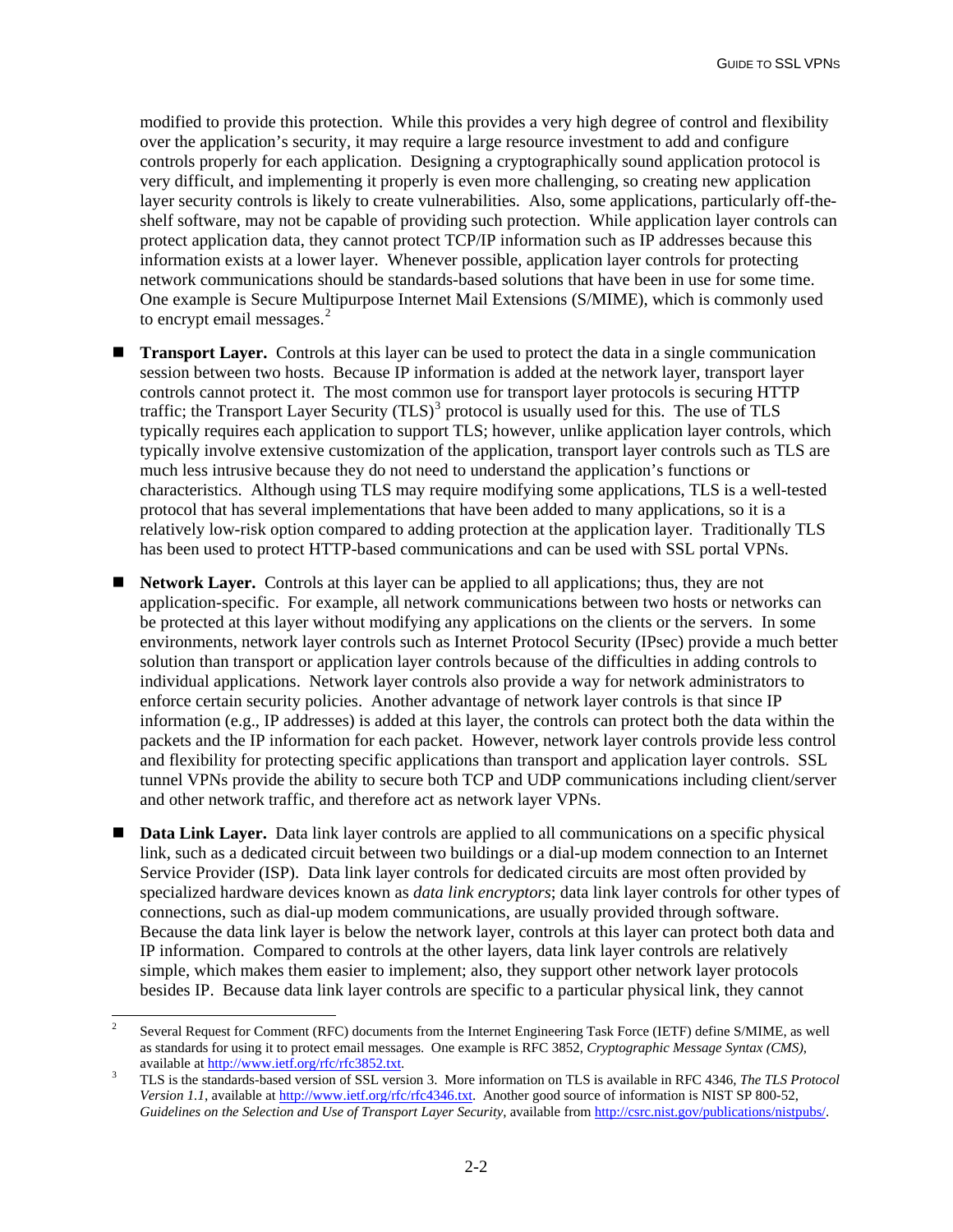protect connections with multiple links, such as establishing a VPN over the Internet. An Internetbased connection is typically composed of several physical links chained together; protecting such a connection with data link layer controls would require deploying a separate control to each link, which is not feasible. Data link layer protocols have been used for many years primarily to provide additional protection for specific physical links that should not be trusted.

Because they can provide protection for many applications at once without modifying them, network layer security controls have been used frequently for securing communications, particularly over shared networks such as the Internet. Network layer security controls provide a single solution for protecting data from all applications, as well as protecting IP information. Nevertheless, in many cases, controls at another layer are better suited to providing protection than network layer controls. For example, if only one or two applications need protection, a network layer control may be excessive. Transport layer protocols such as SSL are most commonly used to provide security for communications with individual HTTP-based applications, although they are also used to provide protection for communication sessions of other types of applications such as SMTP, Point of Presence (POP), Internet Message Access Protocol (IMAP), and File Transfer Protocol (FTP). Because all major Web browsers include support for TLS, users who wish to use Web-based applications that are protected by TLS normally do not need to install any client software or reconfigure their systems. Newer applications of transport layer security protocols protect both HTTP and non-HTTP application communications, including client/server applications and other network traffic. Controls at each layer offer advantages and features that controls at other layers do not. Section 3 contains detailed information on transport layer security controls. Information on data link, network, and application layer alternatives to transport layer controls is provided in Section 6.

IPsec<sup>[4](#page-14-0)</sup> has emerged as the most commonly used network layer security control for protecting communications, while SSL is the most commonly used transport layer security control. Depending on how IPsec and SSL are implemented and configured, both can provide any combination of the following types of protection:

- **Confidentiality.** IPsec and SSL can ensure that data cannot be read by unauthorized parties. This is accomplished by encrypting data using a cryptographic algorithm and a secret key—a value known only to the two parties exchanging data. The data can only be decrypted by someone who has the secret key.
- **Integrity.** IPsec and SSL can determine if data has been changed (intentionally or unintentionally) during transit. The integrity of data can be assured by generating a message authentication code (MAC) value, which is a keyed cryptographic checksum of the data. If the data is altered and the MAC is recalculated, the old and new MACs will differ.
- **Peer Authentication.** Each IPsec endpoint confirms the identity of the other IPsec endpoint with which it wishes to communicate, ensuring that the network traffic and data is being sent from the expected host. SSL authentication is typically performed one-way, authenticating the server to the client; however, SSL VPNs require authentication for both endpoints.
- **Replay Protection.** The same data is not delivered multiple times, and data is not delivered grossly out of order.
- **Traffic Analysis Protection.** A person monitoring network traffic cannot determine the contents of the network traffic or how much data is being exchanged. IPsec can also conceal which parties are communicating, whereas SSL leaves this information exposed. Frequency of communication may

<span id="page-14-0"></span>l 4 The IPsec protocols were developed within the IPsec Working Group of the IETF.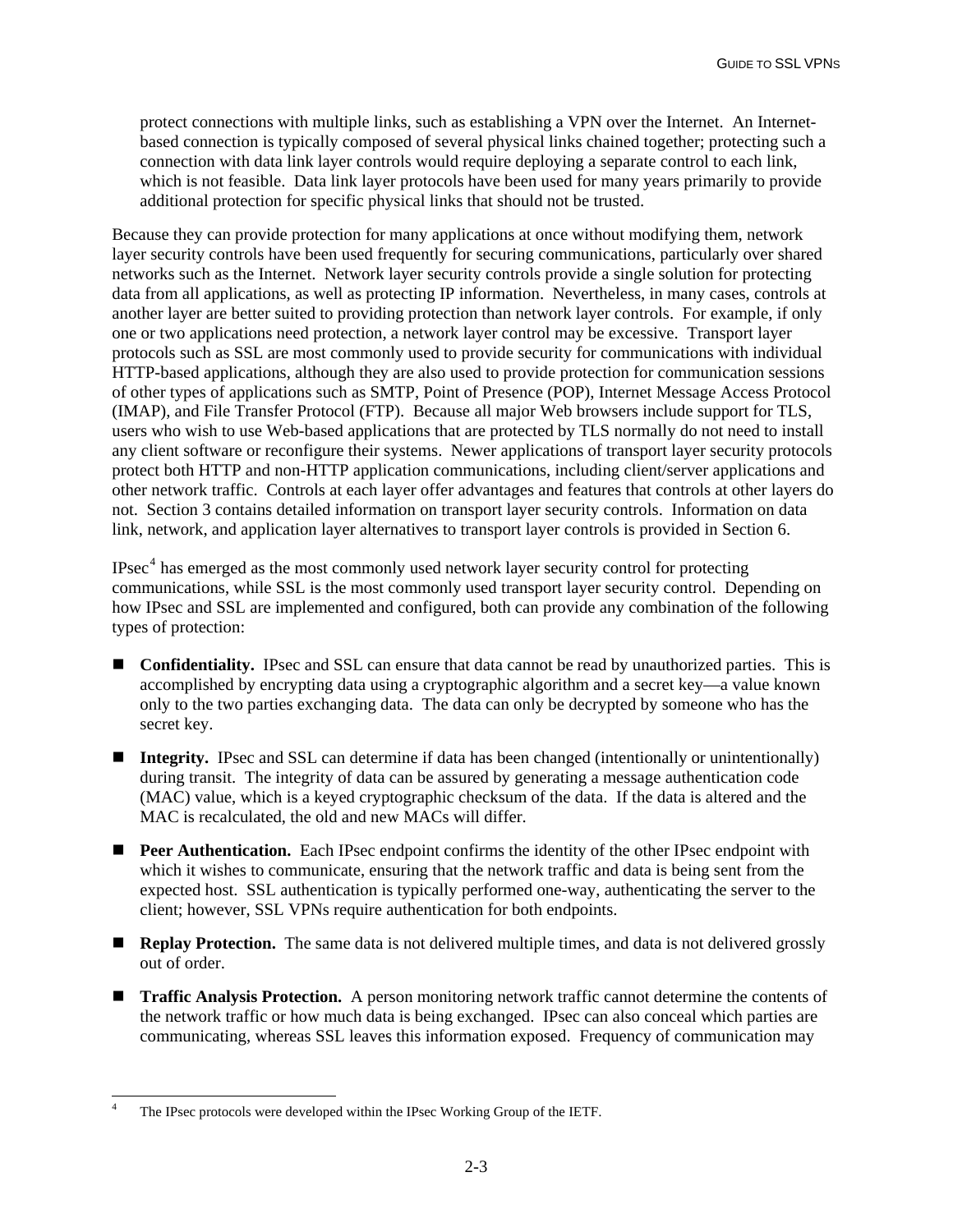<span id="page-15-0"></span>also be protected depending on implementation. Nevertheless, the number of packets being exchanged can be counted.

**Access Control.** IPsec and SSL endpoints can perform filtering to ensure that only authorized users can access particular network resources. IPsec and SSL endpoints can also allow or block certain types of network traffic, such as allowing Web server access but denying file sharing.

# **2.2 Virtual Private Networking (VPN)**

A *VPN* is a virtual network, built on top of existing physical networks, that can provide a secure communications mechanism for data and other information transmitted between networks. Because a VPN can be used over existing networks, such as the Internet, it can facilitate the secure transfer of sensitive data across public networks. This is often less expensive than alternatives such as dedicated private telecommunications lines between organizations or branch offices. VPNs can also provide flexible solutions, such as securing communications between remote telecommuters and the organization's servers, regardless of where the telecommuters are located. A VPN can even be established within a single network to protect particularly sensitive communications from other parties on the same network.

It is important to understand that VPNs do not remove all risk from networking. While VPNs can greatly reduce risk, particularly for communications that occur over public networks, they cannot eliminate all risk for such communications. One potential problem is the strength of the implementation. For example, flaws in an encryption algorithm or the software implementing the algorithm could allow attackers to decrypt intercepted traffic; random number generators that do not produce sufficiently random values could provide additional attack possibilities. Another issue is encryption key disclosure; an attacker who discovers a key could not only decrypt traffic but potentially also pose as a legitimate user. Another area of risk involves availability. A common model for information assurance is based on the concepts of confidentiality, integrity, and availability. Although VPNs are designed to support confidentiality and integrity, they generally do not improve *availability*, the ability for authorized users to access systems as needed. In fact, many VPN implementations actually tend to decrease availability somewhat, because they add more components and services to the existing network infrastructure. This is highly dependent upon the chosen VPN architecture model and the details of the implementation.

The following sections describe the two primary types of SSL VPNs: *SSL portal VPNs* and *SSL tunnel VPNs*. (There is a third type, SSL gateway-to-gateway VPNs, that is available in some implementations. These are rarely used because they have very similar features to IPsec VPNs but less flexibility; they are therefore not discussed in this document.) Both types of SSL VPNs are typically used to provide remote users access to multiple services controlled and administered by the SSL VPN gateway.

SSL VPN gateways are sometimes single-purpose hardware systems that contain the software needed to perform the SSL VPN tasks. In other cases, firewall and router hardware systems contain SSL VPN capabilities and thus become SSL VPN gateways when those capabilities are turned on in the system's administrative interface.

It should be noted that, although there are standards for the TLS protocol, there are currently no standards for any type of SSL VPN.<sup>[5](#page-15-1)</sup> For example, SSL VPN features such as access control and endpoint security have not been standardized. Thus, the descriptions here are based on common implementations of SSL VPNs at the time this document was being prepared.

<span id="page-15-1"></span>l 5 The TLS protocol standards are described in RFC 4346, *The TLS Protocol Version 1.1*, available at <http://www.ietf.org/rfc/rfc4346.txt>.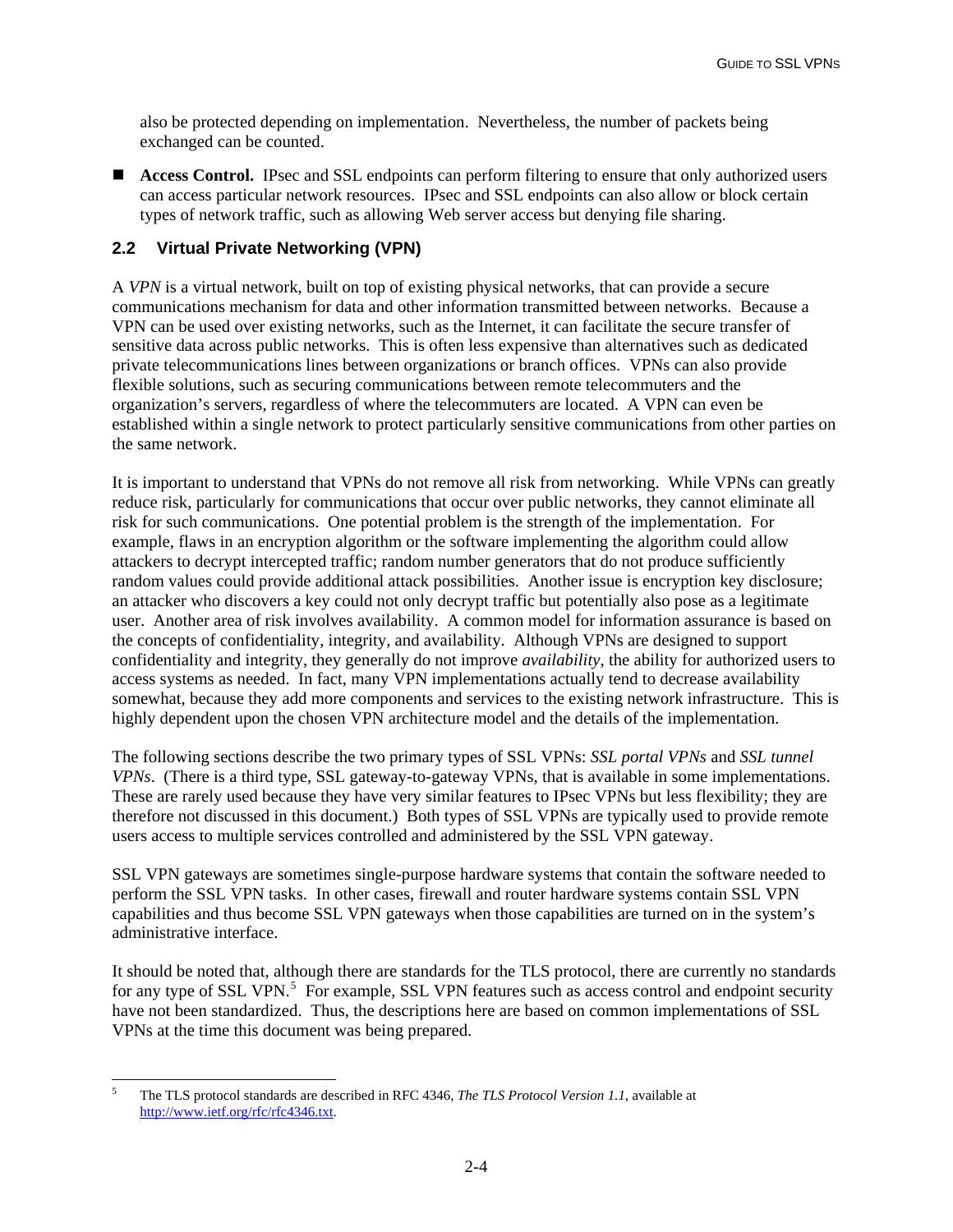# <span id="page-16-0"></span>**2.2.1 SSL Portal VPNs**

An SSL portal VPN allows a user to use a single standard SSL connection to a Web site to securely access multiple network services. The site accessed is typically called a *portal* because it has a single page that leads to many other resources. SSL portal VPNs act as transport-layer VPNs that work over a single network port, namely the TCP port for SSL-protected HTTP (443).

The remote user accesses the SSL VPN gateway using any modern Web browser, identifies himself or herself to the gateway using an authentication method supported by the gateway, and then is presented with a Web page that acts as the portal to the other services. These other services might be links to other Web servers, shared file directories, Web-based email systems, applications that run on protected servers, and any other services that can be channeled through a Web page.

To the user, an SSL portal VPN is a Web site with more options of services available after the user has authenticated. To access an SSL portal VPN, the user enters the portal's URL in a Web browser just as the user would enter the URL for any other Web page. These URLs typically use the https: scheme to start SSL immediately, but many SSL VPNs allow users to first enter an http: URL that then redirects to a secure SSL port.

SSL portal VPNs work with essentially any modern Web browser. Specifically, they work with browsers whether or not the browsers allow (or support) active content. Thus, SSL portal VPNs are accessible to more users than SSL tunnel VPNs.

# **2.2.2 SSL Tunnel VPNs**

An SSL tunnel VPN allows a user to use a typical Web browser to securely access multiple network services through a tunnel that is running under SSL. SSL tunnel VPNs require that the Web browser be able to handle specific types of active content (e.g., Java, JavaScript, Flash, or ActiveX) and that the user be able to run them. (Most browsers that handle such applications and plug-ins also allow the user or administrator to block them from being executed.)

The "tunnel" in an SSL tunnel VPN is both similar and quite different from the tunnels seen in typical IPsec VPNs. The two types of tunnels are similar in that almost all IP traffic is fully protected by the tunnel, giving the user full access to services on the network protected by the VPN gateway. The tunnels are quite different in that SSL/VPN tunnels are usually created in SSL using a non-standard tunneling method, while IPsec tunnels are created with methods described in the IPsec standard.

The tunneling in an SSL tunnel VPN allows a wide variety of protocols and applications to be run through it. For example, essentially any protocol that runs over TCP or UDP can be tunneled through such a gateway, making the remote user's experience of the protected network very similar to being directly on the network. To the user, an SSL tunnel VPN may appear quite different from a typical Web site because the tunneling plug-in or application needs to be loaded into the user's browser before the user can access the VPN. This might involve warning messages about the software being loaded, and it could also prevent users from entering the VPN if their Web browsers are instructed not to allow such programs to run. Because of the active content requirement, SSL tunnel VPNs may be accessible to fewer users than SSL portal VPNs.

# **2.2.3 Administering SSL VPNs**

The administration of both SSL portal VPNs and SSL tunnel VPNs is similar. The gateway administrator needs to specify local policy in at least two broad areas: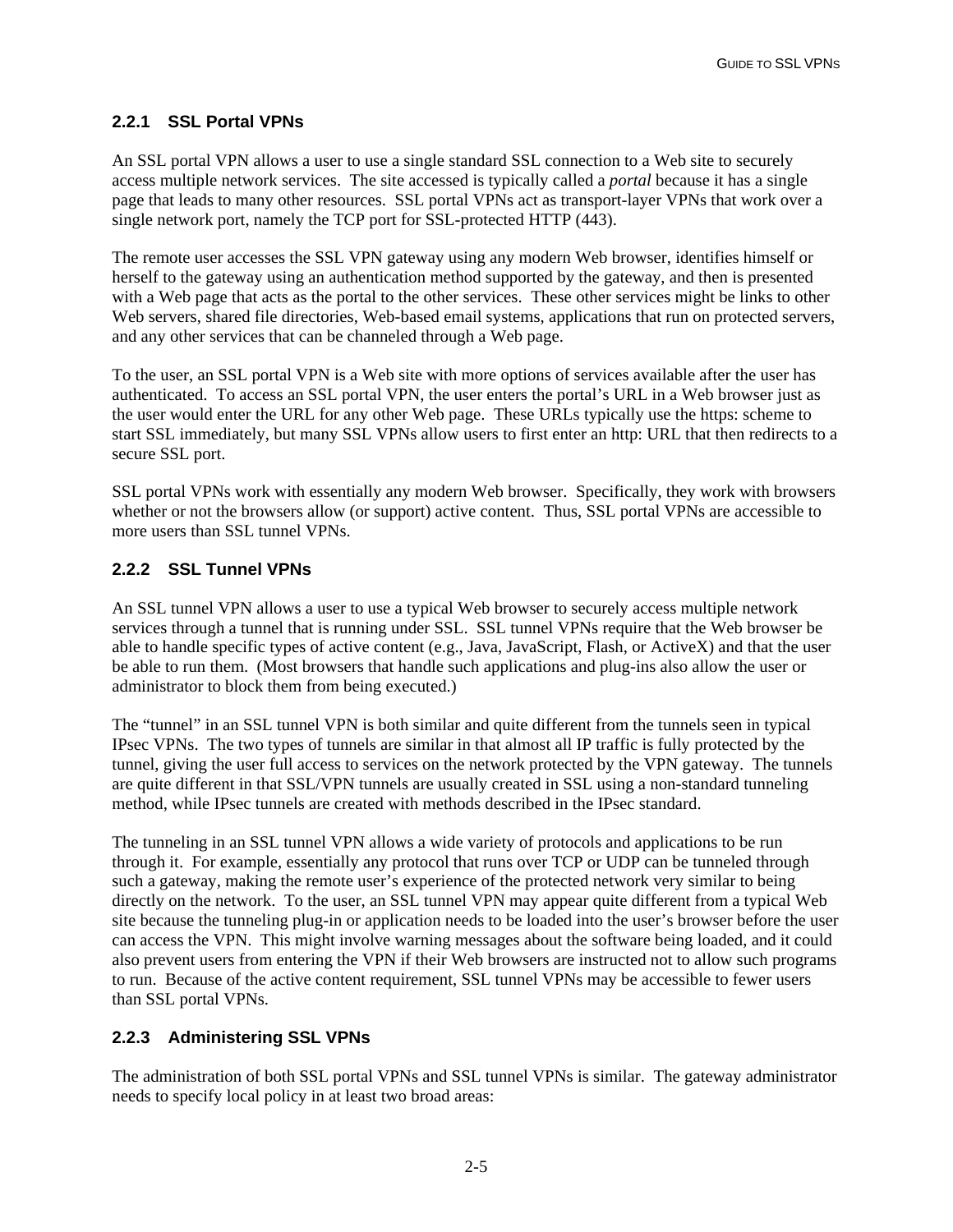- <span id="page-17-0"></span>**Access.** All SSL VPNs allow the administrator to specify which users have access to the VPN services. User authentication might be done with a simple password through a Web form, or through more sophisticated authentication mechanisms.
- **Capabilities**. The administrator can specify the services to which each authorized user has access. For example, some users might have access to only certain Web pages, while others might have access to those Web pages plus other services.

Different SSL VPNs have very different administrative interfaces and very different capabilities for allowing access and specifying allowed actions for users. For example, many but not all SSL VPNs allow validation of users through the Remote Authentication Dial-In User Server (RADIUS) protocol. As another example, some SSL VPNs allow the administrator to create groups of users who have the same access methods and capabilities; this makes adding new users to the system easier than gateways that require the administrator to specify both of these for each new user.

# **2.3 Summary**

Section 2 describes the TCP/IP model and its layers—application, transport, network, and data link—and explained how security controls at each layer provide different types of protection for TCP/IP communications. SSL, a transport layer security control, can provide several types of protection for data, depending on its configuration. The section describes SSL VPNs and highlights the two primary SSL VPN architecture models (SSL portal VPNs and SSL tunnel VPNs). The following summarizes the key points from Section 2:

- **TCP/IP** is widely used throughout the world to provide network communications. The TCP/IP model is composed of the following four layers, each having its own security controls that provide different types of protection:
	- **Application layer**, which sends and receives data for particular applications. Separate controls must be established for each application; this provides a very high degree of control and flexibility over each application's security, but it may be very resource-intensive. However, inventing new application layer security controls can create vulnerabilities. Another potential issue is that some applications may not be capable of providing such protection or of being modified to do so.
	- **Transport layer**, which provides connection-oriented or connectionless services for transporting application layer services across networks. Controls at this layer can protect the data in a single communications session between two hosts. The most frequently used transport layer control is SSL, which most often secures HTTP traffic but is also used to implement VPNs. To be used, transport layer controls must be supported by both the clients and servers. SSL portal VPNs operate at the transport layer.
	- **Network layer**, which routes packets across networks. Controls at this layer apply to all applications and are not application-specific, so applications do not have to be modified to use the controls. However, network layer controls provide less control and flexibility for protecting specific applications than transport and application layer controls. Network layer controls can protect both the data within packets and the IP information for each packet. IPsec VPNs operate at the network layer; since they can secure both TCP and UDP traffic, SSL tunnel VPNs operate as network layer VPNs.
	- **Data link layer**, which handles communications on the physical network components. Data link layer controls are suitable for protecting a specific physical link, such as a dedicated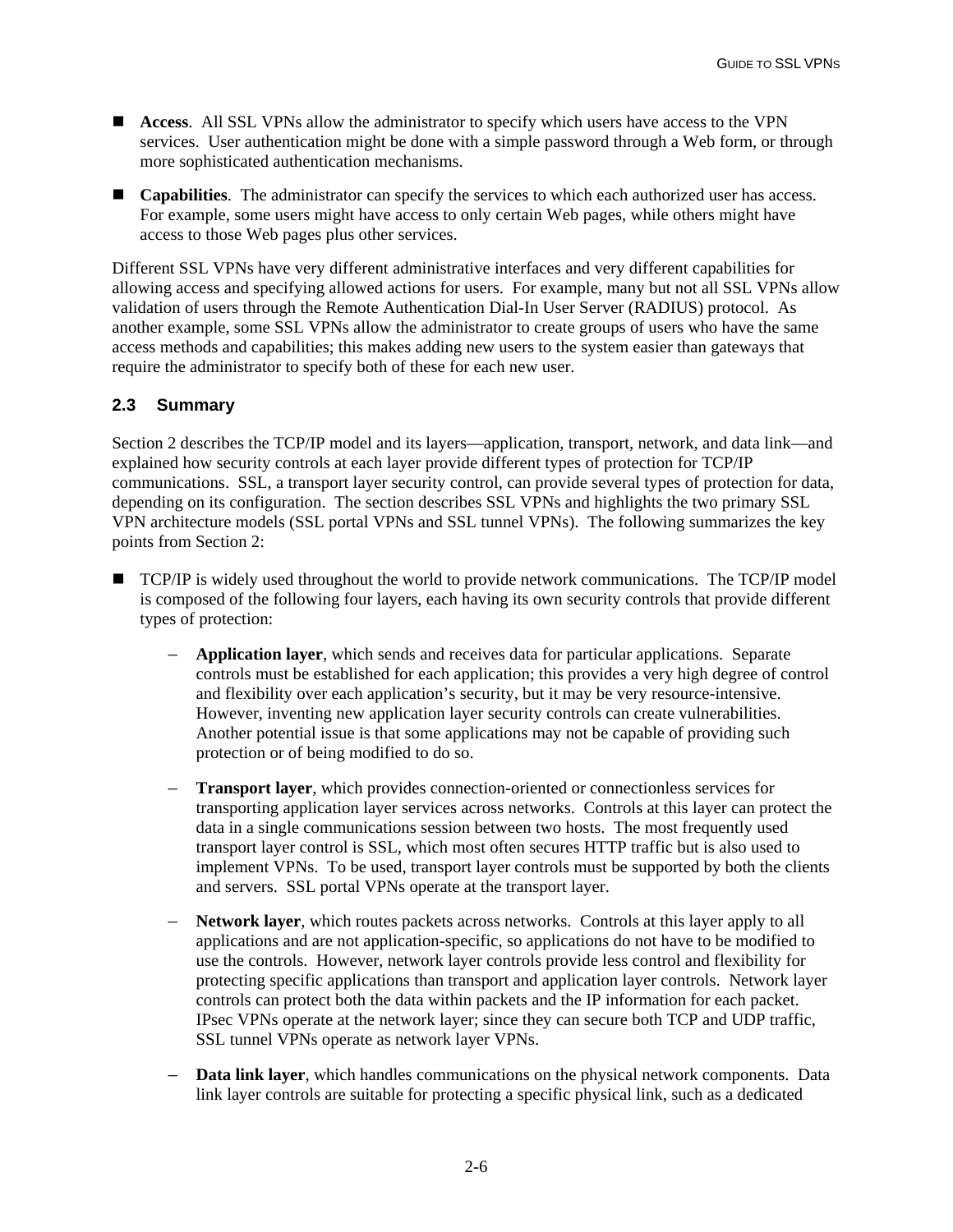circuit between two buildings or a dial-up modem connection to an ISP. Because each physical link must be secured separately, data link layer controls generally are not feasible for protecting connections that involve several links, such as connections across the Internet.

- **IPsec is a framework of open standards for ensuring private communications over IP networks which** has become the most commonly used network layer security control. SSL is an open standards track protocol that provides secure communications at the transport layer. Both protocols can provide several types of protection, including maintaining confidentiality and integrity, authenticating the origin of data, preventing packet replay and traffic analysis, and providing access protection.
- A VPN is a virtual network built on top of existing networks that can provide a secure communications mechanism for data and IP information transmitted between networks.
- Although VPNs can reduce the risks of networking, they cannot eliminate it. For example, a VPN implementation may have flaws in algorithms or software that attackers can exploit. Also, VPN implementations often have at least a slight negative impact on availability, because they add components and services to existing network infrastructures.
- There are two primary models for SSL VPN architectures:
	- **SSL portal VPN.** These VPNs allow remote users with almost any Web browser to connect to a VPN gateway and access services from a Web site provided on the gateway. SSL portal VPNs are more accessible to a wider range of users than SSL tunnel VPNs because they can be run on more Web browsers, particularly those whose security policies prevent running of active content that is downloaded from the Internet.
	- **SSL tunnel VPN**. These VPNs allow remote users with Web browsers that allow active content to access the network protected by a VPN gateway. SSL tunnel VPNs have many more capabilities than SSL portal VPNs because more services can be provided more easily.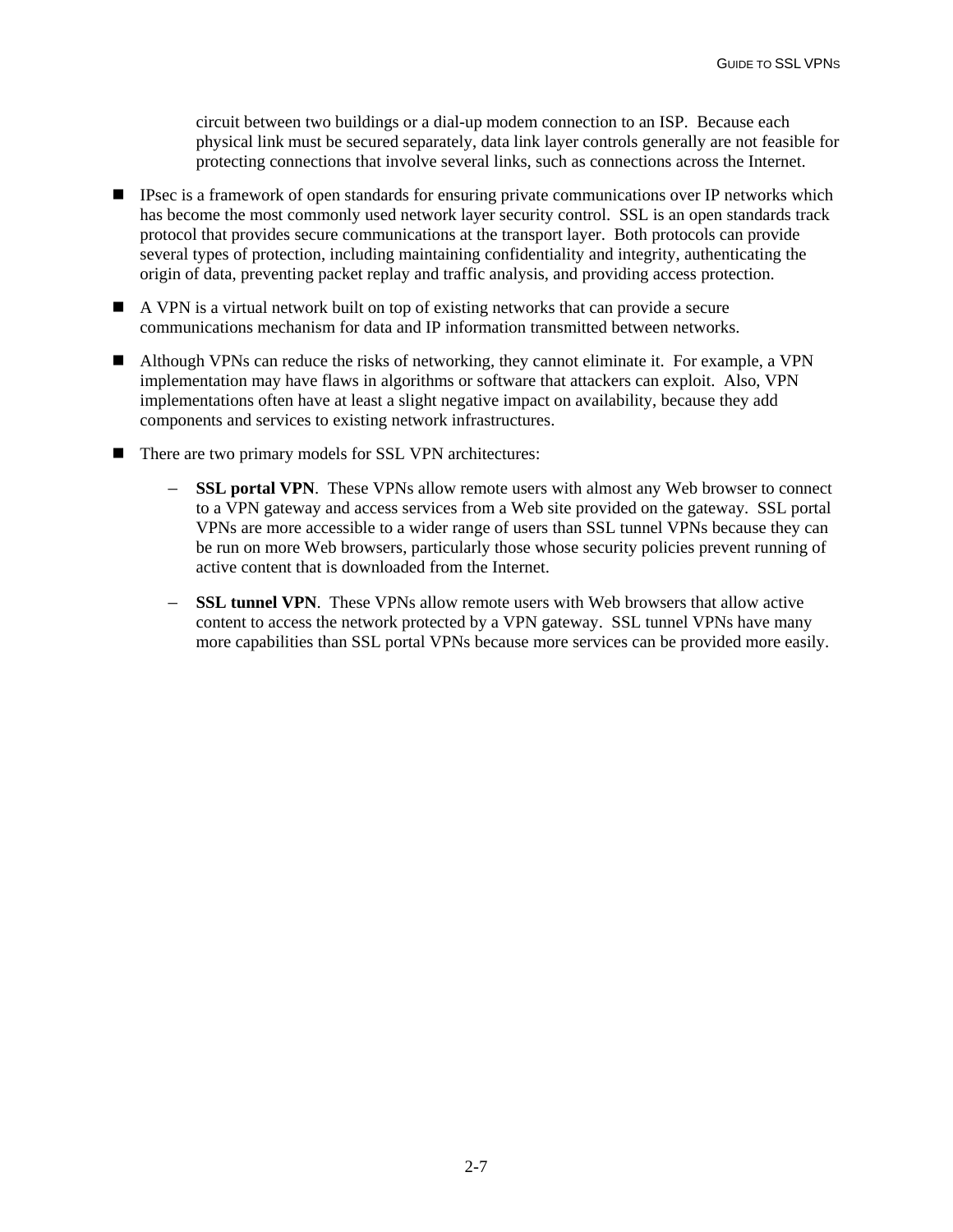# <span id="page-19-0"></span>**3. SSL VPN Fundamentals**

SSL VPNs provide secure remote access to an organization's resources. An SSL VPN consists of one or more VPN devices that users connect to using their Web browsers. The traffic between the Web browser and SSL VPN device is encrypted with the SSL protocol. SSL VPNs provide remote users with access to Web applications and client/server applications, and with connectivity to internal networks. They offer versatility and ease of use because they use the SSL protocol that is included with all standard Web browsers, so the client usually does not require configuration by the user.

This section of the document discusses SSL VPNs and their services and features. Section 3.1 provides an overview of the high-level SSL VPN architecture. Section 3.2 highlights the major functions of an SSL VPN. Section 3.3 describes the various features and services provided by SSL VPNs and the security controls used to protect the confidentiality, integrity, and availability of data. Section 3.4 briefly covers the technical details of the SSL and TLS protocols. Section 3.5 addresses the challenges involved with SSL VPNs.

# **3.1 SSL VPN Architecture**

Figure 3-1 provides a high level view of a typical SSL VPN architecture. That architecture is the same for both SSL portal VPNs and SSL tunnel VPNs.

Typical SSL VPN users include people in remote offices, mobile users, business partners, and customers. Hardware clients include various types of devices, such as public kiosks, home personal computers (PC), PDAs, or smart phones, which may or may not be controlled or managed by the organization. The SSL VPN may also be accessed from any location including an airport, a coffee shop, or a hotel room, as long as the location has connectivity to the Internet and the user has a Web client that is capable of using the particular SSL VPN. All traffic is encrypted as it traverses public networks such as the Internet. The SSL VPN gateway is the endpoint for the secure connection and provides various services and features (most SSL VPN products are standalone hardware appliances, although there are some software-based solutions that are installed on user-supplied servers).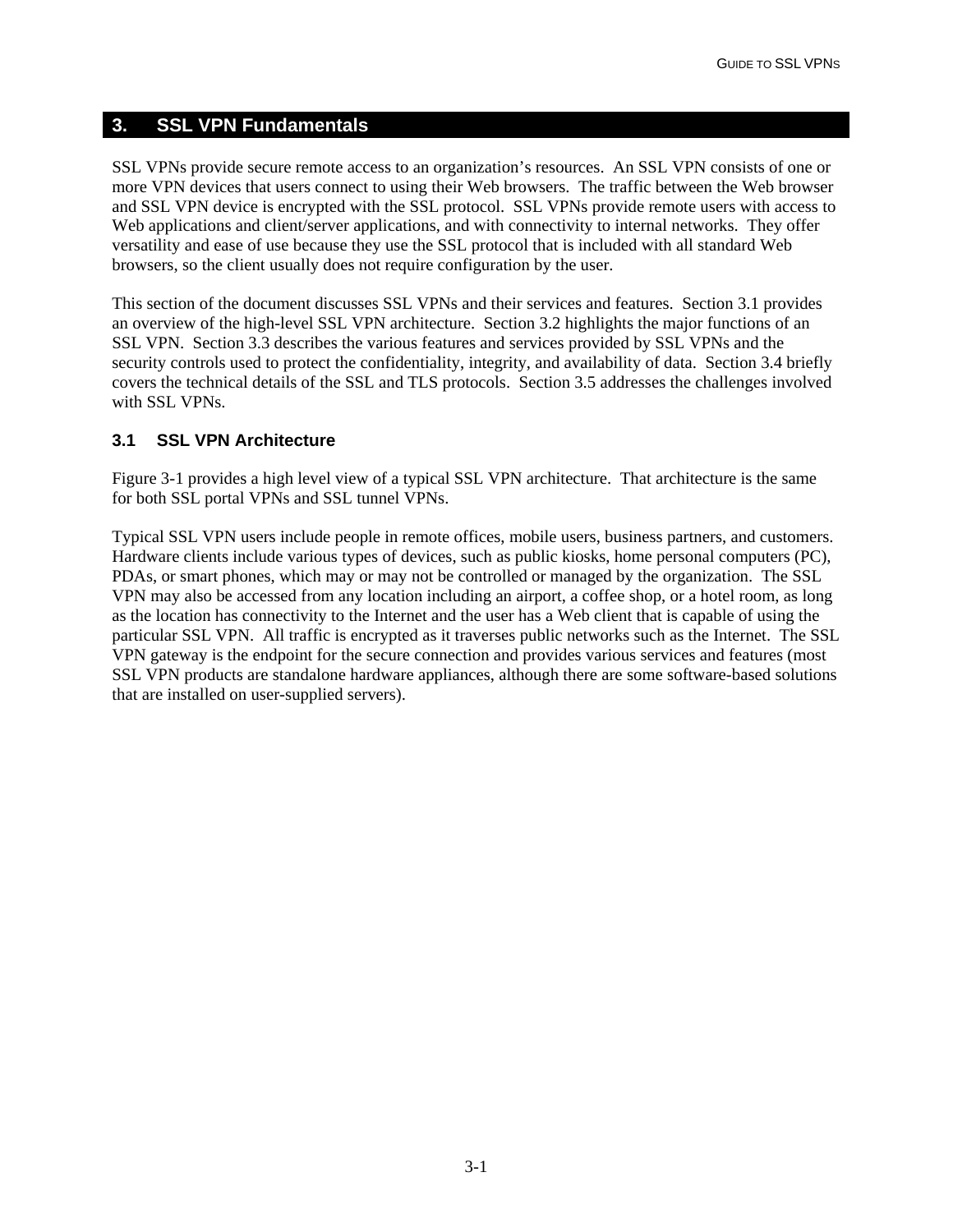<span id="page-20-0"></span>

**Figure 3-1. SSL VPN Architecture** 

# **3.2 SSL VPN Functions**

Providing secure remote access to a wide variety of users and devices at many locations calls for a diverse set of SSL VPN services and features. Most SSL VPNs have one or more of the following three core functions:

- **Proxying.** A *proxy* is an intermediary device or program that provides communication and other services between a client and server. It has the ability to represent itself as the server to the client, and vice versa. A proxy may service requests internally or translate the information and pass it on to other servers. Proxying is a core function of an SSL portal VPN. The simplest form of an SSL portal VPN involves secure proxying of Web pages. The SSL portal VPN acts as a gateway by mediating the traffic between the user and the application. It receives the request from the user, connects to the Web server, downloads the information, and sends the information back to the user over the SSL connection. The proxy performs encryption or decryption and content inspection on each packet, which causes slightly slower performance.
- **Application Translation.** *Application translation* converts information from one protocol to another. It is often used to convert a legacy or proprietary protocol into a more widely used or standard protocol. It is also used to facilitate system integration and communication between applications and devices. Application translation uses proxying to interact with both sides of the connection with the appropriate protocol. SSL portal VPNs use application translation for applications that are not Web-enabled. This allows users to use a Web browser to access applications that do not have their own Web interfaces. For example, to provide file server access, an SSL portal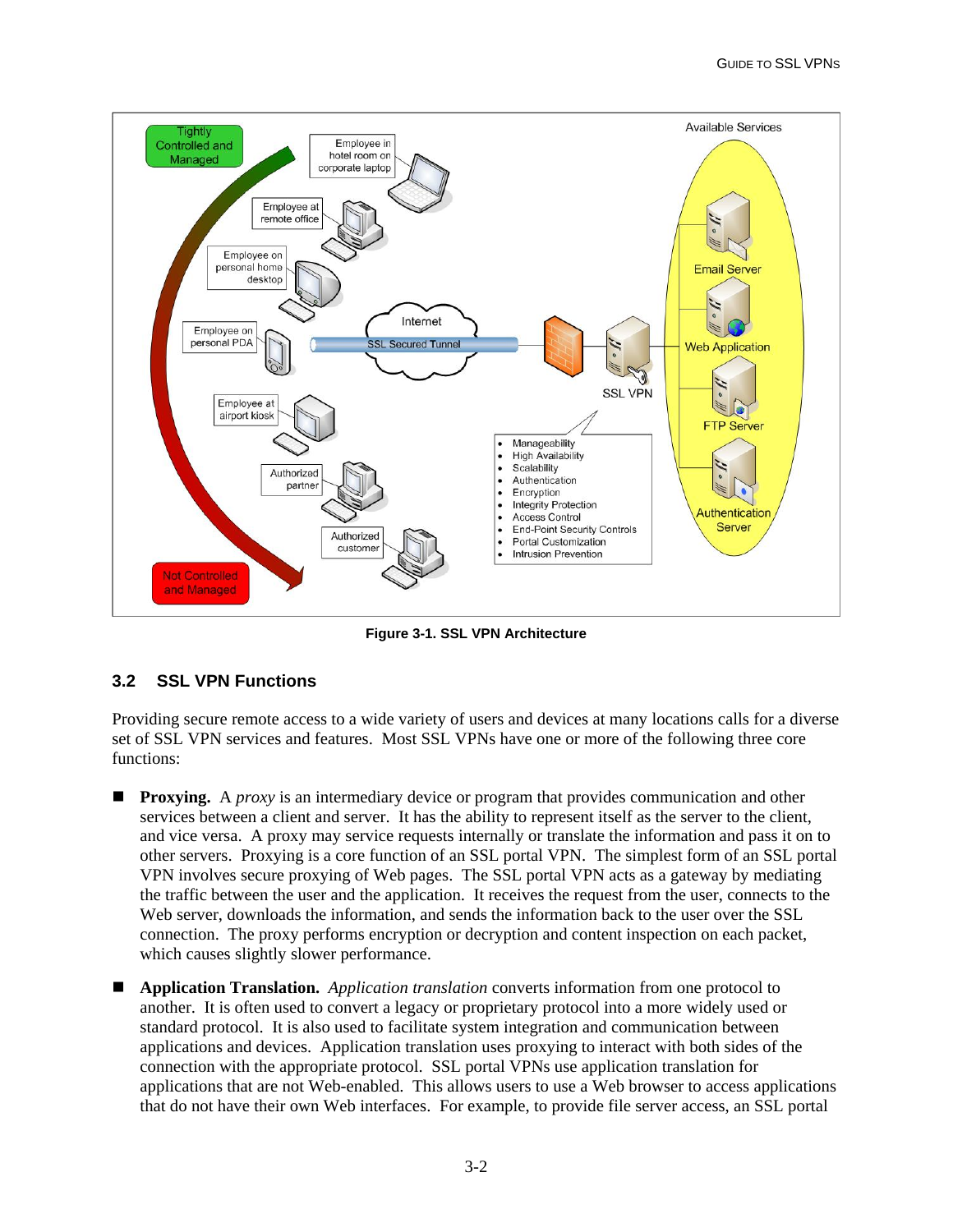<span id="page-21-0"></span>VPN would communicate with a file server using the appropriate protocol, such as the Common Internet File System (CIFS) or the File Transfer Protocol (FTP), and translate the information into a Web-based format so that users can view the information with a Web browser. Application translation requires a translator engine for each protocol that is supported.

 **Network Extension.** *Network extension* is a method of providing partial or complete network access to remote users. Users can connect to the network and access internal resources as if they were physically located on the internal local area network (LAN). This eliminates the need for creating Web-specific portals for all applications that require remote access. An SSL tunnel VPN network extension provides a secure connection from the user's system to an organization's network. This host-to-gateway tunnel can handle arbitrary traffic, much like a host-to-gateway IPsec VPN can. SSL tunnel VPN devices can support full or split tunneling. *Full tunneling* causes all network traffic to go through the tunnel to the organization. *Split tunneling* routes organization-specific traffic through the SSL VPN tunnel, but other traffic uses the remote user's default gateway. Network extension requires a client to be installed either as a plug-in in the user's Web browser or as a program on the user's system, which in turn requires administrative access to the local system. The client is typically an active content agent, so the system must have the ability to load the agent and the necessary privileges to run it. This can cause challenges on public systems, where users might not have those privileges, and on managed systems where security policy prevents such applets and controls. A more limited form of network extension is sometimes called *port forwarding*.

The three core functions allow SSL VPNs to provide secure remote access to a variety of applications. SSL VPN products vary in quality and effectiveness by the way they implement these three core functions. For example, SSL VPN products may offer support for different protocols via proxy and application translation; others might offer more or less control of the level of network access for network extensions. When evaluating SSL VPN products, it is important to have identified the remote access needs and applications served.

# **3.3 SSL VPN Features and Security Services**

In addition to the three core functions, SSL VPNs include other features and security services. These elements often vary in breadth, depth, and completeness, so side-by-side comparisons of SSL VPN products often result in more differences than similarities. Therefore, it is important to identify and define requirements, and evaluate several products. Common SSL VPN features include the following:

- **Manageability**. Manageability includes device management, status reporting, logging, and auditing.
- **High availability.** High availability is a failover feature to ensure availability during device or component interruptions.
- **Scalability**. Scalability is the ability to support more users, concurrent sessions, and throughput than a single SSL VPN device can typically handle. Scalability is often integrated with high availability by balancing the VPN load amongst multiple SSL VPN devices.
- **Customization**. Customization is the ability to control the appearance of the SSL VPN Web pages that the users see when they first access the VPN. Besides layout and color preferences, customized portals are often necessary to support PDAs and smart phones over the SSL VPN.

Common SSL VPN security services include the following:

 **Authentication**. Authentication is the process a VPN uses to limit access to protected services by forcing users to identify themselves. This feature includes the ability to support strong authentication and to integrate with current authentication mechanisms.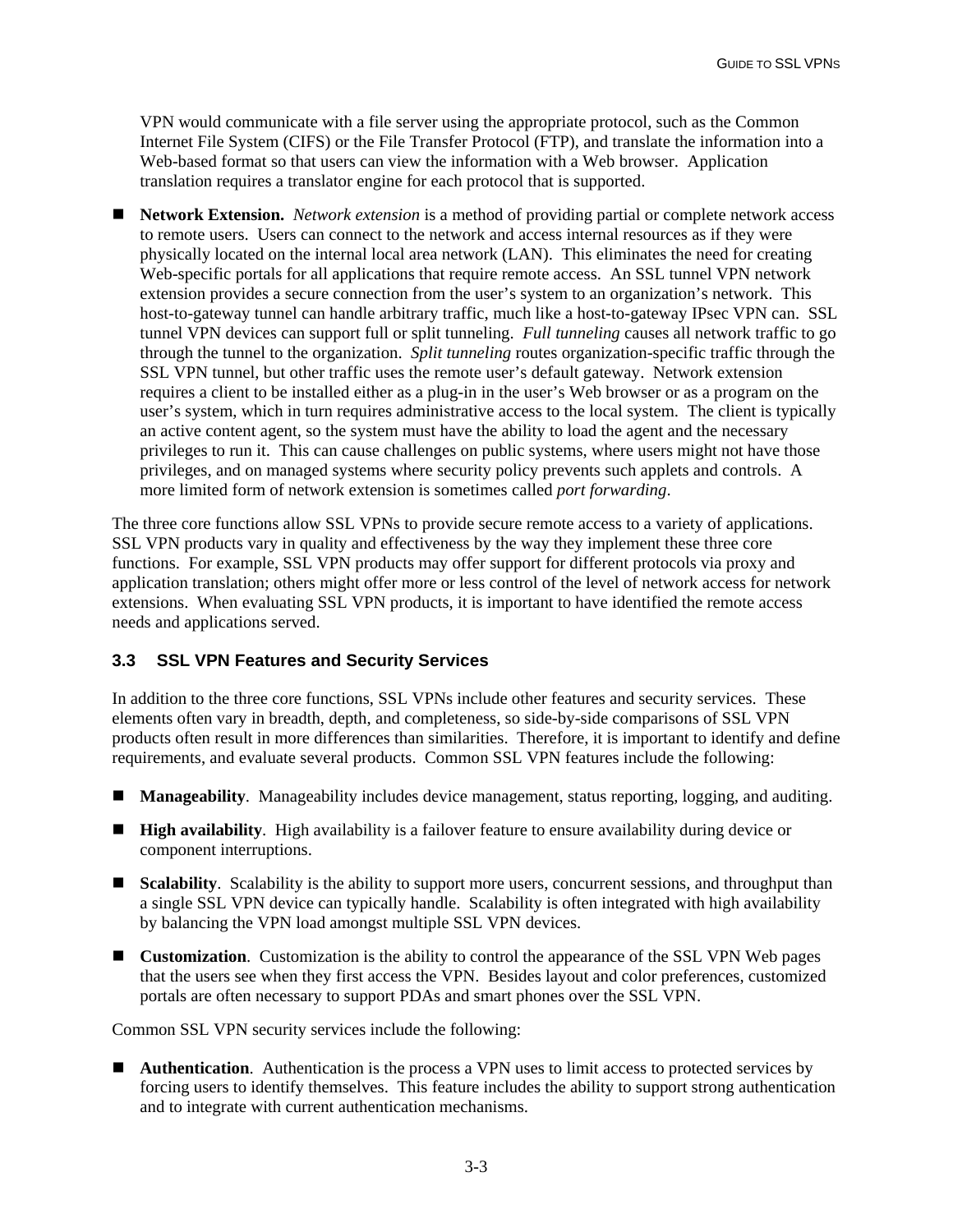- <span id="page-22-0"></span>**Encryption and integrity protection.** Encryption protects the confidentiality of data as it traverses the Internet, while integrity protection ensures that the data is not altered as it traverses the Internet. Both are inherent in SSL.
- **Access control.** Access control permits or restricts access to applications at a granular level, such as per-user, per-group, and per-resource.
- **Endpoint security controls**. Endpoint security controls validate the security compliance of the client system that is attempting to use the SSL VPN. For example, host integrity checks may verify that firewall, malware detection and antivirus software are enabled and running on the client system, and the host is up-to-date on its patches. Endpoint security controls also include security protection mechanisms, such as Web browser cache cleaners, that remove sensitive information from client systems.
- **Intrusion prevention.** Intrusion prevention involves inspecting the data after it has been decrypted in the SSL VPN for potential attacks. It may also include anti-malware functionality to detect viruses, worms, and other malicious payloads and block or change network access rights based on the results of such checks.

Sections 3.3.1 through 3.3.8 provide details and examples of the various SSL VPN features and security services.

#### **3.3.1 Manageability**

SSL VPNs offer a variety of manageability features such as status reporting, logging, and auditing. Status reporting includes identifying connected users and reporting usage data in a graphical format. Logging includes the ability to export logs, debug logging, and automate log rollover. Auditing includes auditing application access, RADIUS-based accounting, and persistent storage of auditing information. Another manageability feature is the ability to terminate sessions as needed.

A manageability feature that is often overlooked is documentation. It is beneficial to have documentation for SSL VPN usage, configuration, and troubleshooting. Documentation may also include contextsensitive help within the management interface.

Another manageability feature that is beneficial for SSL VPNs is partitioned or delegated management. This allows different aspects of the SSL VPN device to be managed by different groups or individuals. This feature can be beneficial for service providers, collocation facilities, and organizations with different groups sharing the SSL VPN device. It is also quite useful for an SSL VPN to be able to be managed remotely, such as by a system administrator who is not on-site. Remote management requires greater security to prevent attackers from watching and possibly altering the management sessions; in SSL VPNs, this security is normally provided by running all remote management sessions under SSL.

# **3.3.2 High Availability and Scalability**

Two other important features for SSL VPNs are high availability and scalability. High availability solutions use two or more SSL VPN devices configured in either active/passive or active/active mode. In an *active/passive* solution, one device actively services connections, while the other device is waiting in standby mode. The two devices continuously exchange "heartbeat" messages to communicate their status with one another. If the standby device does not receive a heartbeat message from the active device for a preconfigured time period, it will assume that the active device is no longer operating and take over servicing connections. In an *active/active* solution, both devices are actively servicing connections at the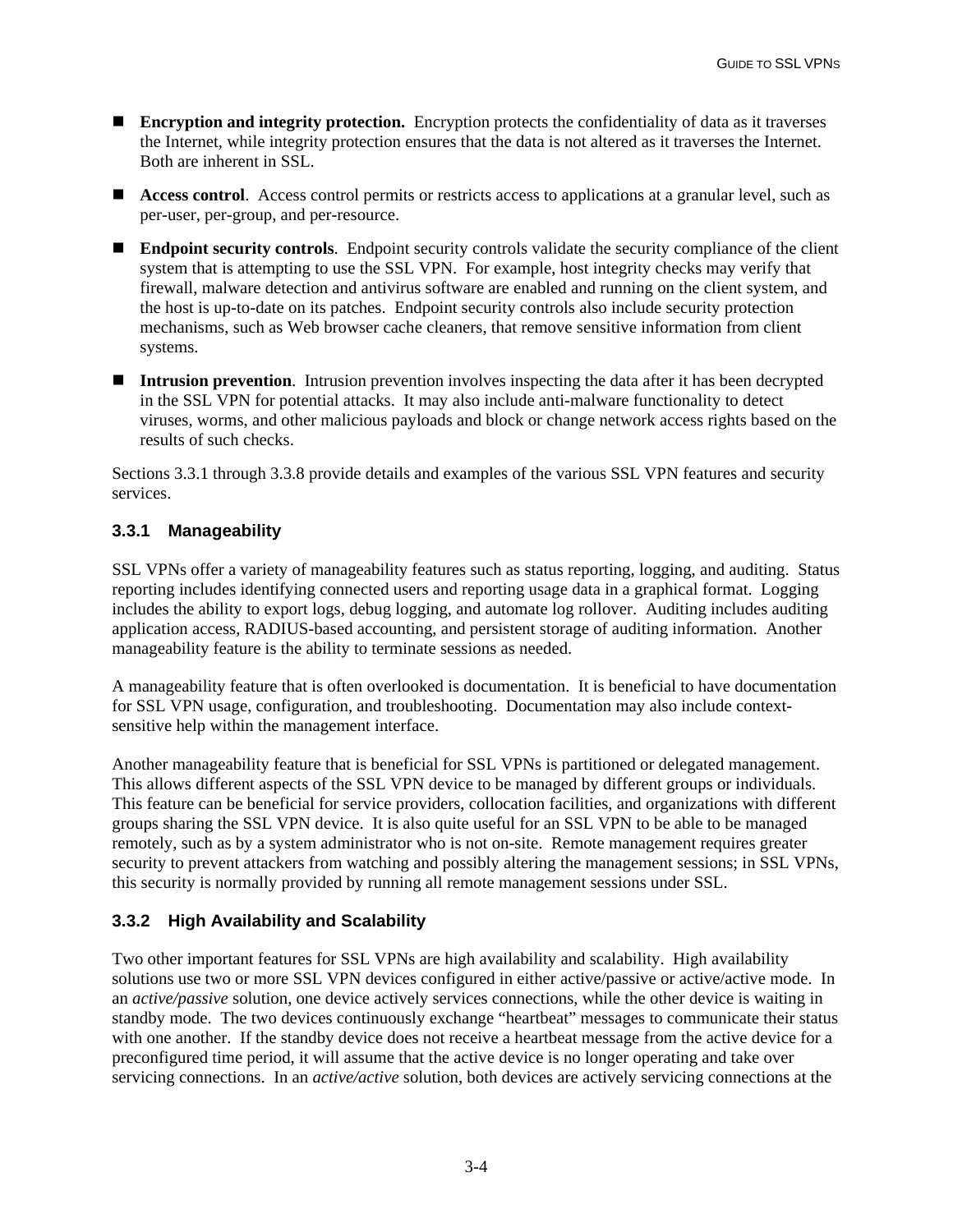<span id="page-23-0"></span>same time. If one device fails, the other device will service all connections if it has been properly sized to do so. High availability allows the SSL VPN to survive the loss of a device or device component.

In either active/passive or active/active mode, one of the challenges of high availability is properly propagating and sharing information between the devices. Another challenge is maintaining state information about existing connections in the event of a failure. SSL VPN proxying and network extension functionality each handle state information differently. Another consideration is transparency of failover to the users. Depending on how state information is shared, the user may or may not need to re-authenticate after a failure.

SSL VPNs support scalability with load-balancing features. Both high availability and load balancing often use a virtual IP address that is shared across multiple SSL VPN devices. In an active/passive architecture, the passive device has the ability to take over the virtual IP address and associated traffic if the active device fails. In an active/active architecture, both devices service the virtual IP address. SSL VPN devices configured as active/passive typically are not providing any scalability features, whereas active/active configurations use either an integrated load balancer or an external load balancer to distribute connections across multiple VPN devices. However, for the VPN to maintain functionality when one of the devices fails, it is essential to ensure that the VPN traffic load does not exceed the throughput capability of a single device.

# **3.3.3 Portal Customization**

Portal customization is a feature that allows an administrator to control the appearance of the SSL VPN Web interface that the end users see and with which they interact. Note that both SSL portal VPNs and SSL tunnel VPNs usually have portal pages: SSL tunnel VPNs often have portal pages for users to change their settings, request help from a system administrator, and so on.

Some products lack portal customization features; nevertheless, finding the right files on the SSL VPN device and editing them may allow customization of the look and feel of the portal. Other products have built-in configuration settings to control the colors, icons, and layout of the portal. Some products only provide system-wide customization, while others allow portal customization on a per-group basis. Besides layout and color preferences, customized portals are often necessary to support PDAs and smart phones over SSL VPNs. Some products allow portal customization per system type to accommodate the limited functionality of PDAs and smart phones. Portal customization sometimes integrates with the endpoint security controls and access control. If an end system does not pass all of the endpoint security checks and access is restricted, the user may be presented with a limited portal.

Some advanced products also have the capability to allow users to control the layout and customization of their own portals. This includes creating bookmarks, adding icons, and saving passwords.

# **3.3.4 Authentication**

SSL VPNs support the authentication security service either directly through an integrated authentication method, or indirectly via an external authentication server, or both. Traditional SSL Web page authentication relies on server-side authentication, so that users trust the server with which they are communicating. SSL VPN authentication takes this a step further by requiring both server-side and client-side authentication. SSL VPNs support flexible client authentication methods, such as username and password, smart cards, two-factor authentication, and X.509 digital certificates. For the use of methods involving tokens, the SSL VPN must be able to handle the various messages, such as PIN change requests, that are involved in token solutions.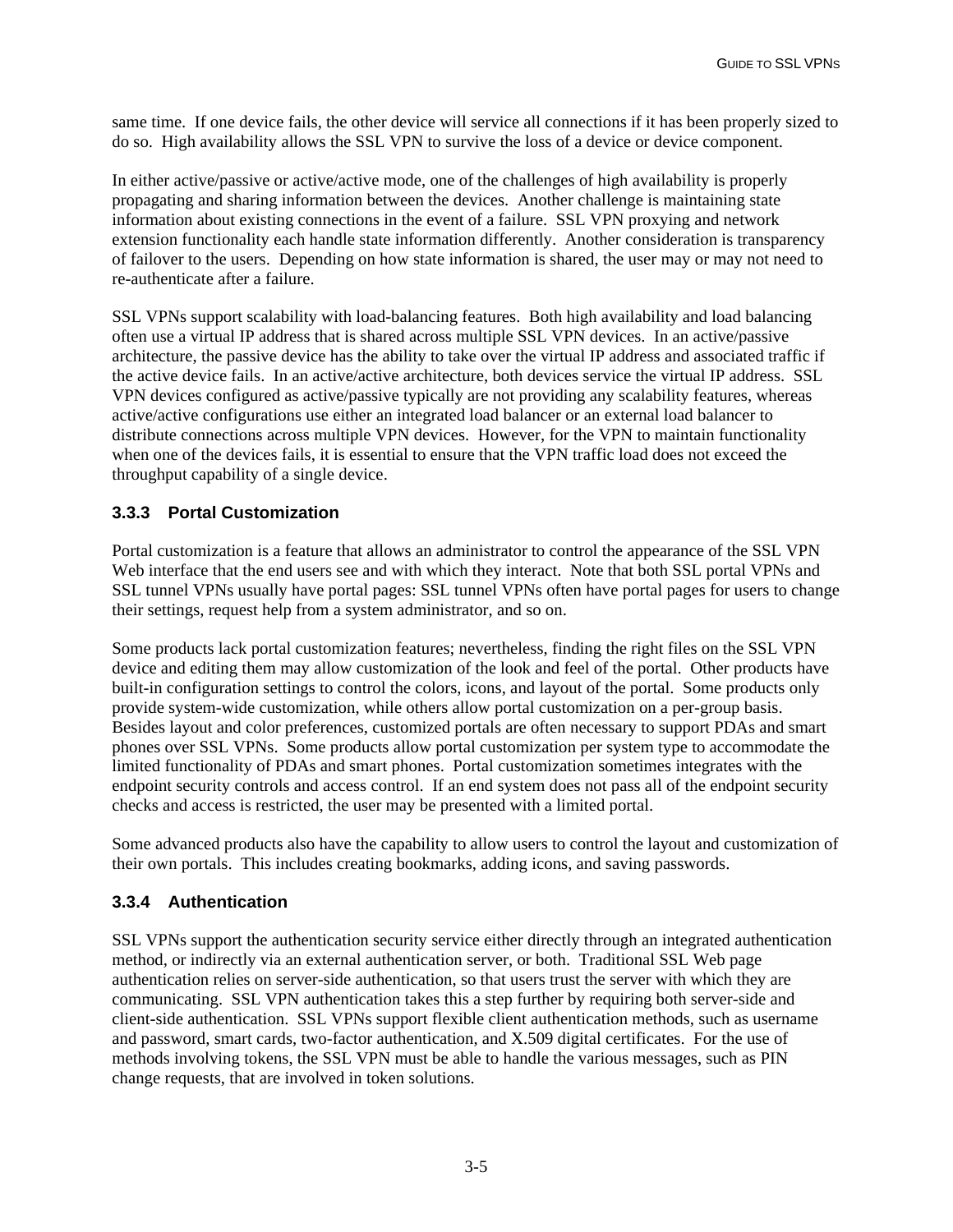<span id="page-24-0"></span>When digital certificates are used for client authentication, each endpoint has its own digital certificate that contains a public key. An endpoint uses the corresponding private key to digitally sign data before sending it to the other endpoint, which verifies the signature using the peer's public key. The digital signature algorithm choices are RSA and the Digital Signature Standard (DSS). In addition to authentication with certificates, the SSL VPN should also support certificate revocation list (CRL) checking. The SSL VPN should be able to generate certificate-signing requests for its own digital certificates. Note that most SSL VPNs that allow digital certificates for client authentication do so using proprietary mechanisms; this is because client digital certificate authentication often does not work well in typical Web browsers, which provide a difficult user interface for users who have many client certificates issued for different purposes.

In addition to the authentication methods already mentioned, SSL VPNs also support integration with external authentication servers such as RADIUS, Active Directory, and Lightweight Directory Access Protocol (LDAP), allowing the VPNs to leverage existing authentication databases. SSL VPNs need access to group information on the authentication servers since security and access control are often expressed in terms of groups. Some SSL VPN products also use the information contained in authentication servers to make additional access control decisions, such as restricting the number of bad password attempts. Windows Active Directory (AD) is a common type of authentication server that can be accessed directly or by using LDAP. Some SSL VPN products do not support direct AD authentication. To access AD via LDAP, the administrator must have strong knowledge of the underlying structure of the directory. In this case, it is easier and less time consuming to use an SSL VPN with the capability to communicate directly with AD.

SSL VPN authentication methods may be applied on an individual or group basis. One class of users may use a specific form of authentication and another class may use a different form of authentication. For example, employees may authenticate via username and password, and business partners may authenticate via digital certificates. Some SSL VPN products have the capability to combine various forms of authentication methods, such as using a digital certificate in addition to a username and password. Because integration with authentication servers is an area where SSL VPN products vary greatly, potential products should be evaluated with an organization's authentication servers to verify interoperability.

# **3.3.5 Encryption and Integrity Protection**

SSL VPNs use the underlying SSL protocol to protect the confidentiality of data using encryption and to provide data integrity (ensuring that the data has not been modified). SSL VPN's encryption and data integrity come from SSL itself, not from any feature added by the SSL VPN product. SSL ensures the encryption and data integrity between the user's computer and the VPN gateway. Many SSL VPNs also support using SSL between the gateway and Web hosts on the protected network for applications that require encryption and integrity protection even within the protected network.

# **3.3.6 Access Control**

SSL VPN products vary greatly in their access control features. Some products have an *allow* policy for the entire system by default, which allows authenticated users complete unrestricted access to the protected network. This may be adequate for a wide open network, but in most SSL VPN implementations, the organization will be providing different services to different types of users and will want controlled access. Granular access control supports one of the fundamental goals of SSL VPNs: to provide access to a variety of groups and users such as mobile employees, branch offices, business partners, and customers. Some SSL VPN products allow highly granular access control, which can include the particular application or file being accessed, day and time, type of browser, authentication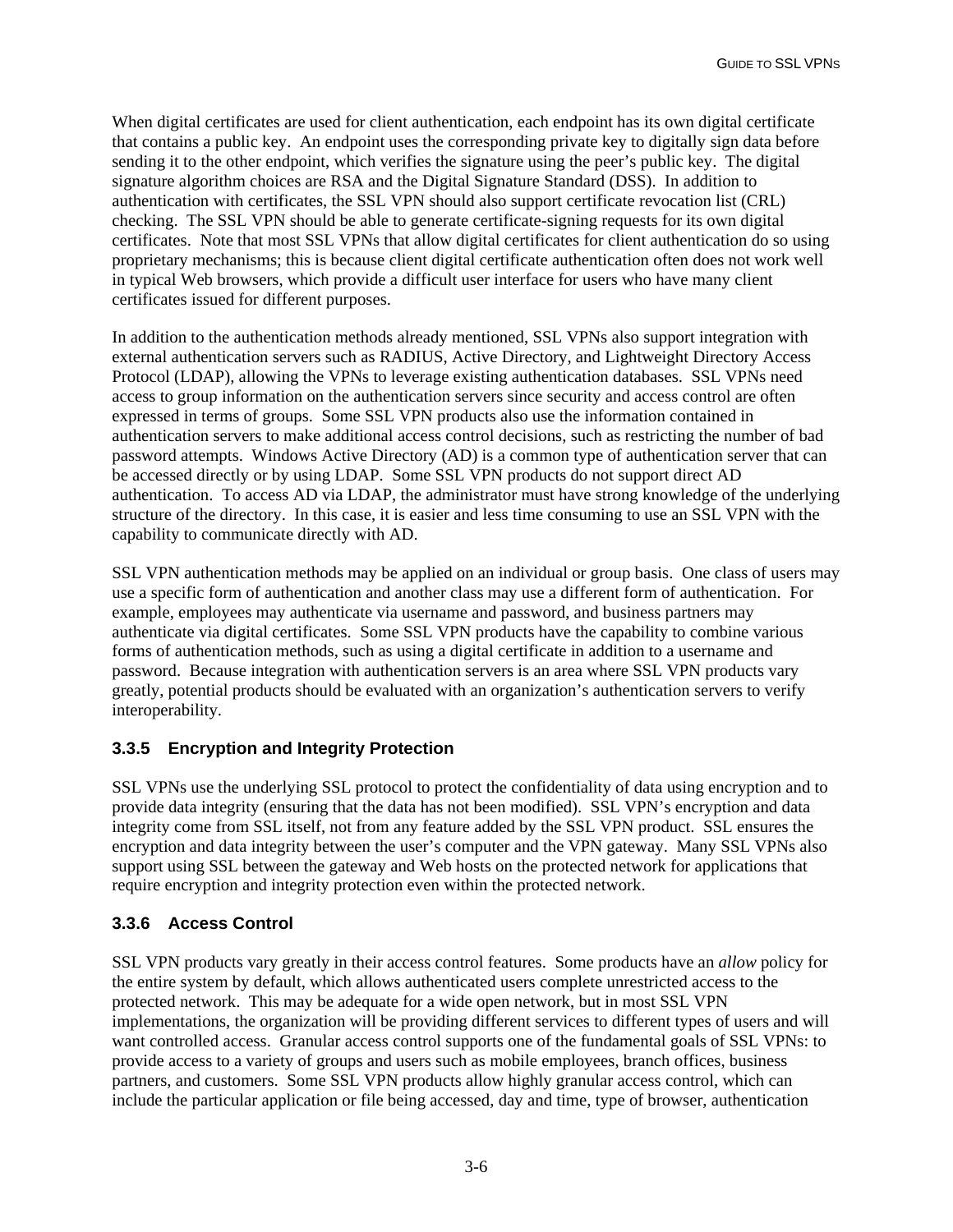<span id="page-25-0"></span>method used, computer type and location, user identification, and other characteristics. The SSL VPN uses an access control policy to provide different services based on these characteristics.

Table 3-1 provides examples of typical access control policies. Access privileges may be granted to individuals, groups, or resources. For ease of configuration, access control is typically configured based on groups. Each user is assigned to one or more groups, each group having certain security parameters. Group information may be accessed from the authentication database, such as the LDAP directory. Access control may also be defined for a set of resources instead of an individual resource. This makes adding and removing resources to and from a group transparent to the users and reduces policy complexity. In some specific instances, user-level parameters are also set.

### **Table 3-1. Access Control Examples**

| Method       | Example                                                                                                   |
|--------------|-----------------------------------------------------------------------------------------------------------|
| Per-user     | The CEO may access all intranet servers, email, and the executive folder of the<br>administrative server. |
| Per-group    | Sales staff may access email, the organization's intranet, and the sales server.                          |
| Per-resource | All users and groups may access the Community Relations server.                                           |

Access control can also be integrated with endpoint security controls. SSL VPNs can use host integrity checking to check the status of the SSL VPN client before access is granted. Some SSL VPNs have the capability to perform this checking either before or after authentication to determine the appropriate access controls. Access control in this sense may be as simple as allowing or denying access completely, or more elaborate such as providing restricted access to selected information based on host integrity checks. Access controls may also be configured per-user, per-group, and per-resource in terms of host integrity checking. It is beneficial to have the ability to bypass the endpoint security restrictions for certain circumstances such as disaster response. Bypassing endpoint security for special circumstances may be accomplished through a special access control policy setting or whitelist.

Table 3-2 shows some examples of access control policies in conjunction with endpoint security controls. These examples are an extension of the examples in Table 3-1. The first user is the CEO, who is accessing the SSL VPN from home via an organization-issued laptop. The firewall and antivirus software pass the security checks since they are enabled and up-to-date. Based on user and group access policies, and the passing of the endpoint security checks, the CEO may access the intranet servers, email, the executive folder of the administrative server, and the Community Relations server. The next user is John Smith, who is a traveling member of the sales team. He is attempting to access the SSL VPN from a public computer in an Internet café. The firewall passes the security checks, but the antivirus software is not up-to-date on its signatures. Based on user and group access policies and the fact that only some of the security checks passed, John is granted access to email and the ability to download (but not upload) files from the sales server (he would have been given more privileges if he had passed all the security checks). He may also access the Community Relations server. The last user is Sally Jones, who is an employee at a business partner, XYZ Corp. She is attempting to access the SSL VPN from a trusted partner network. Based on user and group access policies, and the passing of the endpoint security checks, Sally is granted access to the extranet partner server and the Community Relations server.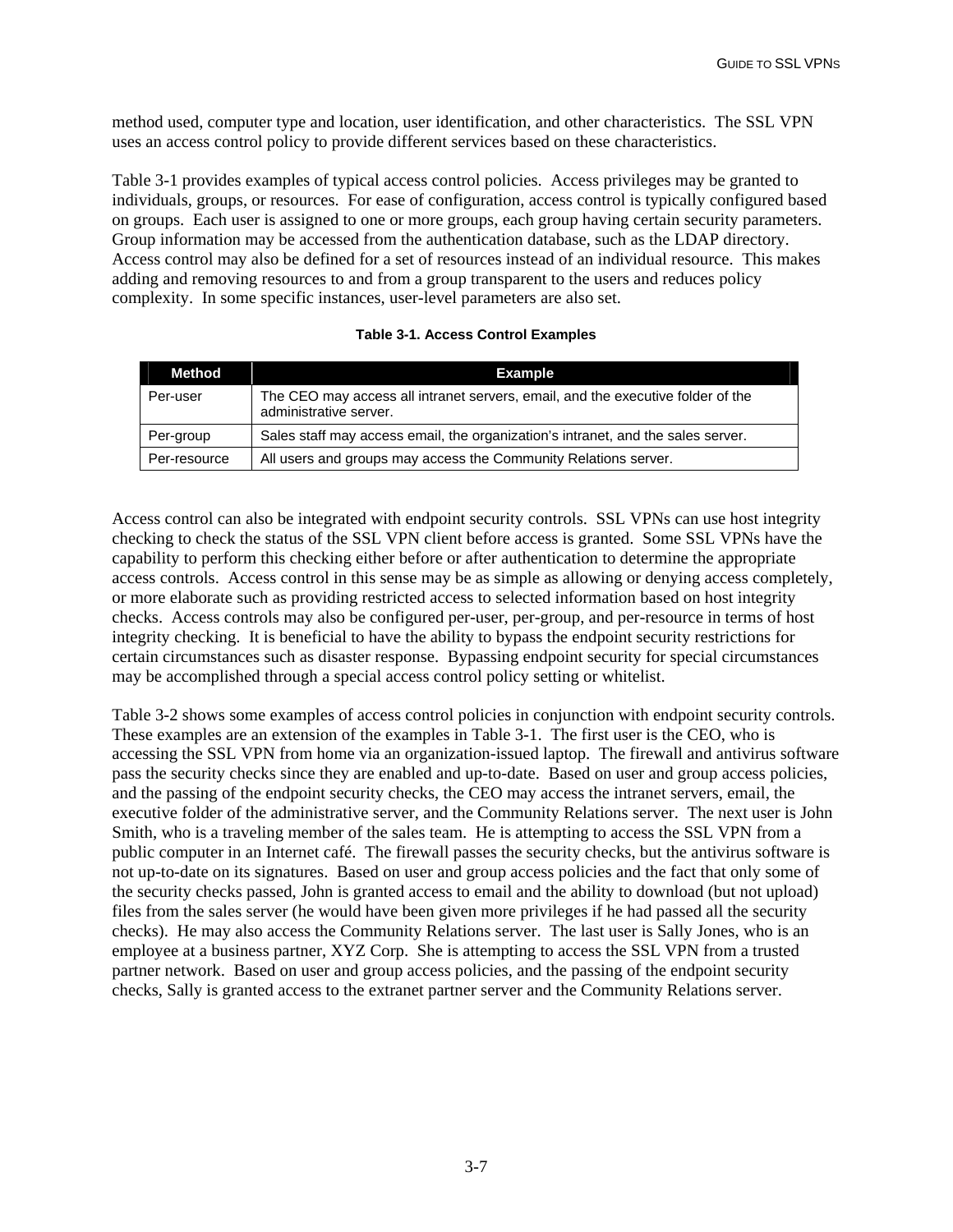<span id="page-26-0"></span>

| <b>User</b> |           | Group                              | Location           | <b>Security Checks</b>                | <b>Access</b>                                                                                                                                                      |
|-------------|-----------|------------------------------------|--------------------|---------------------------------------|--------------------------------------------------------------------------------------------------------------------------------------------------------------------|
| CEO         |           | Executive<br><b>Employees</b>      | Home               | Firewall: passed<br>Antivirus: passed | The CEO may access all intranet servers,<br>email, and the executive folder of the<br>administrative server. He may also access<br>the Community Relations server. |
| John Smith  |           | Sales<br><b>Employees</b>          | Internet<br>café   | Firewall: passed<br>Antivirus: failed | John Smith may only access email and<br>perform downloads from the sales server.<br>He may also access the Community<br>Relations server.                          |
| Sally Jones | $\bullet$ | XYZ Corp.<br>(Business<br>Partner) | Partner<br>network | Firewall: passed<br>Antivirus: passed | Sally Jones may access the extranet partner<br>server and the Community Relations server.                                                                          |

### **Table 3-2. Access Control Examples with Endpoint Security Controls**

Knowing the needs and requirements for the SSL VPN solution, such as the types of users and the reasons they will use the SSL VPN, will help organizations choose a product with the appropriate level of access control capability. These needs and requirements will also help organizations determine the level of granularity needed for access controls.

# **3.3.7 Endpoint Security Controls**

Some SSL VPNs provide endpoint security controls that include host integrity checking and security protection mechanisms. Host integrity checks help ensure that the client system is in compliance with an organization's security policy. These checks are performed before a session is begun and may be periodically rechecked during the session.

Endpoint security controls are sometimes tightly integrated with access control to analyze the client system and apply access controls based on the results. For example, an up-to-date company-issued laptop that is connecting from a remote site might be allowed full access. Another example is a personal laptop that complies with the standard firewall and antivirus checks but is attempting access from an untrusted wireless hotspot, and thus is granted only limited access. Endpoint security controls also include security protection mechanisms, such as Web browser cache cleaners that remove temporary files, cookies, and other session information from the Web browser used for SSL VPN access. This supports the use of the SSL VPN from public locations.

Endpoint security controls can be implemented in a variety of ways, and this often differentiates products. Endpoint security starts with a policy definition. The policy definition includes what the host integrity checker should look for and the actions to take depending on what it finds. If host integrity checkers are used, they should be configured to execute before the logon process to look for malware such as keystroke loggers. Typical host integrity checks may look for operating system type and version, antivirus and personal firewall status and configurations, or a specific file, registry key, or running process. Depending on the product, checking for running processes may be as simple as looking for the process name or as elaborate as verifying the actual validity of the process.

Some SSL VPN products include their own integrated endpoint security software. This software may be part of the SSL VPN product or an add-on for an additional cost. Other SSL VPN products rely on thirdparty software for endpoint security. This allows organizations to leverage their existing products, such as cache cleaning tools, malware scanners, and compliance checking software, with their SSL VPNs. Some of these SSL VPNs can only integrate with a single specific third-party product, while others can integrate with a variety of third-party products.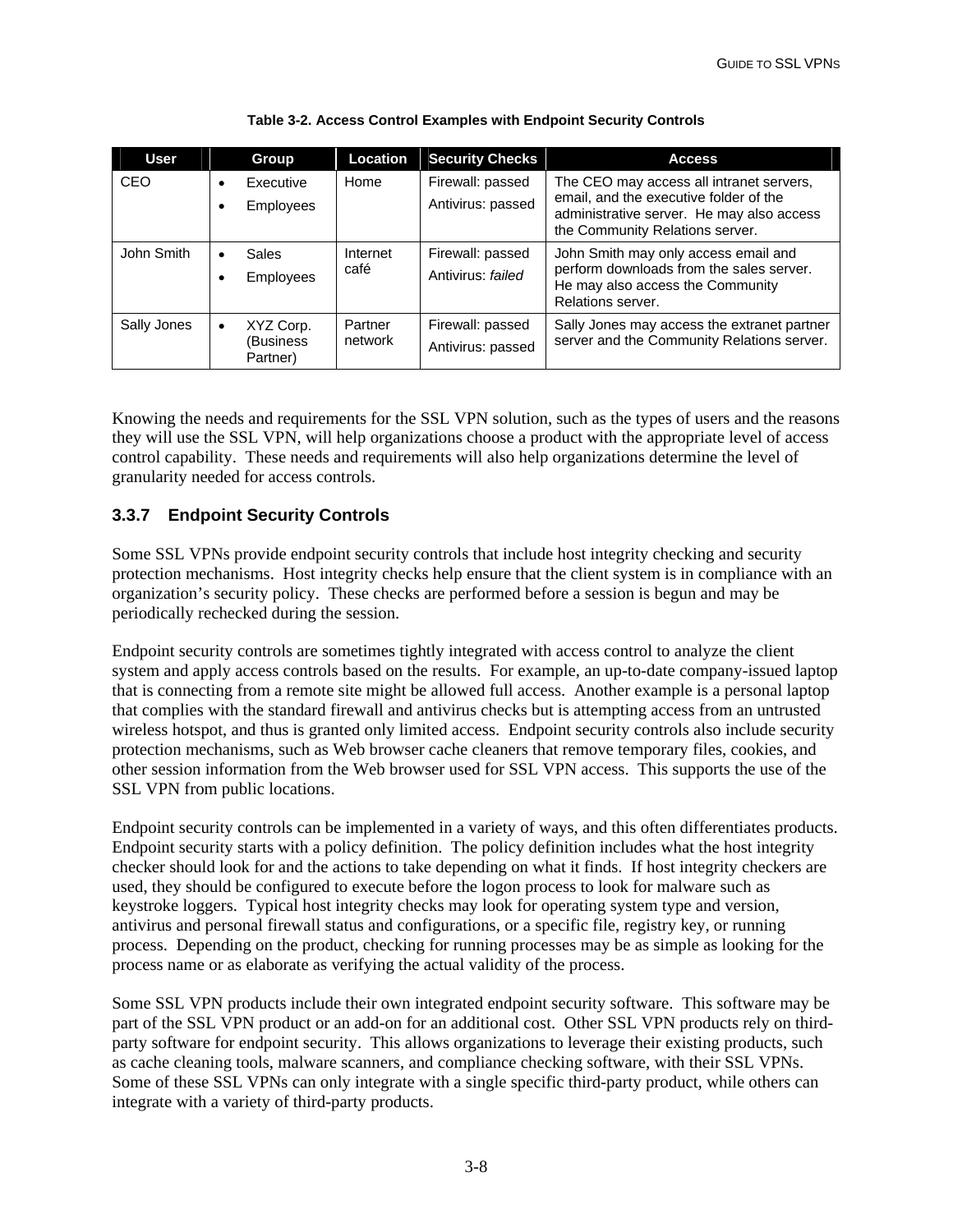<span id="page-27-0"></span>Some SSL VPN products provide endpoint security controls for systems that are connecting into the network via the network extension function. Such systems are generally of higher concern than those that are just accessing Web sites, since these systems are usually granted much broader access to resources.

Endpoint security controls should be used with care. Due to the nature of remote access, the client systems are more likely to be originating from uncontrolled environments. It is imperative that remote systems are evaluated before allowing access to internal resources and cleaned after access is granted. There is no industry-wide standard for endpoint security controls; many leading network and security companies are working to create vendor-driven standards.

# **3.3.8 Intrusion Prevention**

Some SSL VPN products provide an integrated intrusion prevention security service. They inspect the contents of the data after it has been decrypted by the SSL VPN for potential attacks and various forms of malware, including viruses and worms. The SSL VPN may include its own anti-malware and intrusion detection software, or it may integrate with third-party software. Performing content inspection adds processing time and latency to the throughput of packets. For high-volume networks, this latency in addition to the latency of the encryption and decryption process may exceed tolerable limits. In those cases, it is best to offload the intrusion prevention capabilities to a specialized intrusion prevention system (IPS) device on the inside of the trusted network (that is, after the SSL VPN has decrypted the data).

# **3.4 SSL Protocol Basics**

The security of the data sent over an SSL VPN relies on the security of the SSL protocol. The SSL protocol allows a client (such as a Web browser) and a server (such as an SSL VPN) to negotiate the type of security to be used during an SSL session. Thus, it is critical to make sure that the security agreed to by the remote user and the SSL gateway meets the security requirements of the organization using the SSL VPN.

There are three types of security that the client and server can negotiate: the version of SSL, the type of cryptography, and the authentication method. All three are important to the security of the communications channel that is established and are thus important to SSL VPN systems. These are discussed in more detail in Sections 3.4.1 through 3.4.3.

NIST Special Publication (SP) 800-52, *Guidelines for the Selection and Use of Transport Layer Security (TLS) Implementations[6](#page-27-1)* , describes the technology used in SSL and TLS in detail. Readers of this document who want to know more about these technologies are encouraged to read that publication.

# **3.4.1 Versions of SSL and TLS**

In this document, the terms *SSL* and *TLS* are often used together to describe the same protocol. In fact, SSL refers to all versions of the SSL protocol as defined by the IETF, while TLS refers only to versions 3.1 and later of the SSL protocol. Two versions of TLS have been standardized: TLS 1.0 and TLS 1.1. TLS 1.0 is the same as SSL 3.1; there are no versions of SSL after 3.1. As of the writing of this guide, work is being done on TLS version 1.2. TLS is approved for use in the protection of Federal information; SSL versions other than 3.1 are not.

Different SSL VPNs and different Web browsers use different versions of the SSL and TLS protocols. For example, some browsers support SSL 3.0 but not TLS 1.0 or 1.1; other browsers support TLS 1.0 but

<span id="page-27-1"></span> $\frac{1}{6}$  For more information see NIST SP 800-52, *Guidelines for the Selection and Use of Transport Layer Security (TLS),* at [http://csrc.nist.gov/publications/nistpubs/.](http://csrc.nist.gov/publications/nistpubs/)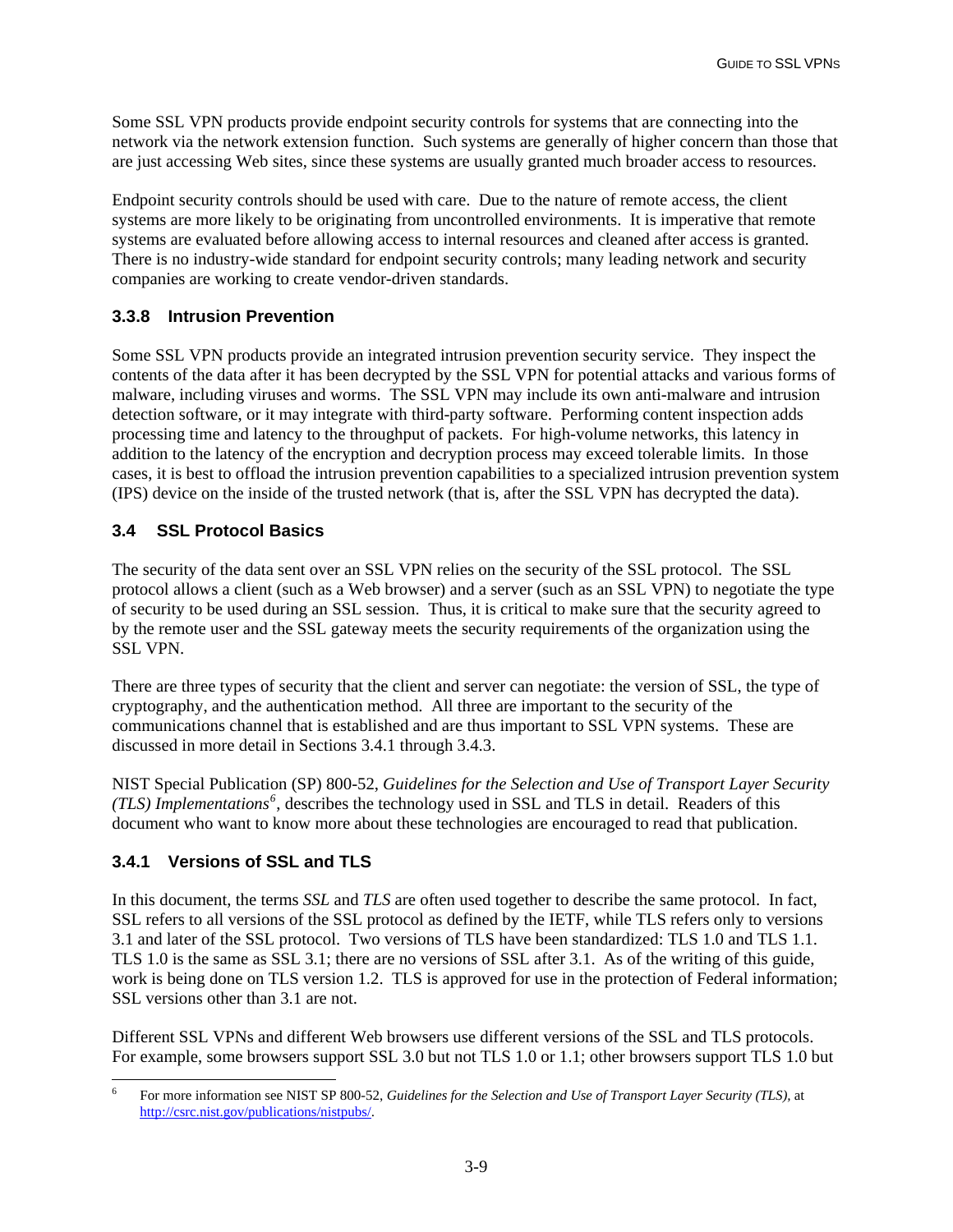<span id="page-28-0"></span>not SSL 3.0. Because each version of SSL or TLS is incompatible with other versions, both the browser and the SSL VPN have to have at least one version of SSL in common. Further, they both have to have a version in common that meets the security policy of the organization running the SSL VPN; otherwise, the browser and the SSL VPN gateway will not be able to communicate.

# **3.4.2 Cryptography Used in SSL Sessions**

There are many types of cryptographic functions that are used in security protocols. The most widely known cryptographic features are *confidentiality* (secrecy of data), *integrity* (the ability to detect even minute changes in the data), and *signature* (the ability to trace the origin of the data). The combination of these features is an important aspect of the overall security of a communications stream. SSL uses four significant types of features: confidentiality, integrity, signature, and *key establishment* (the way that a key is agreed to by the two parties).

SSL uses *cipher suites* to define the set of cryptographic functions that a client and server use when communicating. This is unlike protocols such as IPsec and S/MIME where the two parties agree to individual cryptographic functions. That is, SSL exchanges say in effect, "Here is a set of functions to be used together, and here is another set I am willing to use." IPsec and S/MIME (and many other protocols) instead say, "Here are the confidentiality functions I am willing to use, here are the integrity functions I am willing to use, and here are the signature algorithms I am willing to use", and the other side creates a set from those choices.

Just as the SSL client and server need to be able to use the same version of SSL, they also need to be able to use the same cipher suite; otherwise, the two sides cannot communicate. The organization running the SSL VPN chooses which cipher suites meet its security goals and configures the SSL VPN gateway to use only those cipher suites.

# **3.4.3 Authentication Used for Identifying SSL Servers**

When a Web browser connects to an SSL server such as an SSL VPN gateway, the browser user needs some way to know that the browser is talking to a server the user trusts. SSL uses certificates that are signed by trusted entities to authenticate the server to the Web user. (SSL can also use certificates to authenticate users to servers, but this is rarely done.)

The server authentication occurs very early in the SSL process, immediately after the user sends its first message to the SSL server. In that first message, the Web browser specifies which type of certificate algorithms it can handle; the two common choices are RSA and DSS. In the second message, the SSL server responds with a certificate of one of the types that the browser said it understands. After receiving the certificate, the Web browser verifies that the identity in the certificate (that is, the domain name listed in the certificate) matches the domain name to which the Web browser attempted to connect.

Some SSL VPNs use certificates issued by the vendor of the SSL VPN, and those certificates do not link through a chain of trust to a root certificate that is normally trusted by most users. If that is the case, the user should add the SSL VPN's own certificate to the user's list of directly-trusted certificates. It is important to note that users should not add the root certificate of the SSL VPN's manufacturer to the list of certification authorities that the user trusts, since the manufacturer's security policies and controls may differ from those of the organization. Other SSL VPNs produce self-signed certificates that do not chain to any trusted root certificate; as before, the user should add the SSL VPN's own certificate to the user's list of directly-trusted certificates.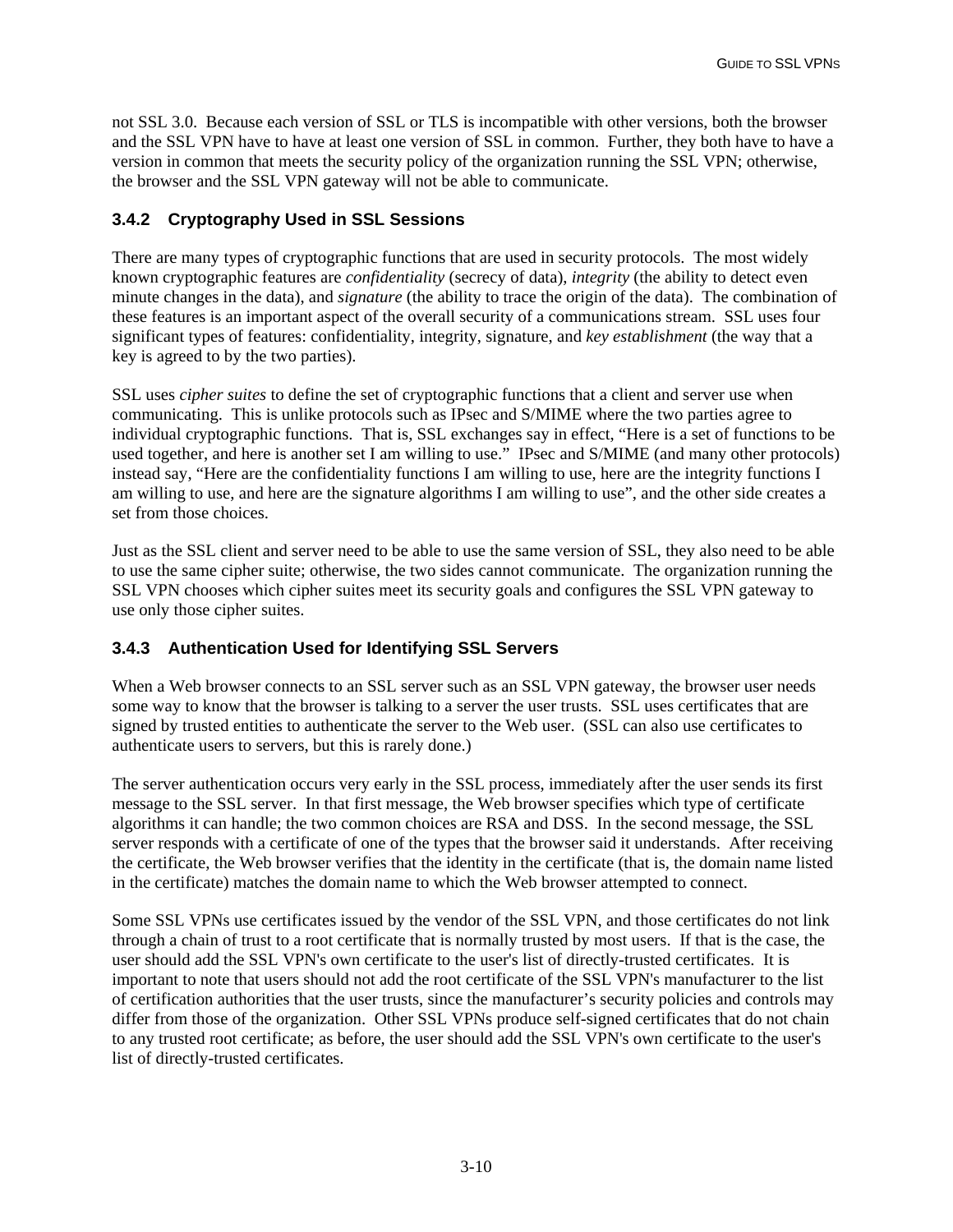<span id="page-29-0"></span>Certificates are signed with keys of a specified length. The security of the authentication is linked to the length of the key that is protecting the identity in the certificate. If an SSL server uses a key of insufficient length to protect its identity, the Web client might not want to trust the identity at all. In most Web browsers, there are mechanisms to check the length of the key that was used by the SSL server after the browser has successfully made an SSL connection.

# **3.5 SSL VPN Challenges**

SSL VPNs are rapidly maturing technologies. Nevertheless, they still face several challenges:

- **Application and client interoperability**. This is the biggest challenge for SSL VPNs. SSL VPNs must be able to export a large variety of applications to remote connections of various types. There are many factors that can affect interoperability, including operating system type and version, browser type and version, device type (e.g., laptop, PDA, smart phone), location (e.g., home or public kiosk), and the specifics of the applications and protocols to be accessed. For example, some SSL VPN products offer support for PDAs, but most offer limited (if any) support for smart phones. Some SSL VPN devices support phones via a browser, for web-based access, but few support them from an agent perspective, allowing access to client/server applications.
- **Client/server application support**. SSL VPNs are also still struggling with client/server applications. Some VPNs use application translation and network extension, along with special clients, to establish the appropriate access. Each SSL VPN product that uses network extension tends to have a unique solution to client/server applications. In addition, not all SSL VPN products support the same applications; some support more than others and each has niche areas.
- **Network extension**. Although the network extension function is a core part of SSL tunnel VPNs, it still presents several challenges. Network extension requires a client to be installed on the end user's system. Installing this client on a public kiosk or on a PC that has policies against downloading programs and plug-ins may not be possible due to insufficient privileges. Because network extension gives a remote user complete access to internal systems, specific per-application access controls may be difficult to enforce.
- **Endpoint security**. Endpoint security for unmanaged PCs and public computers also remains a challenge. Two issues are trusting the endpoint responses to the host integrity checks and performing proper sanitization of sensitive information from the client system when the session is terminated. Unmanaged public client systems are less likely to have antivirus and firewall software enabled and up-to-date. A compromised public computer could trick the host integrity checks by circumventing them or by simulating firewalls, antivirus software, and other required security controls. The systems are also more likely to be infected with malware, such as Trojan horses and keystroke loggers, that could gain access to passwords and other sensitive information. In addition, proper sanitization of these systems after the session terminates often requires elevated privileges.
- **Clientless operation.** SSL VPNs are often described as being clientless, which is used as a selling point over traditional IPsec VPNs. For Web-enabled applications, the Web browser is the only client piece needed to connect to them via an SSL portal VPN. In other cases, dynamically downloaded agents, which may require software installation, are needed to provide access to legacy and client/server applications and network layer connections to non-Web enabled applications; these are the hallmarks of SSL tunnel VPNs. Proper privileges are needed to install the software and make appropriate system configurations. This has caused much debate in the security community over the marketing of SSL tunnel VPNs as clientless. In the cases where dynamic agents are necessary, some systems and locations, such as public kiosks, may be unable to install the appropriate software or use the SSL VPN.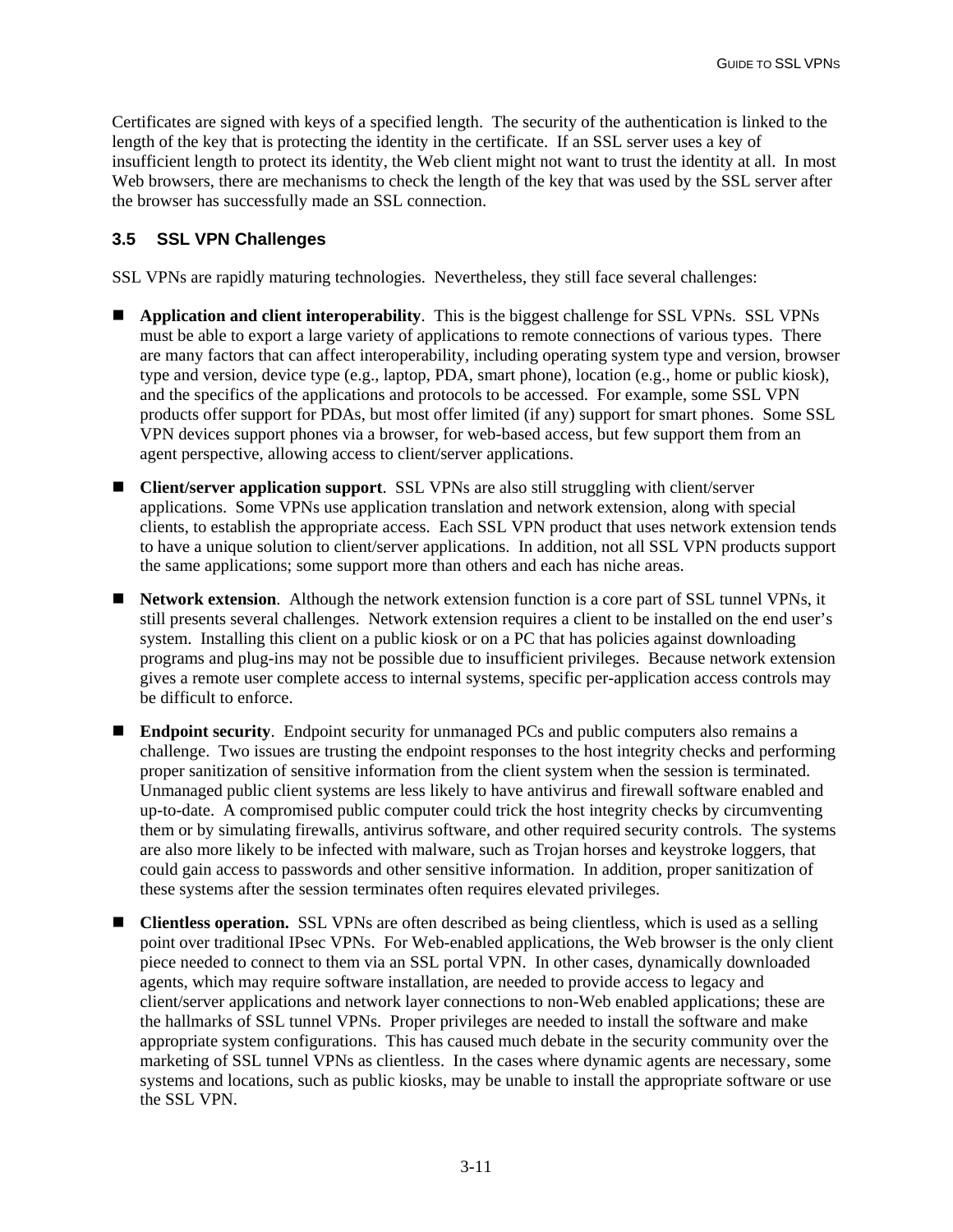# <span id="page-30-0"></span>**3.6 Summary**

SSL VPNs can support a range of users, on a variety of computers, accessing resources from many locations. They can provide secure remote access to internal services such as email, file servers, and other applications in a Web-based format. SSL VPNs use the SSL protocol, which is included in all standard Web browsers, to secure the transmission of data between the user and the organization as it traverses public networks.

SSL VPNs consist of three core functions to enable secure access to internal resources. These functions—proxying, application translation, and network extension—provide multiple methods to enable remote access to a variety of applications. This allows SSL VPNs to support Web-based, client/server, and legacy applications. Proxying provides the simplest form of an SSL VPN by enabling encryption and authentication for internal Web sites. Application translation is often used to access non-Web-enabled applications by converting a legacy or proprietary protocol into a more widely used or standard protocol. Network extension provides complete network access to remote users as if they were physically located on the internal local area network. Users with network extension can access all network resources, not just Web servers; this is particularly useful in organizations with custom applications that cannot be translated to the Web easily.

SSL VPNs vary in breadth, depth, and completeness of features and security services. This makes it important to identify and define requirements, and evaluate several products to determine their fit into the organization. Recommendations and considerations include the following:

- Because some SSL VPN products cannot cover all remote access needs, for selecting the best product it is recommended to identify the remote access needs and the applications that require remote access.
- Each SSL VPN supports different protocols via proxy and application translation. In addition, some SSL VPN products have concentrated their efforts and expertise in supporting certain protocols and applications. It is crucial to make sure that the SSL VPN provides the necessary proxies and application translators for the applications that require remote access.
- SSL VPN manageability features such as status reporting, logging, and auditing should provide adequate capabilities for the organization to effectively operate and manage the SSL VPN and to extract detailed usage information.
- The SSL VPN high availability and scalability features should support the organization's requirements for failover, load balancing, and throughput. State and information sharing is recommended to keep the failover process transparent to the user.
- SSL VPN portal customization should allow the organization to control the look and feel of the portal and to customize the portal to support various devices such as PDAs and smart phones.
- SSL VPN authentication should provide the necessary support for the organization's current and future authentication methods and to leverage existing authentication databases. SSL VPN authentication should also be tested to ensure interoperability with existing authentication methods.
- Some organizations, such as Federal agencies, have strict requirements for encryption and integrity protection. SSL VPNs should support the required algorithms for symmetric encryption, key exchange, and hash functions. All cryptographic algorithms and modules must be FIPS-approved.
- SSL VPNs should be evaluated to ensure they provide the level of granularity needed for access controls. Access controls should be capable of applying permissions to users, groups, and resources, as well as integrating with endpoint security controls.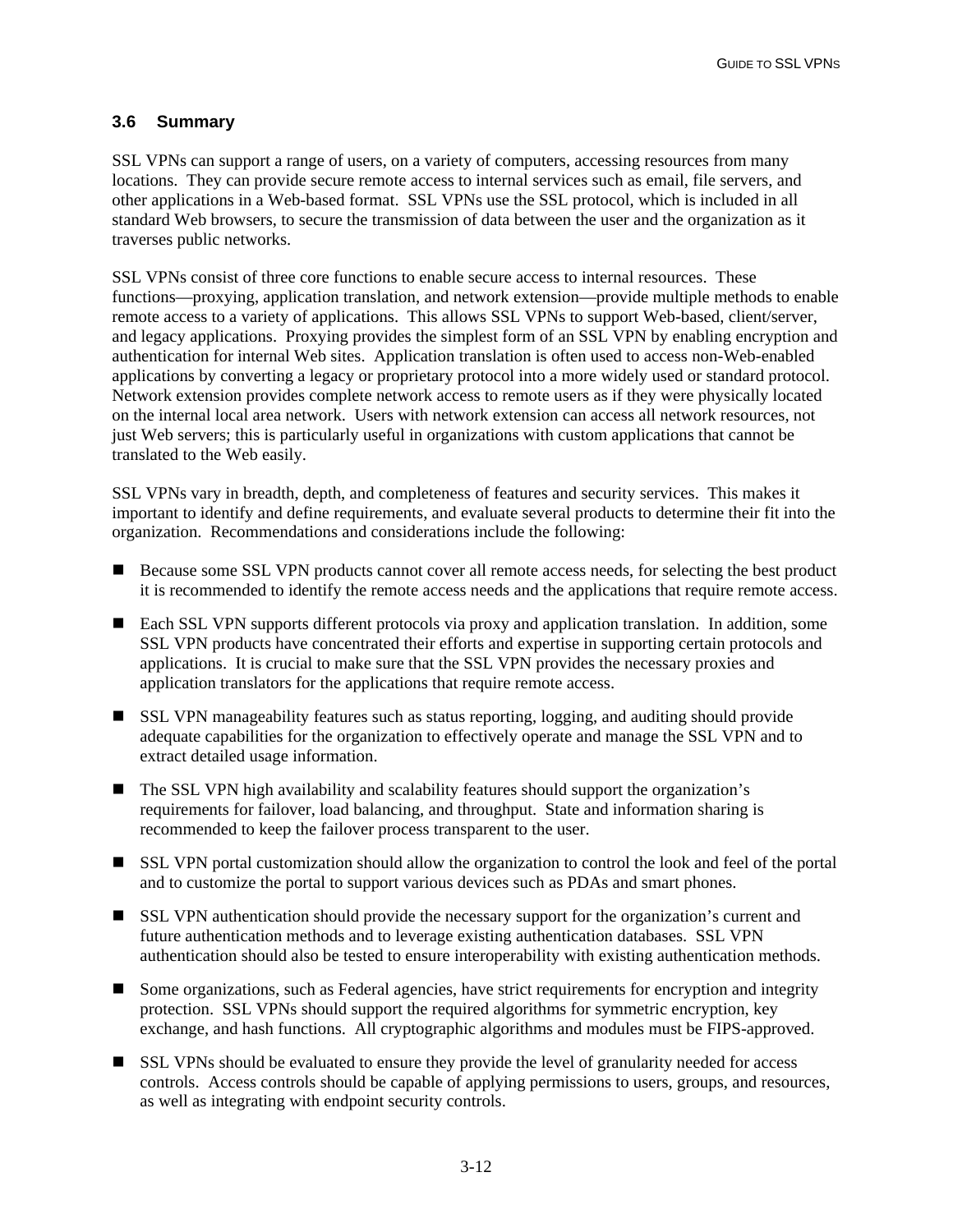- Implementation of endpoint security controls varies greatly from one SSL VPN product to another. Endpoint security should be evaluated to ensure it provides the necessary host integrity checking and security protection mechanisms for the organization.
- Not all SSL VPNs have integrated intrusion prevention capabilities. Those that do should be evaluated to ensure they do not introduce an unacceptable amount of latency into the network traffic.

Several of the security services provided by SSL VPNs rely on the underlying SSL protocol. SSL VPNs may use versions of either SSL or TLS protocols. The choice of which protocol to implement depends on the data being secured. For example, TLS is approved for use in the protection of Federal information; SSL versions other than 3.1 are not. The SSL VPN must be configured to ensure that the appropriate protocol is used. This also applies to the security mechanisms that SSL and TLS use to secure communications.

Not all SSL VPN products include all of these services, and there are differences in the level of sophistication of the services that are supported. The main differentiators for SSL VPN products are how they implement security policies and handle remote clients, and how transparent their usage is to the end user. The strengths of an SSL VPN include support for a variety of systems and locations, granular access control, Web browser client access, and ease of use.

SSL VPNs, although a maturing technology, continue to face several challenges. These include limitations on their ability to support a large number of applications and clients, the methods of implementing network extension and endpoint security, the ability to provide clientless access, the use of the SSL VPN from public locations, and product and technology education.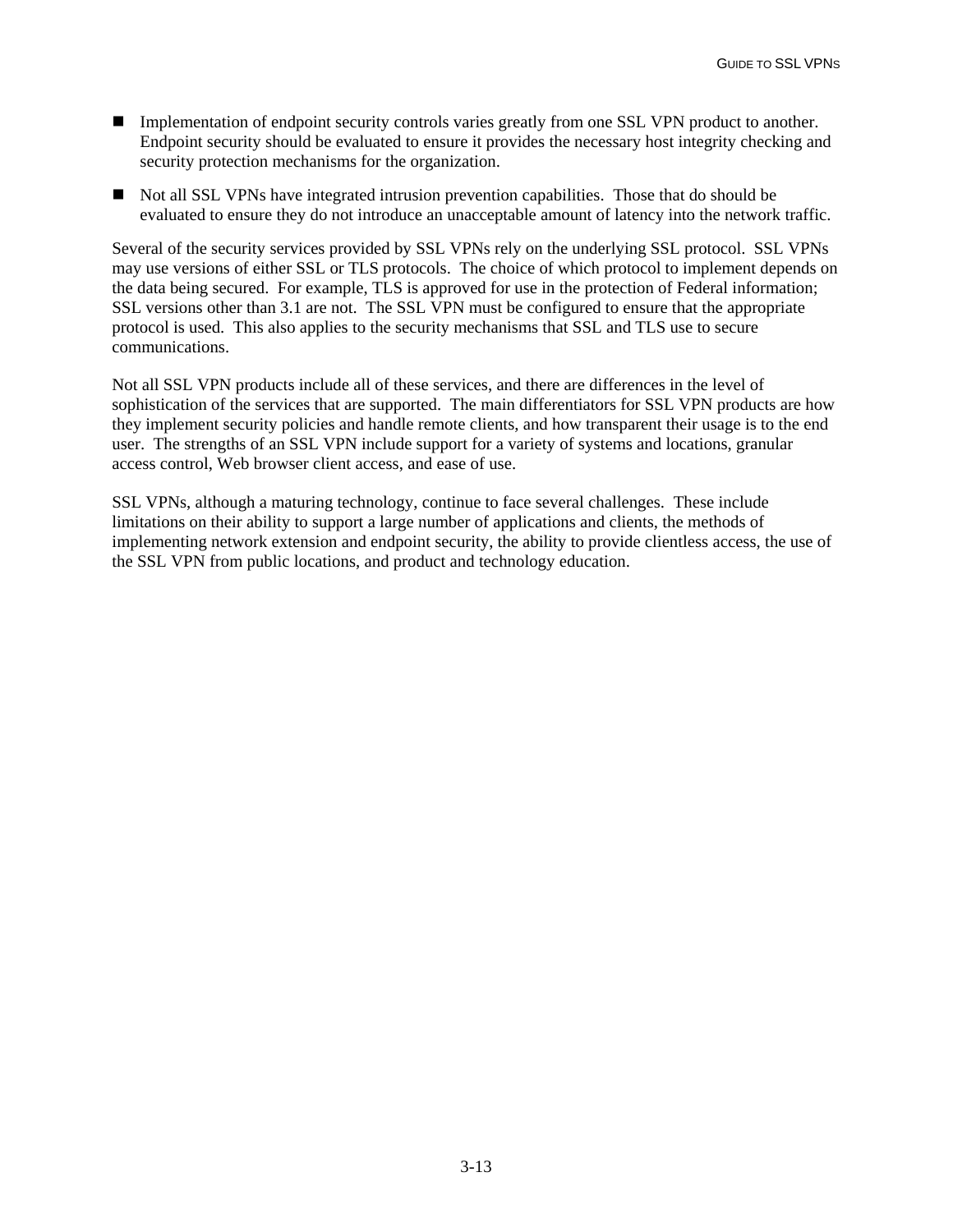# <span id="page-32-0"></span>**4. SSL VPN Planning and Implementation**

This section focuses on the planning and implementation of SSL VPNs in the enterprise. As with any new technology deployment, SSL VPN planning and implementation should be addressed in a phased approach. A successful SSL VPN deployment can be achieved by following a clear, step-by-step planning and implementation process. The use of a phased approach can minimize unforeseen issues and identify potential pitfalls early in the process. This section explores in depth each of the recommended SSL VPN planning and implementation phases, as follows:

- 1. **Identify Requirements.** The first phase of the process involves identifying the current and future requirements for remote access and determining how they can best be met by an SSL VPN implementation. Determining requirements for U.S. federal agencies also means assessing how to comply with FIPS 140-2.
- 2. **Design the Solution.** The second phase involves all aspects of designing an SSL VPN solution. The design elements are grouped into five categories: access control, endpoint security, authentication methods, architecture, and cryptography policy.
- 3. **Implement and Test a Prototype.** The next phase involves implementing and testing a prototype in a laboratory or test environment. The primary goals are to evaluate all aspects of the solution including authentication, application compatibility, management, logging, performance, security of the implementation, design and layout of the VPN portal, and default settings.
- 4. **Deploy the Solution.** Once testing is completed and all issues are resolved, the next phase includes the deployment of the SSL VPN throughout the enterprise. This phase addresses issues specific to SSL VPNs that may occur during deployment. Support must be addressed, and this includes the process of working with a help desk to provide assistance for end users.
- 5. **Manage the Solution.** After the SSL VPN solution has been deployed, it must be managed throughout its lifecycle. Management includes maintenance (e.g., patching, solution expansion, key management, policy changes), performance monitoring, and periodic testing/validation of the solution. The handling of operational issues must also be considered.

Organizations should also put into place other measures that support and complement SSL VPN implementations. These measures help to ensure that the SSL VPN solution is implemented in an environment with the technical, management, and operational controls necessary to provide sufficient security for the SSL VPN. Examples of supporting measures include:

- Establish and maintain control over all entry and exit points for the protected network to help ensure its integrity.
- Ensure that all SSL VPN endpoints are secured and maintained properly to reduce the risk of SSL VPN compromise or misuse.

# **4.1 Identify Requirements**

The purpose of this phase is to identify which resources or services need to be available for remote access and who should be able to access them through the SSL VPN. It is also important to identify other general and application-specific requirements, such as performance, and to think about future requirements. For example, if it is likely that other resources will need to be accessible by remote users in a year, then those needs should also be considered.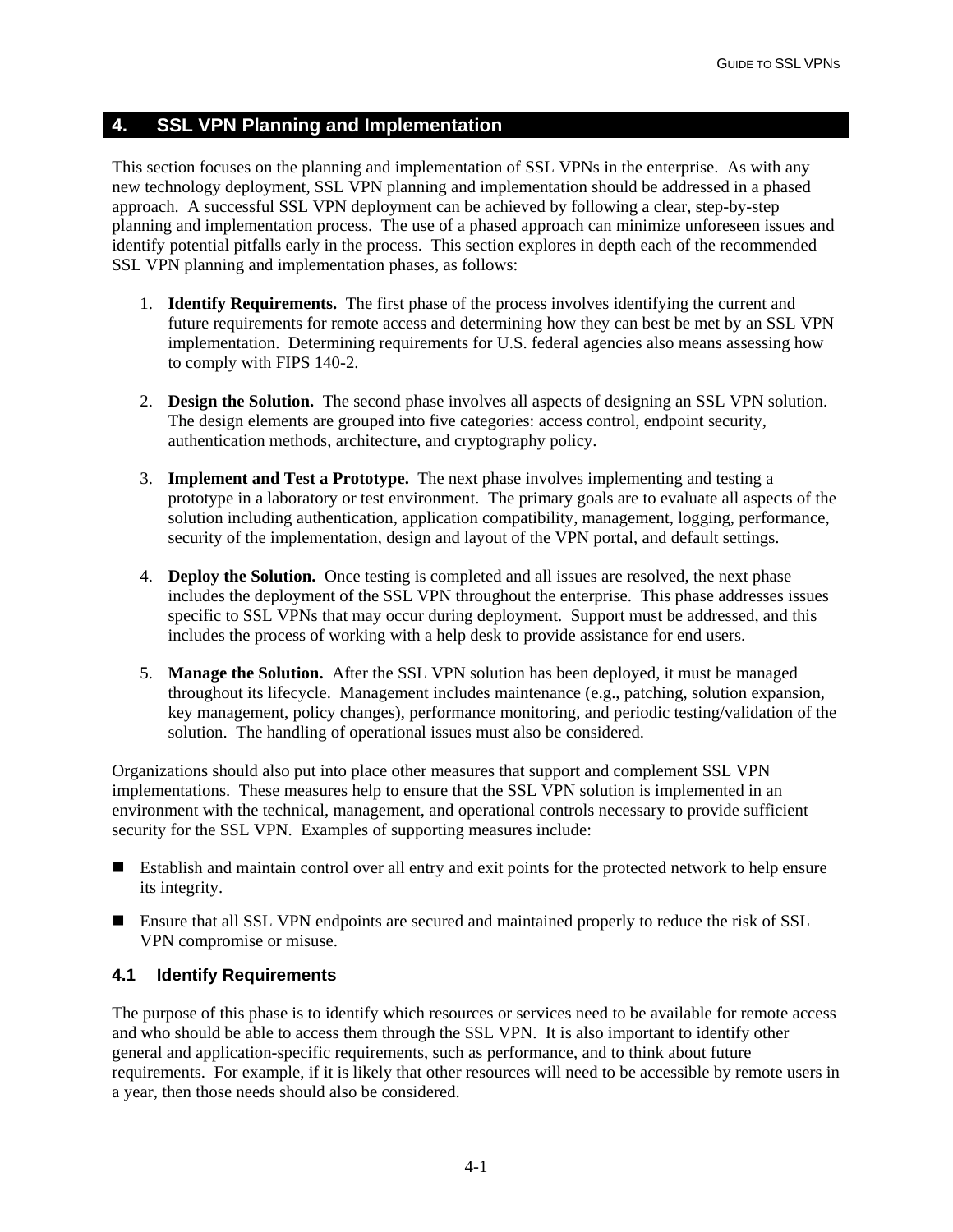<span id="page-33-0"></span>One of the primary strengths of an SSL VPN architecture is its granularity of access control. An organization should leverage this feature by being specific in its identification of resources, the users who can access them, and other security requirements. It is helpful to begin this process by articulating a set of organizational requirements for remote access. These requirements are not strictly technical but are dictated by the needs of the organization. Here are a few examples of organizational requirements:

- All employees should be able to access the main corporate applications and a set of Web-based applications such as email that are all hosted on the intranet servers.
- A small group of executives should be able to access the executive file share on the administrative server.
- The sales team should have access to the sales database and the sales file share on the sales server.
- Business partners should be able to access the extranet partner server.
- Network administrators should have full access to routers, switches, and other network infrastructure (network management devices, etc.)

The next step is to determine other requirements such as anticipated performance requirements (normal and peak loads), service level agreement (SLA) guarantees, and the use of multiple languages.

The organization should consider the best possible technical solution once its requirements are identified. It is possible that other protocols such as SSH or IPsec provide a better technical solution than SSL. This is especially pertinent if a VPN solution already exists, because it could potentially be leveraged to meet the identified requirements. See Section 6 for descriptions of such protocols and guidance on when a particular protocol may be a viable alternative to SSL. SSL may be the only option in some cases, such as when granularity on a per-application basis is required for remote access or if the VPN needs to be available to remote users without any software or hardware installation.

# **4.2 SSL VPNs and FIPS 140-2 Approval**

-

Federal agencies are required to use cryptographic algorithms that are NIST-approved and contained in FIPS-validated modules. The FIPS  $140-2^7$  $140-2^7$  specification defines how cryptographic modules will be validated. One requirement of FIPS 140 is that the module be capable of operating in a mode where all algorithms are NIST-approved. NIST-approved algorithms are specified in a FIPS (e.g., FIPS 180, *Secure Hash Standard[8](#page-33-2)* ) or in a NIST Recommendation (e.g., SP 800-56A, *Recommendation for Pair-Wise Key Establishment Schemes Using Discrete Logarithm Cryptography[9](#page-33-3)* ). Where there are no NISTapproved algorithms in a specific class, such as key transport, the Cryptographic Module Validation Program (CMVP) Implementation Guidance may specify additional constraints. Because SSL VPN technology employs a number of cryptographic algorithms, Federal agencies must be aware of whether their chosen SSL VPN technology is FIPS-compliant now and whether it is expected to be FIPScompliant during the entire expected lifetime of the system.

Many of the cryptographic algorithms used in some SSL cipher suites are not FIPS-approved, and therefore are not allowed for use in SSL VPNs that are to be used in applications that must conform to

<span id="page-33-1"></span><sup>7</sup> For more information on FIPS PUB 140-2, *Security Requirements for Cryptographic Modules,* please refer to <http://csrc.nist.gov/publications/PubsFIPS.html>. Information on the Cryptographic Module Validation program can be found at <u>http://csrc.nist.gov/groups/STM/cmvp/index.html.</u>

<span id="page-33-2"></span>The latest version of FIPS 180, FIPS 180-3, can be found at [http://csrc.nist.gov/publications/PubsFIPS.html.](http://csrc.nist.gov/publications/PubsFIPS.html)

<span id="page-33-3"></span>SP 800-56A can be found at [http://csrc.nist.gov/publications/PubsSPs.html.](http://csrc.nist.gov/publications/PubsSPs.html)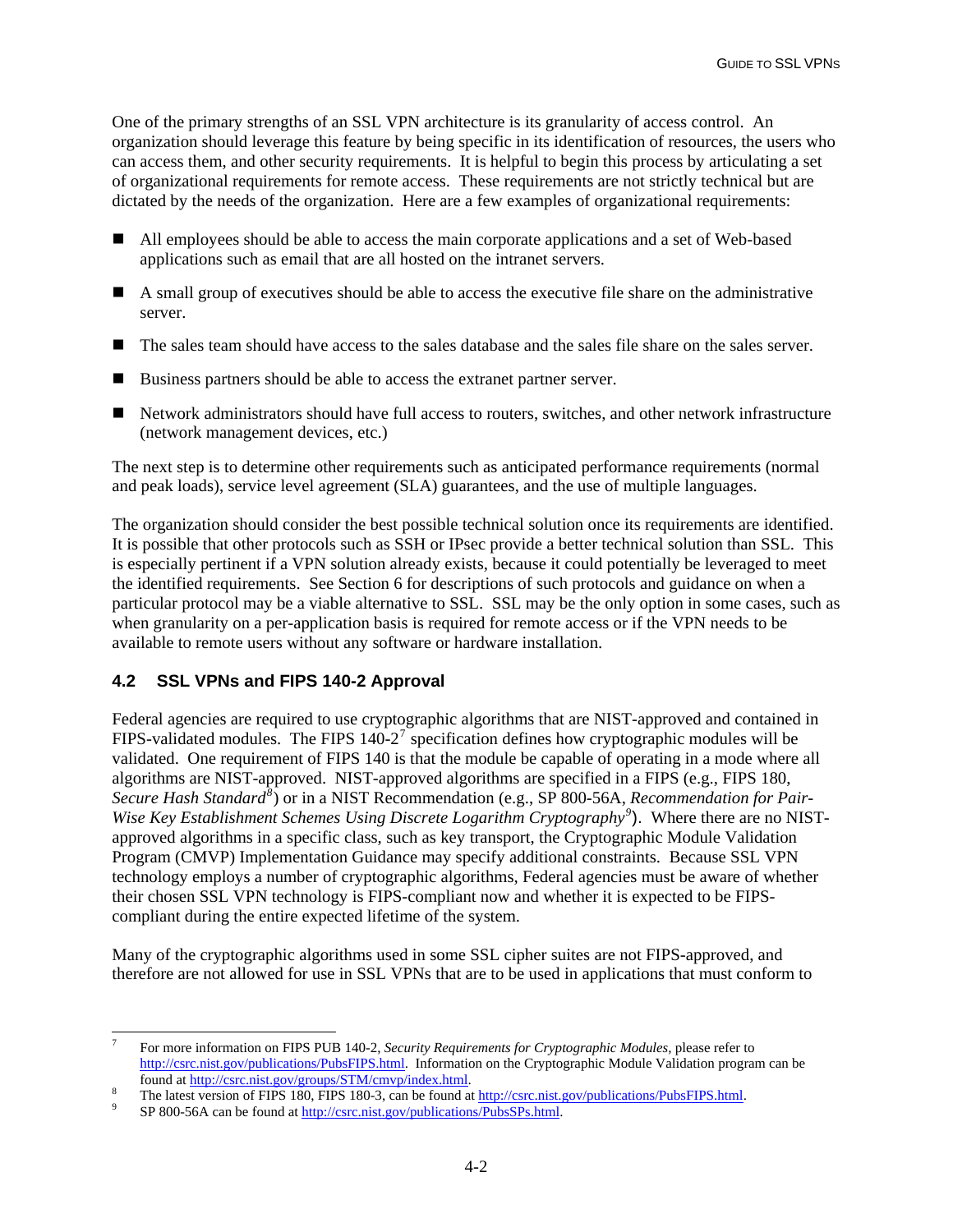<span id="page-34-0"></span>FIPS 140-2. This means that to be run in FIPS-compliant mode, an SSL VPN gateway must only allow cipher suites that are allowed by FIPS 140-2.

NIST SP 800-52 $^{10}$  $^{10}$  $^{10}$  lists the TLS cipher suites that satisfied FIPS requirements as of its publication date (June 2005); additional cipher suites meeting FIPS requirements may become available in the future. All of the cipher suites listed in SP 800-52 will become disallowed after the end of 2010. Therefore, Federal agencies who want to provide SSL VPN services after 2010 must ensure that their systems are upgradeable to the new FIPS-compliant cipher suites before the end of 2010, and that their SSL VPN vendors guarantee that such upgrades will be available early enough for testing and deployment in the field. Further, those systems must be able to be configured to *only* use cipher suites with FIPS-compliant hash functions. Otherwise, a client that is offering a cipher suite with non-compliant cryptographic functions might negotiate an SSL session that does not rely on FIPS-compliant technologies.

#### **4.2.1 Versions of SSL**

Because of the way that SSL was designed, SSL versions 3.0 and earlier do not conform to the requirements of FIPS 140-2. Therefore, SSL VPNs that are to be used in applications that must be FIPScompliant must use TLS 1.0 (SSL 3.1) or later for their SSL VPN systems. Further, those systems must be able to be configured to *only* use TLS 1.0 or later; otherwise, a client that is using SSL 3.0 or earlier might use the SSL negotiation to cause the SSL VPN gateway to create an SSL session that is inappropriate for the security level of the organization. A client that only uses SSL 3.0 or earlier should not be permitted to establish an SSL VPN connection; nevertheless, few SSL VPNs have the capability to enforce this restriction.

# **4.2.2 Key Establishment Used by SSL**

NIST SP 800-56A<sup>[11](#page-34-2)</sup>, *Recommendation for Pair-Wise Key Establishment Schemes Using Discrete Logarithm Cryptography*, defines the types of key establishment algorithms that can be used in FIPScompliant systems that use cryptography such as Diffie-Hellman key exchange. As described in NIST SP 800-52, the method for key establishment in SSL version 3.1 and later that is preferred by NIST is *ephemeral Diffie-Hellman*.

The ephemeral Diffie-Hellman key establishment used by TLS version 1.0 and later does not meet the requirements of NIST SP 800-56A. NIST has granted a special exception from this requirement for systems using SSL until the end of 2010; see *Implementation Guidance for FIPS PUB 140-2 and the Cryptographic Module Validation Program*[12](#page-34-3). Subject to the results of further analysis, the date may be extended. SSL's RSA key establishment method, which is not covered by the restrictions in NIST SP 800-56A, is acceptable now and beyond 2010.

Therefore, purchasers of SSL VPNs who need to be FIPS-compliant after the end of 2010 must ensure that their SSL VPN systems can be configured to require RSA key establishment at that time. Until that time, SSL VPN systems can also use the NIST-preferred method of ephemeral Diffie-Hellman.

<span id="page-34-1"></span> $10$ 10 For more information see NIST SP 800-52, *Guidelines for the Selection and Use of Transport Layer Security (TLS),* at <http://csrc.nist.gov/publications/nistpubs>. 11 [For more information on NIST SP 800-5](http://csrc.nist.gov/publications/nistpubs)6A, *Recommendation for Pair-Wise Key Establishment Schemes Using Discrete* 

<span id="page-34-2"></span>*LogarithmCryptography,* refe[r to](http://csrc.nist.gov/groups/STM/cmvp/documents/fips140-2/FIPS1402IG.pdf) [http://csrc.nist.gov/publications/nistpubs.](http://csrc.nist.gov/publications/nistpubs)<br><sup>12</sup> For more information, refer to<http://csrc.nist.gov/groups/STM/cmvp/documents/fips140-2/FIPS1402IG.pdf>.

<span id="page-34-3"></span>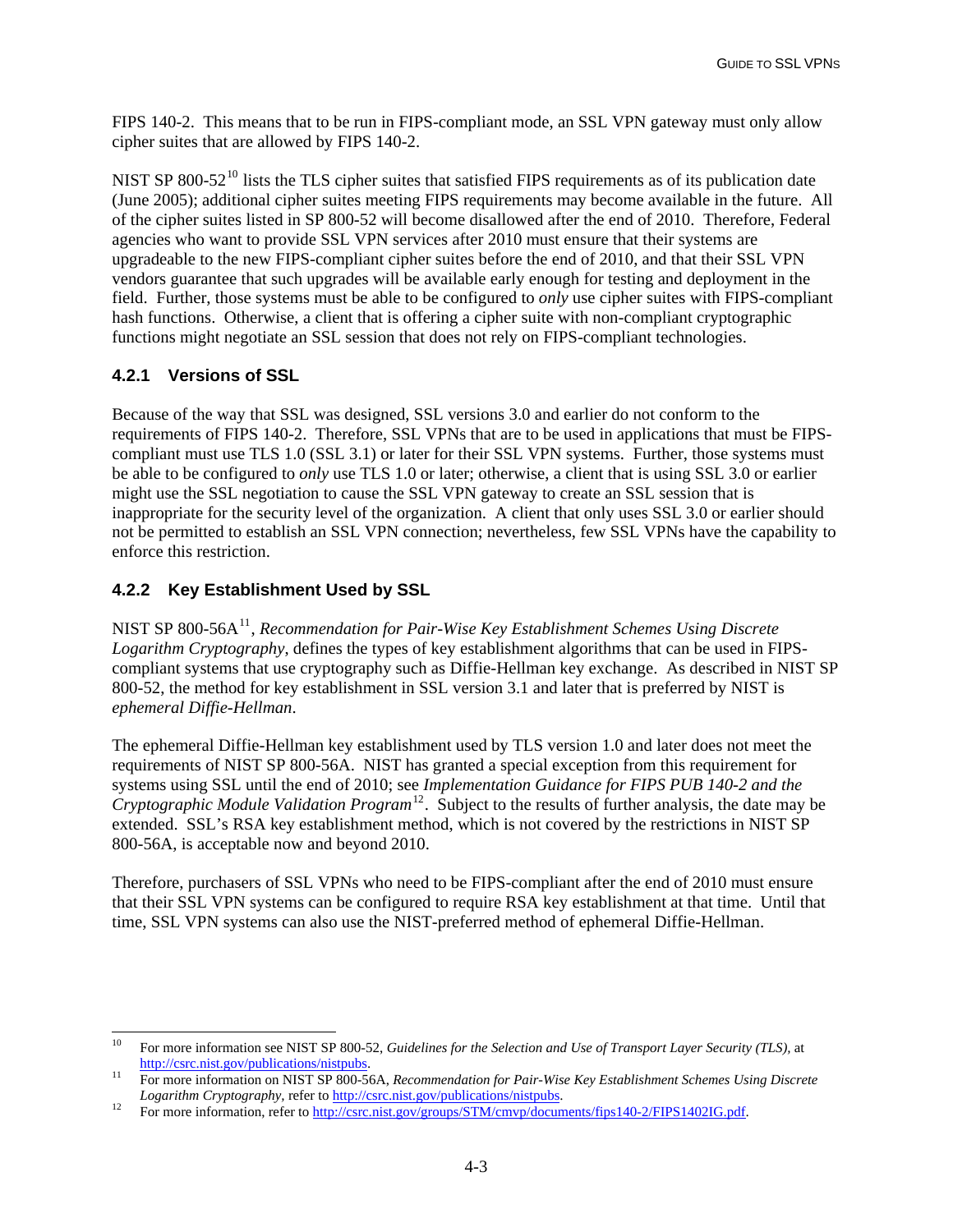# <span id="page-35-0"></span>**4.2.3 Hash Functions Used by SSL**

SSL VPN devices that are to be used in FIPS-compliant applications must also use FIPS-compliant hash functions. Plain SHA-1 can only be used until the end of  $2010$  in FIPS-compliant systems<sup>[13](#page-35-1)</sup>. The keyedhash message authentication code (HMAC) form of SHA-1 is still considered secure, and can be used after 2010. Since SSL VPN devices use HMAC-SHA-1, those suites that employ this hash function will remain acceptable beyond 2010.

# **4.2.4 SSL Encryption**

SSL VPN devices that are to be used in FIPS-compliant applications must use FIPS-compliant encryption. Fortunately, virtually all SSL VPN devices can do this. Further, those systems must be able to be configured to *only* use cipher suites with FIPS-compliant encryption; otherwise, a client that is offering a cipher suite with non-compliant encryption might use the SSL negotiation to cause the SSL VPN gateway to create an SSL session that is inappropriate for the security level of the organization.

Some SSL VPN devices can be configured to only allow certain cipher suites, or at least to only allow cipher suites with certain types of encryption. Other SSL VPN devices do not allow such configuration. NIST SP 800-52 lists the types of encryption that satisfied FIPS requirements when it was published (June 2005); additional encryption algorithms meeting FIPS requirements may become available in the future.

# **4.2.5 Certificates Used During SSL Negotiations**

Finally, FIPS compliance for SSL VPNs requires the use of FIPS-compliant key sizes and hash functions for signatures in the certificates used for authentication. Fortunately, virtually all SSL VPN devices are able to do this today. Further, those systems must be able to be configured to *only* use FIPS-compliant key sizes and hash functions in these certificates; otherwise, a client or server whose certificate uses a non-compliant key size or hash function might use the SSL negotiation to cause the SSL VPN gateway to create an SSL session that is inappropriate for the security level of the organization.

Note that the list of allowed hash functions will change at the end of 2010. After that time, server certificates that use the SHA-1 hash function will no longer be allowed, and all FIPS-compliant SSL VPN devices will need to use certificates that use the SHA-256 hash function. Some SSL VPN devices today cannot use such certificates as the server authenticating certificate. Further, not all Web browsers today support certificates that use the SHA-256 hash function for authentication.

SSL server authentication certificates can use either the RSA or DSS signature schemes, although many SSL VPN systems and most Web browsers only support RSA. Note that if a server authenticates itself with a Digital Signature Algorithm (DSA) certificate, the key negotiation must use the ephemeral Diffie-Hellman method. That method is not allowed to be used after the end of 2010, and therefore SSL VPN systems that use DSA certificates cannot be used after the end of 2010 unless the special exception allowing the use of ephemeral Diffie-Hellman for SSL key establishment is extended. For DSA, a FIPS  $186-3<sup>14</sup>$  $186-3<sup>14</sup>$  $186-3<sup>14</sup>$  compliant digital signature is required for the larger key sizes.

At the current time, few (if any) SSL VPN gateways can be configured to reject certificates based on the size of the key used and therefore most can be used in FIPS-noncompliant modes without any way to prevent such use. Worse, few (if any) SSL VPN gateways even log the size of the key used in certificate

<span id="page-35-1"></span> $13$ For more information, see<http://csrc.nist.gov/groups/ST/hash/policy.html>and

<span id="page-35-2"></span>[http://csrc.nist.gov/groups/ST/hash/statement.html.](http://csrc.nist.gov/groups/ST/hash/statement.html) 14 FIPS 186-3, *Digital Signature Standard (DSS)*, can be found at [http://csrc.nist.gov/publications/PubsFIPS.html.](http://csrc.nist.gov/publications/PubsFIPS.html)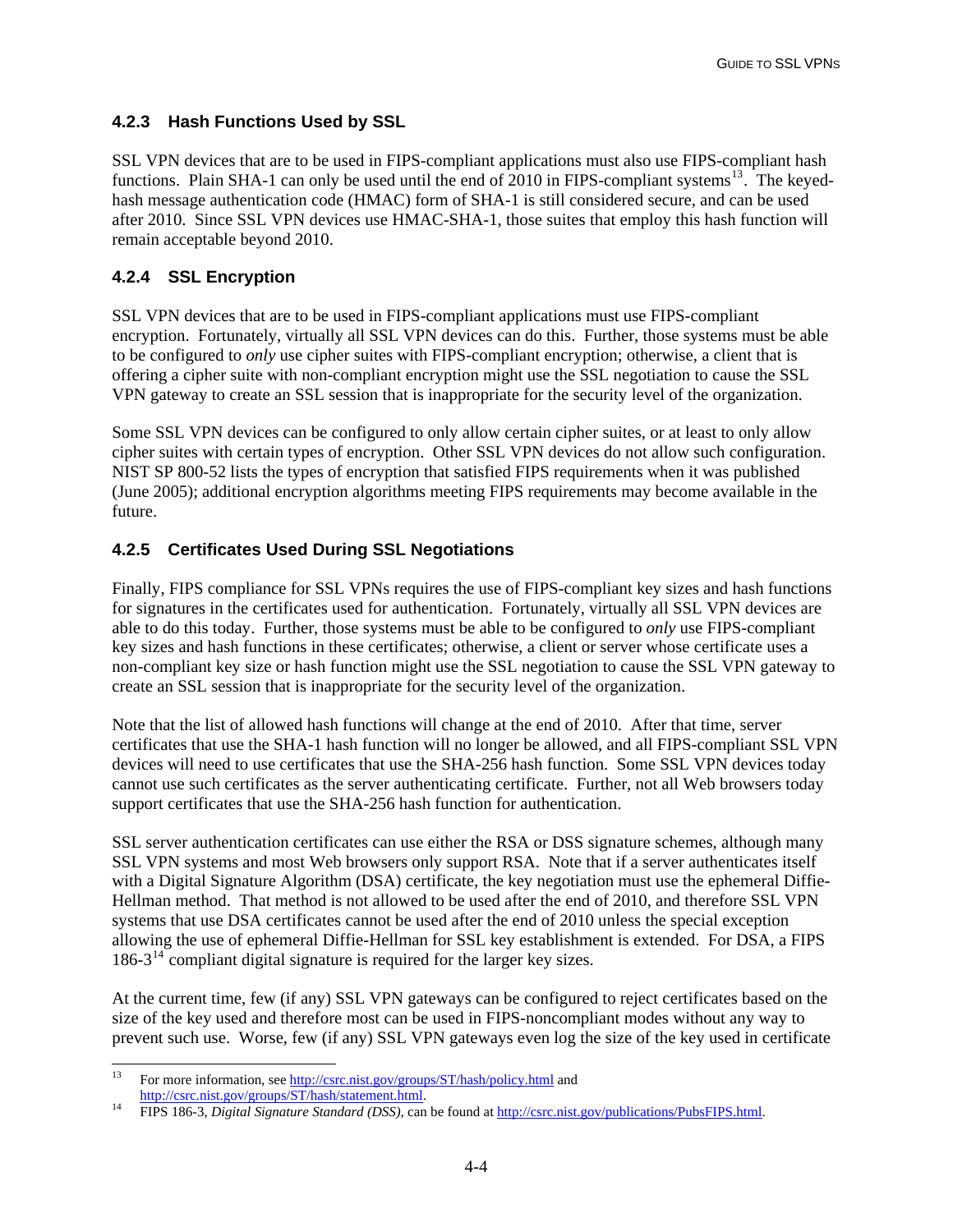authentication, so it is not possible to audit which sessions are FIPS-compliant. Worse yet, few (if any) SSL VPN browsers can be configured to reject server certificates based on the size of the key used and therefore most can be used in FIPS-noncompliant modes without any way to prevent such use.

To guarantee FIPS compliance, SSL VPNs that cannot enforce requiring particular key sizes need to be configured with both of the following settings:

- The server certificate used for authenticating the SSL VPN device to clients must have an appropriate-length key.
- One of the following steps must be performed:
	- The SSL VPN gateway must be configured to only validate client certificates that have a certificate policy that enforces the key size requirement.
	- The SSL VPN gateway must be configured to only validate client certificates from a preapproved list. (In this way, key size validation can be handled at the time the client certificate is registered.)
	- The use of client certificates for authentication to the SSL VPN gateway must be disabled. In place of client certificates, a smartcard or token should be used. If that is not possible, a username and password may be used, but this solution is a last resort and its use is discouraged.

It is important to note that the minimum FIPS-compliant key length for DSA and RSA certificates will change at the end of 2010 from 1024 bits to 2048 bits; see *Implementation Guidance for FIPS PUB 140-2 and the Cryptographic Module Validation Program* for more information.

## **4.3 Design the Solution**

Once the requirements have been identified, and it has been determined that an SSL VPN is the best solution, the next phase is to design a solution that meets the specified requirements. This phase is broken into five major components that are described in more detail in the following subsections.

- **Access Control.** Design the access control policy. SSL VPN users may gain access to particular resources based on characteristics such as user identification, computer type and location, and the method of authentication.
- Endpoint Security. Design the endpoint security controls. SSL VPNs provide endpoint security controls that include host integrity checking and security protection mechanisms. Host integrity checks ensure that the client system is in compliance with an organization's minimum security policy. Typical host integrity checks may look for operating system type and version, antivirus and personal firewall status and configurations, or a specific file, registry key, or process that is running.
- **Authentication.** Select the authentication methods. There are many ways to authenticate SSL VPN users, including LDAP, RADIUS, Active Directory, and digital certificates.
- **Architecture.** Designing the architecture of the SSL VPN implementation includes hardware selection, device placement, firewall and routing considerations, client software selection, high availability configuration, and portal design.
- **Cryptography Policy and FIPS Compliance.** The organization must choose a cryptography policy that fits its needs and is compliant with its requirements. In addition, Federal agencies must use only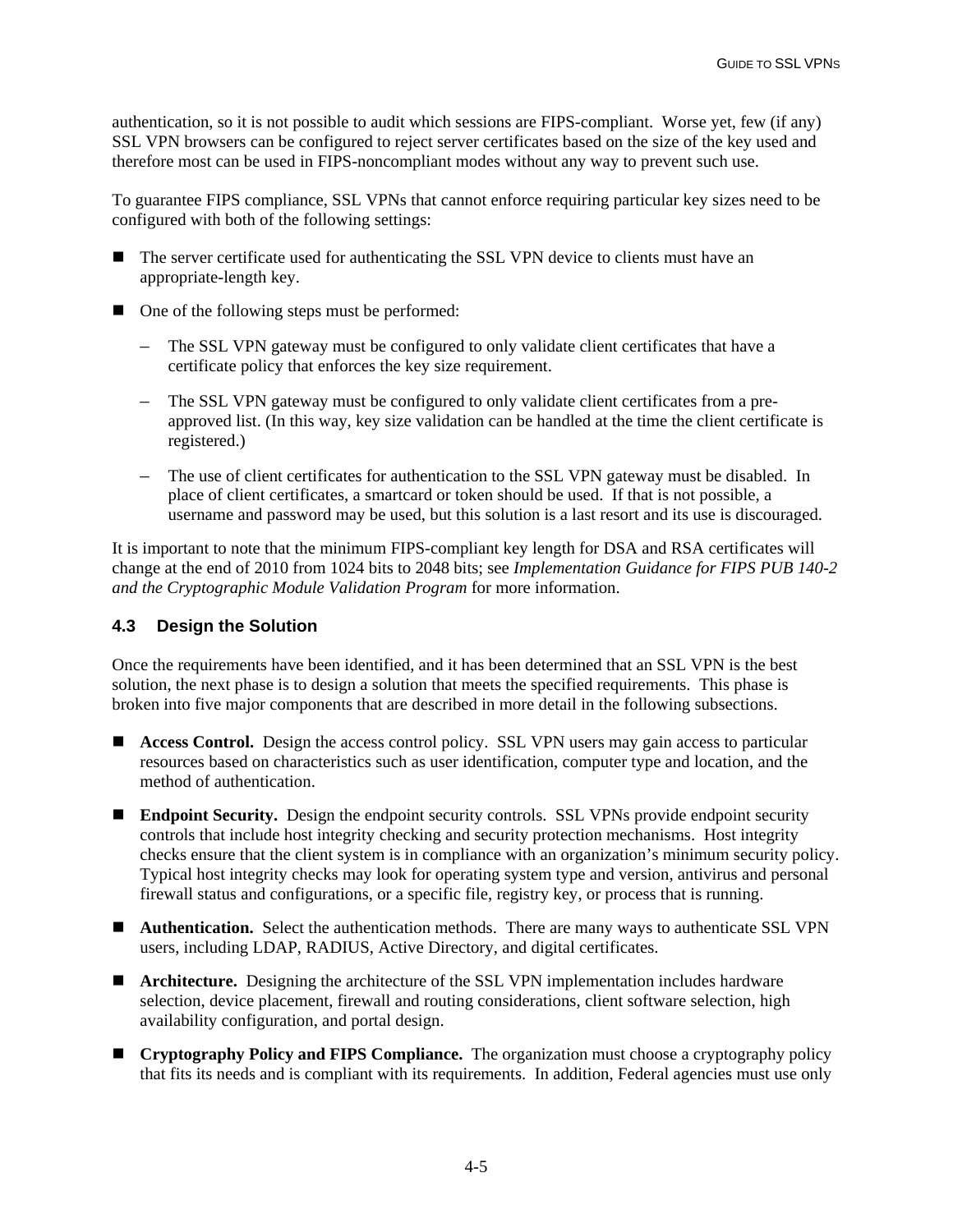cryptographic modules that have algorithms and methods that are compliant with the FIPS 140-2 specification.

# **4.3.1 Design the Access Control Policy**

After the organization determines what resources will be accessible and by whom, the next step is to design the access control policy. The organization should base this policy on the organizational requirements that were identified in the Identify Requirements phase. These requirements stipulate which resources should be accessed by which groups or individuals. The access control policy could provide additional requirements and make access to resources dependent on other characteristics such as the authentication method used, computer type and location, and user identification.

The four major steps in designing an access control policy are as follows:

- 1. **List the resources that will be accessed through the SSL VPN.** A resource is as specific as a single application on one server or as general as an enterprise-wide service such as email or all internal Web sites. Resources can be treated separately or grouped together. For example, one specific human resources application can be listed by itself or grouped with a collection of other human resources applications. A resource can be a member of more than one group, but grouping in this way should not be used extensively because security holes or other problems can be created. For example, if Application X is a member of Groups A and B, a user that is granted access to Group A but denied access to Group B may still have access to Application X.
- 2. **List the groups or users.** An access control policy is much more manageable if users are assigned primarily to groups. A user can be a member of more than one group. For example, an executive is a member of the Executive and Employee groups, and a salesperson is a member of the Sales and Employee groups.
- 3. **List the conditions under which the resources should be accessible by the groups.** Conditions are based on the ability of endpoint security controls to perform host integrity checking on the client hosts. Host integrity checking, which is discussed in more detail in Section 4.3.2, involves performing checks on conditions, including the type of operating system on the client machine, the presence of a firewall or antivirus scanner, registry settings, authentication method used, and time of day. These conditions will help determine what resources are accessible by the user. For example, users logging in from an organization-managed host would have access to more resources than if they were to log in from a public system at an Internet café.
- 4. **List how the VPN should be used to access the resources.** As mentioned in Section 3.2, there are three main components to SSL VPNs: proxying, application translation, and network extension. Proxying is most often used to provide secure access to Web sites. Application translation uses proxying to translate an application into a format that is Web-enabled and accessible through a browser. Finally, network extension provides broad access to the internal network. The organization should decide how each resource should be accessed through the VPN. Proxying and application translation offer the most restrictive access because all communication takes place through the browser interface. Network extension is the easiest to use because users have full network access, but it should be used with discretion for this reason.

A limited type of network extension, *port forwarding*, is sometimes used instead of full network extension. Port forwarding only creates tunnels for certain TCP or UDP ports instead of for all ports at one time. For example, a port forwarding system might tunnel HTTP traffic but not DNS traffic, leaving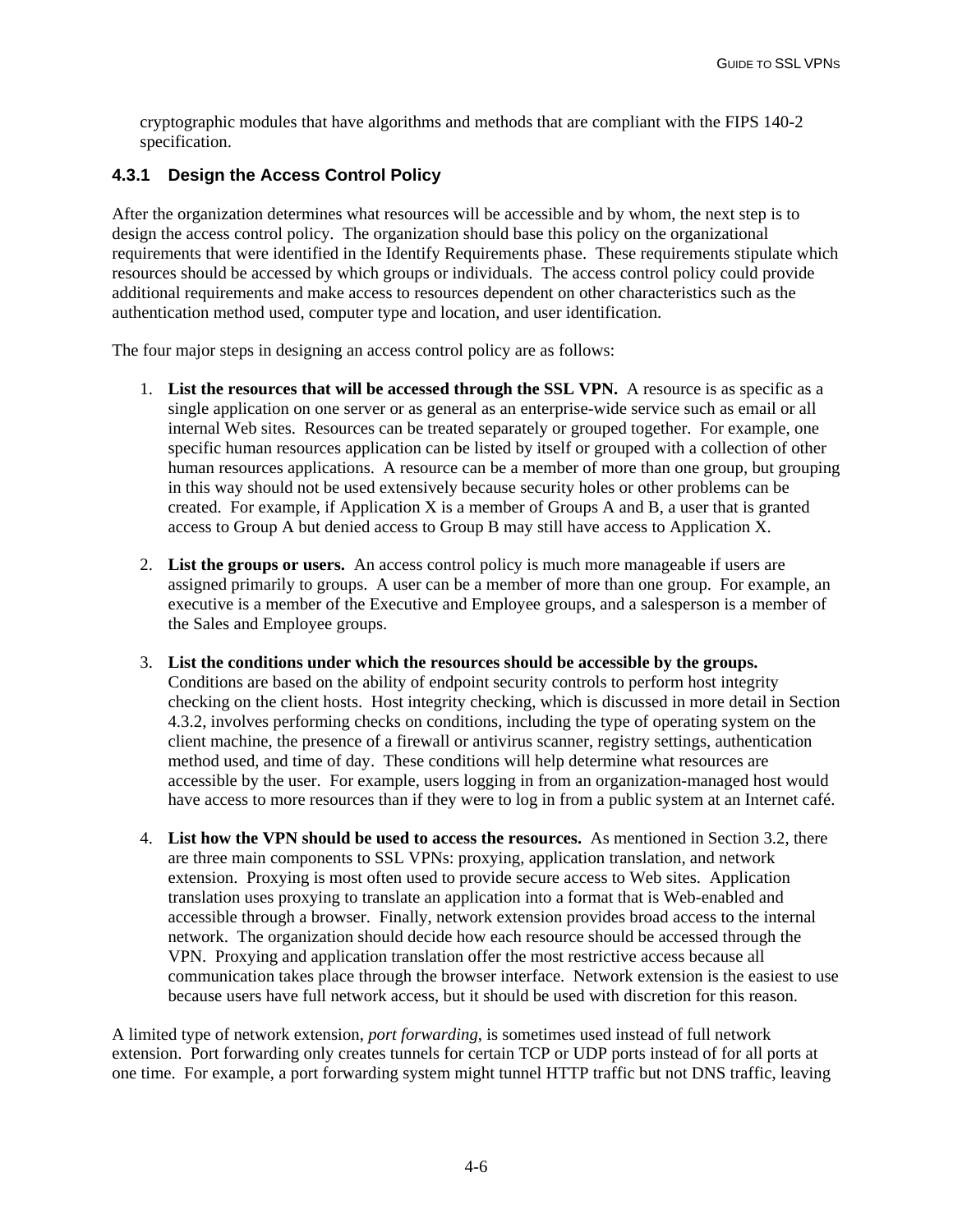the DNS traffic outside of the VPN. Because port forwarding technology is a subset of network extension, this document discusses only network extension.

Most SSL VPN devices offer packet filtering for users that access resources via network extension. Because network extension provides broad access to users, the most effective way to protect certain subnets may be to configure packet filters that prevent access to them. SSL VPN devices may also support multiple routing tables for users. One routing table can be used to provide access to all internal subnets, while another routing table enables connectivity to subnets that only specific groups should access.

The following is an example of an organization's access control requirements. The organizational requirements listed in the Identify Requirements phase are repeated here as a reminder:

- All employees should be able to access the main corporate applications and a set of Web-based applications such as email that are all hosted on the intranet servers.
- A small group of executives should be able to access the executive file share on the administrative server.
- The sales team should have access to the sales database and the sales file share on the sales server.
- Business partners should be able to access the extranet partner server.
- Network administrators should have full access to routers, switches, and other network infrastructure.

The resources that should be made accessible by the SSL VPN are then specified:

- Corporate applications on intranet servers (grouped together)
- Web applications—email and calendaring (grouped together)
- $\blacksquare$  Executive file share on administrative server
- Sales database
- Sales file share on sales server
- **Extranet partner server**
- Network infrastructure devices (grouped together).

The groups that should be able to access resources are as follows:

- **Employees**
- Executives
- Sales
- Business partners
- Administrators.

These are the conditions by which resources can be accessed by groups: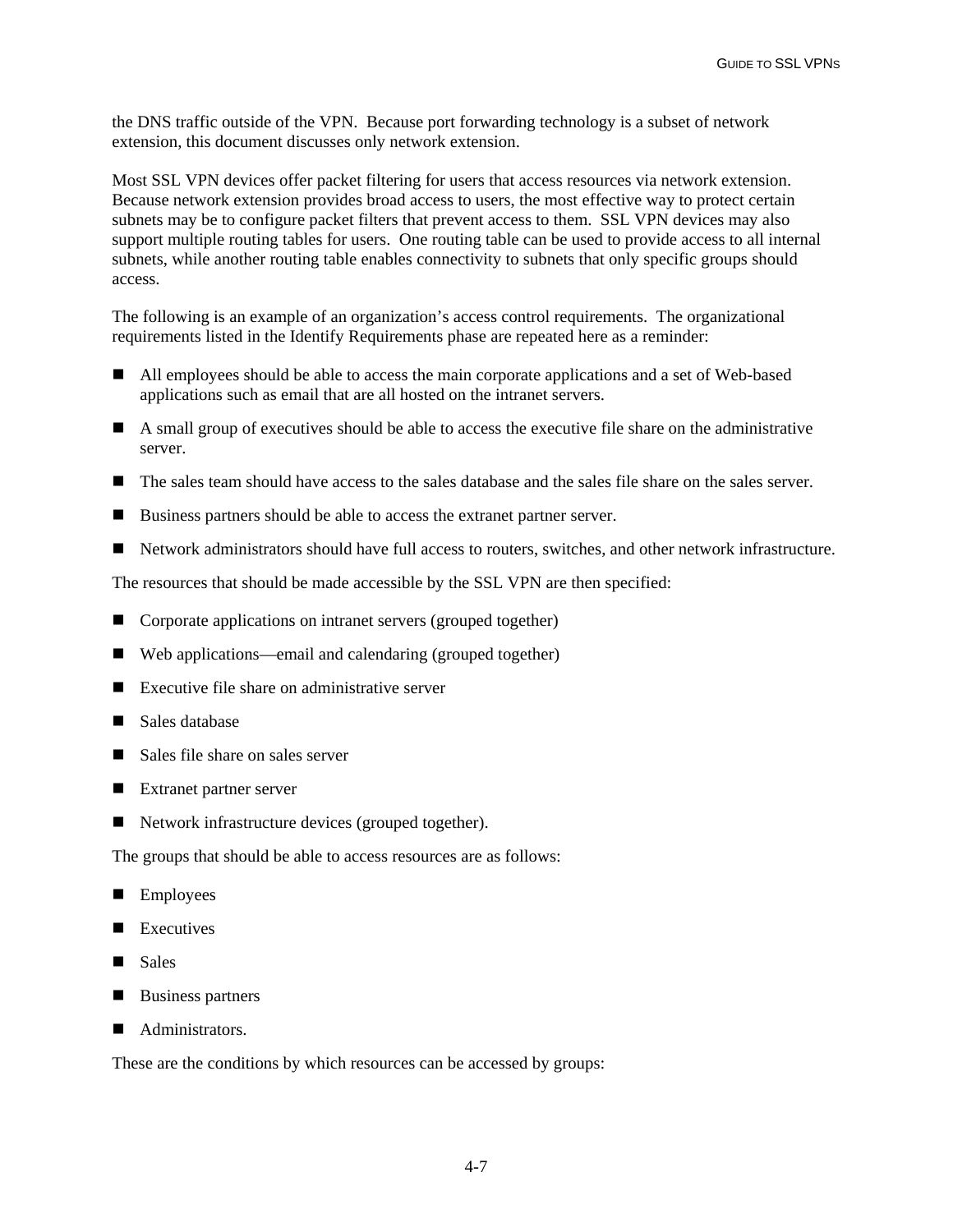- All employees should be able to access the main enterprise applications on the intranet servers from organization-managed hosts. An organization-managed host has a firewall, antivirus software, and a registry key indicating that it is managed by the organization.
- When these same users log in from any other host such as a PC at a kiosk or in an Internet café, they should be able to access only a limited set of Web-based applications such as email and calendaring. The only condition for *any host* is that, if it is running a Windows operating system, it must be using one or more specific versions of Windows, with each specific version using the most current set of updates.
- Executives have the same access rights as other employees, as well as access to the executive file share on the administrative server. The executives are only given this access from organizationmanaged hosts.
- **Members of the sales group have the same access rights as other employees. In addition, they should** have full access to the sales database and the sales file share on the sales server when they are using their own organization-managed hosts; from other hosts, they can only access the sales file share on the sales folder.
- Business partners should be able to access the extranet partner server from specified IP addresses only Monday to Friday between 9 a.m. and 5 p.m. Eastern time.
- In addition to all other resources, network administrators should have access to a range of subnets that are assigned to network infrastructure devices. They only have this access if they are using their organization-managed hosts.

Note that these conditions are not mutually exclusive and can be fulfilled simultaneously. So a user who logs in from an organization-managed host also satisfies the *any host* condition.

The organization has decided to use the following access types for the various resources:

- The corporate applications are accessible by network extension because there are a broad number of them on multiple servers. Access to routers, switches, and other network infrastructure are also accessible through network extension. Packet filtering is used to limit access to the specific application servers.
- The Web applications are accessible by proxy because they are already available by Web browser.
- The executive file share is accessible by proxying so that executives can use the file share in the same fashion whether connecting remotely or internally.
- The sales database is accessible by proxying because database administrators require direct access to the database server. The application is therefore not able to be translated.
- Both the sales file share and file shares on the extranet partner server are made accessible by translation, where all file sharing takes place in a Web browser.

Table 4-1 shows the resources and groups listed with conditions for access.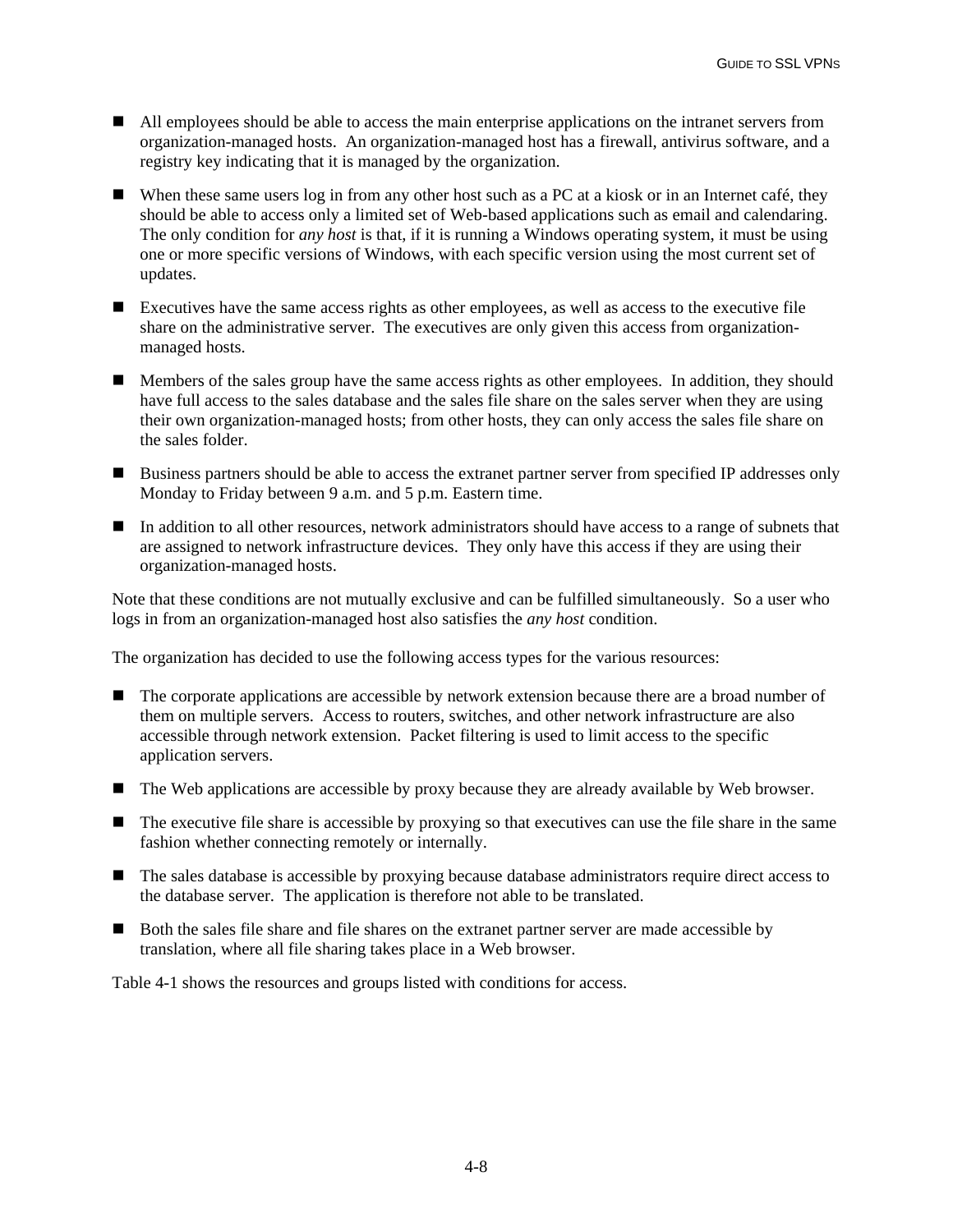| <b>Resource</b>         | Group                    | <b>Condition</b>            | <b>Access Type</b> |
|-------------------------|--------------------------|-----------------------------|--------------------|
| Corporate applications  | <b>Employees</b>         | Organization-managed host   | Network extension  |
| Web applications        | <b>Employees</b>         | Any host                    | Proxy              |
| Executive file share    | Executives               | Organization-managed host   | Proxy              |
| Sales database          | Sales                    | Organization-managed host   | Proxy              |
| Sales file share        | <b>Sales</b>             | Any host                    | Translation        |
| Extranet partner server | <b>Business Partners</b> | Correct IP address and time | Translation        |
| Network infrastructure  | Administrators           | Organization-managed host   | Network extension  |

#### **Table 4-1. Sample Access Control Policy**

Users are added to the various groups to grant them access to resources via the SSL VPN. For example, regular employees are added to the Employees group, while executives are added to both the Executives and Employees groups. A user in the Employees group who logs in from an organization-managed host is granted access to both the corporate applications and Web applications resources. This same user is restricted to only Web applications if the host cannot be verified as organization-managed.

Note that the access policy is configured to restrict access to the executive file share only to users who belong to the Executives group and are logging in from an organization-managed host. An executive is only given the access privileges of a regular employee if he or she logs in from any other host. If desired, users could also use a different authentication method to receive access to the executive file share.

This access control policy assumes that a user can satisfy multiple conditions simultaneously. For example, a user who logs in from an organization-managed host also satisfies the *any host* condition and is granted access to the corresponding resources. If the SSL VPN device cannot support this flexibility, then the organization would have to specify the resources for each condition.

## **4.3.2 Design the Endpoint Security Policy**

Once the organization designs its access control policy, it should consider constructing a policy to enforce endpoint security. Such a policy could initially verify that a client host complies with an organization's security policy by requiring host integrity checks to be performed on the client host. It is recommended to run the checks before the login process to look for malware such as keystroke loggers or viruses.

The checks can prohibit login altogether if the client host does not comply with the organization's minimum security policy. For example, the organization's endpoint security policy may specify that desktop search tools that index the contents of a user's hard drive are prohibited during an SSL VPN session because these tools can cache data from the session. If this is the case, then the host integrity checking process may either turn off the search tools directly or prevent login until the tools are explicitly turned off by the user.

Some SSL VPN vendors perform the host integrity checks by having the client host dynamically download active content from the SSL VPN device and then execute the active content. In this case, the client operating system and browser need to be configured to permit these agents to be downloaded and executed; otherwise, the client could perceive the agents as malware and block them, preventing the SSL VPN from performing the host integrity checks. This shows a basic conundrum of using this type of integrity check: some organizations prohibit such active content to be run in browsers because it is difficult to distinguish it from malware.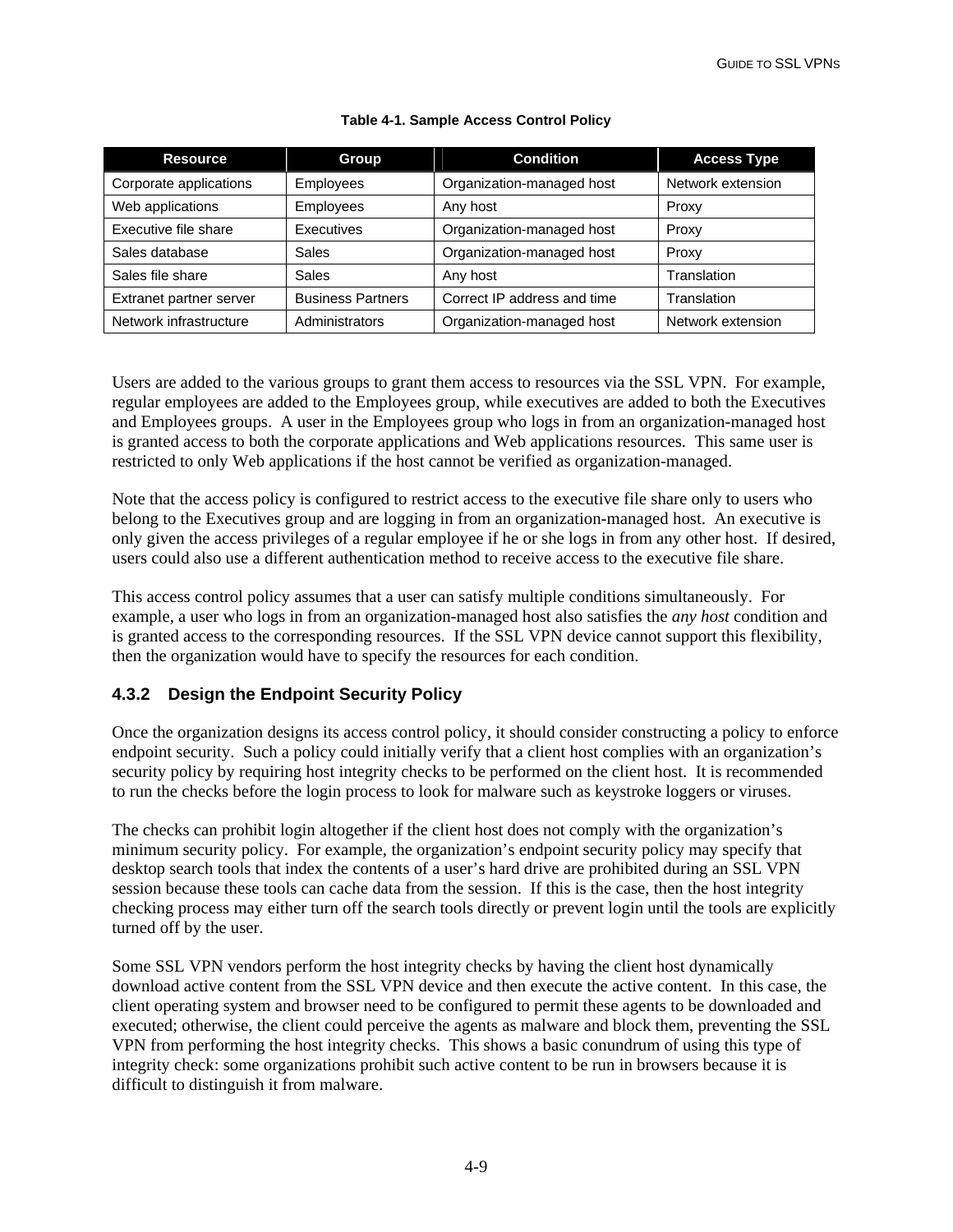An endpoint security policy should also specify how to enforce endpoint security on a client system after the user has logged out. Security protection mechanisms such as a cache cleaner can be activated during the logout process to remove data that was cached or saved during the SSL VPN session. For even higher security, some SSL VPN vendors offer the capability of putting the session into a virtual storage space. The SSL VPN device allocates temporary memory and hard drive space for it. On a Windows machine, the virtual storage space may consist of temporary My Documents and Desktop directories. The user is not able to save anything to a directory outside of the virtual storage space. After the user logs out, the entire virtual storage space and all data downloaded during the session is erased. This virtual space may also be encrypted for greater security. Not all applications may be compatible with the virtual storage space because some of the user's directories are temporarily replaced, and interoperability problems could result. Also, the organization will have to make a policy decision about when to put users into the virtual storage space. For example, it may make sense to allow users to access their entire hard drive and keep downloaded files or email attachments if they are logging into the SSL VPN from their own organizationmanaged hosts.

If a user forgets to log out, the SSL VPN device should be able to perform an automatic logout after a specific period of inactivity. Ideally the device could detect and ignore activity that is automatic, such as an email client that periodically connects to the mail server or automatic refresh requests by a Web browser. The device may also have a separate timeout threshold to require re-authentication regardless of inactivity. This timeout limits the damage that is done if a malicious user somehow gets control of the VPN session. Some SSL VPN devices may have different timeout thresholds for different types of users. For example, users who are put into a virtual storage space might have much shorter timeout thresholds than users who log in from an organization-managed machine.

The following is an example of an endpoint security policy that is based on the access control policy described in the previous section. The access control policy is based on a user's host meeting one of three conditions: organization-managed host, any host, or correct IP address and time:

- **Organization-managed host.** An organization-managed host has a firewall, antivirus software, and a registry key indicating that it is managed by the organization.
- **Any host.** If users are not using their organization-managed hosts to access resources, they can still use *any host*, but with more restricted access. The only requirement for the *any host* condition is that if it is running a Windows operating system, it is using one or more specific versions of Windows, with each specific version using the most current set of updates.
- **Correct IP address and time.** Business partners can only access their assigned resources from specified IP addresses on Monday to Friday between 9 a.m. and 5 p.m. Eastern time.

The endpoint security policy is based on the access control policy and elaborates on host integrity checking and the post-login process:

- An organization-managed host must be currently running a firewall. Also, for specific versions of Windows, if there is no firewall running then the built-in Windows Firewall will automatically be enabled. An antivirus software program certified by the organization must be currently running and use a signature database that is out of date by no more than one week. The registry key is installed by the organization's information technology (IT) group either when the host is first configured or afterward by user request. Users are permitted to keep all cookies, Web browser cache entries, and downloaded files and attachments. Desktop search tools are automatically disabled at login.
- If a host is not determined to be organization-managed, it is still permitted to access the SSL VPN but must run one or more specific versions of Windows, with each specific version using the most current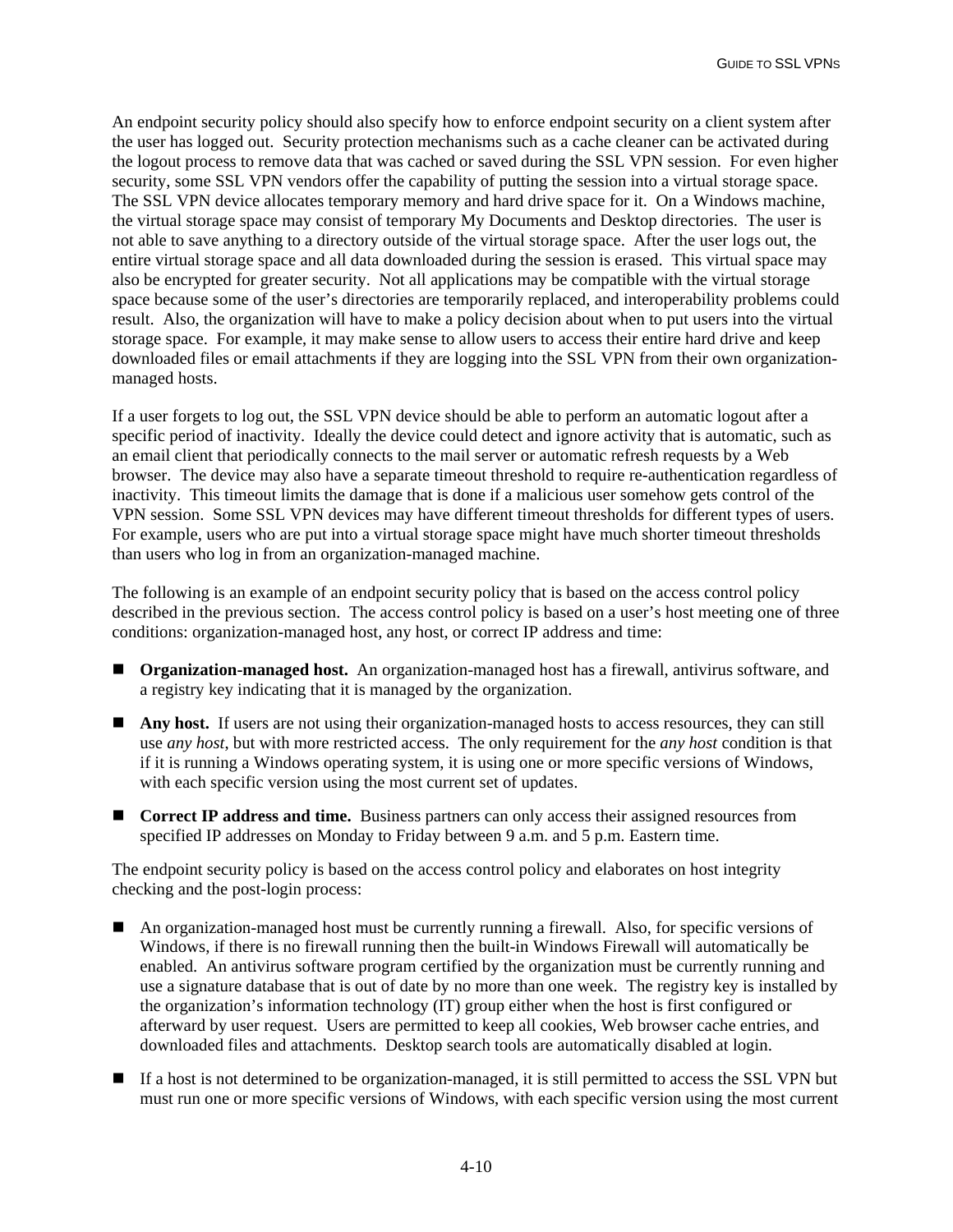set of updates. After login, a user's session is established in a virtual storage space so that all data stored during the session can be erased afterward. Desktop search tools are automatically disabled at login.

Business partners do not need to run any firewall or antivirus software, and access is based on the client host's IP address and the current time of day. Although users' sessions are not put into the virtual storage space, all browser-related data is erased after the user logs out. Downloaded files or attachments are not erased. Desktop search tools are automatically disabled at login.

If an organization has an endpoint security policy, it should deploy SSL VPN devices that can support those policies. This is especially important because endpoint security controls vary widely by device and vendor. As with authentication, each organization should conduct testing during its evaluation process to determine the endpoint security capabilities of each device being considered.

### **4.3.3 Select the Authentication Methods**

After the organization determines how resources are to be accessed and how access control and endpoint security are to be enforced, the next step is to decide on an authentication scheme for clients. The organization should choose a scheme consistent with its security policy. For example, if two-factor authentication is already required in the enterprise, then it should also be used for SSL VPN client authentication<sup>[15](#page-42-0)</sup>. The flexible nature of SSL VPNs, however, may require further elaboration in policy. Authentication based on digital certificates requires each host to have a certificate installed, so the organization will have to decide what type of access to permit from hosts that do not have certificates, such as hosts owned by employees or public computers. An organization might not want to allow its certificates to be installed or used on hosts that are not managed by the organization. In the case of public computers, even certificates that are stored on an external device may not work, since many public computers have their USB ports blocked to prevent the unauthorized installation of malware.

Existing external authentication infrastructures should also be leveraged if feasible. Many SSL VPN products support LDAP, RADIUS, and Active Directory, so they can be configured to access authentication servers using any of these options. The authentication server can provide group information for authenticated users, such as whether a user belongs to the Sales or Executives group, so the SSL VPN device can enforce the organization's access control policy.

SSL VPN authentication methods may be applied on an individual or group basis. This feature enables an organization to choose one form of authentication for one group, such as the Employees group, and another form of authentication for another group, such as the Executives group. The organization may also choose to base the authentication method on the specific resources, with some resources requiring stronger authentication than others.

Table 4-2 illustrates sample authentication methods for the resources defined in the previous example. Because access to the executive file share, sales database, and network infrastructure is considered to be especially sensitive, it requires two-factor authentication where the user must also use a physical token to be authenticated to the resource.

<span id="page-42-0"></span><sup>15</sup> 15 For government agencies, OMB M-07-16 requires two-factor authentication for all remote access. It can be found at <http://www.whitehouse.gov/omb/memoranda/fy2007/m07-16.pdf>.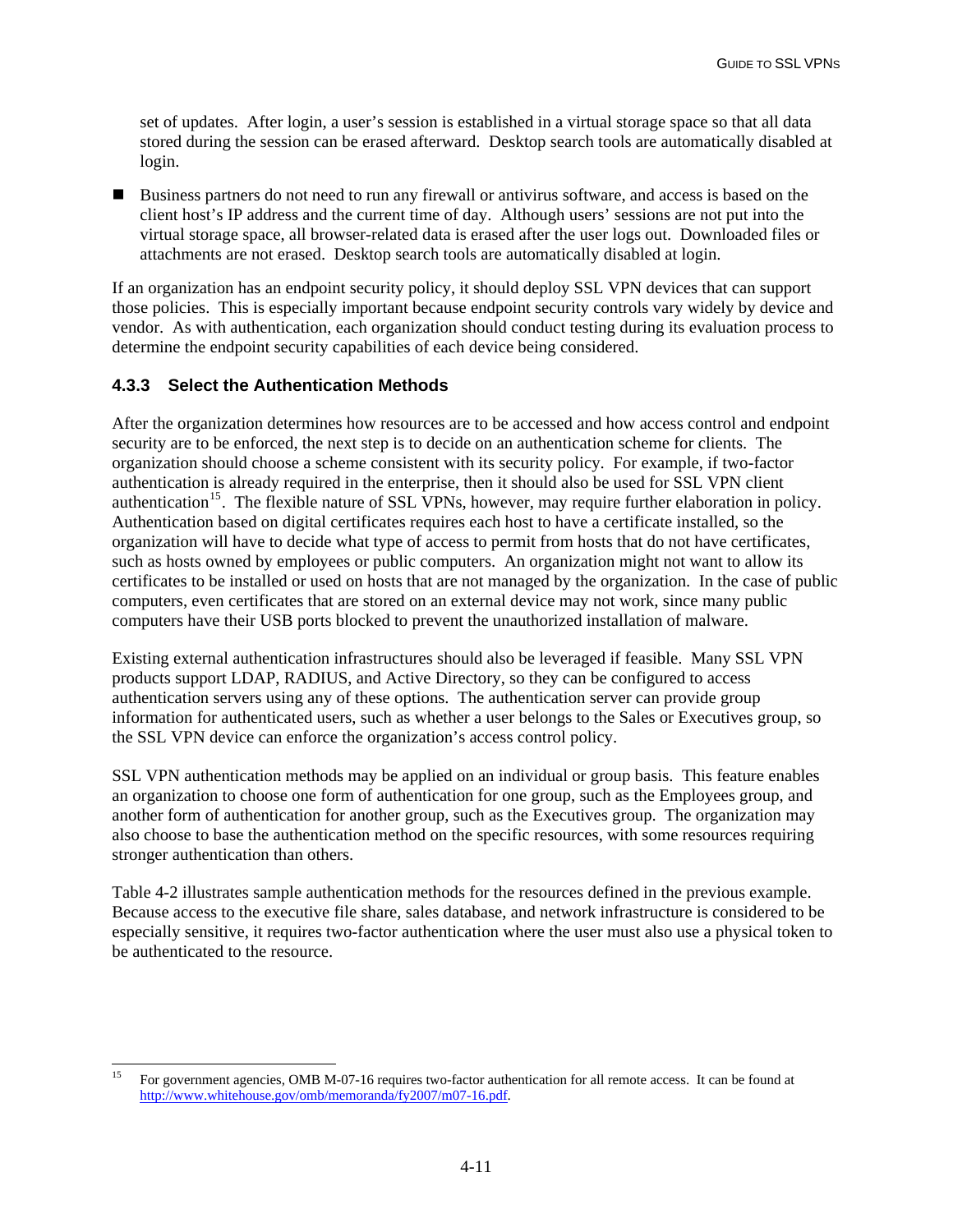| <b>Resource</b>         | <b>Group</b>             | <b>Condition</b>            | <b>Authentication</b>        |
|-------------------------|--------------------------|-----------------------------|------------------------------|
| Corporate applications  | <b>Employees</b>         | Organization-managed host   | RADIUS (password)            |
| Web applications        | <b>Employees</b>         | Any host                    | RADIUS (password)            |
| Executive file share    | Executives               | Organization-managed host   | RADIUS (password and token)  |
| Sales database          | <b>Sales</b>             | Organization-managed host   | RADIUS (password and token)  |
| Sales file share        | <b>Sales</b>             | Any host                    | RADIUS (password)            |
| Extranet partner server | <b>Business Partners</b> | Correct IP address and time | RADIUS (password)            |
| Network infrastructure  | Administrators           | Organization-managed host   | TACACS+ (password and token) |

#### **Table 4-2. Sample Authentication Methods Table**

Various SSL VPN products can use internal databases, combine external authentication servers with an internal database stored on the SSL VPN device itself, or just use external authentication. Either the SSL VPN database or the authentication server database can contain user-specific information, such as preferences for portal settings and bookmarks for Web sites. For ease of management, user information should be stored on the external authentication server whenever possible to reduce the amount of duplicated information, which can get out of sync.

In addition to user authentication, the organization should also evaluate different server authentication options. The SSL VPN device requires an SSL server certificate so it can authenticate itself to clients. The organization can purchase a server certificate signed by a trusted certificate authority (CA), have the server certificate signed by its own CA if it already has a public key infrastructure (PKI) in place, or give the server a self-signed certificate. A user then validates the credentials of the SSL VPN device by decrypting the certificate with the issuer's public key and possibly chaining to a trust anchor such as the trusted CA. The type and issuer of the server certificate may determine whether users from other organizations can access the VPN.[16](#page-43-0)

Because integration with authentication servers is an area where SSL VPN products vary greatly, an organization should ensure that whatever product it chooses is able to support its authentication requirements. Any potential products should also be tested with the existing authentication servers to verify interoperability.

# **4.3.4 Design the Architecture**

The architecture of the SSL VPN implementation refers to the selection of devices and software to provide SSL VPN services and the placement of SSL VPN devices within the existing network infrastructure. This section focuses on specific recommendations such as selection of hardware configuration, device placement and firewall configuration, routing policy and other network considerations, high availability or load balancing support, device management, client software selection, and portal design.

# **4.3.4.1 Selection of Hardware Configuration**

A key decision to be made for the SSL VPN implementation is the type of hardware configuration to use for the SSL VPN device. There are three main types of hardware configuration: a hardware appliance, an upgrade to an existing security product, and a software solution.

<span id="page-43-0"></span><sup>16</sup> 16 More information about server certificates and their use and management can be found in NIST SP 800-44 Version 2, *Guidelines on Securing Public Web Servers* at <http://csrc.nist.gov/publications/nistpubs/>.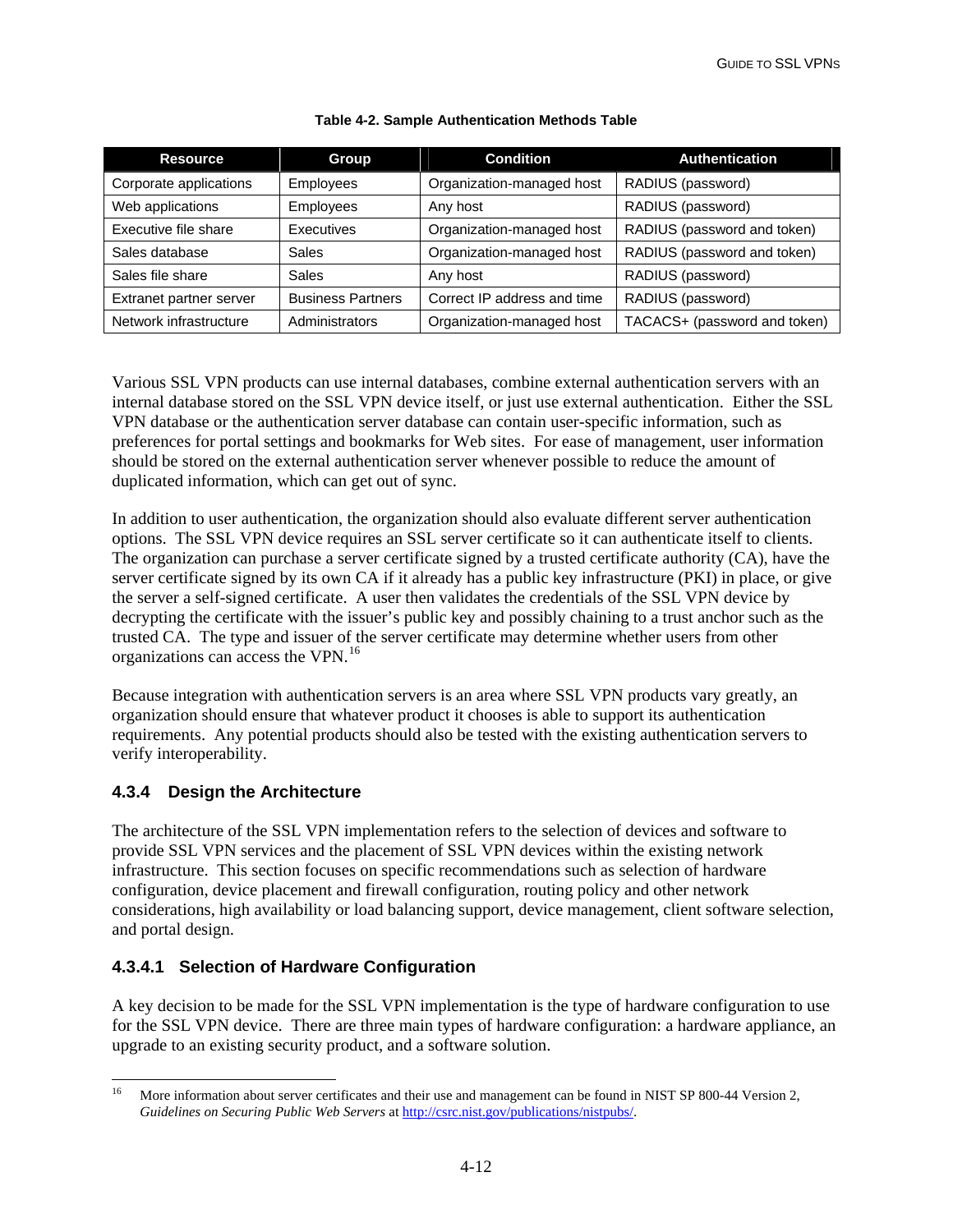- A hardware appliance is a device running the SSL VPN software that has been hardened by the SSL VPN device vendor to make it more secure. For example, unnecessary services and programs have been removed from the operating system, and various default settings have been changed. The hardware appliance is the most common type of SSL VPN device on the market today. Some SSL VPN appliances have accelerator options that offload SSL processing so the appliance can process more user requests. These accelerators are either external devices or cards that are installed in the SSL VPN appliance. An organization with high performance requirements should consider these options.
- Some existing security products such as firewalls or IPsec VPN gateways can be upgraded to support SSL VPNs. This option is made available by the vendor as either a software upgrade or a hardware module that is installed into the existing security device.
- A software solution is software that is installed on standard hardware, such as a server built by the organization. The hardware can either be used to support a dedicated SSL VPN service or to support other services such as a firewall or IPsec VPN.

## **4.3.4.2 Device Placement and Firewall Configuration**

Device placement of the SSL VPN hardware is often a challenging task because the placement has security, functionality, and performance implications. It may also have an effect on other network devices such as firewalls, routers, and switches. Incorporating an SSL VPN device into a network architecture requires strong overall knowledge of network and security policy.

It is important to understand that the cryptographic protection of the SSL VPN only extends from client machines to the SSL VPN device. After the device receives the traffic from users, it is decrypted and forwarded in its original form to the destination. So if client traffic is originally sent in plaintext before it is encrypted with SSL, it is sent in plaintext from the VPN device to its destination. The SSL VPN device preserves most of the fields in the packet headers, with the exception of the source IP address and source TCP or UDP port.

There are three main options for SSL VPN device placement: as part of the organization's firewall, within the internal network, or within a demilitarized zone (DMZ). Placing the SSL VPN device outside the organization's firewalls is not recommended because the device itself receives no protection from the firewall.

**Enabling VPN functionality on the firewall.** This design integrates the firewall and SSL VPN device. The most common scenario is for an existing firewall product to be upgraded so it supports SSL VPNs. This option is made available by the vendor as either a software upgrade or hardware add-on. TCP port 443 for the firewall's external address must be opened on the firewall to permit users to initiate SSL VPN connections. The firewall/SSL VPN device then communicates directly with internal hosts. Figure 4-1 illustrates this design.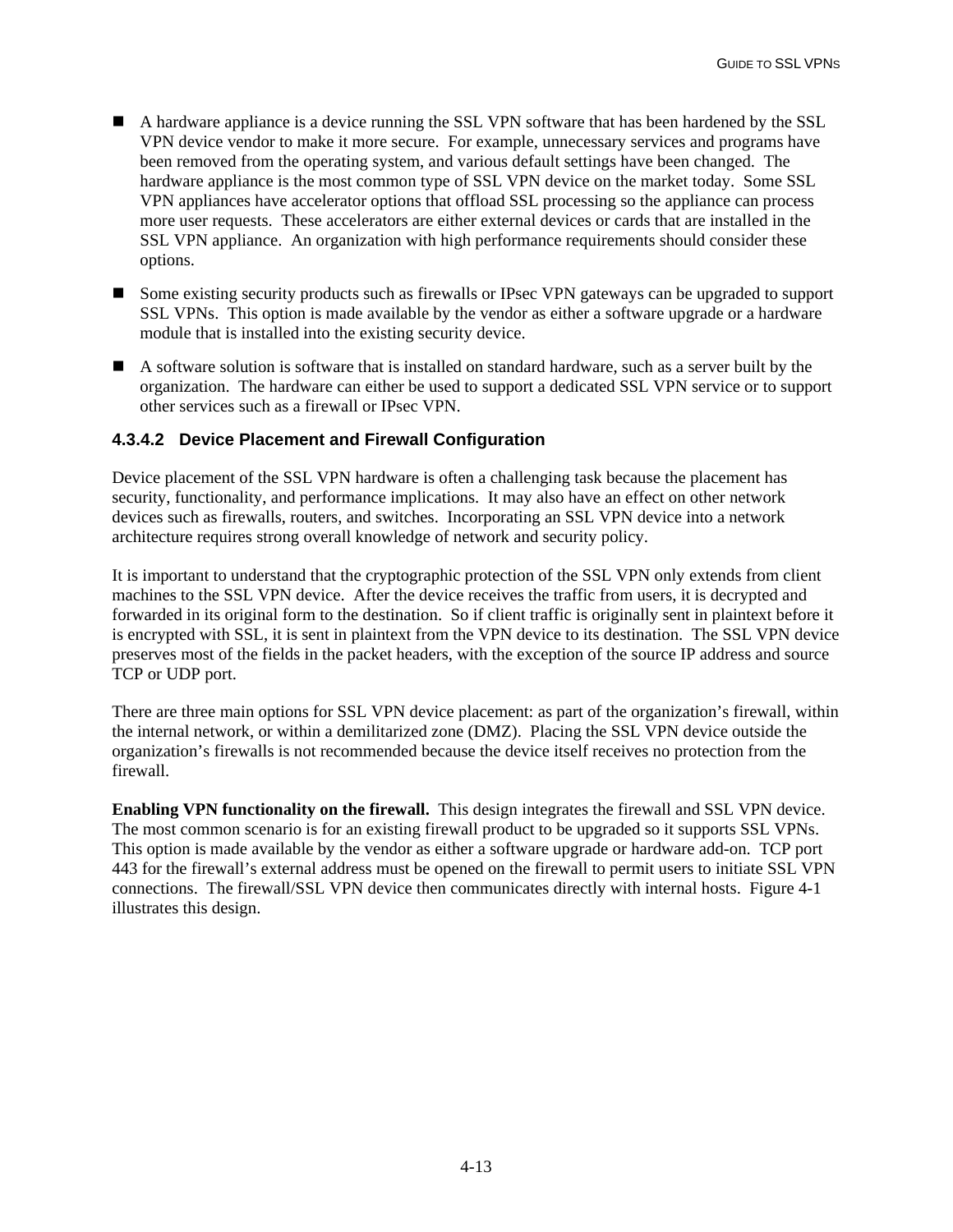

**Figure 4-1. Firewall with SSL VPN Functionality**

This approach has some advantages and disadvantages when compared to the other options:

#### **Advantages:**

- Holes do not need to be opened in the firewall between an external SSL VPN device and the internal network.
- **Traffic between the device and the internal network must go through the firewall, so the traffic is still** subject to the firewall's policies.
- Network design and system administration are simpler because there are no additional devices to administer.

#### **Disadvantages:**

- The organization is limited to the VPN functionality offered by its firewall vendor. It does not have the option of using a VPN appliance because appliances are separate hardware devices.
- The firewall is directly accessible by external users on TCP port 443. This increases the likelihood of a vulnerability on the firewall that can be exploited via these ports.
- The firewall must be augmented by SSL VPN functionality. This additional code could introduce potential vulnerabilities to the firewall.

**Placing the VPN device in the internal network.** This option places the VPN device entirely within the internal network behind the firewall. TCP port 443 for the address of the SSL VPN must be opened in the firewall to access the device. Figure 4-2 illustrates this design. Although it is not shown in the diagram, placement of an additional firewall between the SSL VPN device and the rest of the internal network is highly recommended. That ensures both front-end and back-end protection for the SSL VPN device.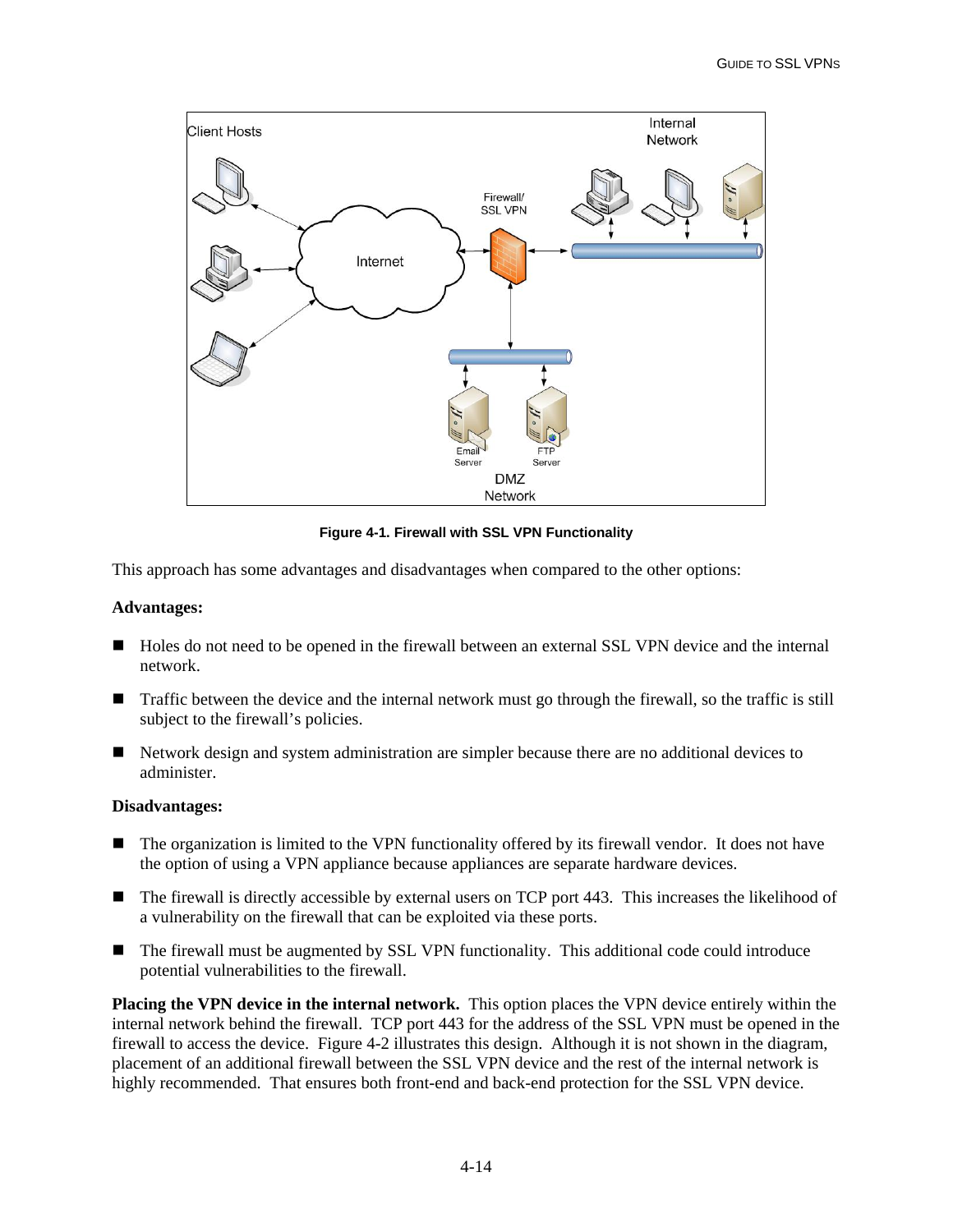

**Figure 4-2. SSL VPN Device in Internal Network** 

Here are the advantages and disadvantages as compared with the other options:

### **Advantages:**

- Only a single rule for a single address needs to be added to the firewall.
- The device is internal, so holes between the device and internal hosts do not have to be opened in the firewall.
- **Traffic between the device and the internal network is behind the firewall, so it is protected from** sniffing or Address Resolution Protocol (ARP) attacks by machines in the DMZ.

#### **Disadvantages:**

- VPN traffic bypasses the firewall entirely because all applications are tunneled through the SSL connection. This means that the firewall offers no protection from malicious traffic sent through the VPN. Instead, the VPN device must provide this protection by means of a packet filter or other methods.
- Unsolicited traffic can now be sent from the outside into the internal network (namely, to the SSL VPN device). This behavior is a violation of some corporate security policies.
- If the SSL VPN device is compromised, the attacker could have access to the internal network. This is, of course, also true if the firewall itself is compromised.

**Placing the VPN device within the DMZ.** This design protects traffic between the device and internal hosts as well as the device itself from external attacks. The only port that must be opened in the firewall to access the device is TCP port 443 (https). Figure 4-3 illustrates an example of a network design where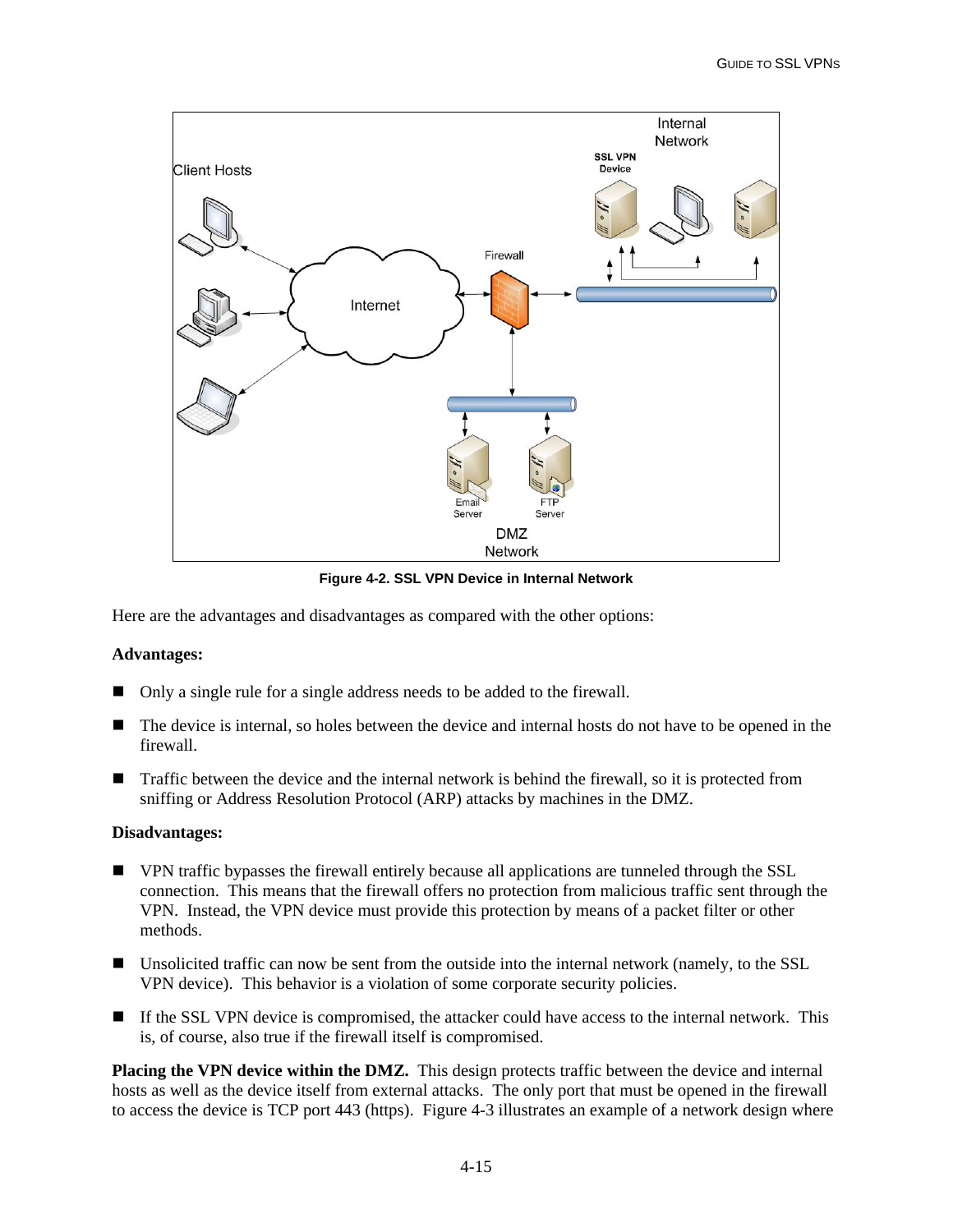the VPN device is placed in the DMZ. The DMZ is a network segment attached to a firewall interface. Although it is not shown in the diagram, placement of an additional firewall between the SSL VPN device and the internal network is highly recommended. That ensures both front-end and back-end protection for the SSL VPN device. An alternate approach is a two-DMZ architecture, placing the SSL VPN device, front- and back-ended by a firewall, on a separate DMZ segment.



**Figure 4-3. SSL VPN Device in DMZ Network** 

This approach has some advantages and disadvantages when compared to the other options:

### **Advantages:**

- $\blacksquare$  Compromise of the device does not necessarily mean that the attacker has full access to the internal network.
- **Traffic between the device and the internal network must go through the firewall, so the traffic is still** subject to the firewall's policies.
- An intrusion detection system (IDS) within the DMZ can analyze the traffic destined for the internal network for malicious activity.

#### **Disadvantages:**

 Numerous ports from the device to internal hosts must be opened in the firewall. User traffic from the VPN device will only reach internal hosts if these holes are opened. Despite one of the previously mentioned advantages of this approach, an attacker that compromises the VPN device will have access to the internal network through these holes. However, of the three solutions, this approach best minimizes the impact of a VPN breach.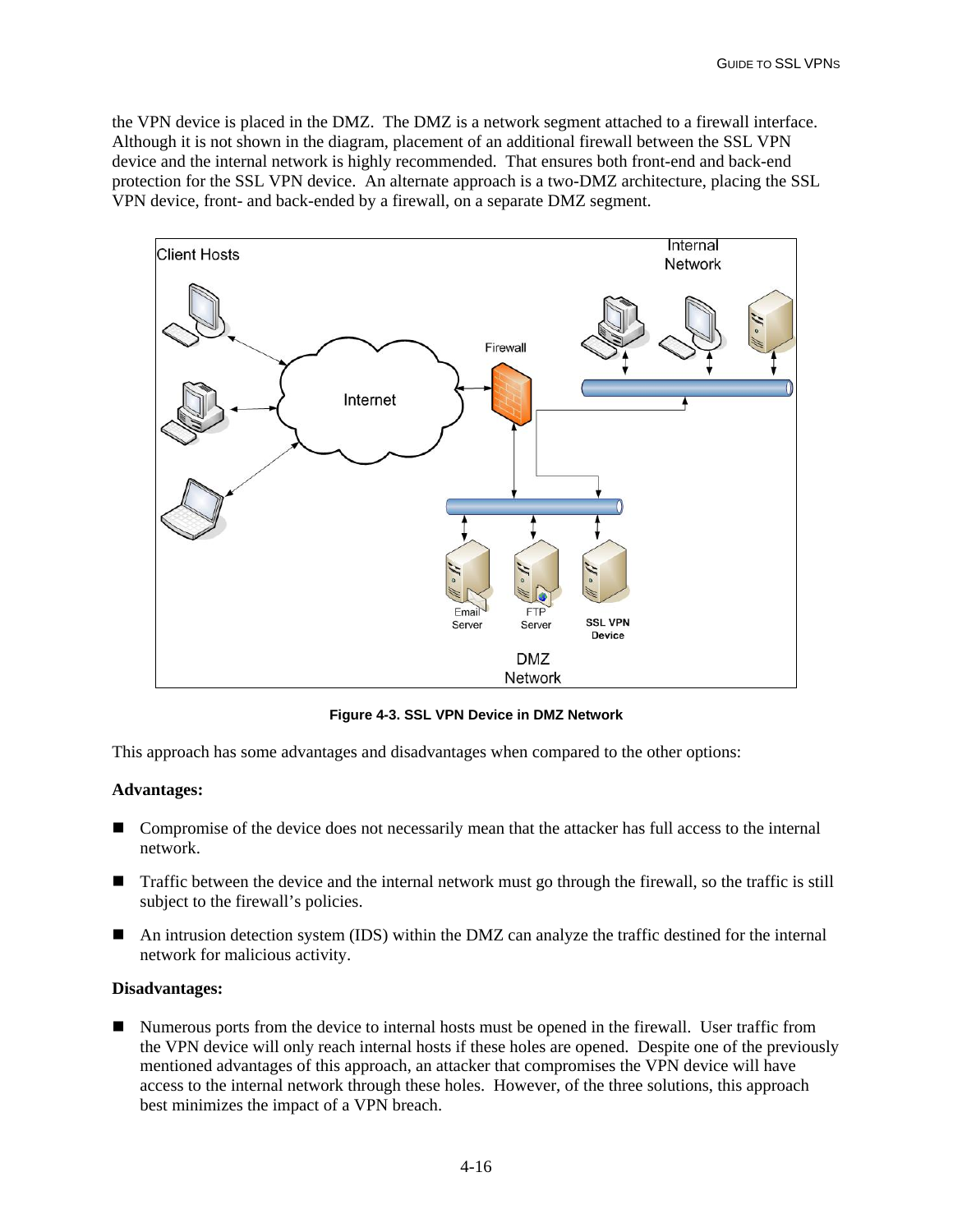- Decrypted traffic from the device to the internal network must be sent in cleartext through the DMZ network. This traffic is vulnerable to sniffing or ARP attacks by other machines in the DMZ that could be compromised by attackers.
- The firewall is bypassed when user traffic is destined for hosts in the DMZ. This assumes that clients use the VPN device to reach these DMZ hosts and do not use a split tunnel configuration (described in the next section).

It is recommended that if the VPN device is placed in the DMZ then it should be configured with two interfaces. Remote users use the external interface to connect to the device, while traffic destined for the internal network traverses the internal interface. This internal interface is connected to either another firewall or another interface on the same firewall. Figure 4-4 illustrates this design.



**Figure 4-4. SSL VPN Device with Two Interfaces** 

This approach has the following advantages and disadvantages compared to the other options:

### **Advantages:**

- All of the previously mentioned advantages of placing the device in the DMZ still apply.
- The unencrypted traffic headed for internal hosts is protected from sniffing or ARP attacks from other hosts in the DMZ.
- Only the firewall interface connected to the device's internal interface must be configured to permit traffic from the VPN device. An intruder who compromises another host in the DMZ cannot use this internal interface to access the internal network unless the VPN device is compromised too.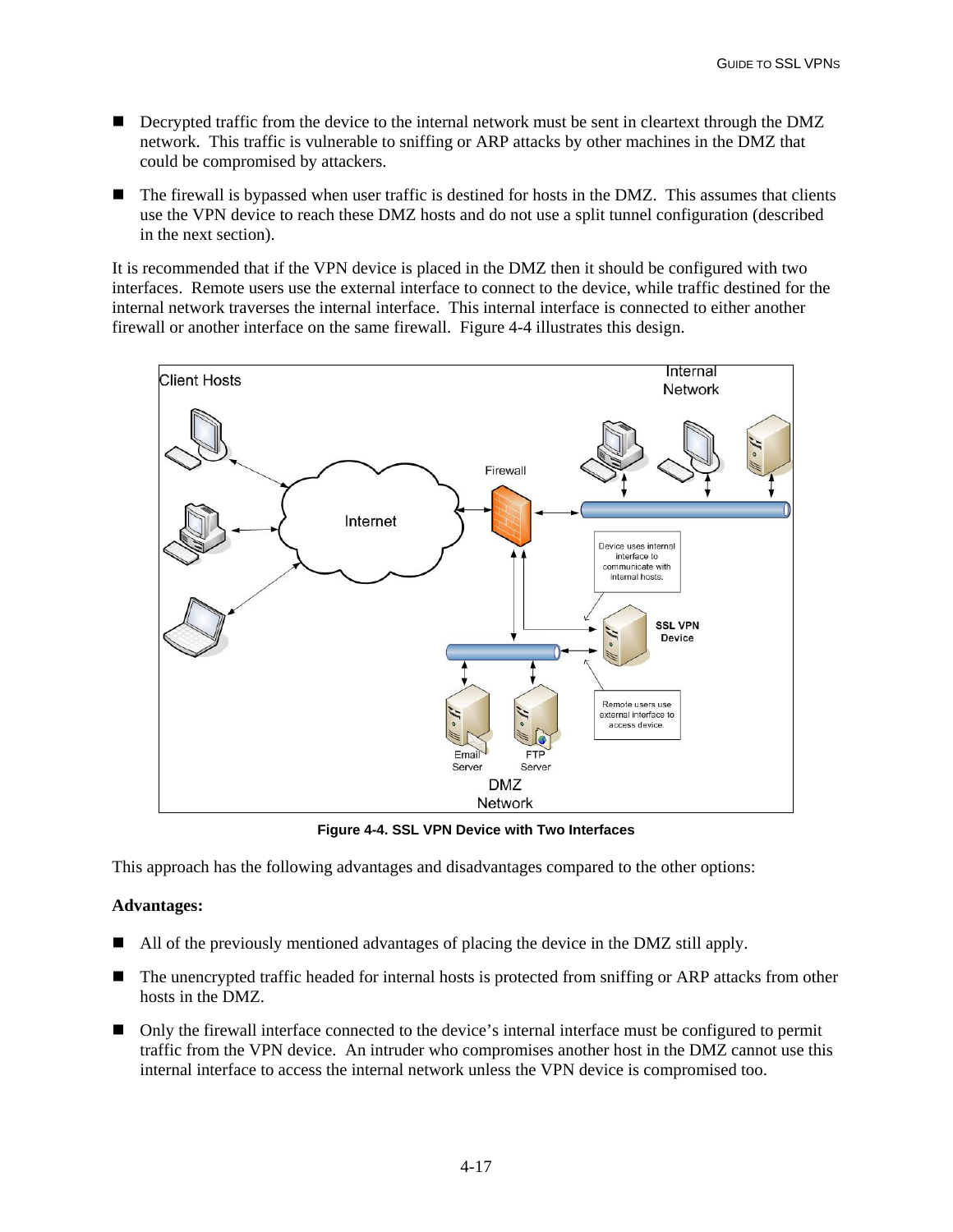### **Disadvantages:**

- Holes need to be opened in the firewall between the SSL VPN device and internal hosts.
- The firewall is bypassed when split tunneling is not used and user traffic is destined for hosts in the DMZ. Possible solutions include turning on split tunneling, putting a firewall between DMZ hosts and the VPN device, and configuring packet filtering on a router connecting the DMZ hosts to the VPN device.
- Using a second interface on the VPN device may introduce additional routing complexity (see next section).

If the organization decides to place the VPN device within the DMZ, it must decide how many holes to open in its firewall between the device and the internal network. If the organization must support many services through the SSL VPN then it may decide to completely open up all connectivity between the VPN device and the internal network. This enables VPN users to access any machine and port internally. The benefits of such an approach will have to be weighed against the costs of potential security issues.

## **4.3.4.3 Routing Policy and Other Network Considerations**

Routing policy is as important as firewall configuration. Packets must be routed correctly within the internal network for the VPN to function properly. When the VPN components of proxying and application translation are used, routing is fairly straightforward. Packets from the VPN device that are destined for the internal network have the source address of the VPN device itself. As long as the VPN device's source address is routable in the internal network, packets will be correctly routed from internal hosts back to the VPN device.

If network extension is used, routing becomes more complicated. Network extension creates a point-topoint tunnel interface between the client machine and the VPN device. Each end of the tunnel is assigned a virtual IP address. The client's virtual IP address is used as the source address of VPN packets from the client machine. Even after traffic from the client machine reaches the VPN device and is taken out of the SSL tunnel, the source address remains the same. This means that internal hosts must know how to route the client's virtual IP address back to the VPN device, or routing will not work correctly.

For example, a client establishes a VPN connection using network extension. It receives the address of 192.168.1.200. The VPN device receives 192.168.1.1 for its virtual tunnel interface. When the VPN device forwards packets from the client to internal hosts, these internal hosts will receive packets with a source address of 192.168.1.200. If the internal routers cannot route these packets back to the VPN device, then the client will not be able to communicate with any internal hosts.

Another option is to use Network Address Translation (NAT) for clients using network extension. If NAT is used, then all packets forwarded from the VPN device to the internal network are given the source address of the VPN device. The routing configuration can therefore remain unchanged because it is assumed that internal hosts can already route traffic to the VPN device. This approach has its own disadvantages. The biggest one is that it is no longer possible to track the network activity of VPN clients by IP address because all of them share a single address. For this reason it is recommended that NAT not be used for clients using network extension.

One more issue with network extension that must be addressed is split tunneling. *Split tunneling* is defined as the process of allowing a remote VPN user to access a public network, most commonly the Internet, at the same time that the user is allowed to access resources on the VPN. A client machine that establishes a split tunnel connection with the VPN device does not send all of its network traffic through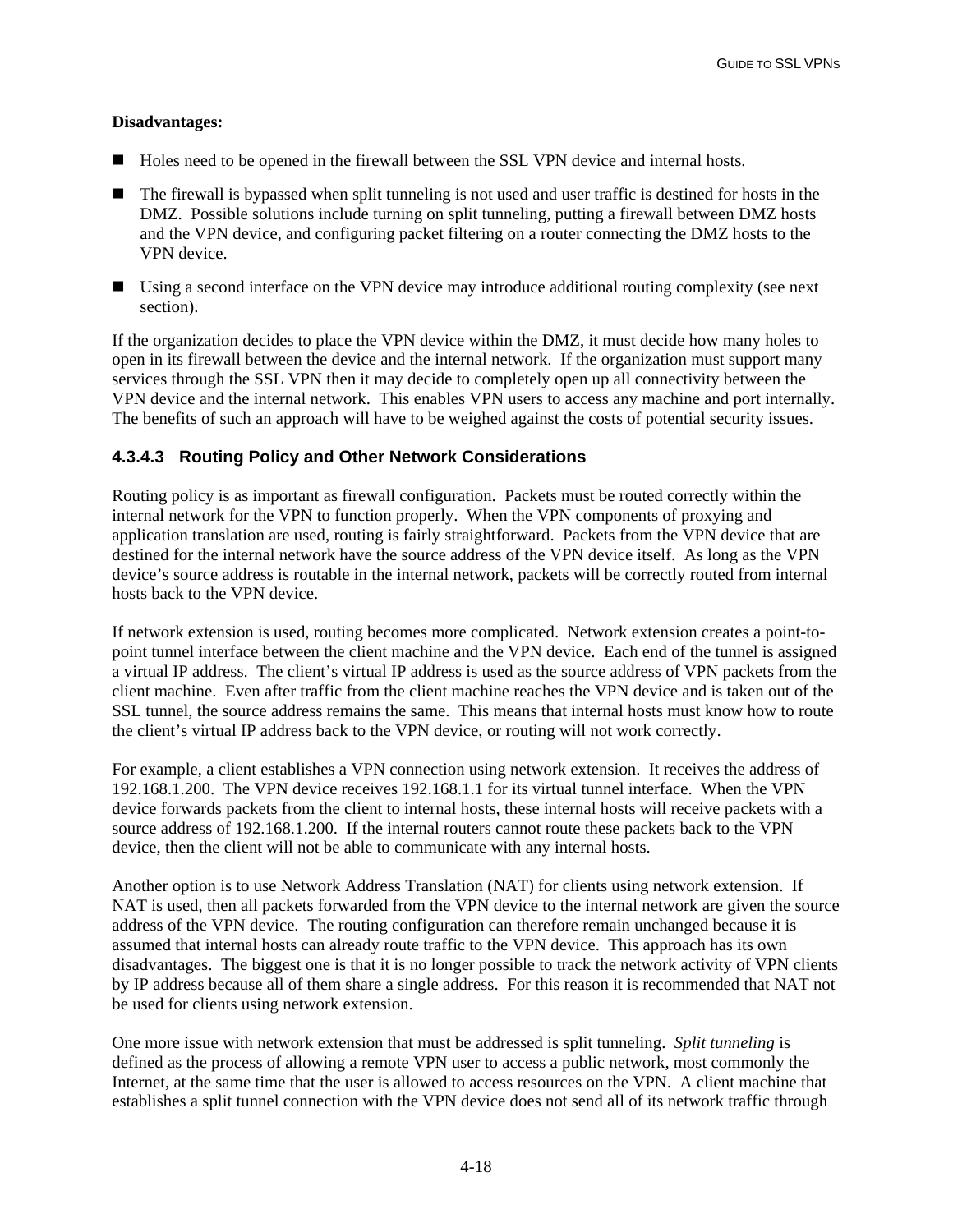the VPN tunnel. It sends all traffic not destined for the internal (protected) network through its standard network connection and only sends traffic destined for the internal network through the VPN tunnel. Split tunneling offers the advantages of efficiency and bandwidth conservation, as traffic destined for the Internet does not have to be sent first to the VPN device. On the other hand, split tunneling also creates a potential security vulnerability. If an attacker from the Internet compromises the client machine, then this attacker can use the split tunnel to also access the organization's internal network. The organization must weigh the advantages and disadvantages of split tunneling before deciding to implement it.

If split tunneling is implemented, then the organization must decide which IP addresses will be routed through the split tunnel. If all of an organization's IP addresses are assigned to internal hosts, then the routing is straightforward, but some hosts may be in the DMZ and therefore publicly accessible. Traffic destined for these DMZ hosts will bypass the firewall if split tunneling is not used. It may therefore be more secure and efficient for the client to reach hosts located in the DMZ via the Internet rather than to use the split tunnel. If this is the case, then the organization must take care to configure the split tunnel with internal subnets only.

Section 4.3.4.2 recommends that a VPN device placed into the DMZ be configured with at least two interfaces: one for external traffic and one for internal traffic. However, using two interfaces introduces more routing complexity. The device needs to be configured with static routes that correctly point toward internal hosts or hosts in the DMZ. The routing tables for routers within the DMZ must also be configured to route all traffic destined for both interfaces on the device toward the device's external interface. If any traffic is routed toward the device's internal interface, this traffic may get dropped because it must traverse a firewall to reach the internal interface. This firewall will have no knowledge of the traffic because the original traffic from the VPN device to the DMZ hosts traversed the device's external interface and therefore did not go through the firewall. Figure 4-5 illustrates a scenario where traffic will get dropped if the packets are not correctly routed to the right interface.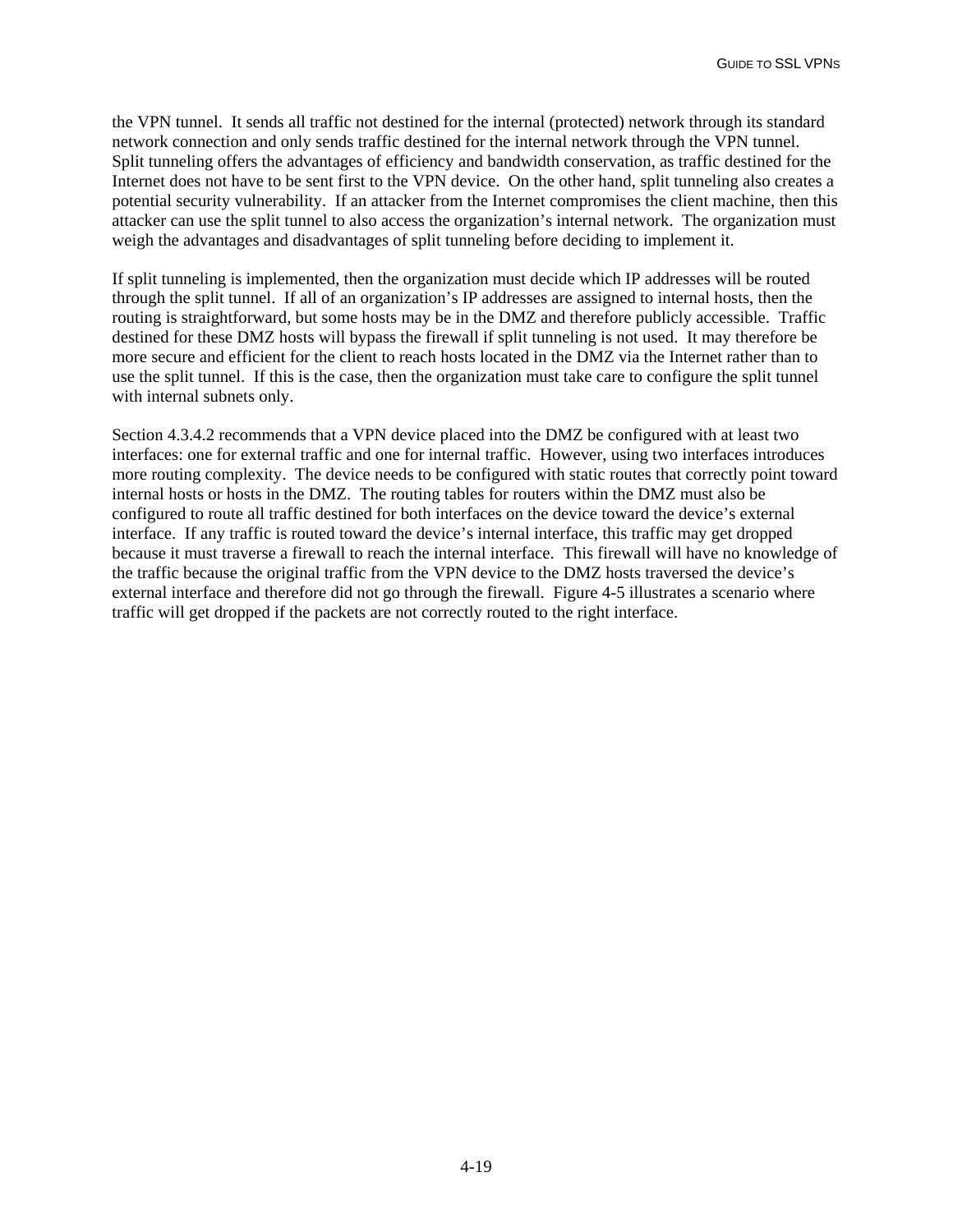

**Figure 4-5. Routing Problem with SSL VPN Traffic** 

One final consideration for overall network policy is the issue of multiple sites. If the organization wants multiple sites to support SSL VPN services, then it must decide how to configure authentication and routing. There are several possibilities:

- Each site has an SSL VPN device, but users can only authenticate to the device at their local site. If there is a network between sites, then users can use the SSL VPN to access those other sites.
- Users can authenticate to a device at any of the sites but not simultaneously. So if there are two sites, Site A and Site B, users cannot establish VPN connections to Site A and Site B at the same time. All internal traffic must go to either Site A or Site B. Once users are authenticated, their traffic is sent to a single site and then traverses the internal network if necessary to access the other sites. This configuration could be used for backup purposes, so that a user who normally establishes a VPN connection to Site A can create a Site B VPN if the Site A VPN architecture is inaccessible.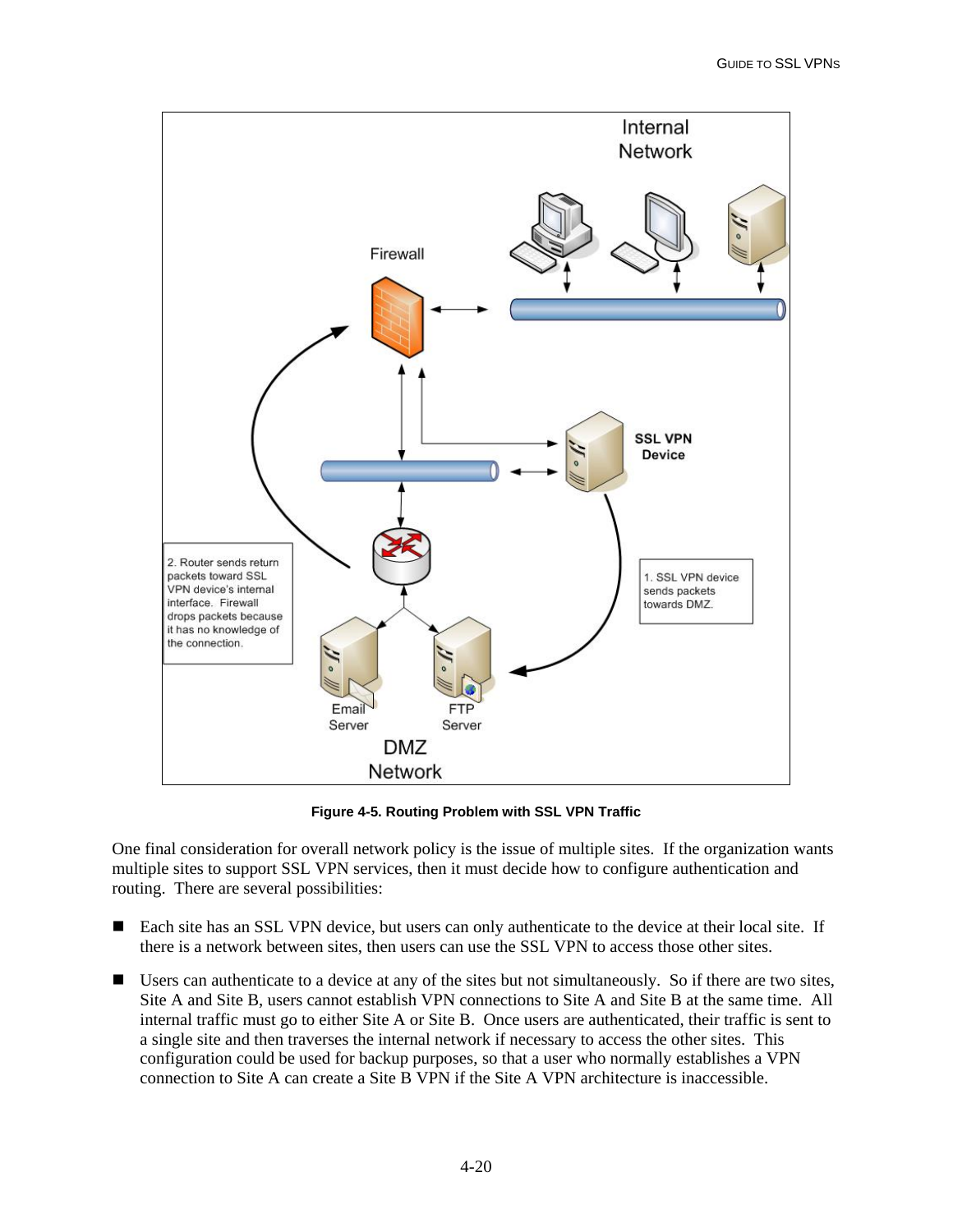■ Users can authenticate to all sites simultaneously. Each user's routing table is configured so that packets destined for a specific site's addresses will take that site's VPN connection. If a user creates VPNs to Sites A and B simultaneously, then packets destined for a Site A subnet traverse the VPN to Site A, with the same applying to packets destined for a Site B subnet.

Note that the routing issues mentioned earlier in this section are also relevant for an architecture with multiple sites. Each site must be sure to correctly route and to not block VPN packets with addresses assigned at other sites. If the VPN devices have multiple interfaces, the packets destined for the external interface may have to be routed differently from packets destined for the internal interface. This depends on how the internal connectivity between sites is configured.

## **4.3.4.4 High Availability or Load Balancing Support**

An organization may decide to implement high availability or load balancing. High availability may be required so the organization can meet service level agreements (SLA) for guaranteed uptime, or load balancing may be required to support a large number of users. SSL VPN products vary widely in how they support high availability and load balancing. For this reason, an organization with a need for high availability or load balancing should answer at least these questions about each device under evaluation, with testing possibly being required to receive detailed answers.

- Does the device employ an active/passive or an active/active mode architecture? An active/passive architecture only supports one active device at a time, while an active/active architecture supports two devices simultaneously. Active/passive systems are much easier to design and are therefore usually less expensive than active/active systems. Active/active systems are mostly useful in architectures where a very high load is expected, so more than one device needs to be active under normal circumstances.
- How is state information maintained across devices in a failure scenario? How long does the failover process take for proxying, translation, and network extension?
- In an active/active mode architecture, is state information for all sessions mirrored across all devices so a device failure will not disrupt any user sessions? Or does each device track state information (such as user authentication status) only for its own sessions so a device failure may require reauthentication?
- If an external load balancing solution is used, how is state information maintained throughout the architecture?

Configuration and upgrading pose additional issues. Some devices mirror configuration settings across devices, so only the active devices should be configured. Any altered settings on the passive devices will quickly be overwritten by the active device's settings. If configuration settings are not mirrored, all devices should be configured with identical settings at the same time.

For upgrades, the vendor's instructions for upgrading should be followed. Some vendors require the passive device in an active/passive mode architecture to be upgraded first. After this upgrade is complete, the newly upgraded device becomes active and the newly passive device can then be upgraded. Other vendors require the active device to be upgraded first. The active device is still handling VPN traffic while it is being upgraded and only fails over to the passive device when it is ready to reboot with the new upgrade in place. Upgrading the active device first avoids a scenario where the passive device is being upgraded and receives mirrored configuration changes from the active device in the middle of the upgrade process.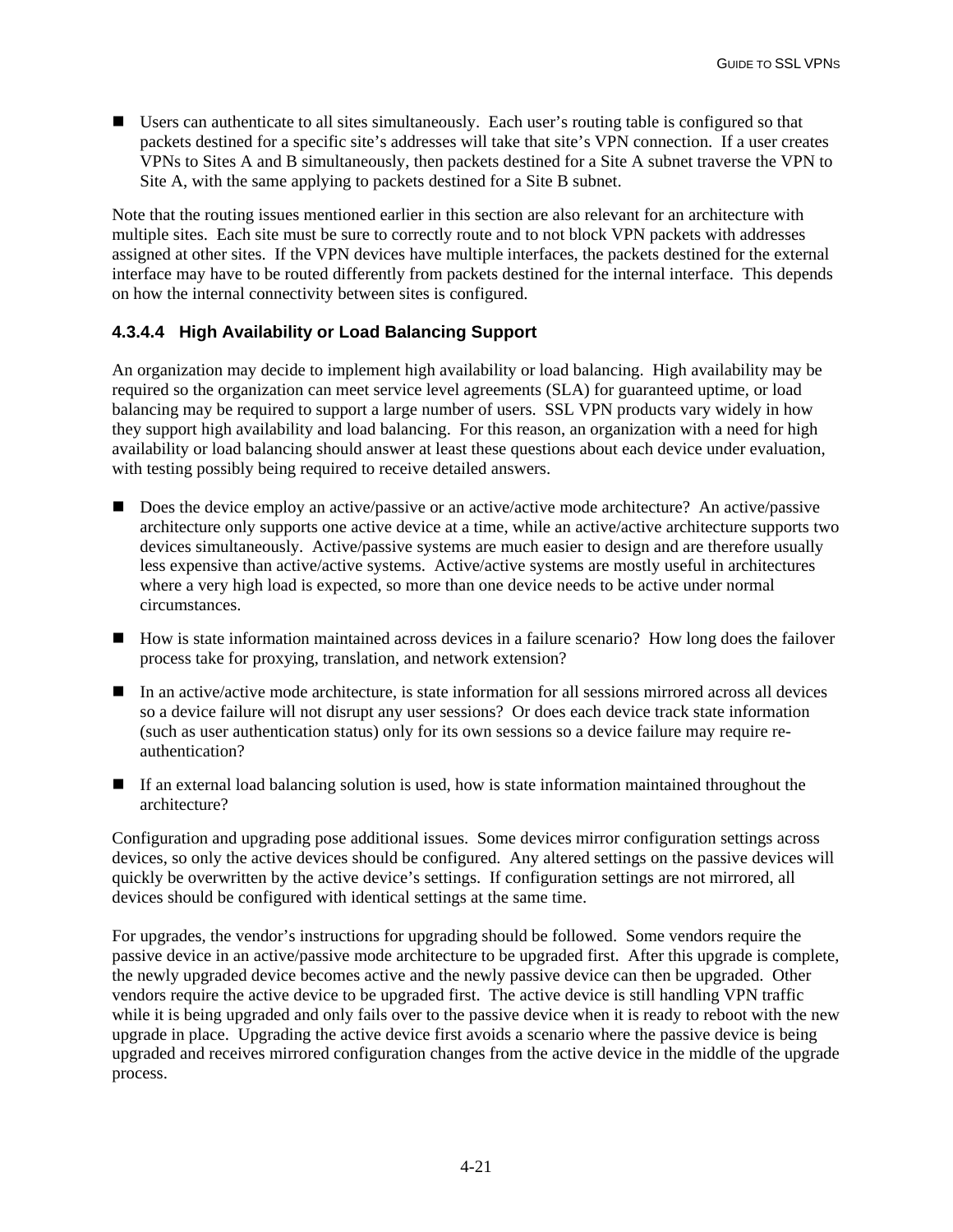## **4.3.4.5 Management**

The organization should design a management policy to determine who will manage the SSL VPN device and by what means. Some devices offer a partitioned or delegated management feature that allows different aspects of the device to be managed by different groups or individuals. For example, a group that manages IT for the sales department can control access control and endpoint security policies for sales resources only. System administrators can manage endpoint security regarding the type and number of patches that each client machine must have installed.

If multiple interfaces on the SSL VPN device are used, the management policy should also specify which interface permits administrative access. Some devices provide flexibility in selectively enabling administrative access on each interface, as well as permitting this access only from specific IP addresses. Various forms of authentication for administrative access may also be supported, such as smart cards and two-factor authentication. If the organization is using multiple interfaces, administrative access is commonly only configured on the interface connected to the internal network for security reasons (although allowing management from the external interface over an SSL-protected tunnel is also considered secure). If administrative access is permitted on the external interface, a stronger form of authentication than username and password should be used.

The management policy should also discuss the means of backing up and restoring the device configuration. The specific procedures will vary by device but will include a means of transferring the configuration to another computer for archiving, and of retrieving this configuration. Some devices also support the ability to create a complete image of the operating system and configuration. This feature is useful for restoring every aspect of the device's functionality at a specific point in time.

## **4.3.4.6 Client Software Selection**

Although SSL VPNs are described as clientless, some forms of SSL VPN access such as network extension require dynamically downloaded agents to be run on the host. Even before login, the client machine may have to execute a dynamically downloaded agent that performs host integrity checks. The organization will have to ensure that these agents can run on client machines if the agents are required by access control and endpoint security policies. Once logged in, users can use common Web browsers to use the SSL VPN via proxy, but network extension requires particular browsers or versions of those browsers because they require other downloadable agents that establish the virtual network connection. If some systems such as public kiosks cannot download and execute these dynamically downloadable agents, then the organization will have to make a decision about the level of access to offer to these machines. Many SSL portal VPNs will work from all common Web browsers, but many SSL tunnel VPNs require particular browsers, and particular versions of those browsers.

# **4.3.4.7 Portal Design**

The organization should provide a portal for users so they can login to the SSL VPN and gain access to internal resources. The portal can either be supplied by the SSL VPN device vendor or developed by the organization itself. If the organization chooses to use the portal supplied by the SSL VPN device vendor, it can customize it to match the appearance of the organization's intranet.

Portal customization features vary widely by device, but the organization should be able to alter graphics, colors, and possibly icons and the layout of the portal. The functionality of the portal will depend on the type of access to the SSL VPN. For example, resources that rely on proxying and application translation will require some sort of icon or hyperlink in the portal so users can access them. Access via network extension also requires a hyperlink or icon on the portal to initiate the network extension process. Once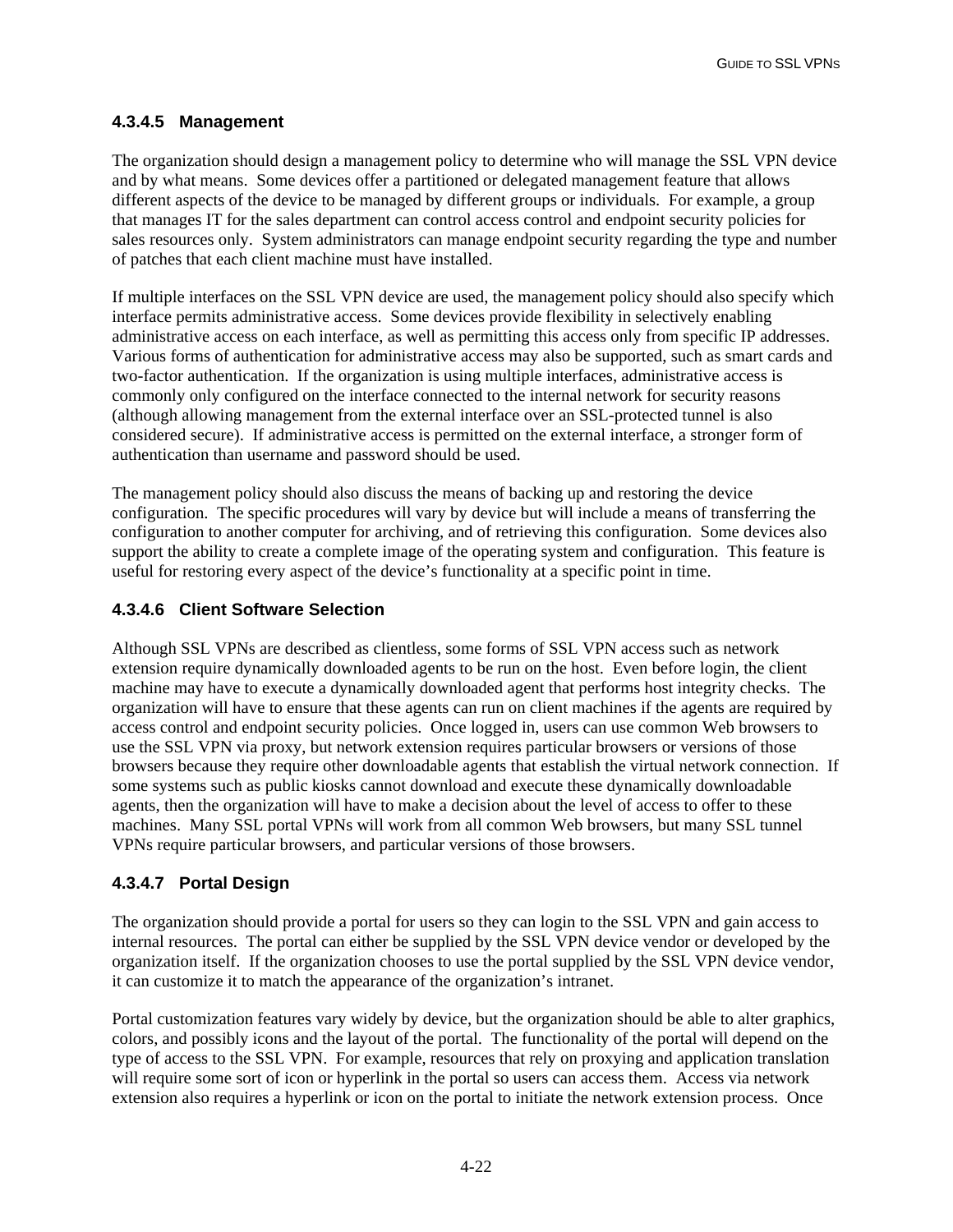this takes place, however, the portal is not required to access resources because the client machine has direct access to these resources via the network extension. An organization's access control policy could determine the hyperlinks or icons that are displayed in the portal. For example, if the access control policy prohibits a user from using network extension, then the hyperlink or icon enabling network extension should not be displayed. Figure 4-6 depicts an example of a generic SSL VPN portal interface.

| 000                                                                                                                                                                                       | <b>ExampleCom Employee Portal</b>                                                                           |                                                                |   |
|-------------------------------------------------------------------------------------------------------------------------------------------------------------------------------------------|-------------------------------------------------------------------------------------------------------------|----------------------------------------------------------------|---|
| https://www.examplecom.com/portal.html                                                                                                                                                    |                                                                                                             | G · Google<br>$\triangleright$<br>$\boldsymbol{\mathrm{v}}$    | Q |
|                                                                                                                                                                                           | <b>ExampleCom Employee Portal</b><br>Unauthorized use prohibited                                            |                                                                |   |
| <b>Launch Area</b>                                                                                                                                                                        |                                                                                                             |                                                                |   |
| Internal web sites<br><b>HR Benefit Reporting</b><br><b>Travel Planning</b><br><b>Safety First!</b><br><b>External web sites</b><br>$\overline{\text{CNN}}$<br><b>Security Tips Daily</b> | Company disks<br>(will open in a new window)<br>J: Development system<br>K: Factory<br>L: Employee personal | <b>Applications</b><br>Development database<br>Document search |   |
| Logged in as: Chris Smith<br>Logged in since: 9:37:24 January 21, 2007                                                                                                                    | Log out now                                                                                                 |                                                                |   |
| Done                                                                                                                                                                                      |                                                                                                             |                                                                |   |

**Figure 4-6. Example Portal Interface** 

## **4.3.5 Cryptography Policy and FIPS Compliance**

The organization should choose a cryptography policy that fits its needs and is compliant with its requirements. In addition, Federal agencies must use only cryptographic modules whose algorithms and methods are compliant with the FIPS 140-2 specification. This topic is discussed in detail in Section 4.2.

## **4.3.6 Other Design Decisions**

In addition to what has already been discussed in this section, there are other possible design considerations. The following items describe issues not addressed earlier:

 **IPv6.** The Office of Management and Budget (OMB) has mandated that all Federal government agencies must migrate their network backbones to support Internet Protocol version 6 (IPv6) by June 2008.[17](#page-54-0) If the organization is planning a migration to IPv6 in the near future for compliance with this mandate or for any other reason, it should deploy an SSL VPN solution that is compliant with IPv6. There is currently no official definition of "IPv6 compliance" from a Federal government

<span id="page-54-0"></span><sup>17</sup> 17 The OMB issued a memo titled *Transition Planning for Internet Protocol Version 6 (IPv6)* on August 2, 2005 that lays out a transition process for federal government agencies to IPv6. The memo is available at <http://www.whitehouse.gov/omb/memoranda/fy2005/m05-22.pdf>.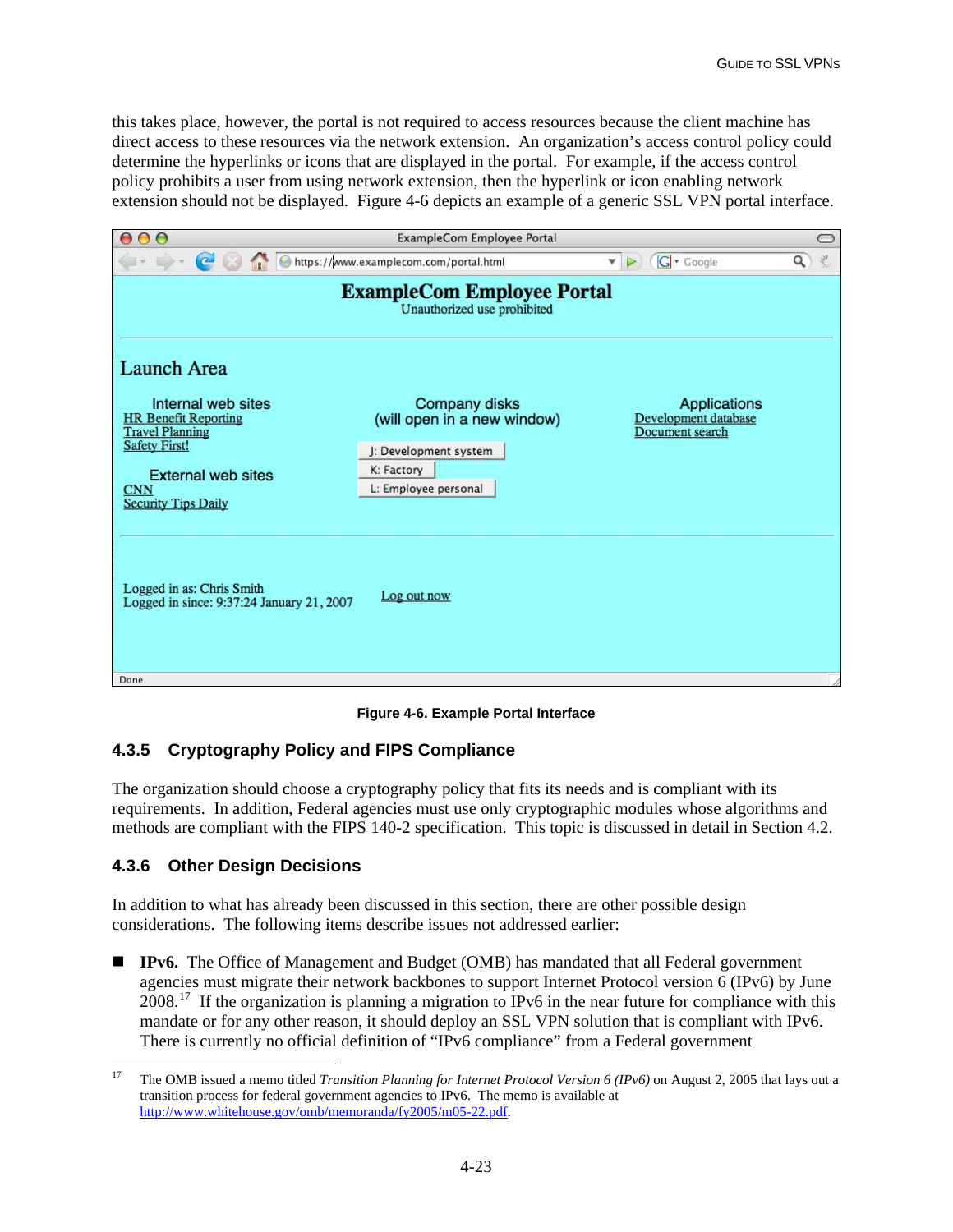perspective.[18](#page-55-0) It is therefore important to verify the specific functionality of an IPv6-compliant SSL VPN device as well as of all Web browsers that will connect to the SSL VPN. For example, an organization should verify if the SSL VPN device can serve as a reverse proxy for IPv6 applications and assign IPv6 addresses to network extension clients, or if it just passes IPv6 packets through.

- **Incident Response.** Organizations should consider how SSL VPN components may be affected by security-related incidents and create a design that supports effective and efficient incident response activities. For example, if an SSL VPN user's system is compromised, this should necessitate disabling the user's SSL VPN account.
- **Log Management.** Many organizations have security logging policies. SSL VPN devices should be configured so they log sufficient details regarding successful and failed login attempts to support troubleshooting and incident response activities. It is helpful for these logs to track which users log in, what type of browser they are logging in from, their IP address, what capabilities of the SSL VPN service they use, and why they may be denied from logging in (e.g., fail endpoint security because of outdated antivirus software). SSL VPN logging should adhere to the organization's policies on log management, such as requiring copies of all log entries to be sent through a secure mechanism to centralized log servers and preserving all log entries for a certain number of days. Additional guidance on log management can be found in NIST SP 800-92, *Guide to Computer Security Log Management*. [19](#page-55-1)
- **Redundancy.** Organizations should carefully consider the need for a robust SSL VPN solution that can survive the failure of one or more components, even if high availability or load balancing is already part of the VPN design. If the SSL VPN solution is supporting critical functions within the organization, redundancy should also be considered for supporting systems such as authentication servers and directory servers.
- End-to-end SSL VPNs. If the corporate policy requires network connections to be protected from end-to-end, VPN devices that can create SSL connections to internal hosts via proxy must have this functionality turned off. This is due to the encryption being removed by the VPN gateway, which breaks the end-to-end requirement even if the same gateway re-encrypts the connection to the endpoint.

## **4.3.7 Summary of Design Decisions**

Table 4-3 provides a checklist that summarizes the major design decisions made during the first two phases of the SSL VPN planning and implementation process.

| <b>Completed</b>             | <b>Design Decision</b>                                                                                       |  |  |  |
|------------------------------|--------------------------------------------------------------------------------------------------------------|--|--|--|
| <b>Identify Requirements</b> |                                                                                                              |  |  |  |
|                              | Determine the resources to be made accessible by SSL VPN.                                                    |  |  |  |
|                              | Determine who must access the resources.                                                                     |  |  |  |
|                              | Identify other current and future VPN-related requirements.                                                  |  |  |  |
|                              | Consider the possible technical solutions and select the one that best meets the identified<br>requirements. |  |  |  |

#### **Table 4-3. Design Decisions Checklist**

<span id="page-55-0"></span>l 18 *Federal Government Transition Internet Protocol Version 4 (IPv4) to Internet Protocol Version 6 (IPv6) Frequently Asked* 

<span id="page-55-1"></span><sup>&</sup>lt;sup>19</sup> For more information see NIST SP 800-92, *Guide to Computer Security Log Management*, at <http://csrc.nist.gov/publications/nistpubs>.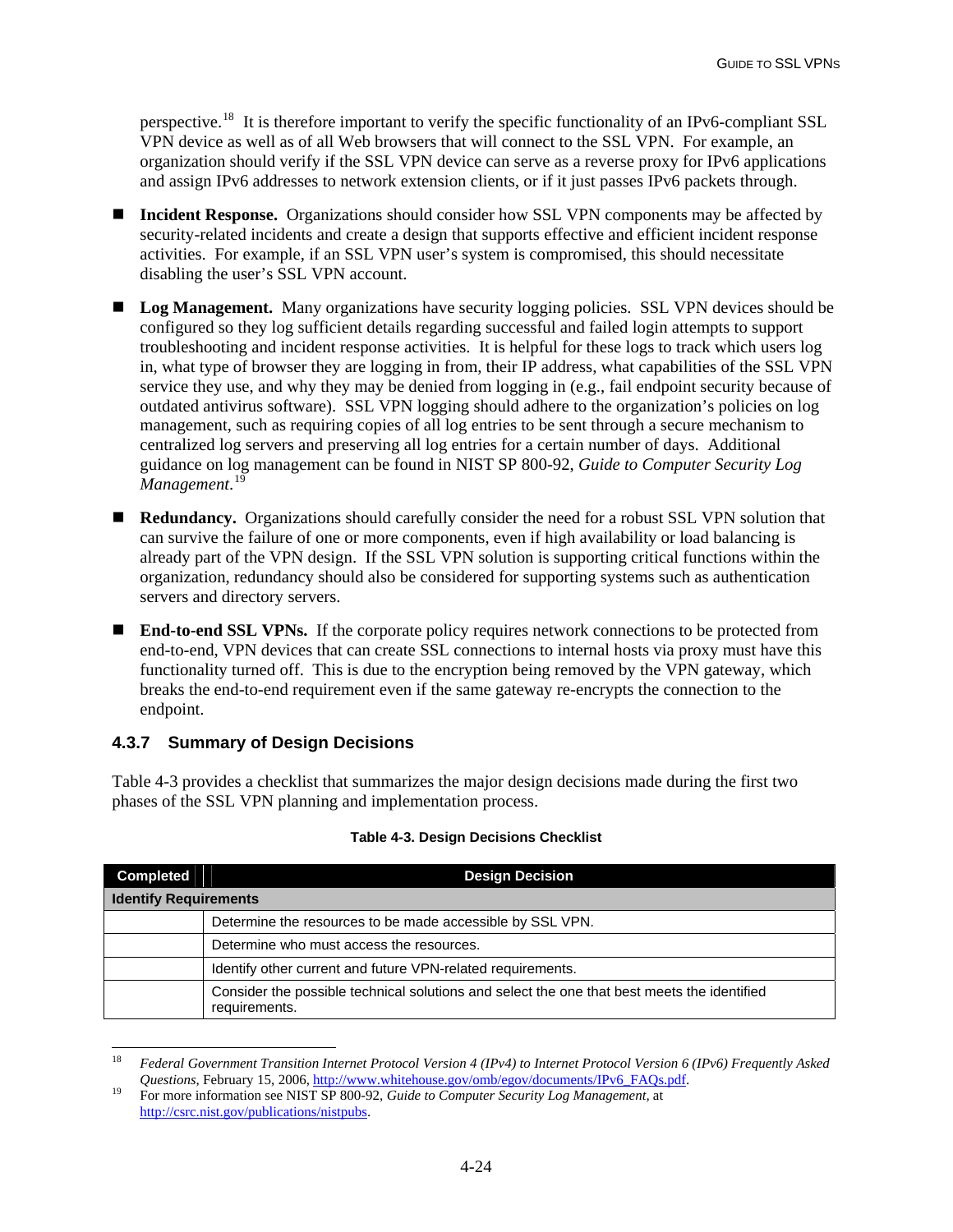| <b>Completed</b> | <b>Design Decision</b>                                                                                                                                  |  |  |  |
|------------------|---------------------------------------------------------------------------------------------------------------------------------------------------------|--|--|--|
|                  | Design the Solution-Authentication                                                                                                                      |  |  |  |
|                  | Decide which authentication methods should be supported.                                                                                                |  |  |  |
|                  | <b>Design the Solution-Access Control</b>                                                                                                               |  |  |  |
|                  | Specify the resources to be made accessible.                                                                                                            |  |  |  |
|                  | Specify the groups that have access to the resources.                                                                                                   |  |  |  |
|                  | Identify the conditions under which the groups have access.                                                                                             |  |  |  |
|                  | Decide on the type of SSL VPN access to grant to users for each resource.                                                                               |  |  |  |
|                  | <b>Design the Solution-Architecture</b>                                                                                                                 |  |  |  |
|                  | Determine where SSL VPN devices should be located within the network architecture.                                                                      |  |  |  |
|                  | Decide on routing policy including the use of NAT and split tunneling.                                                                                  |  |  |  |
|                  | Define architecture for high availability and/or load balancing.                                                                                        |  |  |  |
|                  | Determine management policies regarding who has administrative access, for what functions, to<br>which interfaces, and by which authentication methods. |  |  |  |
|                  | Verify that dynamically downloadable agents will run on client machines.                                                                                |  |  |  |
|                  | Customize vendor-supplied portal or develop internal portal with Application Programming Interface<br>(API) hooks.                                      |  |  |  |
|                  | <b>Design the Solution-Endpoint Security</b>                                                                                                            |  |  |  |
|                  | Define the host integrity checks that work in conjunction with access control policy.                                                                   |  |  |  |
|                  | Decide which protection mechanisms (cache cleaner, virtual storage space, etc.) to use to protect<br>data.                                              |  |  |  |
|                  | Define timeout thresholds for inactivity and re-authentication.                                                                                         |  |  |  |
|                  | <b>Design the Solution-Cryptography</b>                                                                                                                 |  |  |  |
|                  | Choose encryption and integrity protection algorithms and key lengths.                                                                                  |  |  |  |
|                  | Design the Solution-Other Design Considerations                                                                                                         |  |  |  |
|                  | Determine if IPv6 compliance is a requirement.                                                                                                          |  |  |  |
|                  | Adjust incident response policy to include SSL VPN users.                                                                                               |  |  |  |
|                  | Define log management policy for SSL VPN devices.                                                                                                       |  |  |  |
|                  | Consider redundancy for supporting systems (authentication or directory servers, etc.)                                                                  |  |  |  |

## **4.4 Implement and Test Prototype**

After the SSL VPN solution has been designed, the next step is to implement and test a prototype of the design. This could be done in one or more environments, including a laboratory network, a test network, and a production network. Ideally, implementation and testing should first be performed with a laboratory network, then a test network. Only implementations in final testing should be placed onto a production network. Aspects of the solution to evaluate include the following:

■ Connectivity. Users should be able to establish and maintain SSL VPN connections to access all resources that are intended to be accessible by the SSL VPN. It is important to verify that all of the intended applications are accessible by the operating systems and browsers that are most likely to be used by end users. Intermediate devices in the network such as routers and firewalls should not block SSL VPN connectivity, especially if the VPN device supports multiple interfaces or if multiple sites offer SSL VPN access.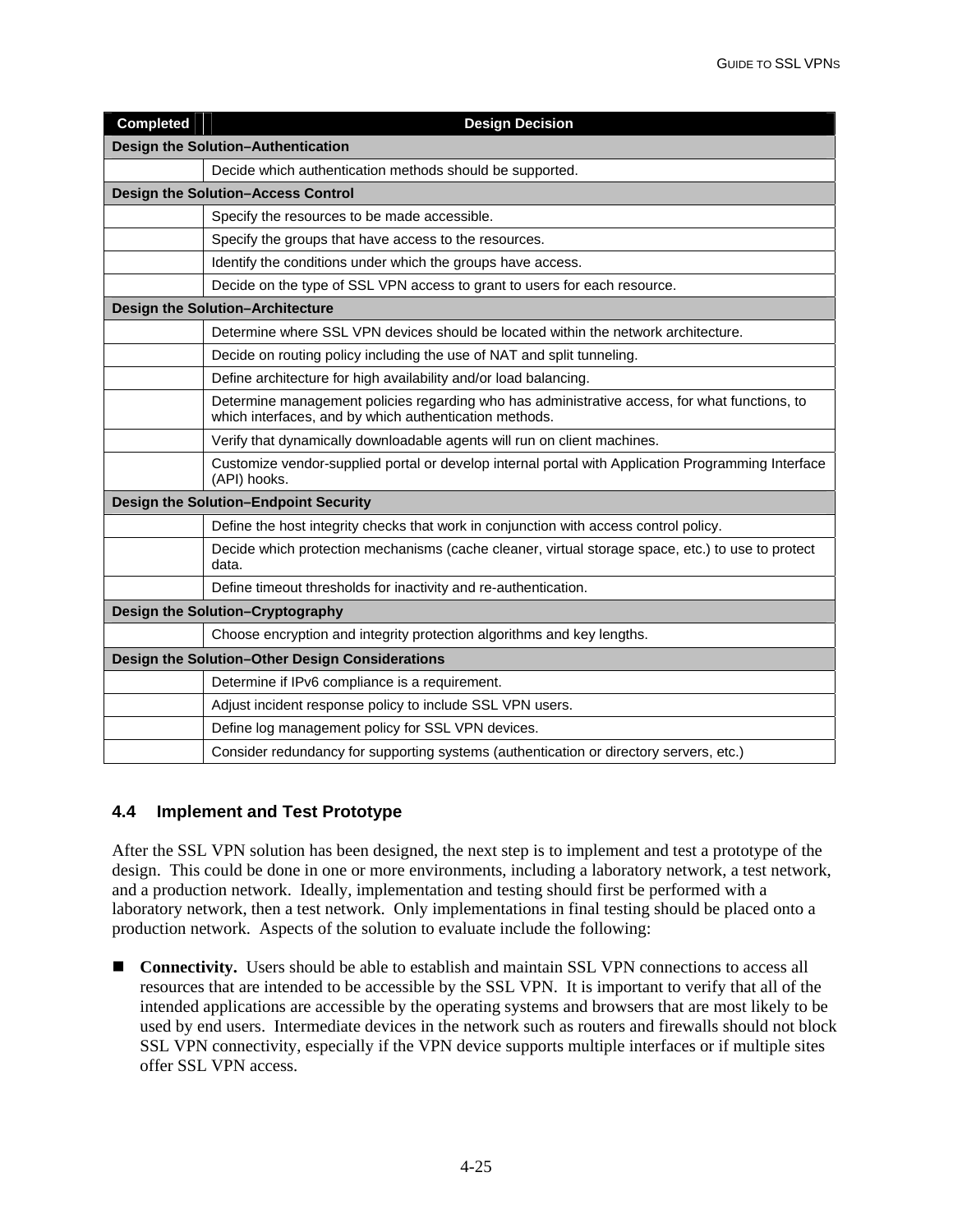- **Authentication.** Users and groups should be able to authenticate and be granted access to resources. If various groups or access to different resources require different authentication methods, then this should be verified too.
- **Access Control.** Resources should be protected in accordance with the access control policy that was established. This should be verified by monitoring network traffic and checking SSL VPN device logs. If packet filtering or multiple routing tables are used as a means of enforcing access control, then this needs to be verified as well.
- **Application and Client Interoperability.** The solution should not break or interfere with the use of existing software applications. This is especially relevant for applications that are translated to be accessible by SSL VPN, or for complex Web sites that are processed by the SSL VPN reverse proxy. It also applies to SSL VPN client software issues (e.g., conflict between active content components and other parts of the client operating system).
- **Management.** Administrators should be able to configure and manage the solution effectively and securely. This includes all components such as devices, management servers, and client software. Administrators should verify that they can create backups and restore from them.
- **Network Management.** If the organization has built a network management infrastructure, this infrastructure should periodically monitor uptime and possibly performance of the SSL VPN devices. Either the devices should send Simple Network Management Protocol (SNMP) traps to indicate a warning or critical issue or the network management system should determine this through its polling process.
- **Logging.** The logging and data management functions should work properly in accordance with the organization's policies and strategies.
- **Performance.** The SSL VPN implementation should provide adequate performance during normal and peak usage. It is important to consider not only the performance of the primary SSL VPN components but also that of intermediate devices such as routers and firewalls. Encrypted traffic often consumes more processing power than unencrypted traffic, so it may cause bottlenecks. The additional resources necessitated by SSL vary widely based on several factors, including the encryption algorithm. Performance also involves the amount of time it takes to establish an SSL VPN session; this can be affected by the demands of the back-end authentication system (e.g., RADIUS, LDAP, AD) and also by the size of the keys in the server's certificate. Also, because traffic is encapsulated within an SSL connection, intermediate network devices may need to fragment packets, possibly slowing network activity. The typical solution for these types of problems is to reduce the size of the maximum transmission unit (MTU) value on the host originating the network traffic. The MTU is the maximum allowable packet size. The MTU might be able to be lowered by the network administrator so that SSL-encapsulated packets are not large enough to require fragmentation. In many cases, the best way to test the performance under load of a prototype implementation is to use simulated traffic generators on a live test network to mimic the actual characteristics of expected traffic as closely as possible. Testing should incorporate a variety of applications that will be used with the SSL VPN implementation, especially those most likely to be affected by network throughput or latency issues. Addressing performance problems generally involves upgrading or replacing hardware, using an SSL accelerator to offload SSL processing, or reducing processing demands (e.g., limiting the number of simultaneous users, limiting the amount of encrypted application traffic).
- **Portal Design and Layout.** The portal provided for SSL VPN access should be intuitive and straightforward to navigate. It should also contain the features required by users and only display the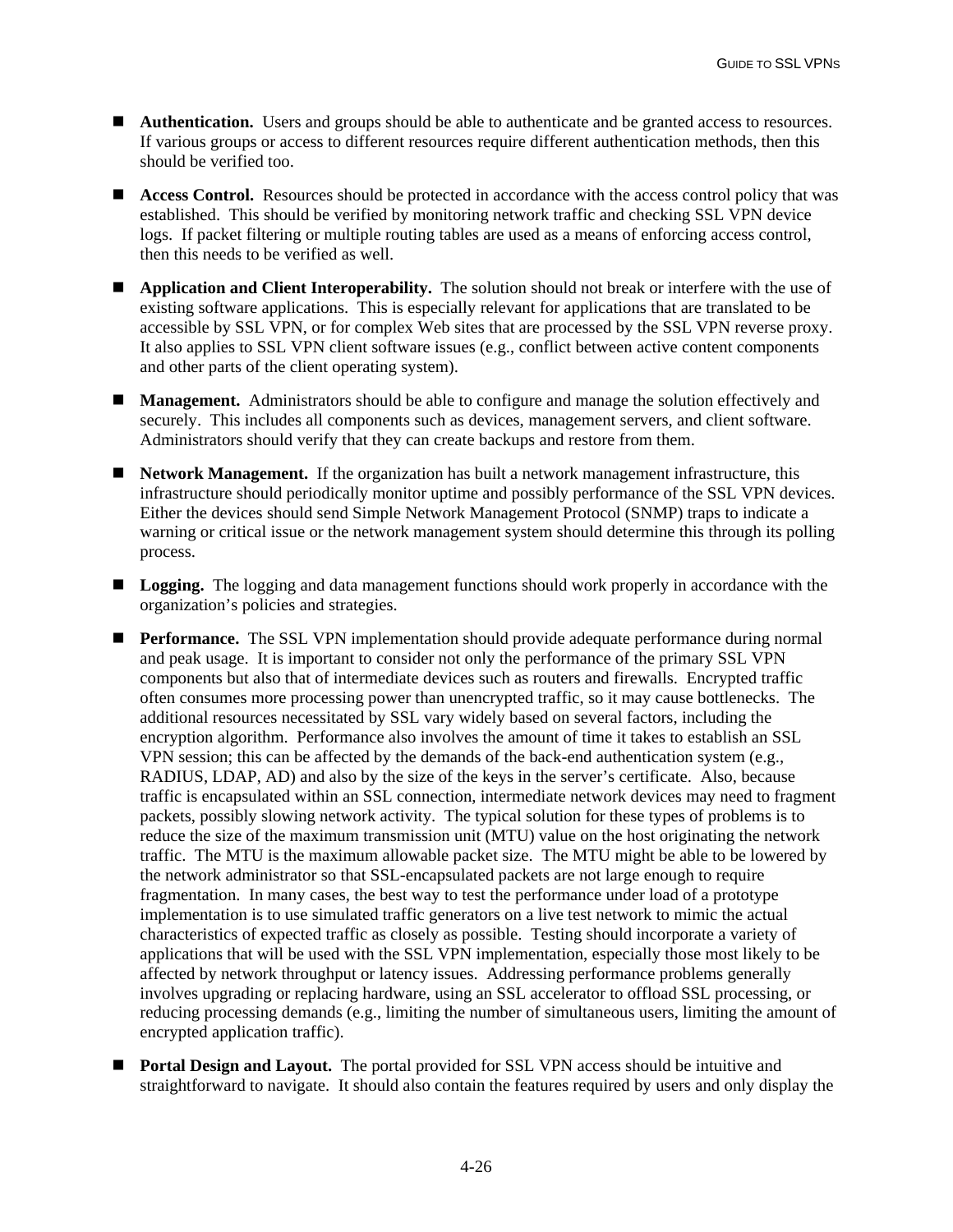resources for which the current user is authorized. If relevant, it should be consistent with the organization's guidelines for Web sites and applications.

- **Security of the Implementation.** Parts of the SSL VPN's implementation, such as the SSL code or the firewall code, may contain vulnerabilities that attackers could exploit. Organizations with high security requirements may want to perform extensive vulnerability assessments against the SSL VPN components. At a minimum, the testers should update the SSL VPN components with the latest patches and configure the components following sound security practices. If the device supports features to protect against cross-site scripting, Structured Query Language (SQL) injection, and buffer overflow attacks, then these features should be enabled.
- **Endpoint Security.** Only the client machines that pass the security requirements (e.g., firewall, antivirus software) should be granted access to the SSL VPN. If any security mechanism such as a virtual storage space or cache cleaner is enabled during a login session, these mechanisms should erase all data downloaded during the VPN session.
- **Default Settings.** SSL VPN implementations have many default configuration settings. SSL VPN implementers should carefully review the default values for each setting and alter the settings as necessary to support their design goals. They should also ensure that the implementation does not unexpectedly "drop back" to default settings for interoperability or other reasons.

### **4.4.1 Application and Client Interoperability**

Application and client interoperability is a key requirement for a successful SSL VPN implementation. This is especially important because of the diversity of both the accessible applications and the potential user client environments. It is difficult to predict how a specific client will interoperate with a specific application through the SSL VPN.

Some examples of potential interoperability issues are as follows:

- Complex Web applications that use JavaScript, Flash, or other languages may not function correctly after being translated by the SSL VPN proxy component. For example, these applications may include URLs to internal sites that cannot be traversed because they are not visible to the proxy. Even if the proxy can translate some of the programming code, it might not be able to translate all of it.
- Some SSL VPN devices alter the URL when they function as a proxy. In other words, the user enters a URL for a Web site to access, but this URL is altered so it no longer resembles what was originally entered. This alteration may prevent some applications from working correctly.
- Clients may not be able to download and install the active content controls that are required to establish the SSL VPN network extension. This may be due to popup blocker settings in the user's browser, managed desktop settings that prevent the installation of active content controls for security reasons, or idiosyncrasies on the client machine.
- Endpoint security mechanisms may not work correctly on a client machine, either preventing login or failing to erase sensitive data from the machine after the session is over. These issues may be due to idiosyncrasies on the client machine, a conflict with other security programs such as personal firewalls, or a conflict between multiple endpoint security programs that are running at the same time.

The best way to determine if there are interoperability issues is to test as many configurations as possible in a lab or test environment. The most popular configurations of all target operating system platforms (e.g., Windows, Mac OS X, Linux) should be tested with the most popular Web browsers (e.g., Internet Explorer, Firefox, Opera, Safari). The testing process should also attempt to verify that the organization's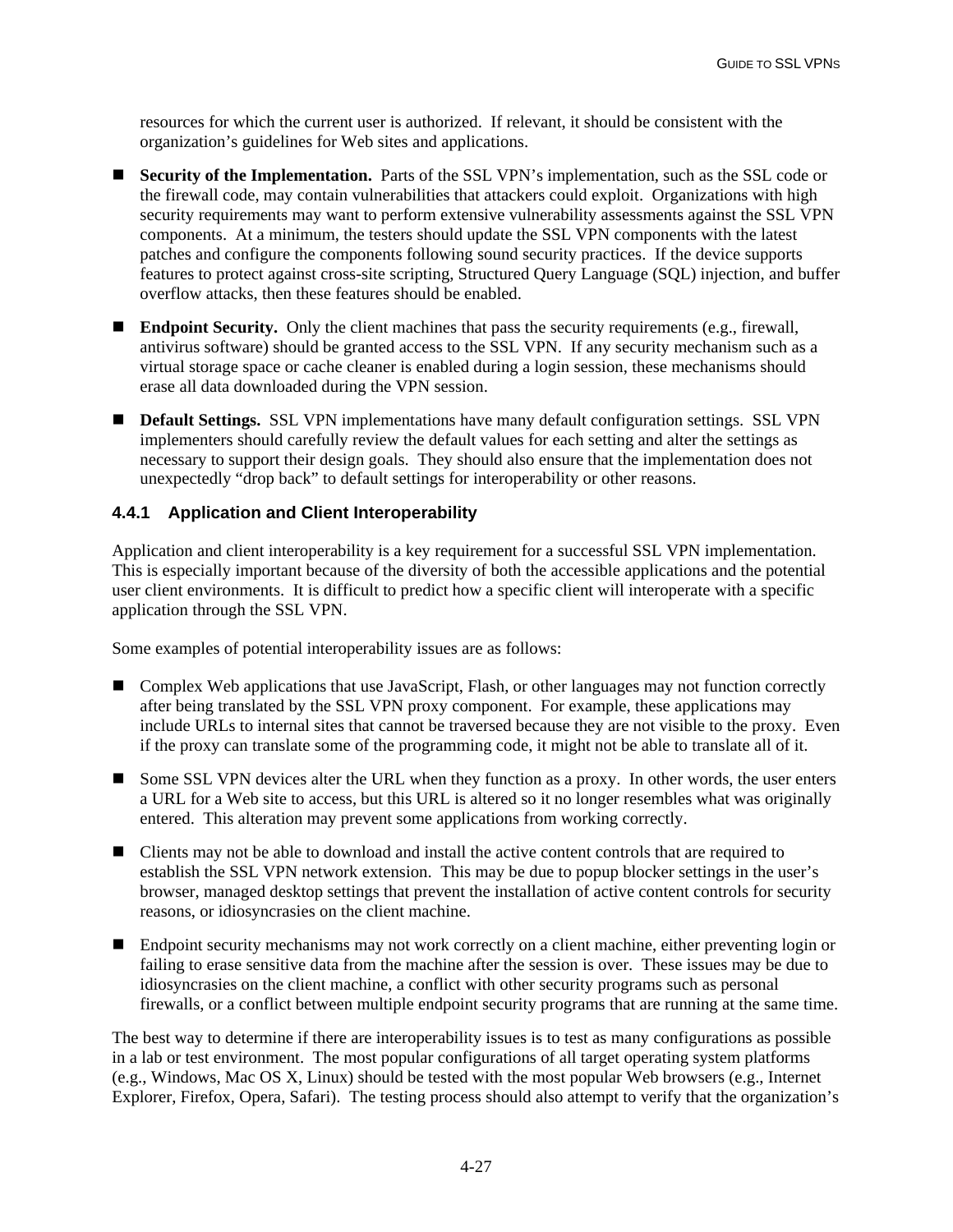applications are accessible in each commonly used browser and operating system. It is impossible to test every single permutation of client environment because of the wide variety of possible configuration settings on each machine, but at least a default configuration of each commonly used operating system and browser should be tested.

Disk imaging technologies could be helpful in the interoperability testing process. Baseline images of each operating system could be created and then restored to the baseline after each iteration of testing. This practice helps to ensure consistency during the testing process and may help to identify specific configurations that result in interoperability problems. Virtual machine technology could also be helpful in a similar way, where a "snapshot" of the baseline operating system running in a virtual machine is created and then restored after each testing iteration. Virtual machine technology streamlines the interoperability testing process by vastly reducing the time to restore a machine to its initial baseline condition.

If interoperability problems are discovered, the organization should work with the SSL VPN device vendor to troubleshoot them. Helping the vendor to replicate these problems is essential for this process. The problems may be solved by configuration changes, patches provided by the vendor, or modifications to the application or operating system that is causing the problem. If an interoperability problem with an application cannot be solved, the organization may have to reconsider whether it will be possible to enable remote access for the application.

## **4.5 Deploy the Solution**

Once testing is complete and any issues have been resolved, the next phase of the SSL VPN planning and implementation model involves deploying the solution. It is important to launch a pilot program before enterprise-wide deployment. A pilot program should consist of users who will be helpful for testing the SSL VPN solution for interoperability, functionality, and usability. Pilot users should fall in a broad range of technical knowledge levels to evaluate the organization's ability to answer a wide variety of technical questions regarding the SSL VPN solution. At the same time, the limited nature of a pilot program helps to identify a set of problems that could potentially affect a greater audience, while offering the opportunity to fix these problems before the SSL VPN is used by the entire enterprise.

Part of the pilot program includes end user training and help desk support to assist users in understanding and using the SSL VPN's features. End users can either be trained in hands-on sessions or larger lectures. Users also require documentation that serves as a reference in supplementing the training. Help desk personnel should receive more detailed technical training so they can help users to troubleshoot problems and walk them through the process of establishing VPN connectivity. If the pilot program is small enough, the group deploying the SSL VPN solution may provide technical support to pilot users, with training for help desk personnel occurring later.

After the pilot program has been launched, it is recommended that the organization gradually migrate existing network infrastructure, applications, and users to the new SSL VPN solution. This phased deployment provides administrators an opportunity to evaluate the impact of the SSL VPN solution and resolve issues before enterprise-wide deployment. Most of the issues that can occur during SSL VPN deployment are the same type of issues that occur during any large IT deployment.

The organization should also produce technical documentation somewhere in the deployment phase. The documentation should include the following:

■ Instructions on configuring the SSL VPN devices to their present state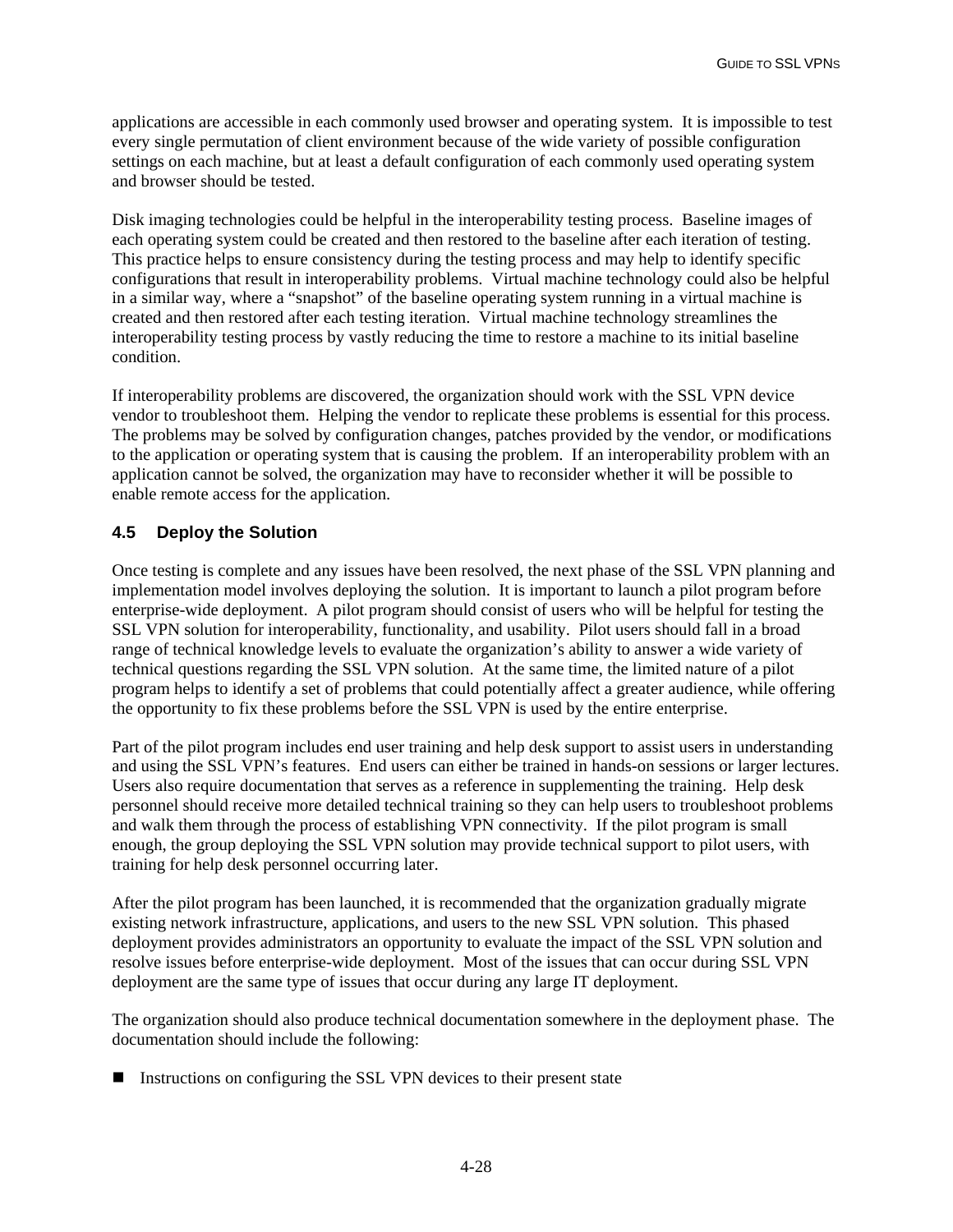- Access control policy
- Routing and firewall configuration policies
- Standard operating procedures for the SSL VPN implementation
- Endpoint security requirements.

Typical issues that could arise at various stages of the deployment process are as follows:

- Encrypted traffic can negatively affect services such as firewalls, intrusion detection, Quality of Service (QoS), remote monitoring (RMON) probes, and congestion control protocols.
- Unexpected performance issues may arise, either with the SSL VPN components themselves or with intermediate devices such as routers.
- SSL VPN traffic may not flow properly on some production networks because of firewalls, routers, or other intermediate packet filtering devices that block SSL VPN traffic.
- The environment may change during the deployment. For example, active content controls used for network extensions may be broken by a client operating system update or new application installation. This issue can be handled rather easily in a managed environment, but it can pose a major problem if users have full control over their systems and can select their own client software.

### **4.6 Manage the Solution**

The last phase of the SSL VPN planning and implementation model lasts the longest. Managing the solution involves maintaining the SSL VPN architecture, policies, software, and other components of the deployed solution. Examples of typical maintenance actions are testing and applying patches or software updates to the SSL VPN devices, deploying SSL VPN connectivity to additional remote sites, renewing SSL server certificates that are going to expire, and adapting the policies as requirements change. It is also important to monitor the performance of SSL VPN components so that potential resource issues can be identified and addressed before performance becomes seriously degraded. Another important task is to perform testing periodically to verify that the access controls are functioning as expected. Any new hardware, software, or significant configuration changes start the process again at the Identify Requirements phase. This ensures that the SSL VPN solution lifecycle operates effectively and efficiently.

Another aspect of managing the SSL VPN solution is handling operational issues. For example, poor performance may be caused by connection problems such as fragmentation. Fragmentation occurs when network packets are broken down into smaller fragments, which then need to be reassembled at the receiving host. A network sniffer such as tcpdump or Wireshark is typically very helpful in troubleshooting SSL VPN connections. A sniffer allows the administrator to analyze the communications as they take place and correct problems. Because SSL traffic is encrypted and may not be decipherable from a standard packet capture, some SSL VPN devices provide decrypted network sniffing capability so that connectivity from one of the VPN endpoints may be analyzed. SSL VPN device logs and client logs may also be valuable resources during troubleshooting. Additionally, firewall and router logs may validate whether the SSL VPN traffic is reaching them, passing through them, or being blocked.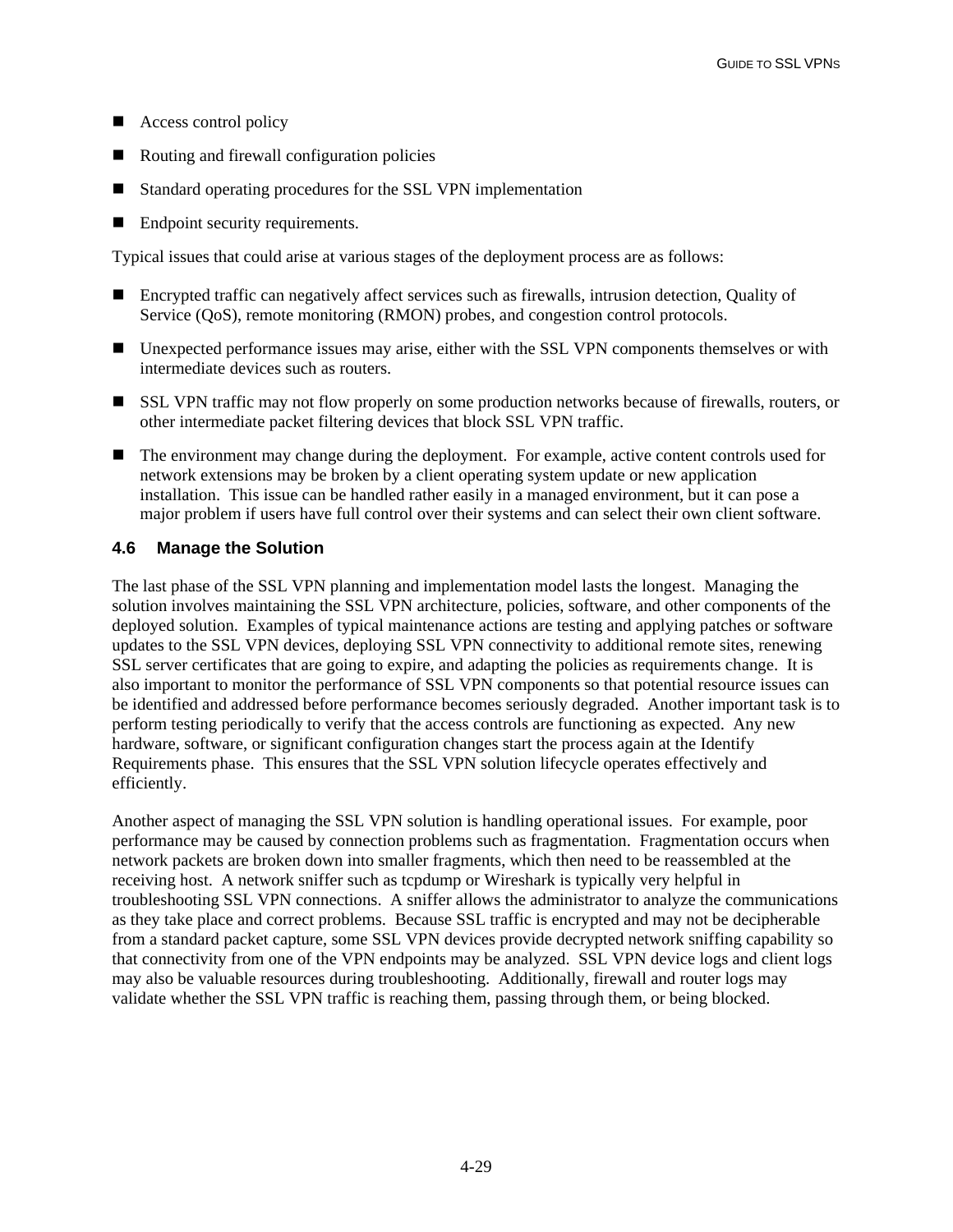### **4.7 Summary**

This section describes a phased approach to SSL VPN planning and implementation and highlights various issues that may be of significance to implementers. The following summarizes the key points from the section:

- The use of a phased approach for SSL VPN planning and implementation can help to achieve successful SSL VPN deployments. The five phases of the approach are as follows:
	- 1. **Identify Requirements.** Identify the requirements for remote access and determine how they can best be met.
	- 2. **Design the Solution.** Make design decisions in five areas: access control, endpoint security, authentication methods, architecture, and cryptography policy.
	- 3. **Implement and Test a Prototype.** Test a prototype of the designed solution in a lab, test, or production environment to identify any potential issues.
	- 4. **Deploy the Solution.** Gradually deploy the SSL VPN solution throughout the enterprise, beginning with a pilot program.
	- 5. **Manage the Solution.** Maintain the SSL VPN components and resolve operational issues. Repeat the planning and implementation process when significant changes need to be incorporated into the solution.
- The organization should base its access control policy on its organizational requirements for remote access. These requirements stipulate which resources should be accessed by which groups or individuals. The access control policy could provide additional requirements and make access to resources dependent on other characteristics such as the authentication method used, computer type and location, and user identification.
- $\blacksquare$  The endpoint security policy specifies the host integrity checks that are performed before a host logs in. The policy also defines the checks that are performed after logout to guarantee the security of data that is downloaded during the VPN session.
- The organization should select an authentication solution that is consistent with its security policy. The method of authentication can vary by user, group, or specific resource.
- There are three main types of hardware configuration: a hardware appliance, an option to an existing security product, and a software solution. The hardware appliance configuration is the most common.
- The placement of an SSL VPN device has potential security, functionality, and performance implications.
- Routing policy is an important consideration, especially if the VPN implementation supports network extension, split tunneling, or multiple sites. It is recommended that NAT not be used so traffic to and from individual remote hosts can be tracked.
- SSL VPN devices vary widely in how they support load balancing and high availability, so the organization should select a device that supports its load balancing or high availability requirements.
- Although SSL VPNs are described as clientless, some forms of SSL VPN access such as network extension require dynamically downloaded agents to be run on the host.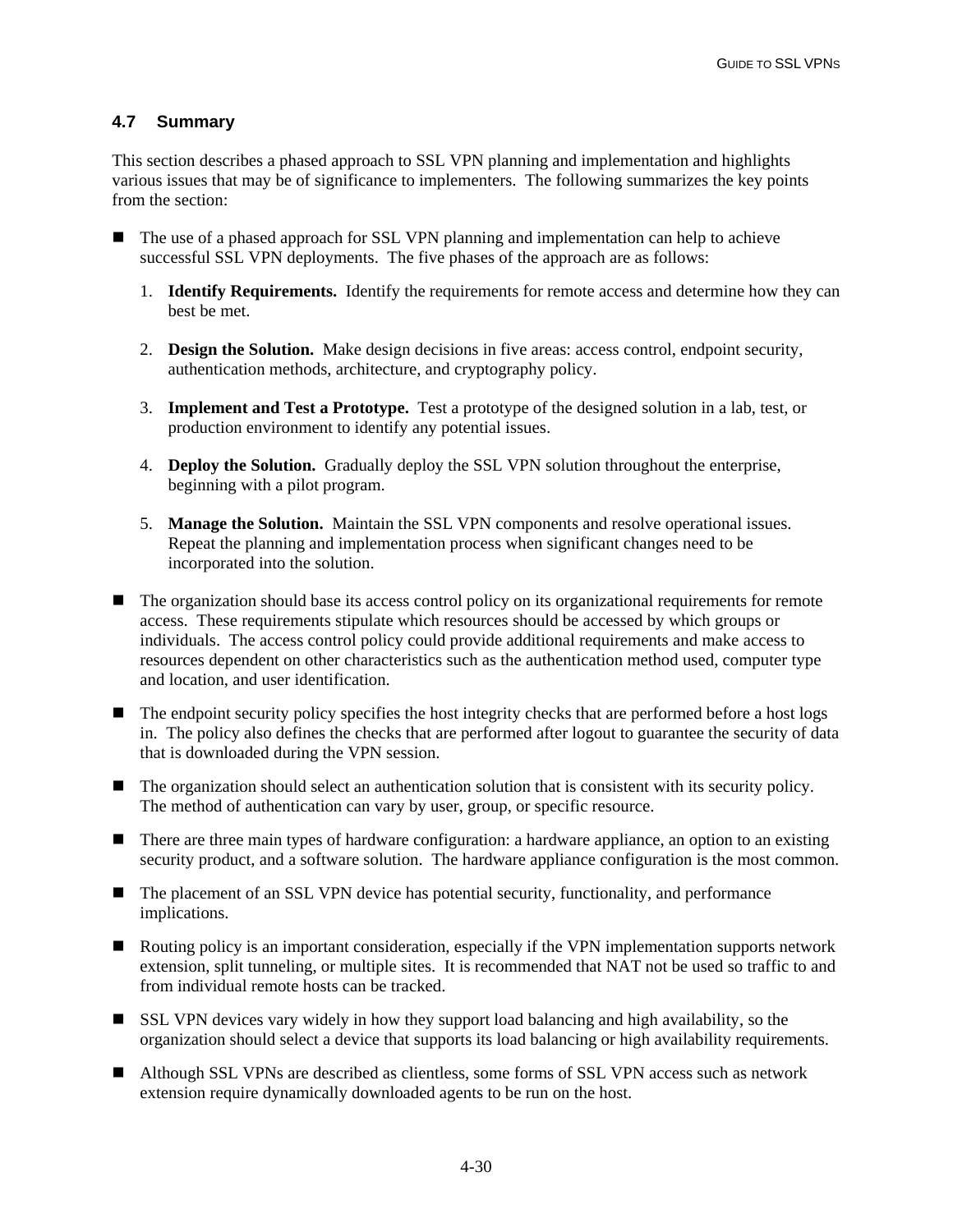- SSL VPN users require access to a portal so they can login to the SSL VPN and gain access to internal resources. The portal can either be supplied by the SSL VPN device vendor or developed by the organization itself. The organization's access control policy determines the VPN options available to a user.
- The strongest possible cryptographic algorithms and key lengths that are considered secure for current practice should be used for encryption and integrity protection unless they are incompatible with performance and export constraints. For government agencies, traffic that requires protection must employ FIPS-compliant cryptographic algorithms.
- Other design decisions include IPv6 capability, incident response, log management, and redundancy.
- $\blacksquare$  Testing of the prototype implementation should evaluate multiple factors including connectivity, authentication, access control, endpoint security, application and client interoperability, management, network management, logging, performance, portal design and layout, and security.
- $\blacksquare$  It is important to launch a pilot program before enterprise-wide deployment. Once this program has been launched, it is recommended to gradually migrate existing network infrastructure, applications, and users to the new SSL VPN solution.
- After implementation, the SSL VPN solution needs to be maintained. Such maintenance can include applying patches and deploying SSL VPN connectivity to additional remote sites. Operational issues also need to be addressed and resolved.
- Organizations should implement technical, operational, and management controls that support and complement SSL VPN implementations. Examples include having control over all entry and exit points for the protected networks, ensuring the security of all SSL VPN endpoints, and incorporating SSL VPN considerations into organizational policies.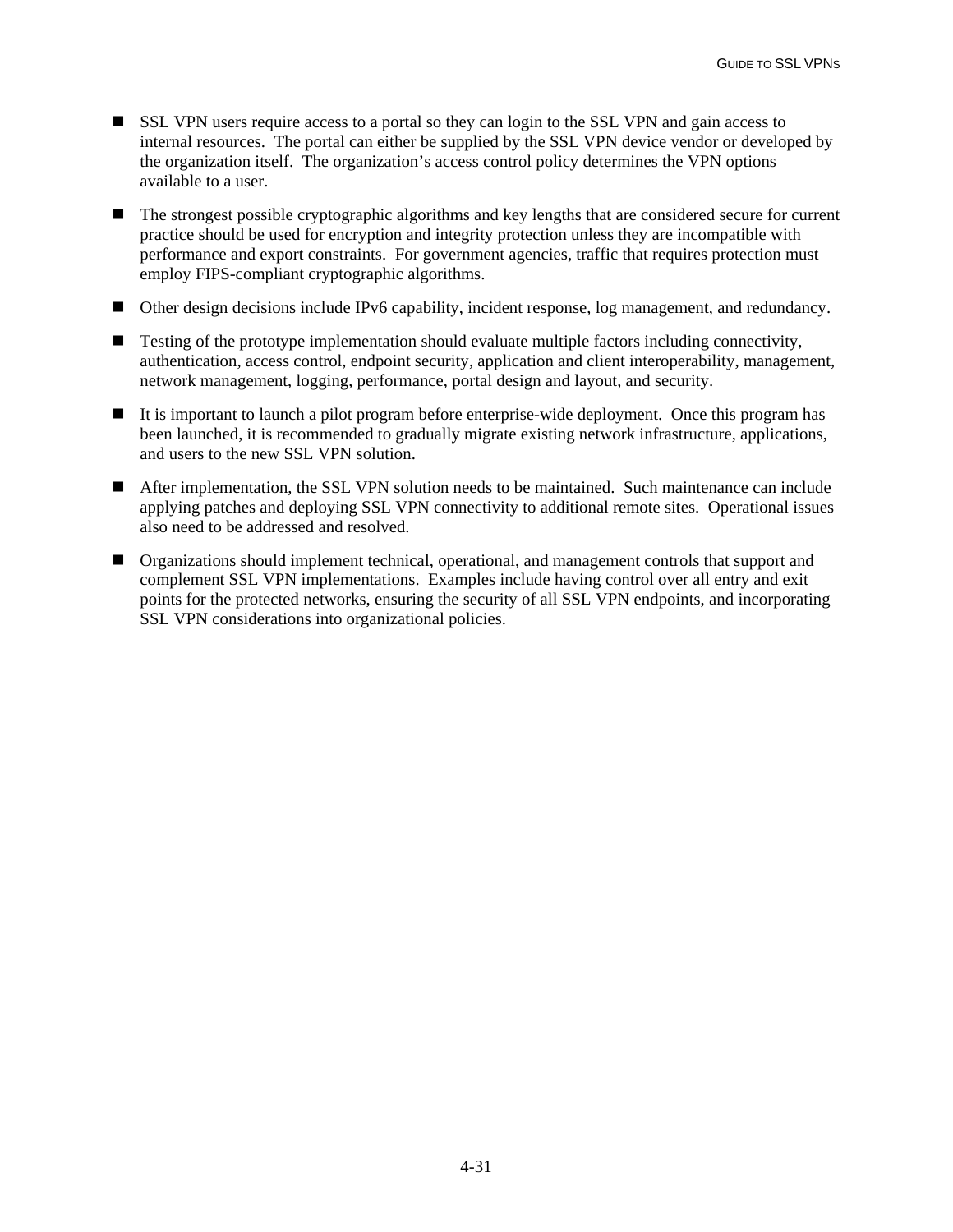## **5. SSL VPN Recommended Practices**

This section summarizes the information presented in the previous sections as a manageable and actionable set of recommendations that organizations can implement to provide reasonable assurance that their SSL VPN solutions are providing adequate security and are themselves secured properly. To be effective, an SSL VPN should have its security considerations incorporated throughout the entire IT life cycle, involving everything from policy to operations. This section references a five-phase life cycle model to help organizations determine at what point in their SSL VPN deployments a recommended practice might be relevant. The model is based on one introduced in NIST SP 800-64, *Security Considerations in the Information System Development Life Cycle[20](#page-63-0).* Organizations may follow a project management methodology or life cycle model that does not directly map to the phases in the model that is presented in this section, but the types of tasks in the methodology and their sequencing are probably similar.

Table 5-1 presents the recommended practices corresponding to the life cycle phases. Each recommendation is accompanied by a brief explanation of the rationale for its inclusion and section reference for more information, and is rated as *recommended practice* or *should consider*. Organizations are strongly encouraged to adopt the *recommended practices*. Failure to implement them significantly increases the risk of an SSL VPN security failure or makes it more difficult to assess the overall security of the SSL VPN system. Organizations should also examine each of the *should consider* recommendations to determine their applicability to the target environment. In general, *should consider* measures enhance security beyond what can be achieved through the *recommended practices*. A *should consider* should be rejected only if it is infeasible or if the reduction in risk from its implementation does not justify its cost.

| <b>Life Cycle</b><br>Phase                | <b>Recommendation</b>                                                                                                                                                                       | <b>Rationale</b>                                                                                                                                                                                                                 | Rating                  |
|-------------------------------------------|---------------------------------------------------------------------------------------------------------------------------------------------------------------------------------------------|----------------------------------------------------------------------------------------------------------------------------------------------------------------------------------------------------------------------------------|-------------------------|
| <b>Initiation</b>                         | Identify which resources or services need<br>to be available for remote access and who<br>should be able to access them through<br>the SSL VPN.                                             | This will assist in creating a<br>granular access control list.<br>Reference: 4.1                                                                                                                                                | Recommended<br>Practice |
|                                           | Consider future needs as well as current.                                                                                                                                                   | This will assist in choosing a<br>scalable solution.<br>Reference: 4.1                                                                                                                                                           | Should Consider         |
|                                           | Determine other requirements such as<br>anticipated performance requirements<br>(normal and peak loads), service level<br>agreement (SLA) guarantees, and the use<br>of multiple languages. | This will assist in choosing a<br>comprehensive solution.<br>Reference: 4.1                                                                                                                                                      | <b>Should Consider</b>  |
| <b>Acquisition/</b><br><b>Development</b> | SSL VPNs should support the required<br>algorithms for symmetric encryption, key<br>exchange, and hash functions; and the<br>required key lengths.                                          | Some organizations, such<br>as Federal agencies, have<br>strict requirements for<br>encryption and integrity<br>protection. All cryptographic<br>algorithms for Federal<br>agencies must be FIPS-<br>approved.<br>Reference: 3.6 | Recommended<br>Practice |

| Table 5-1. SSL VPN Life Cycle Phase Recommendations |  |  |  |  |  |  |  |
|-----------------------------------------------------|--|--|--|--|--|--|--|
|-----------------------------------------------------|--|--|--|--|--|--|--|

<span id="page-63-0"></span>l 20 NIST SP 800-64 can be downloaded from <http://csrc.nist.gov/publications/nistpubs/>.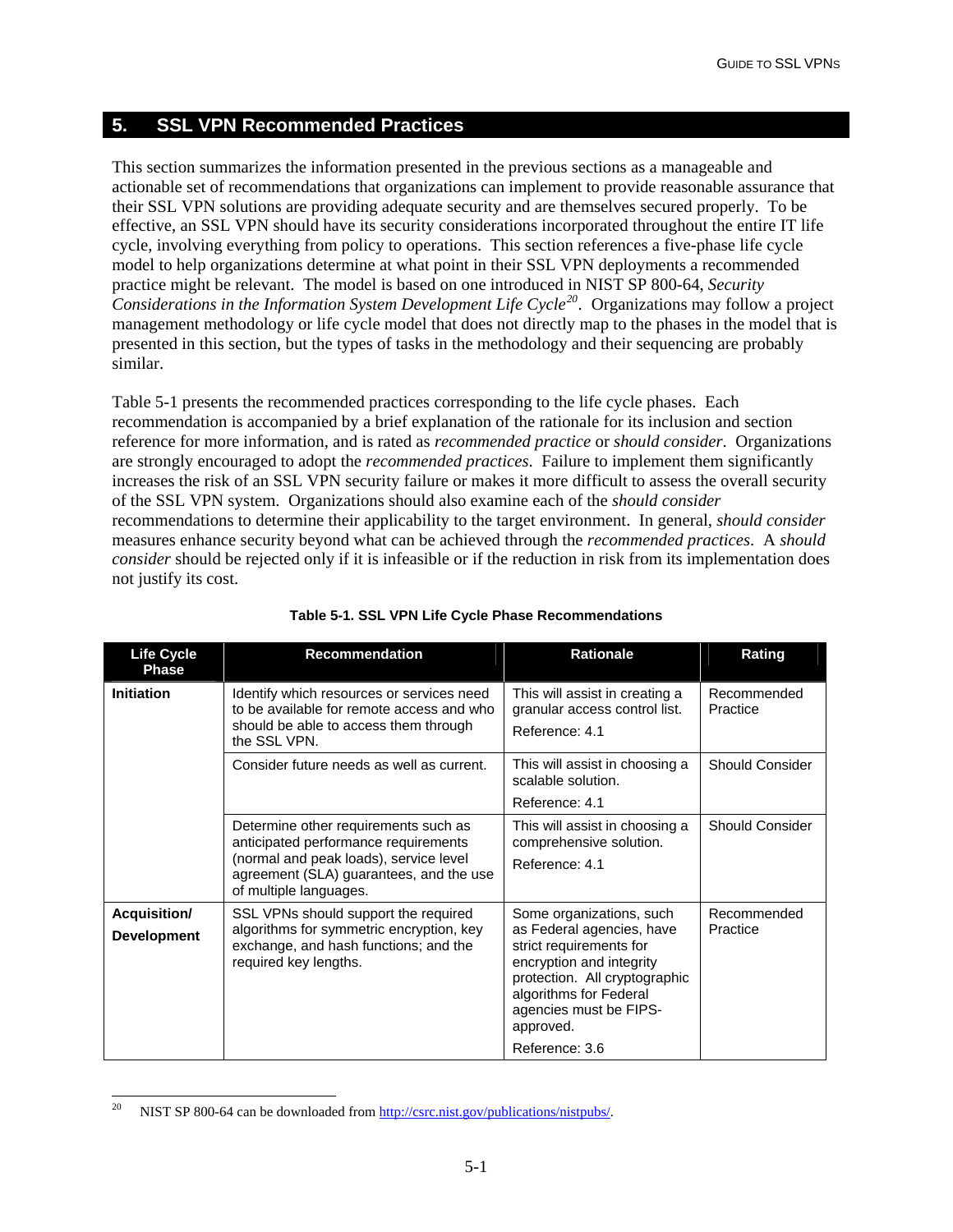| <b>Life Cycle</b><br><b>Phase</b> | <b>Recommendation</b>                                                                                                                                                                                                                                                            | <b>Rationale</b>                                                                                                                                                                                                                                                                                  | Rating                  |
|-----------------------------------|----------------------------------------------------------------------------------------------------------------------------------------------------------------------------------------------------------------------------------------------------------------------------------|---------------------------------------------------------------------------------------------------------------------------------------------------------------------------------------------------------------------------------------------------------------------------------------------------|-------------------------|
|                                   | Weigh the different technical solutions<br>after the deployment requirements are<br>identified.                                                                                                                                                                                  | It is possible that other<br>protocols such as SSH or<br>IPsec provide a better<br>technical solution than SSL.<br>This is especially pertinent if<br>a VPN solution already<br>exists, because it could<br>potentially be leveraged to<br>meet the identified<br>requirements.<br>Reference: 4.1 | Recommended<br>Practice |
| Implementation                    | SSL VPNs that are to be used in<br>applications that must be FIPS-compliant<br>must use TLS 1.0 or later for their SSL<br>VPN systems. Further, those systems<br>must be able to be configured to only use<br>TLS 1.0 or later.                                                  | This configuration ensures<br>proper compliance and<br>security level for the<br>organization.<br>Reference: 4.2.1                                                                                                                                                                                | Recommended<br>Practice |
|                                   | SSL VPNs that are to be used in<br>applications that must be FIPS-compliant<br>must be able to be configured to only use<br>cipher suites with FIPS-compliant<br>encryption.                                                                                                     | A client that is offering a<br>cipher suite with non-<br>compliant encryption might<br>use the SSL negotiation to<br>cause the SSL VPN<br>gateway to create an SSL<br>session that is inappropriate<br>for the security level of the<br>organization.<br>Reference: 4.2.3                         | Recommended<br>Practice |
|                                   | SSL VPNs that are to be used in<br>applications that must be FIPS-compliant<br>must be able to be configured to only use<br>FIPS-compliant key sizes and hash<br>functions in these certificates.                                                                                | This configuration ensures<br>proper compliance and<br>security level for the<br>organization.<br>Reference: 4.2.5                                                                                                                                                                                | Recommended<br>Practice |
|                                   | Design the access control policy by listing<br>the resources that will be accessed<br>through the SSL VPN, the groups or<br>users, the conditions under which the<br>resources should be accessible by the<br>groups, and how the VPN should be used<br>to access the resources. | This allows a more<br>manageable and granular<br>access control policy.<br>Reference: 4.3.1                                                                                                                                                                                                       | Recommended<br>Practice |
|                                   | Run host integrity checks before the login<br>process.                                                                                                                                                                                                                           | This looks for malware such<br>as keystroke loggers or<br>viruses, validates that the<br>operating system and<br>applications have current<br>patches, looks for out-of-<br>compliance software, etc.<br>Reference: 4.3.2                                                                         | Recommended<br>Practice |
|                                   | An endpoint security policy should<br>consider how to enforce endpoint security<br>on a client system after the user has<br>logged out.                                                                                                                                          | This includes the use of<br>cache cleaners and virtual<br>storage space.<br>Reference: 4.3.2                                                                                                                                                                                                      | <b>Should Consider</b>  |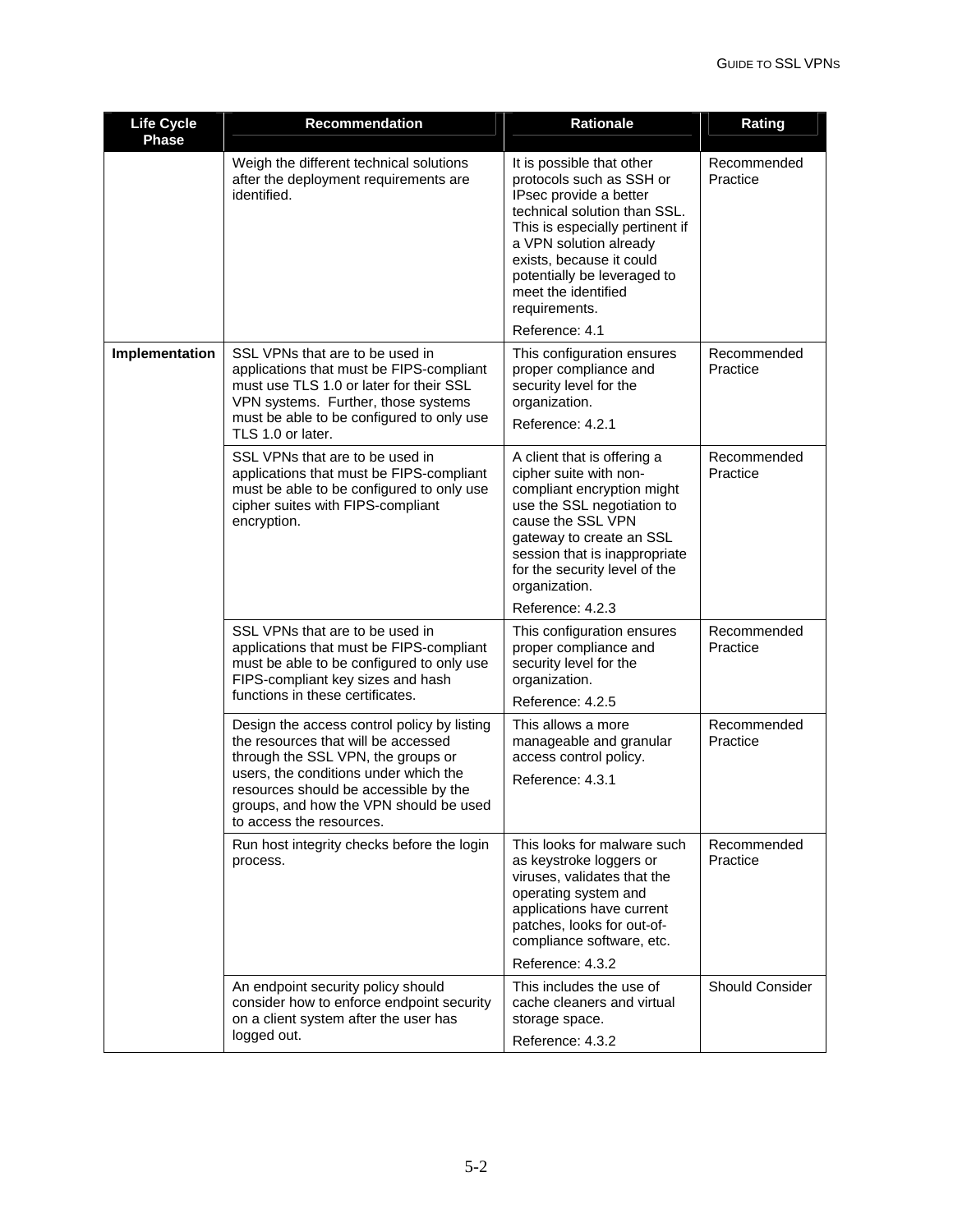| <b>Life Cycle</b><br><b>Phase</b> | <b>Recommendation</b>                                                                                                                          | <b>Rationale</b>                                                                                                                                                                                                                                                                                                                                                                                                                                                       | Rating                  |
|-----------------------------------|------------------------------------------------------------------------------------------------------------------------------------------------|------------------------------------------------------------------------------------------------------------------------------------------------------------------------------------------------------------------------------------------------------------------------------------------------------------------------------------------------------------------------------------------------------------------------------------------------------------------------|-------------------------|
|                                   | If a user forgets to log out, the SSL VPN<br>device should be able to perform an<br>automatic logout after a specific period of<br>inactivity. | This protects against open<br>connections that could be<br>hijacked by attackers.<br>Reference: 4.3.2                                                                                                                                                                                                                                                                                                                                                                  | Should Consider         |
|                                   | The organization should choose an<br>authentication scheme consistent with its<br>security policy.                                             | This will ensure compatibility<br>and can leverage current<br>authentication methods. If<br>two-factor authentication is<br>already required, then it<br>should also be used for SSL<br>VPN client authentication.<br>Reference: 4.3.3                                                                                                                                                                                                                                 | Recommended<br>Practice |
|                                   | Existing external authentication<br>infrastructures should also be leveraged if<br>feasible.                                                   | Many SSL VPN products<br>support LDAP, RADIUS, and<br>Active Directory, so they can<br>be configured to access<br>authentication servers using<br>any of these options.<br>Reference: 4.3.3                                                                                                                                                                                                                                                                            | Recommended<br>Practice |
|                                   | In addition to user authentication, the<br>organization should also evaluate different<br>server authentication options.                       | The SSL VPN device<br>requires an SSL server<br>certificate so it can<br>authenticate itself to clients.                                                                                                                                                                                                                                                                                                                                                               | <b>Should Consider</b>  |
|                                   | An organization with high performance<br>requirements should consider a hardware<br>SSL VPN appliance with accelerators.                       | Reference: 4.3.3<br>Hardware accelerators<br>offload SSL processing so<br>the appliance can process<br>more user requests.<br>Reference: 4.3.4.1                                                                                                                                                                                                                                                                                                                       | <b>Should Consider</b>  |
|                                   | Place the SSL VPN device inside the<br>organization's firewall.                                                                                | Placing the SSL VPN device<br>outside the firewall is not<br>recommended because the<br>traffic destined for the<br>internal network still has to<br>go through the firewall,<br>limiting any value provided<br>by the VPN. The traffic<br>between the VPN device<br>and internal hosts is not<br>encrypted by SSL and<br>potentially vulnerable to<br>sniffing attacks. Also, the<br>device itself receives no<br>protection from the firewall.<br>Reference: 4.3.4.2 | Should Consider         |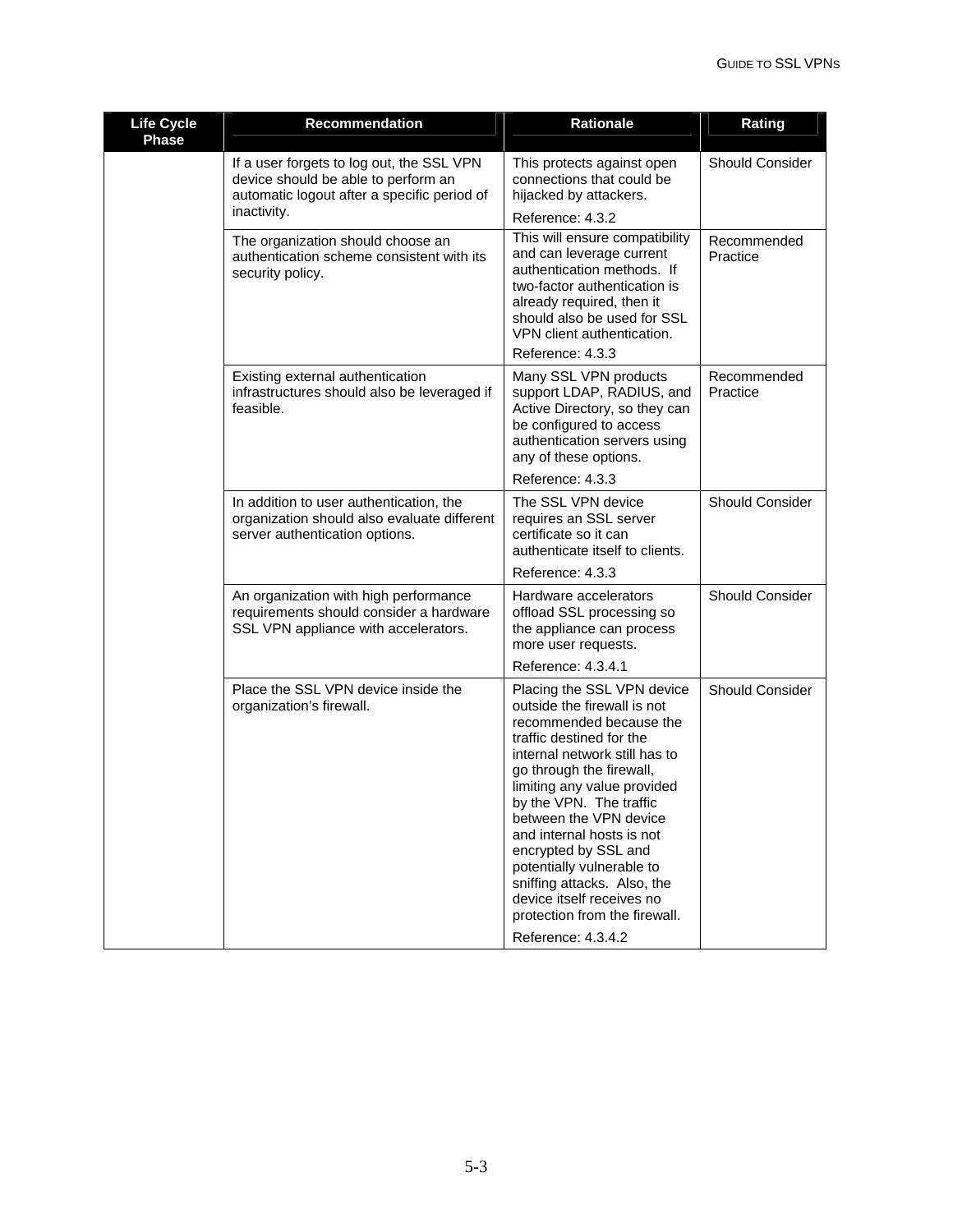| <b>Life Cycle</b><br><b>Phase</b> | <b>Recommendation</b>                                                                                                                                                                                  | <b>Rationale</b>                                                                                                                                                                                                                                                                          | Rating                  |
|-----------------------------------|--------------------------------------------------------------------------------------------------------------------------------------------------------------------------------------------------------|-------------------------------------------------------------------------------------------------------------------------------------------------------------------------------------------------------------------------------------------------------------------------------------------|-------------------------|
|                                   | It is recommended that if the VPN device<br>is placed in the DMZ then it should be<br>configured with two interfaces.                                                                                  | Remote users use the<br>external interface to connect<br>to the device, while traffic<br>destined for the internal<br>network traverses the<br>internal interface. This<br>internal interface is<br>connected to either another<br>firewall or another interface<br>on the same firewall. | <b>Should Consider</b>  |
|                                   |                                                                                                                                                                                                        | Reference: 4.3.4.2                                                                                                                                                                                                                                                                        |                         |
|                                   | It is recommended that NAT not be used<br>for clients using network extension.                                                                                                                         | NAT makes it difficult to<br>track the network activity of<br>VPN clients by IP address<br>because all of them share a<br>single address. Additionally,<br>client machines lose the<br>option of offering file or print<br>services to be shared by<br>internal hosts.                    | Recommended<br>Practice |
|                                   |                                                                                                                                                                                                        | Reference: 4.3.4.3                                                                                                                                                                                                                                                                        |                         |
|                                   | The organization should design a<br>management policy to determine who will                                                                                                                            | This will establish points of<br>contact and accountability.                                                                                                                                                                                                                              | Recommended<br>Practice |
|                                   | manage the SSL VPN device and by what<br>means.                                                                                                                                                        | Reference: 4.3.4.5                                                                                                                                                                                                                                                                        |                         |
|                                   | If administrative access is permitted on<br>the external interface, a stronger form of<br>authentication should be used than                                                                           | It is important to protect<br>external interfaces that may<br>be accessible by attackers.                                                                                                                                                                                                 | Recommended<br>Practice |
|                                   | username and password.                                                                                                                                                                                 | Reference: 4.3.4.5                                                                                                                                                                                                                                                                        |                         |
|                                   | The management policy should address<br>the means of backing up and restoring the<br>device configuration.                                                                                             | Regular configuration<br>backups should be<br>performed as well as<br>periodic testing of restore<br>procedures.                                                                                                                                                                          | Recommended<br>Practice |
|                                   |                                                                                                                                                                                                        | Reference: 4.3.4.5                                                                                                                                                                                                                                                                        |                         |
|                                   | The organization should provide a portal<br>for users so they can login to the SSL<br>VPN and gain access to internal<br>resources.                                                                    | This is the main interface for<br>users.<br>Reference: 4.3.4.7                                                                                                                                                                                                                            | Recommended<br>Practice |
|                                   | If the organization is planning a migration<br>to IPv6 in the near future for compliance<br>or for any other reason, it should deploy<br>an SSL VPN solution that is compliant<br>with IPv6.           | The Office of Management<br>and Budget (OMB) has<br>mandated that all Federal<br>government agencies must<br>migrate their network<br>backbones to support IPv6<br>by June 2008.                                                                                                          | Recommended<br>Practice |
|                                   |                                                                                                                                                                                                        | Reference: 4.3.6                                                                                                                                                                                                                                                                          |                         |
|                                   | Organizations should consider how SSL<br>VPN components may be affected by<br>security-related incidents and create a<br>design that supports effective and efficient<br>incident response activities. | Creating effective and<br>efficient incident response<br>procedures can lessen the<br>damage caused by<br>attackers.                                                                                                                                                                      | Recommended<br>Practice |
|                                   |                                                                                                                                                                                                        | Reference: 4.3.6                                                                                                                                                                                                                                                                          |                         |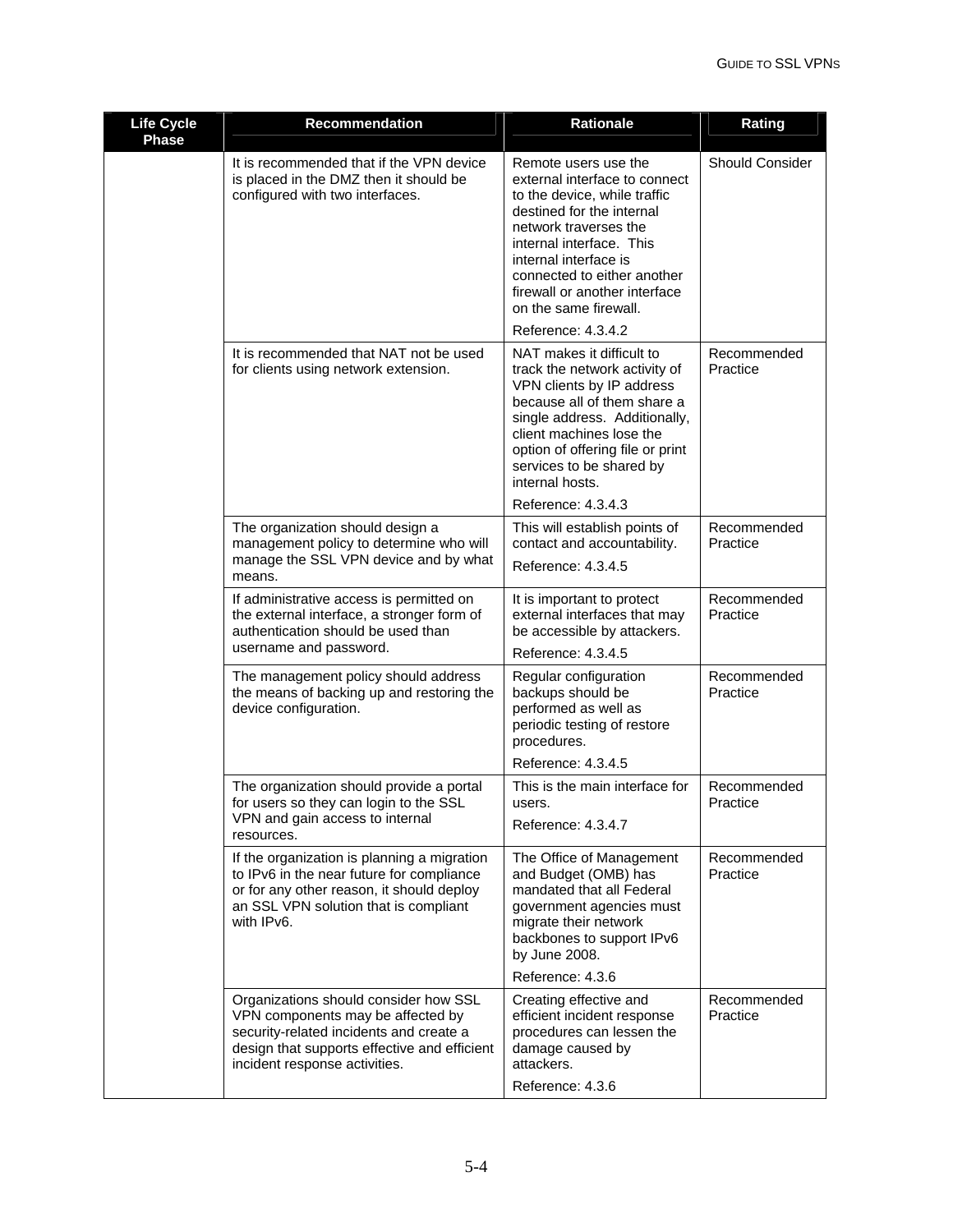| <b>Life Cycle</b><br><b>Phase</b> | Recommendation                                                                                                                                                                                         | <b>Rationale</b>                                                                                                                                                                                                                                                               | Rating                  |
|-----------------------------------|--------------------------------------------------------------------------------------------------------------------------------------------------------------------------------------------------------|--------------------------------------------------------------------------------------------------------------------------------------------------------------------------------------------------------------------------------------------------------------------------------|-------------------------|
|                                   | SSL VPN devices should be configured so<br>they log sufficient details regarding<br>successful and failed login attempts to<br>support troubleshooting and incident<br>response activities.            | Establishing effective event<br>logging and review<br>procedures can lessen the<br>damage if a security event<br>occurs.                                                                                                                                                       | Recommended<br>Practice |
|                                   |                                                                                                                                                                                                        | Reference: 4.3.6                                                                                                                                                                                                                                                               |                         |
|                                   | Implement and test a prototype of the<br>design.                                                                                                                                                       | Test a prototype of the<br>designed solution in a lab,<br>test, or production<br>environment to identify any<br>potential issues.                                                                                                                                              | <b>Should Consider</b>  |
|                                   |                                                                                                                                                                                                        | Reference: 4.4                                                                                                                                                                                                                                                                 |                         |
|                                   | Launch a pilot program before enterprise-<br>wide deployment.                                                                                                                                          | A pilot program should<br>consist of users who will be<br>helpful for testing the SSL<br>VPN solution for<br>interoperability, functionality,<br>and usability.                                                                                                                | <b>Should Consider</b>  |
|                                   |                                                                                                                                                                                                        | Reference: 4.5                                                                                                                                                                                                                                                                 |                         |
|                                   | After the pilot program has been<br>launched, it is recommended that the<br>organization gradually migrate existing<br>network infrastructure, applications, and<br>users to the new SSL VPN solution. | This phased deployment<br>provides administrators an<br>opportunity to evaluate the<br>impact of the SSL VPN<br>solution and resolve issues<br>before enterprise-wide<br>deployment.                                                                                           | Recommended<br>Practice |
|                                   |                                                                                                                                                                                                        | Reference: 4.5                                                                                                                                                                                                                                                                 |                         |
|                                   | The organization should produce technical<br>documentation somewhere in the<br>deployment phase.                                                                                                       | This will assist with<br>configuration and<br>troubleshooting of the SSL<br>VPN solution.                                                                                                                                                                                      | Recommended<br>Practice |
|                                   |                                                                                                                                                                                                        | Reference: 4.5                                                                                                                                                                                                                                                                 |                         |
| Operations/<br><b>Maintenance</b> | Organizations should implement other<br>measures that support and complement<br>SSL VPN implementations.                                                                                               | These measures help to<br>ensure that the SSL VPN<br>solution is implemented in<br>an environment with the<br>technical, management, and<br>operational controls<br>necessary to provide<br>sufficient security for the<br>SSL VPN implementation.<br>Reference: 4             | Recommended<br>Practice |
|                                   | Perform ongoing monitoring, upgrading,                                                                                                                                                                 | This includes testing and                                                                                                                                                                                                                                                      | Recommended             |
|                                   | and securing of the SSL VPN solution.                                                                                                                                                                  | applying patches or software<br>updates to the SSL VPN<br>devices, deploying SSL VPN<br>connectivity to additional<br>remote sites, renewing SSL<br>server certificates that are<br>going to expire, and<br>adapting the policies as<br>requirements change.<br>Reference: 4.6 | Practice                |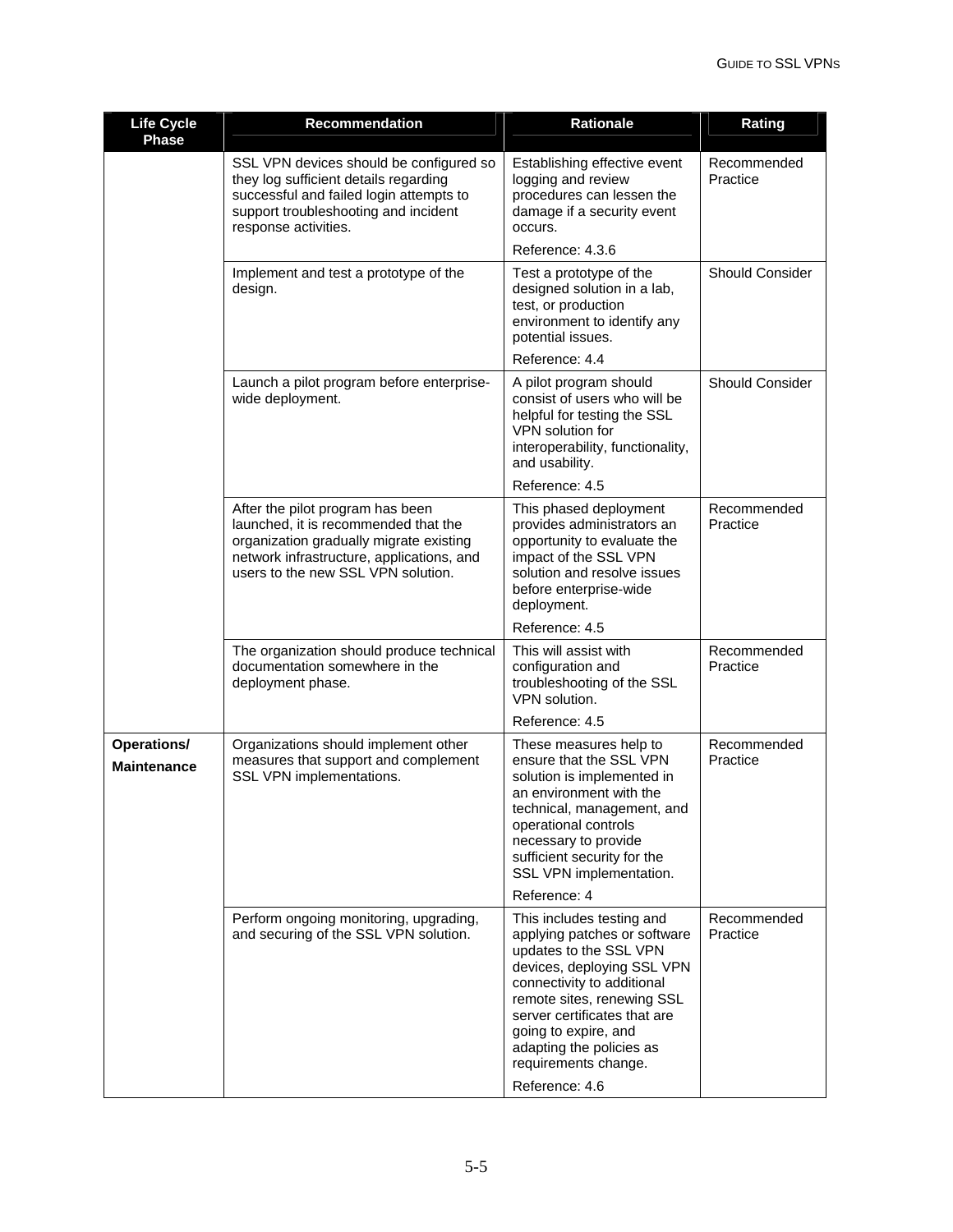| <b>Life Cycle</b><br><b>Phase</b> | <b>Recommendation</b>                                                                 | <b>Rationale</b>                                                                                                                       | Rating                  |
|-----------------------------------|---------------------------------------------------------------------------------------|----------------------------------------------------------------------------------------------------------------------------------------|-------------------------|
|                                   | Monitor the performance of SSL VPN<br>components.                                     | Potential resource issues<br>can be identified and<br>addressed before<br>performance becomes<br>seriously degraded.<br>Reference: 4.6 | Recommended<br>Practice |
|                                   | Perform testing periodically to verify that<br>the access controls are functioning as | This may reveal security<br>weaknesses that need to be                                                                                 | Recommended<br>Practice |
|                                   | expected.                                                                             | mitigated.<br>Reference: 4.6                                                                                                           |                         |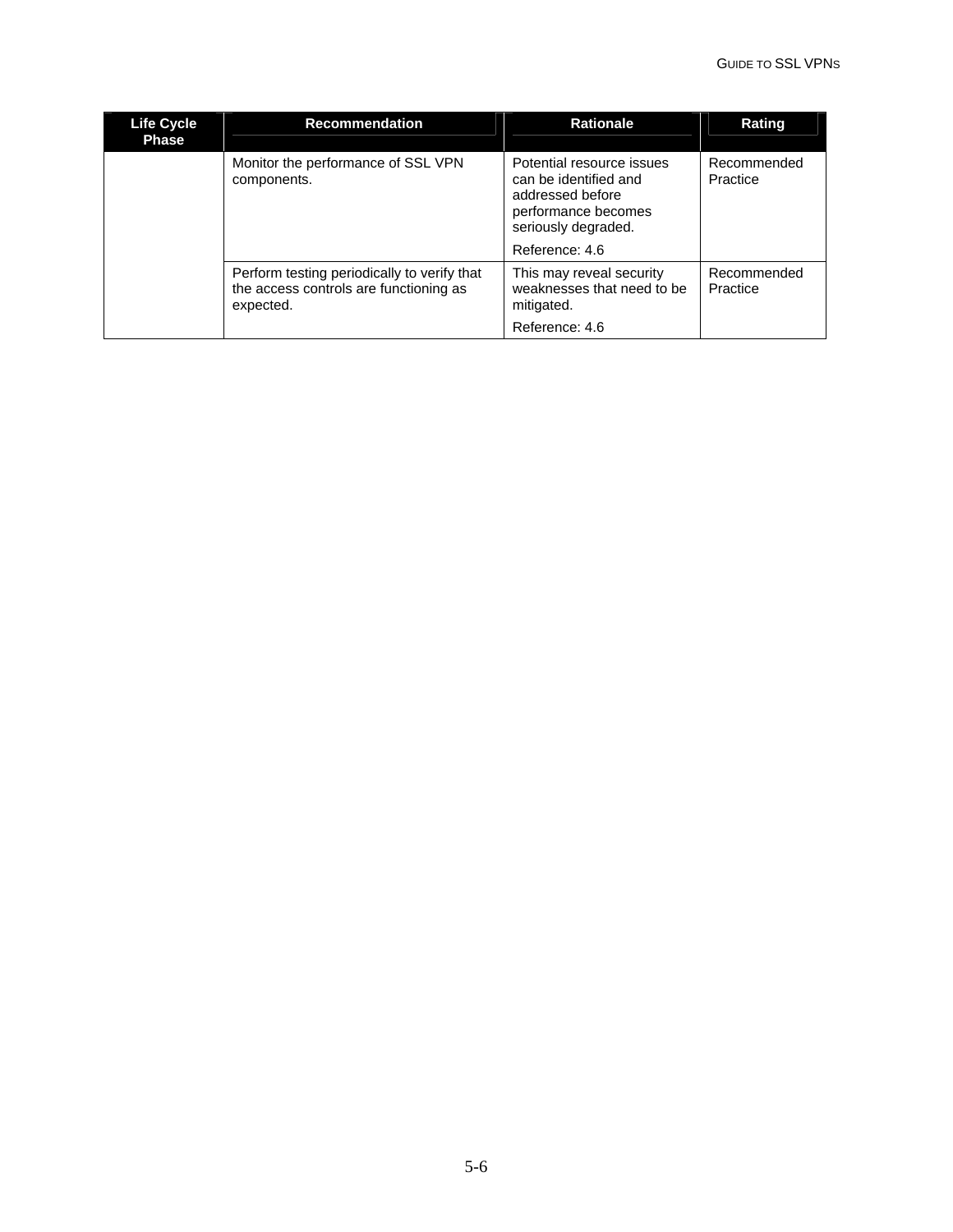## **6. Alternatives to SSL VPNs**

Although SSL VPNs are flexible enough to meet many needs, there are certain cases when other types of VPNs may provide a better solution. This section lists several VPN protocols that are used as alternatives to SSL VPNs in different scenarios. This section groups the types of VPN by the approximate layer of the TCP/IP model at which they function, because many of the protocols' characteristics are based on the layer they use. SSL is the prevalent transport layer VPN protocol; this section discusses several data link layer, network layer, and application layer VPN protocols. For each protocol, a brief description is provided, along with a description of the circumstances under which it may be more advantageous than an SSL VPN.

## **6.1 Data Link Layer VPN Protocols**

Data link layer VPN protocols function below the network layer in the TCP/IP model. This means that various network protocols, such as IP, Internetwork Packet Exchange (IPX), and Network Basic Input/Output System (NetBIOS) Extended User Interface (NetBEUI), can usually be used with a data link layer VPN. Most VPN protocols, such as IPsec, only support IP, so data link layer VPN protocols may provide a viable option for protecting networks running non-IP protocols and for networks running more than one network protocol (such as IP and IPX at the same time).

The most commonly implemented data link layer VPN protocols are typically used on top of the Point-to-Point Protocol (PPP) and are most often used to secure modem-based connections. PPP, not the VPN protocol itself, typically provides encryption and authentication services for the traffic. The standards for PPP only reference supporting Data Encryption Standard (DES) for encryption and Password Authentication Protocol (PAP) and Challenge Handshake Authentication Protocol (CHAP) for authentication. Because there are known weaknesses in these algorithms, data link layer VPN protocols often make use of additional protocols and services to provide stronger encryption and authentication for VPN connections. The most commonly used data link layer VPN protocols are as follows:

■ Point-to-Point Tunneling Protocol (PPTP) Version 2

- PPTP provides a protected tunnel between a PPTP-enabled client (e.g., a personal computer) and a PPTP-enabled server. Each system that may use PPTP needs to have PPTP client software installed and configured appropriately.
- PPTP uses Generic Routing Encapsulation (GRE) to transport data. Most packet filtering devices block this protocol by default, so they may need to be reconfigured to permit it in systems that use PPTP for a VPN. In addition to the GRE connection, PPTP also establishes a separate control channel using TCP port 1723.
- Microsoft has created its own PPP encryption mechanism for use with PPTP, Microsoft Point-to-Point Encryption (MPPE); it uses a 40-bit or 128-bit key with the RSA RC4 algorithm. Microsoft has also created MS-CHAP to provide stronger authentication than PAP and CHAP; nevertheless, researchers have found serious weaknesses in MS-CHAP.<sup>[21](#page-69-0)</sup>
- The original version of PPTP contained serious security flaws. PPTP version 2 addressed many of these issues, but researchers have identified weaknesses with it as well (in addition to the MS-CHAP issues).

<span id="page-69-0"></span>l 21 For more information please refer to <http://www.schneier.com/paper-pptpv2.pdf>.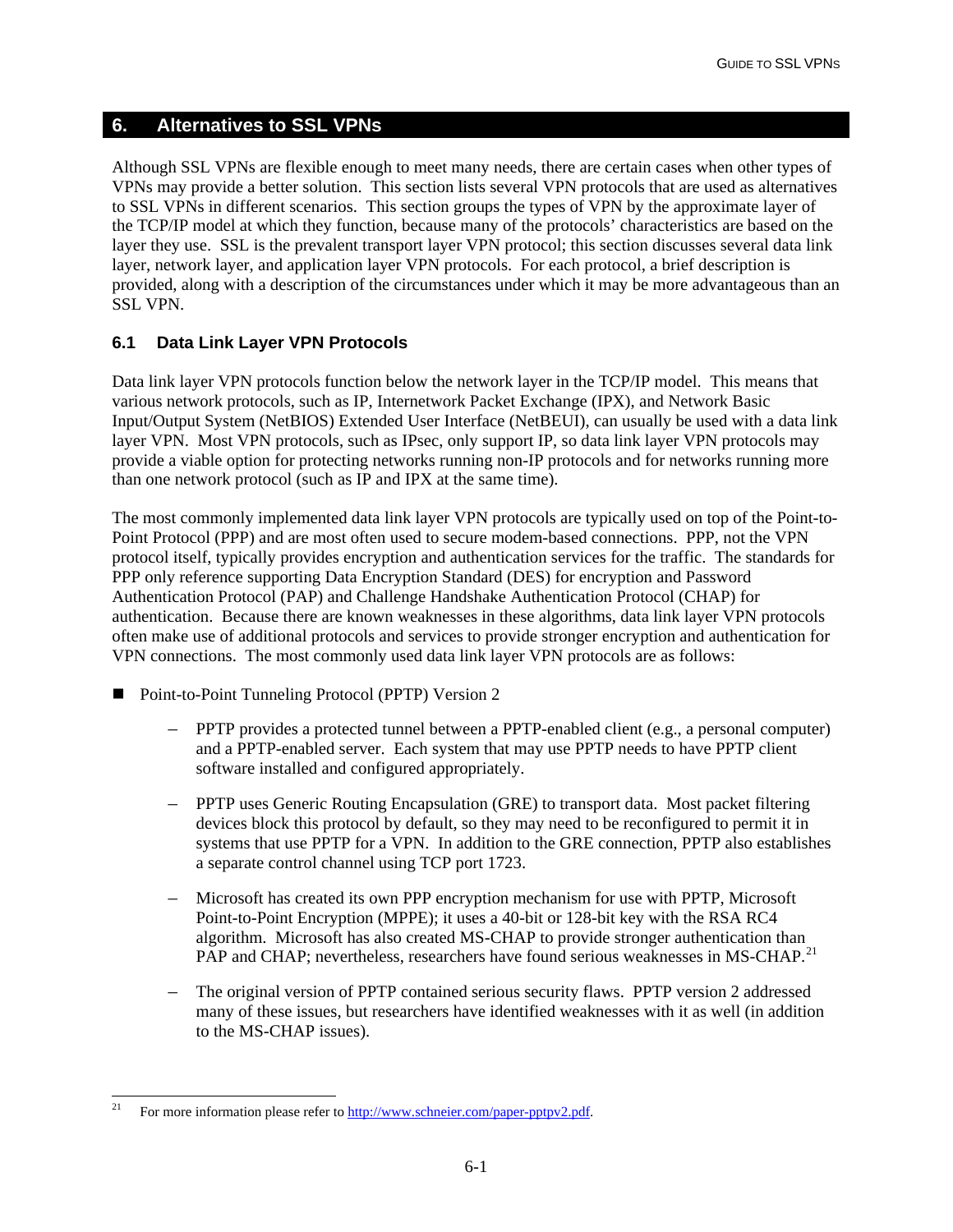### ■ Layer 2 Tunneling Protocol (L2TP)

- Like PPTP, L2TP protects communications between an L2TP-enabled client and an L2TPenabled server, and it requires L2TP client software to be installed and configured on each user system.
- Unlike PPTP, which relies on GRE to tunnel data, L2TP uses its own tunneling protocol, which runs over UDP port 1701. Because of this, L2TP may be easier to pass through packet filtering devices than PPTP.
- L2TP can support multiple sessions within the same tunnel.
- L2TP with IPsec is an established standard of the IETF (RFC 3193).
- In addition to the PPP-provided authentication methods, L2TP can also use other methods, such as RADIUS and Terminal Access Controller Access Control System (TACACS+).
- L2TP often uses IPsec to provide encryption and key management services.

### ■ Layer 2 Forwarding (L2F)

- Unlike PPTP and L2TP, L2F is intended for use between network devices, such as an ISP's network access server and an organization's VPN gateway. Users establish unprotected connections from their computers to the ISP. The ISP recognizes that the users' traffic should be tunneled to the organization, so it authenticates each user and the organization's VPN gateway, and then provides protection for the traffic between the ISP and the organization. The use of L2F requires the ISP's support and participation.
- Because L2F is not client-based, users' systems do not need L2F client software or configuration. However, this also means that communications between the users' systems and the ISP are completely unprotected.
- Like L2TP, L2F can use authentication protocols such as RADIUS and TACACS+. L2F does not support encryption.

L2TP was intended to replace PPTP and L2F. When configured properly, L2TP combined with IPsec can provide strong encryption and authentication. PPTP should not be used to protect communications because of its known weaknesses. Because L2F can provide only limited protection for portions of communications that involve a participating ISP, L2TP should be used instead of L2F when the link from the remote user to the ISP needs to be protected (which is normally the case). L2TP with IPsec is a viable option for providing confidentiality and integrity for dial-up communications, particularly for organizations that contract VPN services to an ISP.

### **6.2 Network Layer VPN Protocols**

Network layer VPN protocols apply to all applications and are not application-specific. This allows some or all network communications between two hosts or networks to be protected without modifying any applications. IPsec is the most common network layer security control used to create VPNs. It is a framework of open standards for ensuring private communications over public networks. IPsec protocols work together in various combinations to provide protection for communications. The primary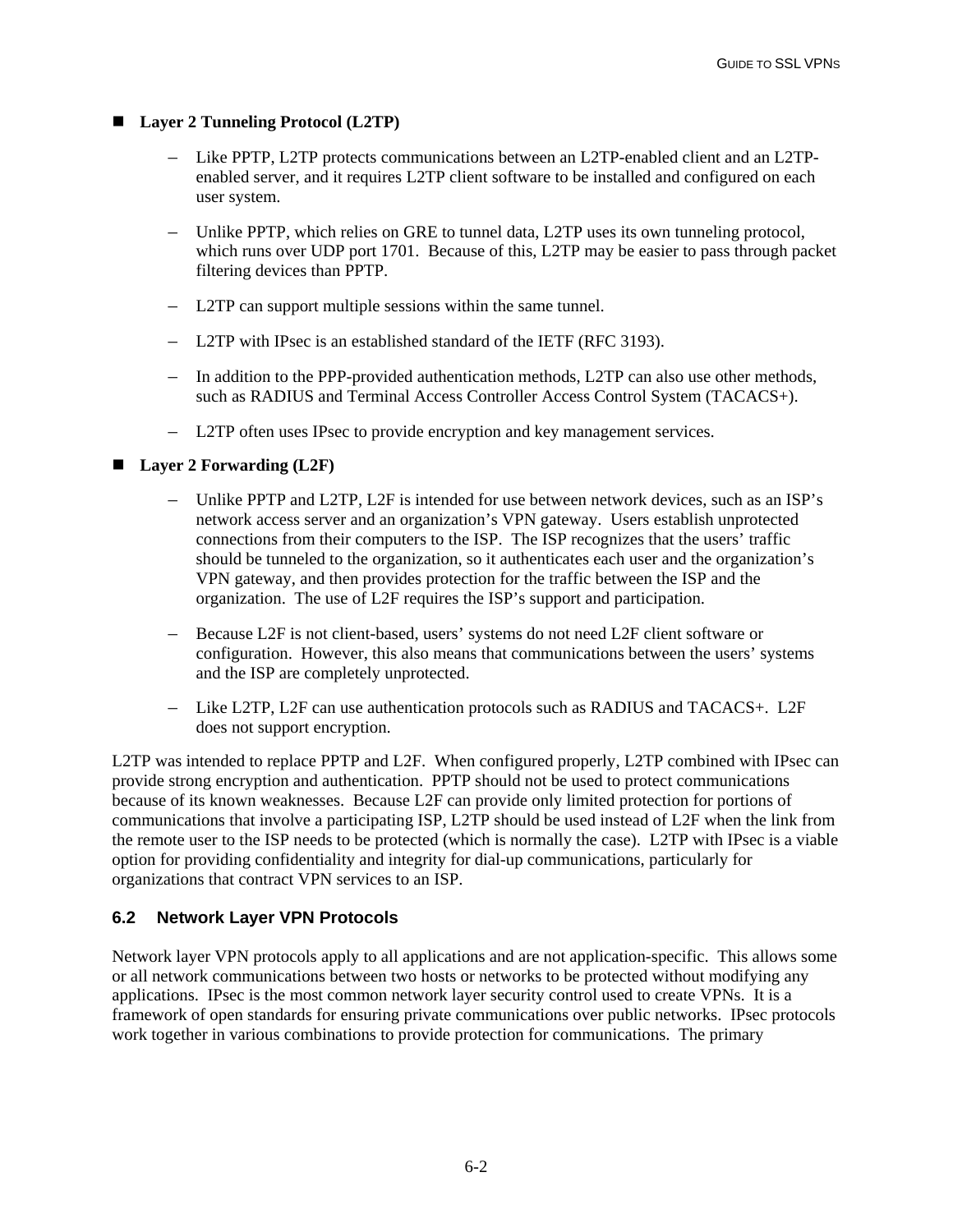components of IPsec include the Authentication Header (AH), Encapsulating Security Payload (ESP), Internet Key Exchange (IKE), and IP Payload Compression Protocol (IPComp).<sup>[22](#page-71-0)</sup>

In many environments, network layer controls such as IPsec provide a much better solution than transport or application layer controls because of the difficulties in adding controls to individual applications. Another advantage of network layer controls is that since IP information (e.g., IP addresses) is added at this layer, the controls can protect both the data within the packets and the IP information for each packet. Nevertheless, network layer controls provide less control and flexibility for protecting specific applications than transport and application layer controls.

# **6.3 Application Layer "VPNs"**

As discussed in Section 2.1, each application layer protocol provides protection for only a single application. In many cases, the protocol protects only a portion of the application data. For example, the S/MIME and OpenPGP application protocols can be used in conjunction with email servers to encrypt the body of an email, but not the email headers (which include addressing information). Doing the encrypting at the mail server creates a secure path between the mail servers, but only for the data covered by the cryptographic changes.

It is difficult to call such encryption a VPN. It is not a network: it is a set of paths. Even if the entire message is encrypted, such as with Voice over IP (VoIP) that is using encryption, it is by no means a network: it is just a collection of encrypted data. Thus, it is incorrect to call anything above the network layer a "VPN", although many companies market their application-layer encryption products as such.

A commonly used application layer protocol suite is Secure Shell (SSH), which contains secure replacements for several unencrypted application protocols, including telnet, Remote Copy Protocol (RCP), and FTP. The SSH client program itself provides protection for remote logins to another system. Some organizations extend the use of the SSH application by establishing SSH tunnels between hosts, and then passing other communications through the tunnels. This allows many applications to be protected at one time through a single tunnel. Generally, the tunnel is constructed between a remote user's system and a server within the organization that the user can log into. Because a single SSH tunnel can provide protection for one or more applications at the same time, it is technically a transport layer VPN protocol, not application layer.

SSH tunnel-based VPNs are resource-intensive to set up. They require the installation and configuration of SSH client software on each user's machine, as well as the reconfiguration of client applications to use the tunnel. Each user must also have login privileges on a server within the organization. Generally, users need to have solid technical skills so that they can configure systems and applications themselves, as well as troubleshoot problems that occur. Because of this, using SSH tunnels as a VPN is uncommon, particularly when compared to SSL VPN deployment.

# **6.4 Summary**

Section 6 describes the main alternatives to SSL VPNs. Data link layer VPN protocols, such as PPTP, L2TP, and L2F; network layer VPN protocols, primarily IPsec; and application layer "VPN" protocols, including OpenPGP and SSH, are all effective alternatives to SSL VPNs for particular needs and environments. Table 6-1 provides a high-level comparison of the alternatives. The following summarizes the key points from Section 6:

<span id="page-71-0"></span> $22$ 22 Detailed information on the IPsec components may be found in NIST SP 800-77, *Guide to IPsec VPNs*, available from [http://csrc.nist.gov/publications/nistpubs/.](http://csrc.nist.gov/publications/nistpubs/)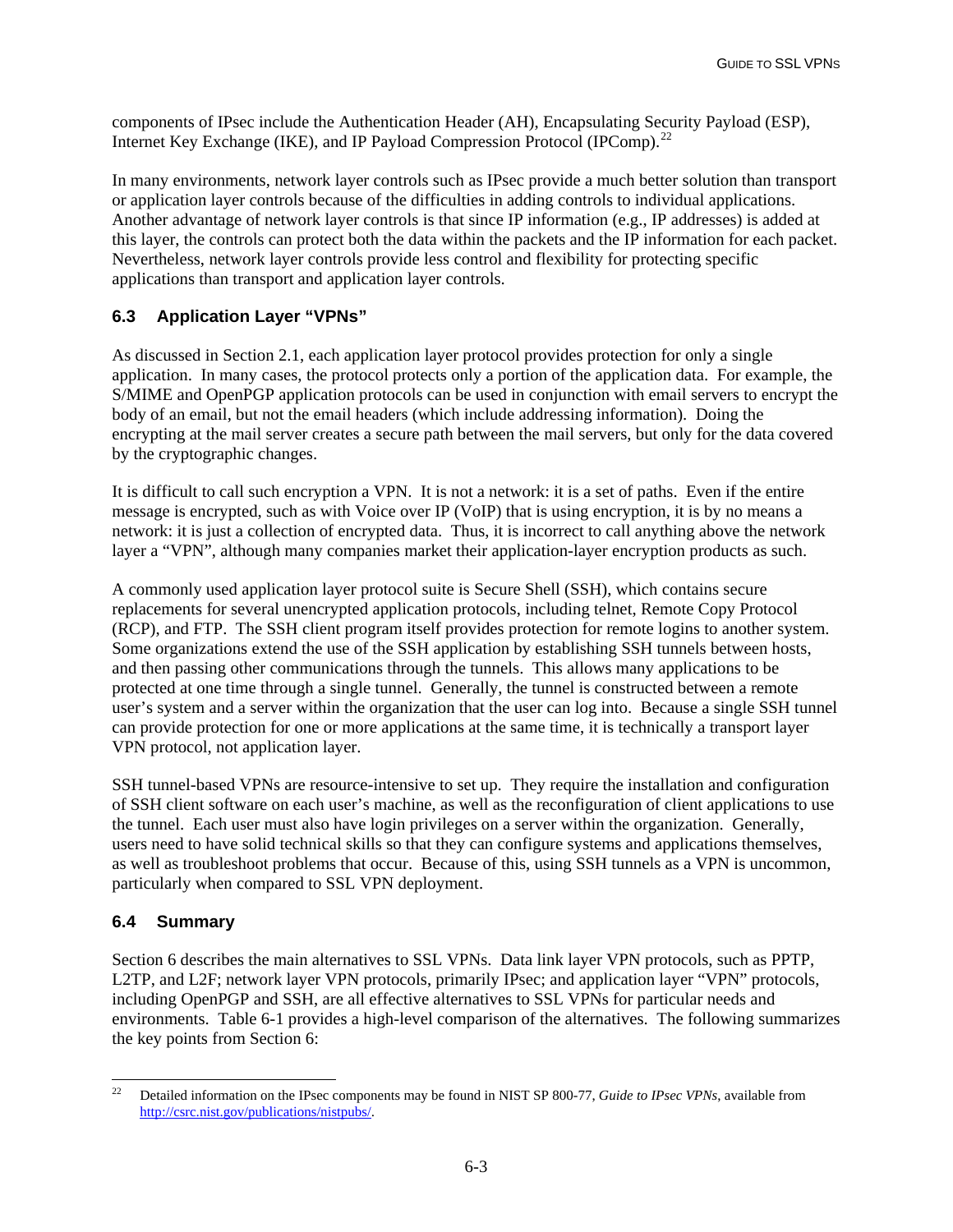- **Data link layer VPNs** can protect various network protocols, so they are often used for non-IP protocols. Data link layer VPNs are most commonly used on top of PPP to secure modem-based connections, although PPP actually encrypts the traffic.
	- **PPTP** protects communications between a PPTP-enabled client and a PPTP-enabled server, and uses GRE to transport data between them.
	- **L2TP** protects communications between an L2TP-enabled client and an L2TP-enabled server and uses its own tunneling protocol over UDP port 1701 to transport data.
	- **L2F** protects communications between two network devices, such as ISP network access servers and VPN gateways. It is transparent to users, but it does not protect communications between users' systems and ISPs.
- **Network layer VPNs** provide secure communication between two hosts or networks without modifying any applications. IPsec is the most common network layer VPN; it is used to secure some or all communications between two endpoints. In addition to protecting the data in the packet, IPsec also protects the IP information, such as IP addresses. IPsec VPNs only support IP and provide less flexibility and control for protecting specific applications.
- So-called **application layer "VPNs"** are protocols that allow encryption to be added to application data. These are not really VPNs because there is no network involved.

| <b>Name</b>       |                                                                 | <b>Primary Strengths</b>                                              |                                                                                                                                       | <b>Primary Weaknesses</b>                                                                          | <b>Potential Cases for Use</b><br><b>Instead of SSL</b> |
|-------------------|-----------------------------------------------------------------|-----------------------------------------------------------------------|---------------------------------------------------------------------------------------------------------------------------------------|----------------------------------------------------------------------------------------------------|---------------------------------------------------------|
| <b>PPTP</b>       | +                                                               | Can protect non-IP protocols                                          |                                                                                                                                       | Requires client software to be<br>configured (and installed on hosts<br>without a built-in client) | None                                                    |
|                   |                                                                 |                                                                       |                                                                                                                                       | Has known security weaknesses                                                                      |                                                         |
|                   |                                                                 |                                                                       |                                                                                                                                       | Does not offer strong<br>authentication                                                            |                                                         |
|                   |                                                                 |                                                                       |                                                                                                                                       | Only supports one session per<br>tunnel                                                            |                                                         |
| L <sub>2</sub> TP | Can protect non-IP protocols<br>+                               |                                                                       | Requires client software to be                                                                                                        | Protecting dial-up                                                                                 |                                                         |
|                   | $\ddot{}$                                                       | Can support multiple<br>sessions per tunnel                           |                                                                                                                                       | configured (and installed on hosts<br>without a built-in client)                                   | communications                                          |
|                   | $\ddot{}$                                                       | Can use authentication<br>protocols such as RADIUS                    |                                                                                                                                       |                                                                                                    |                                                         |
|                   | $+$                                                             | Can use IPsec to provide<br>encryption and key<br>management services |                                                                                                                                       |                                                                                                    |                                                         |
| L2F               | +                                                               | Can protect non-IP protocols                                          |                                                                                                                                       | Requires each ISP's participation                                                                  | None                                                    |
|                   | +                                                               | Transparent to clients                                                | ٠                                                                                                                                     | Does not protect communications                                                                    |                                                         |
|                   | Can use authentication<br>$\ddot{}$<br>protocols such as RADIUS |                                                                       | between the clients and the ISP<br>Does not offer encryption; must<br>rely on PPP encryption services,<br>which have known weaknesses |                                                                                                    |                                                         |

#### **Table 6-1. Comparison of SSL and Alternatives**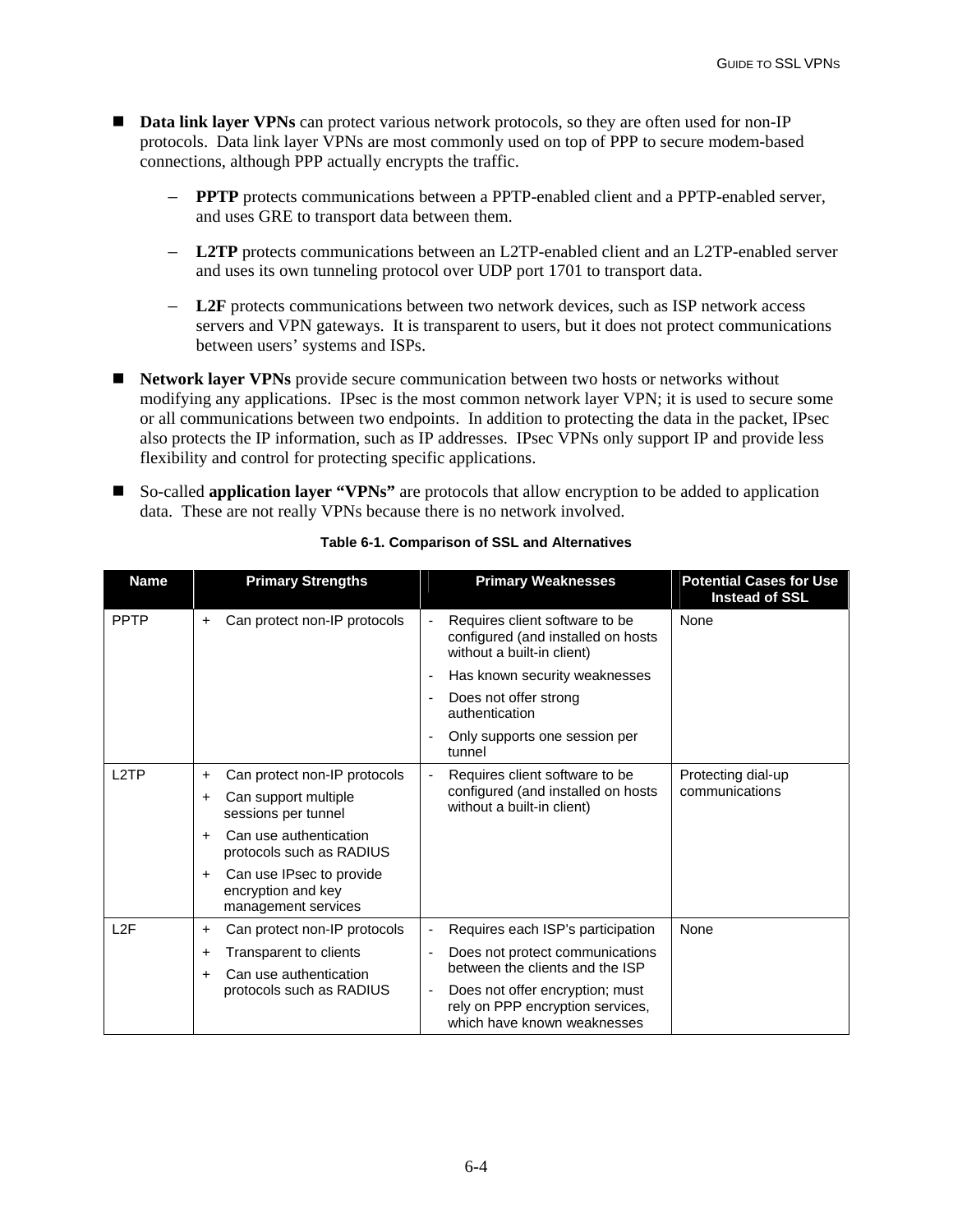| <b>Name</b>                                                          |                                                               | <b>Primary Strengths</b>                                     |                                                                                                | <b>Primary Weaknesses</b>                                                                                       | <b>Potential Cases for Use</b><br><b>Instead of SSL</b>           |
|----------------------------------------------------------------------|---------------------------------------------------------------|--------------------------------------------------------------|------------------------------------------------------------------------------------------------|-----------------------------------------------------------------------------------------------------------------|-------------------------------------------------------------------|
| <b>IPsec</b>                                                         | Already supported by most<br>$\ddot{}$<br>operating systems   |                                                              | Can only protect IP-based<br>communications                                                    | Protecting all<br>communications between                                                                        |                                                                   |
|                                                                      | +                                                             | Can provide strong<br>encryption and integrity<br>protection |                                                                                                | Requires client software to be<br>configured (and installed on hosts<br>without a built-in client) for host-to- | networks, such as<br>supporting connectivity<br>for a remote site |
| Transparent to clients in<br>+<br>gateway-to-gateway<br>architecture |                                                               | gateway and host-to-host<br>architectures                    |                                                                                                |                                                                                                                 |                                                                   |
|                                                                      | Does not protect communications                               |                                                              |                                                                                                |                                                                                                                 |                                                                   |
|                                                                      | $\ddot{}$                                                     | Can use a variety of<br>authentication protocols             |                                                                                                | between the clients and the IPsec<br>gateway in gateway-to-gateway<br>architectures                             |                                                                   |
| <b>SSL</b>                                                           | $\ddot{}$                                                     | Already supported by all<br>major Web browsers               |                                                                                                | Can only protect TCP-based<br>communications                                                                    | N/A                                                               |
| $\ddot{}$                                                            | Can provide strong<br>encryption and integrity<br>protection  |                                                              | Requires application servers and<br>clients to support SSL<br>Configured on an application-by- |                                                                                                                 |                                                                   |
|                                                                      | Can provide multiple layers of<br>$\ddot{}$<br>authentication | application basis                                            |                                                                                                |                                                                                                                 |                                                                   |
|                                                                      | ٠                                                             | Transparent to users                                         |                                                                                                |                                                                                                                 |                                                                   |
|                                                                      | +                                                             | Granular access control                                      |                                                                                                |                                                                                                                 |                                                                   |

Table 6-2 lists the TCP and UDP port numbers and IP protocols associated with SSL VPNs and the alternative VPN protocols described in Section 6. This information may be helpful in configuring other network security devices, such as firewalls and routers, to permit VPN activity to pass through.

#### **Table 6-2. IP Protocols and TCP/UDP Port Numbers for VPN Protocols**

| <b>VPN Protocol</b> | <b>IP Protocols</b>                                                                  |
|---------------------|--------------------------------------------------------------------------------------|
| <b>PPTP</b>         | 47 (Generic Routing Encapsulation)                                                   |
|                     | 6 (TCP), port 1723                                                                   |
| L <sub>2</sub> TP   | 17 (UDP), port 1701                                                                  |
| L2F                 | 17 (UDP), port 1701                                                                  |
| <b>IPsec</b>        | 50 (Authentication Header, for AH connections)                                       |
|                     | 51 (Encapsulating Security Payload, for ESP connections)                             |
|                     | 17 (UDP), port 500 (for Internet Key Exchange, whether or not NAT-Traversal is used) |
|                     | 17 (UDP), port 4500 (for Internet Key Exchange using NAT-Traversal)                  |
| SSL                 | 6 (TCP), port 443                                                                    |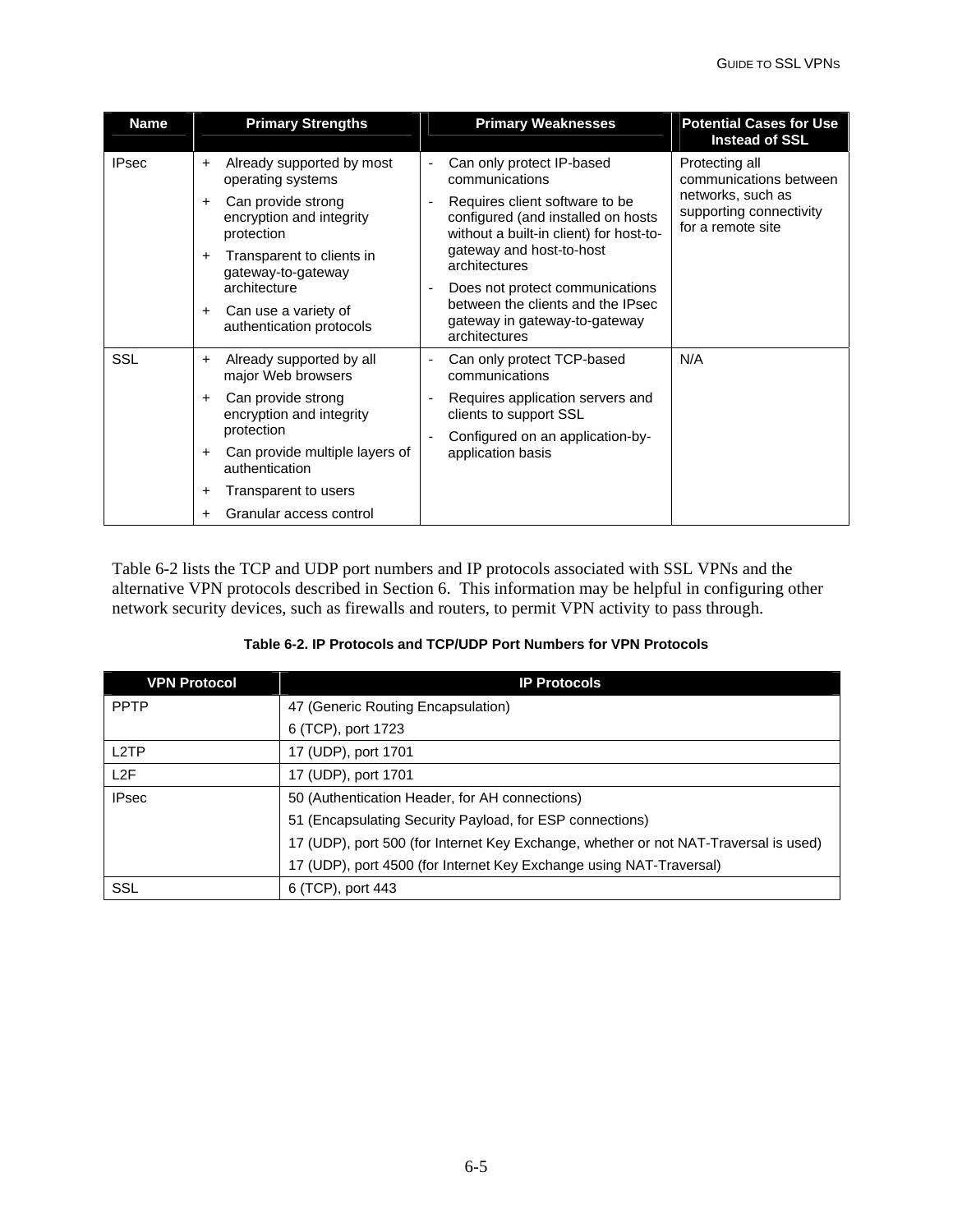#### **7. Case Study**

This section presents an SSL VPN solution planning and implementation case study. The case study begins by describing a real-world security requirement scenario: protecting network communications between remote users and a main office. The case study then discusses possible solutions for the security requirement and explains why an SSL VPN architecture was selected over the alternatives. The next section of the case study discusses the design of the solution and also provides some details of the implementation of the solution prototype, including examples of configuring the solution using commonly available equipment and software.

The case study is not meant to endorse the use of particular products, nor are any products being recommended over other products. A fictional combination of several common products was chosen so that the case study would demonstrate a variety of solutions. **Organizations and individuals should not replicate and deploy the sample entries.** They are intended to illustrate the decisions and actions involved in configuring the solutions, not to be deployed as-is into systems.

The scenario described here is connecting remote users to a single main office. A medium-sized organization has a large population of users that work from remote locations once to several days each week. The organization is research-oriented, and many of these users require access to a broad range of internal IT resources to conduct their research. These resources include email, calendar, file sharing services, and secure shell access on a variety of hosts.

The organization already offers remote access services in the form of a host-to-gateway IPsec solution. This works successfully but has required significant IT labor resources to install and support the client software on user hosts. The current solution also does not provide remote access for hosts based in public locations such as hotels and kiosks. The organization is therefore looking to implement a complementary remote access architecture.

#### **7.1 Identifying Needs and Evaluating Options**

The organization specifies its organizational requirements for remote access:

- All users should have access to all internal network resources, especially email and calendar services. This open policy is necessary because of the broad range of IT resources required by users to conduct their research. Users may also be required to authenticate themselves to specific resources such as file shares and databases.
- Users should only have access to a limited set of internal services such as email and calendaring if they are using public hosts (e.g., hosts located in environments such as hotels and Internet cafes).
- A small population of users outside of the organization, human resources (HR) staff from the parent organization, should have access to a limited set of internal HR applications.

After articulating these requirements, the organization considers its options for remote access:

**Network Layer Solution: IPsec VPN.** As mentioned earlier, the organization has already established IPsec-based network layer VPN services for remote users. Many users are satisfied with this solution, but it can be cumbersome for IT staff to support because each host requires client software to be installed and supported. Moreover, hosts without the preinstalled client software cannot access internal resources.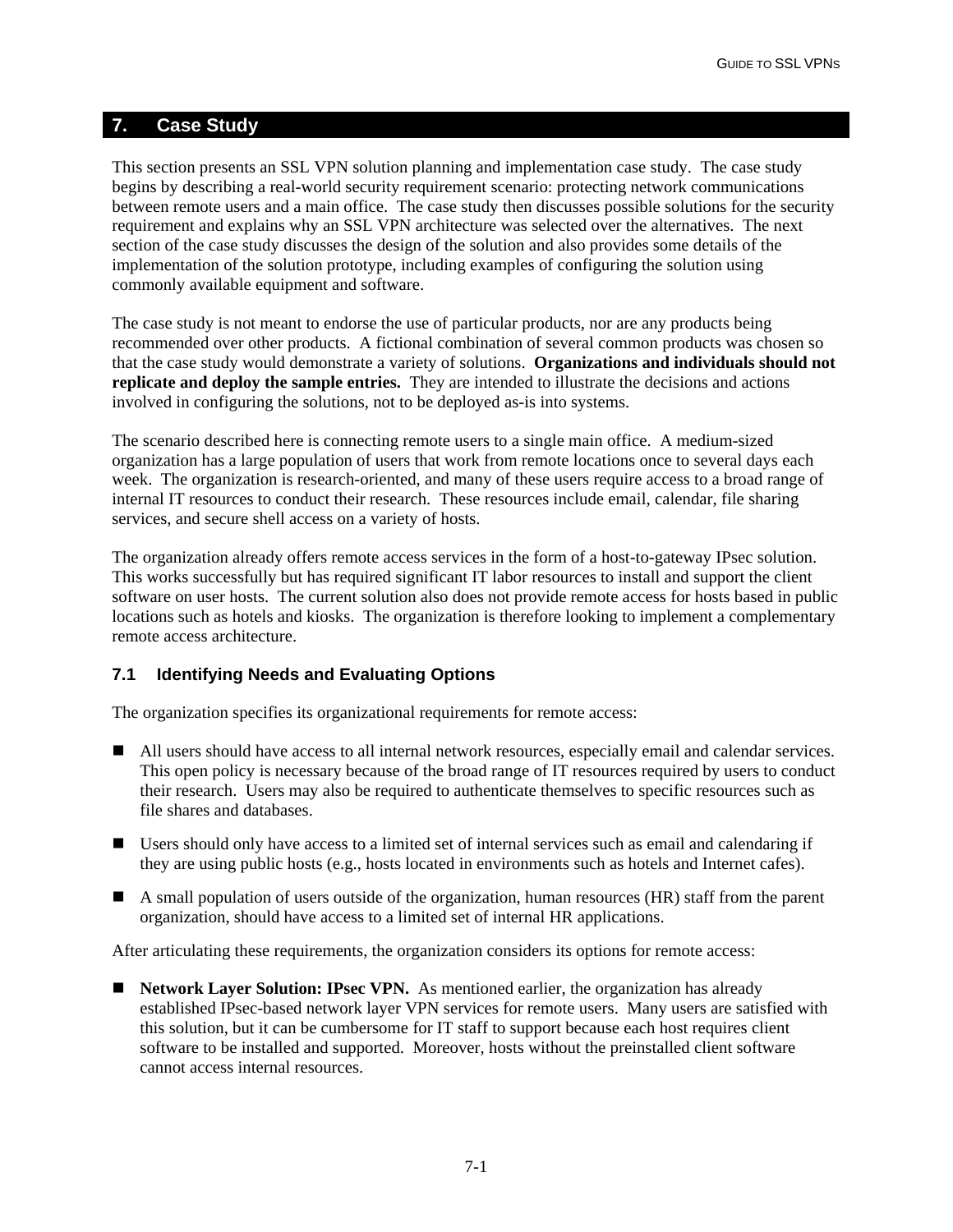- **Transport Layer Solution: SSL VPN.** The organization could provide an SSL VPN between the remote users and the office over the Internet. Network extension is the most flexible option because it provides broad access for users into an internal network.
- **Application Layer Solution: Application Modification.** The organization could modify every application required for remote access. Applications such as SSH are already supported for remote access. Due to the broad range of relevant applications, it is not considered feasible to modify all of them.

The organization decides to develop an SSL VPN solution. This solution will complement and not replace the existing IPsec VPN services. It is assumed that some users will stay with the IPsec solution, but others will migrate to SSL VPN over time. The organization purchases a commercial appliance with a support contract to ensure the existence of vendor support.

# **7.2 Designing the Solution**

The organization goes through the process described in Section 4.3 to design the SSL VPN solution. It first designs an access control policy to determine who can access internal resources and under what conditions. The next step is to create an endpoint security policy that enforces access control, usually with host integrity checks. Creating an authentication infrastructure follows, and designing the architecture and deciding on encryption are the last steps.

# **7.2.1 Access Control Policy**

The organization goes through the four major steps to designing an access control policy that are described in Section 4.3.1:

- 1. **List the resources that will be accessed through the SSL VPN.** Users should have access to all internal network resources, so these resources can all be grouped together. If a specific resource such as a file share or database requires additional authentication, then this takes place when a user accesses the resource. The only exception to this policy of grouping all resources is a set of HR applications that only a small set of external users is authorized to access. Note that these users may not access the other internal resources that other users can access.
- 2. **List the groups or users.** Most users are in one main group that has network connectivity to all internal resources. A smaller group is composed of external users that have access to the set of HR applications mentioned in the previous step.
- 3. **List the conditions under which the resources should be accessible by the groups.** There are several conditions for accessing resources:
	- Users must use hosts managed by the organization to gain access to internal resources. These organization-managed hosts all have a system registry key installed that can be checked to verify their identity.
	- Users who login from systems in a public location such as a kiosk or Internet café or use their personal computers can only access a limited set of Web-based applications such as email, calendaring, and employee phone directory.
	- The small group of external users that access the HR applications must also use organizationmanaged hosts to gain access to these applications.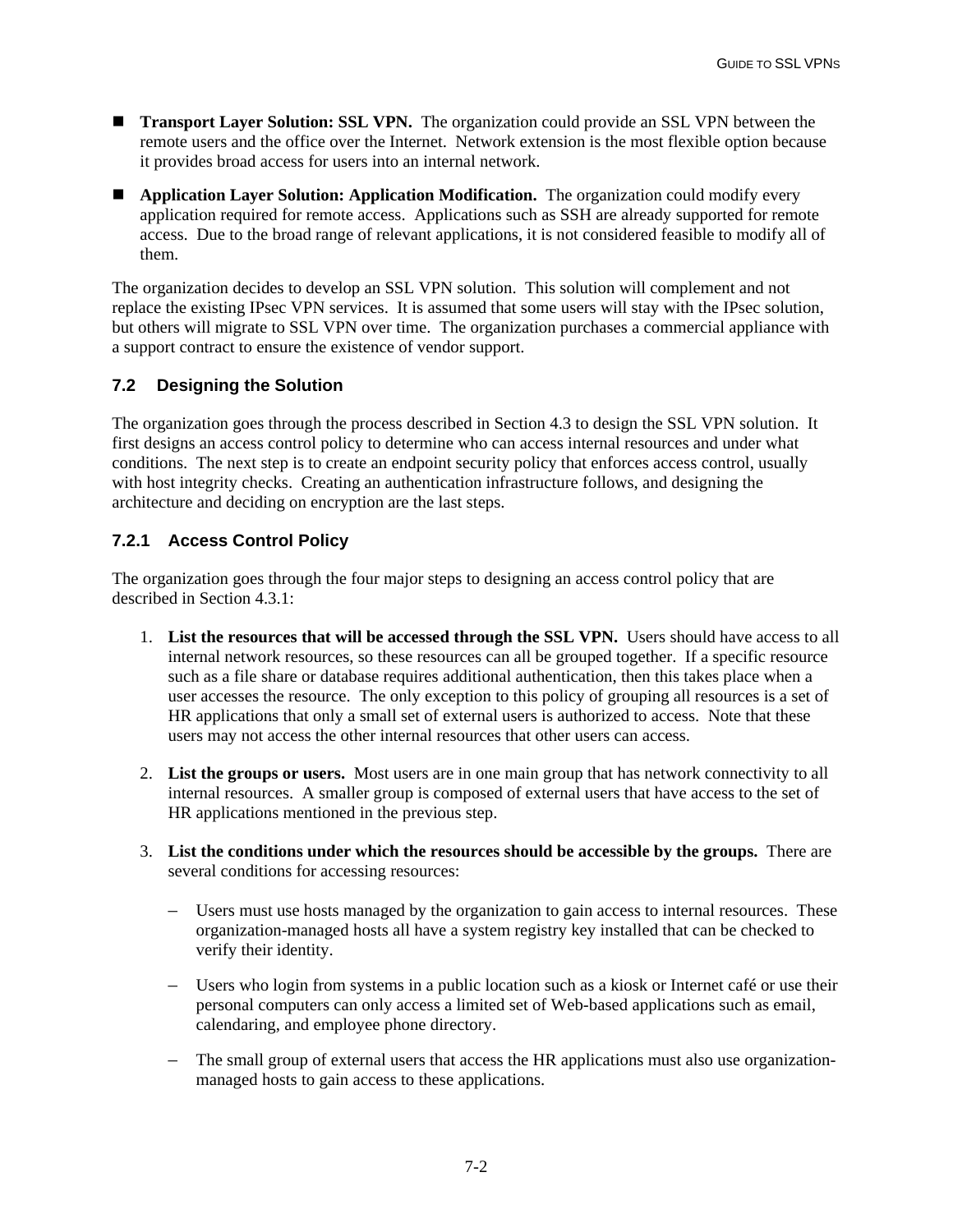- All hosts, public or otherwise, must be running the latest version of Windows with critical security updates installed and an antivirus package with an up-to-date virus signature database. They must also have a firewall program installed and running. Any host not meeting these requirements is not permitted to login.
- 4. **List how the VPN should be used to access the resources.** Resources are accessible in different ways:
	- The organization's internal resources are accessible by network extension because a broad number of them are hosted on multiple servers. Also, some Web-based applications do not function properly when proxying is used, so network extension must be used.
	- When users login from public hosts that are not organization-managed, they can access a set of Web-based applications via proxy.
	- The set of HR applications are accessible by network extension because some require many interlocking programs and cannot be accessed by other means.

Table 7-1 summarizes the organization's access control policy.

| <b>Resource</b>                                | Group    | <b>Condition</b>                                                                                                                  | <b>Access Type</b> |
|------------------------------------------------|----------|-----------------------------------------------------------------------------------------------------------------------------------|--------------------|
| Internal resources<br>(except HR applications) | Users    | Organization-managed host                                                                                                         | Network extension  |
| Web applications                               | Users    | Any host running a recent<br>version of Windows with critical<br>updates installed and updated<br>antivirus and firewall software | Proxy              |
| HR applications (only)                         | HR users | Organization-managed host                                                                                                         | Network extension  |

#### **Table 7-1. Organization's Access Control Policy**

# **7.2.2 Endpoint Security Policy**

The organization designs an endpoint security policy to enforce access control. The policy is mainly driven by a prelogin sequence executed by the SSL VPN appliance before a user logs in. This sequence runs host integrity checks that require the host to download and run active content controls. These controls or applets ensure that the host complies with the organization's endpoint security policy.

The endpoint security policy is based on the access control policy and elaborates further:

 An organization-managed host is identified by a registry key indicating that the host is managed by the organization. The host integrity check only needs to find this key to verify the host's identity. Organization-managed hosts use network extension to gain full access to the internal network. A packet filter is configured on the SSL VPN to prevent these hosts from accessing the restricted set of HR applications. If a user is permitted to use the restricted set of HR applications, a packet filter is configured on the SSL VPN to prevent the user from accessing any resource outside the HR applications. Users are permitted to keep all cookies, Web browser cache entries, and downloaded files and attachments.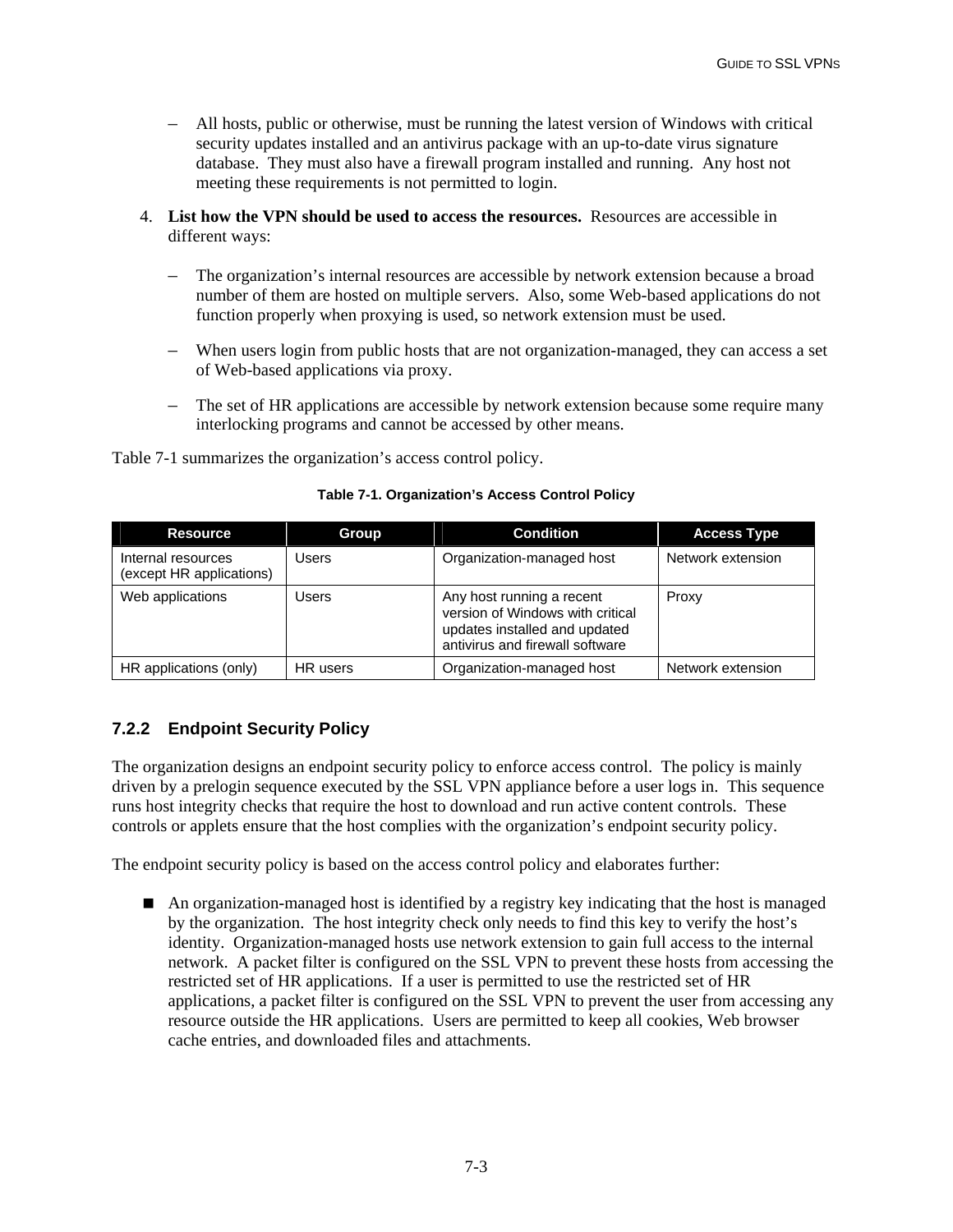- A host that is not organization-managed or is personally owned can only access Web applications via proxy. The SSL VPN session is established in a virtual storage space and all data stored or downloaded during the session is erased after logout.
- All hosts must run one or more specific versions of Windows, with each specific version using the most current set of updates. Critical security updates are also required to be installed. The host must run an antivirus software program certified by the organization that is active and uses a virus signature database that has been updated in the past month. The host must also run a firewall program.

## **7.2.3 Authentication Scheme**

The organization has an existing RADIUS authentication infrastructure for multiple resources such as databases and email servers. The SSL VPN appliances use the same RADIUS servers to authenticate users as they login to the SSL VPN portal. The groups that are defined by the access control policy are configured in RADIUS. So most users belong to one large RADIUS group, and the external users granted access to the HR applications are put into another smaller RADIUS group.

The SSL VPN appliances determine this group information from RADIUS so they can dynamically map users into the correct group. For example, a user who is a member of the HR Users' RADIUS group is only given access to the HR applications.

Users authenticate themselves via two-factor authentication. Each user must type in a password and use a physical token to enter a one-time password generated by the token. Table 7-2 shows the authentication method for each internal resource.

| <b>Resource</b>                                | Group           | <b>Condition</b>                                                                                                               | <b>Authentication</b>          |
|------------------------------------------------|-----------------|--------------------------------------------------------------------------------------------------------------------------------|--------------------------------|
| Internal resources<br>(except HR applications) | Users           | Organization-managed host                                                                                                      | RADIUS (password and<br>token) |
| Web applications                               | Users           | Any host running a recent version of<br>Windows with critical updates installed and<br>updated antivirus and firewall software | RADIUS (password and<br>token) |
| HR applications (only)                         | <b>HR Users</b> | Organization-managed host                                                                                                      | RADIUS (password and<br>token) |

**Table 7-2. Organization's Authentication Methods** 

For server authentication, the organization purchases an SSL server certificate from a CA whose root certificate is already installed in most common browsers and installs the SSL server certificate on the SSL VPN appliance.

# **7.2.4 Architecture Design**

The organization designs an architecture incorporating the SSL VPN appliances within its existing network infrastructure. It performs configuration of the appliances and devises a management policy.

#### **7.2.5 Selection of Hardware Configuration**

The organization chooses an appliance solution developed by a commercial vendor. Hardware appliances are the most common type of SSL VPN hardware on the market today, and they possess the advantages of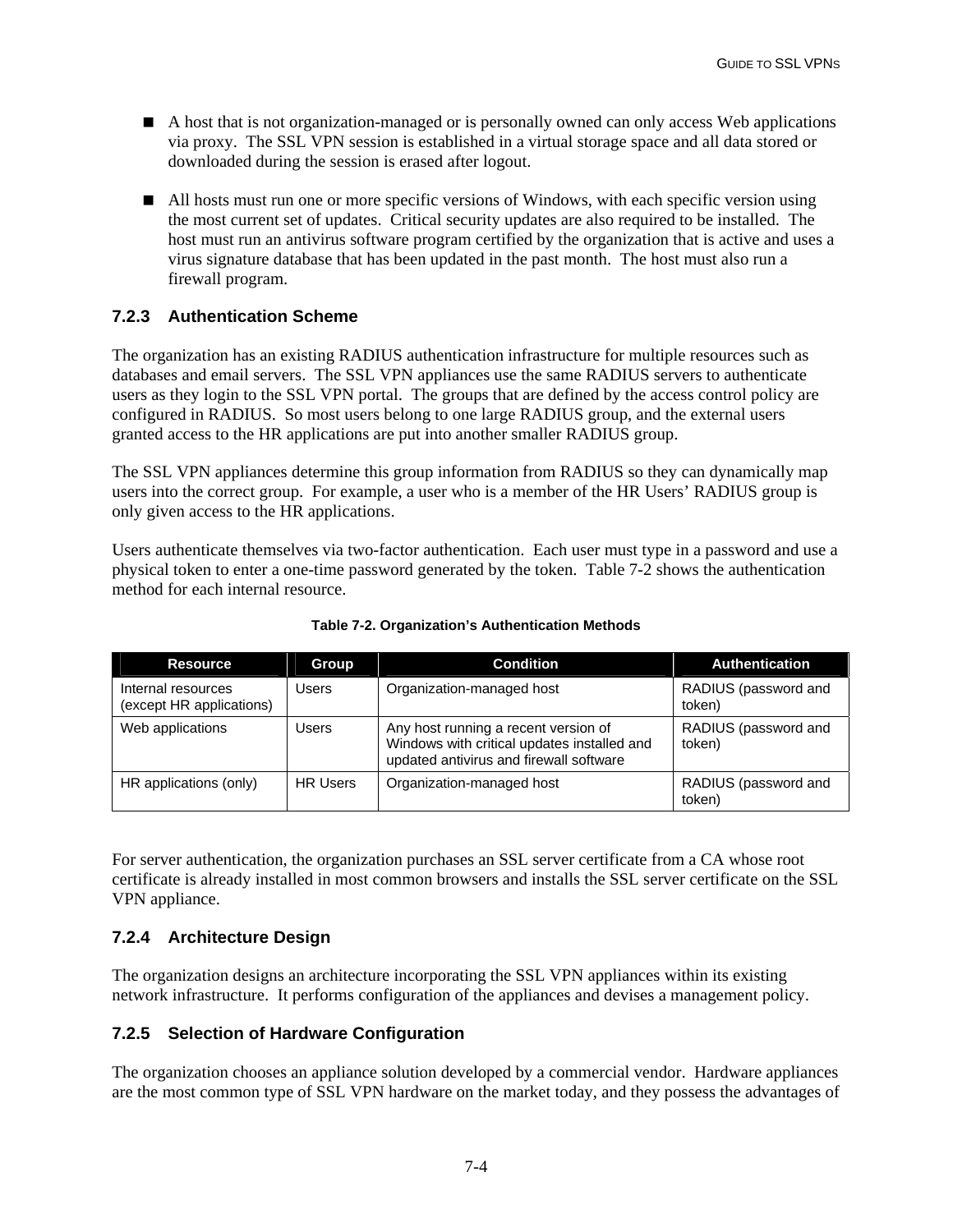being preconfigured and already hardened by the vendor. Furthermore, support is more straightforward because the device configuration is standardized.

## **7.2.6 Device Placement and Firewall Configuration**

The organization adopts an internal SSL VPN approach for device placement. Access to TCP port 443 on the SSL VPN for all external addresses is added to the corporate firewall; no other access rules are added to the firewall. This is similar to the architecture shown in Figure 4-2.

# **7.2.7 Routing Policy**

The organization prohibits split tunneling, so the remote access host sends all traffic destined for internal subnets and the rest of the Internet through the VPN tunnel. Traffic destined for machines outside the organization's perimeter is blocked by the SSL VPN. In this case, attempts to go off the corporate network directly from the user's system are blocked. Some SSL VPNs include *hairpin proxies* that allow VPN users to leave the network, but only by traversing the SSL VPN gateway which has been set up as a normal outgoing firewall.

The organization has a main headquarters location and several branch offices, but it only deploys SSL VPN appliances at headquarters. All of the organization's internal IT resources are available at headquarters.

# **7.2.8 High Availability**

The organization is pursuing a high availability strategy. The VPN appliance supports high availability with an active/passive architecture. Configuration settings are mirrored across both devices, so any configuration change made to the active device is automatically copied to the passive device's configuration. VPN session information is also mirrored; users do not have to reauthenticate after a device failure, but existing TCP connections are broken and do have to be reestablished.

#### **7.2.9 Management**

The management policy for the VPN appliances is consistent with the organization's security policy. Administrative access is only supported on the appliance's internal interface and is limited to a small set of IP addresses. Accounts with limited administrative access are created and assigned to different groups, such as one account that can review system logs and another account that can update the host integrity checks to search for recent security updates.

Configuration settings are backed up each week to a central server. The organization also uses a set of appliances for testing and staging. They are configured identically to the live units, and any updates or patches are applied on them first.

The appliances are monitored by the organization's network management system. The network management system periodically pings the appliances' IP addresses and polls the appliances' SNMP management information base (MIB). It compares data from the MIB with known operational values to search for any potential operational issues.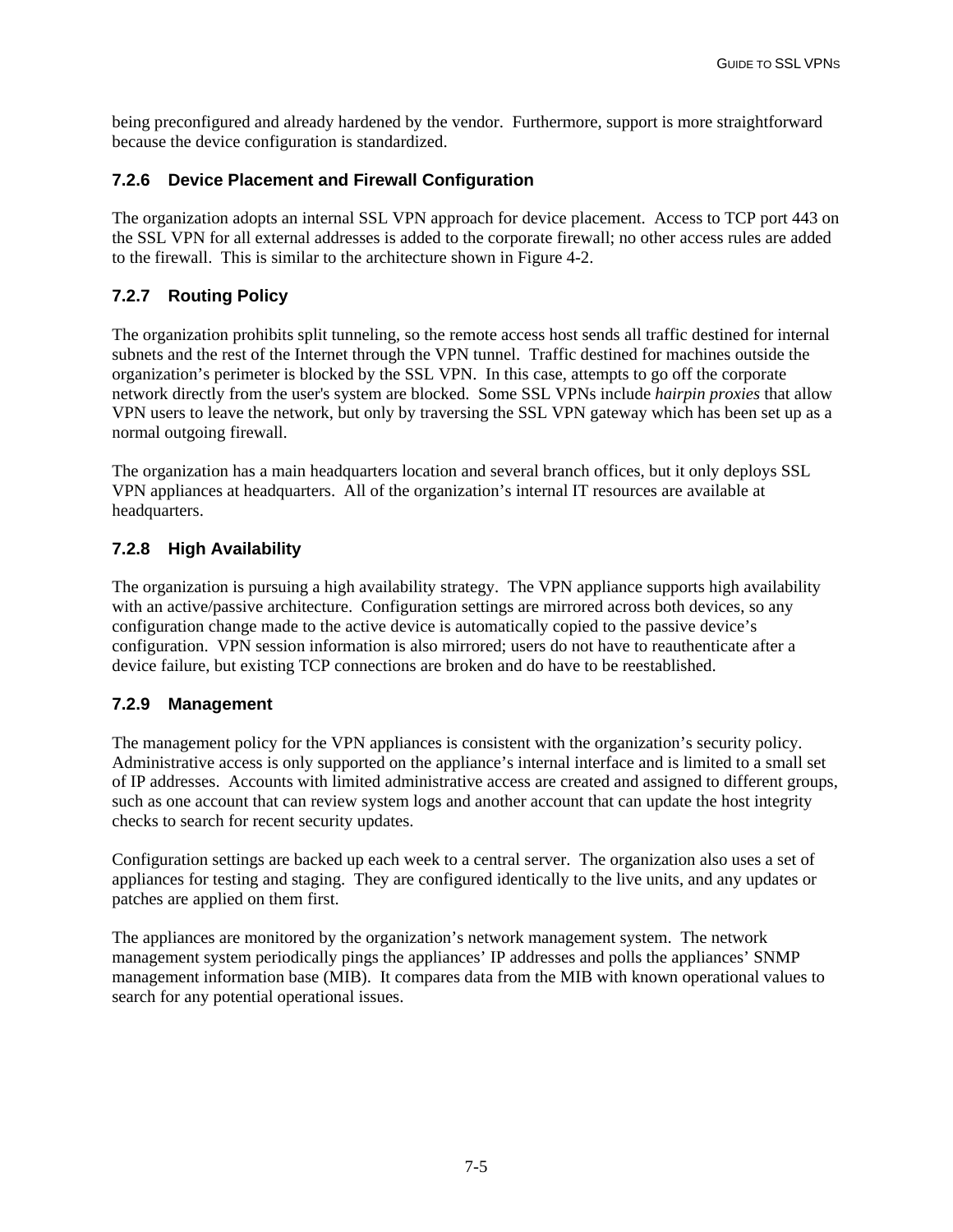## **7.2.10 Client Software Selection**

The prelogin sequence requires a remote access host to download and execute active content so the host integrity checks can be performed. The desktop management policies for the organization-managed hosts are configured to permit specific active content controls to run locally.

## **7.2.11 Portal Design**

The organization uses the portal provided by the VPN appliance vendor. It provides some customization such as altering the banner graphics to be consistent with the organization's logo and colors. It also only displays options that the user is authorized to access. For example, if a user is in the group that is only allowed to view the HR Web sites, only those sites are listed on the user's portal page.

## **7.2.12 Encryption Scheme**

The organization requires FIPS 140-2 compliance for its SSL VPN solution. As a result, the organization verifies the level of FIPS compliance of the system before purchasing it. The organization configures the SSL VPN to only permit logins from client browsers that use SSL cipher suites with FIPS-approved cryptography. The appliance is also configured to require browsers to support TLS 1.0 for SSL connections.

## **7.3 Implementing a Prototype**

After the organization designs the SSL VPN solution, it implements and tests a prototype of the design. The prototype is initially configured and tested in a laboratory network and is moved later to a production network so access to actual internal resources can be tested. The laboratory network replicates the addresses of the corporate network, and thus needs to be completely unconnected to the corporate network. The test network includes a firewall with the same configuration as the corporate firewall, and example servers that have the same capabilities and the same addresses as the servers that will be accessed through the SSL VPN.

The organization develops a test plan to evaluate functionality and connectivity. The plan is based on Section 4.3 and includes tests for connectivity, authentication, access control, endpoint security, and client interoperability. Users of multiple operating systems (e.g., Windows, Linux, Macintosh), device types (e.g., laptops, PDAs, smart phones) and Web browsers (e.g., Internet Explorer, Firefox, Mozilla, Safari) must be able to access internal resources from outside the network. If users are using organizationmanaged hosts, then they should be able to do everything they could do if they were located in their offices. Multiple scenarios such as a user logging in from a public host or a host that has an out of date virus database must be tested. The testers also validate that people with different types of RADIUS credentials only get the expected type of access when they log in during the test.

#### **7.3.1 Example configuration steps**

Different SSL VPNs have different administrative interfaces. Many allow control through Web browsers, while some use custom programs, and still others use old-style command line interfaces (CLI). In this section, a fictitious SSL VPN that has a browser interface is described along with examples of steps that might be taken to implement the rules from the scenario.

The interface has four major sections:

System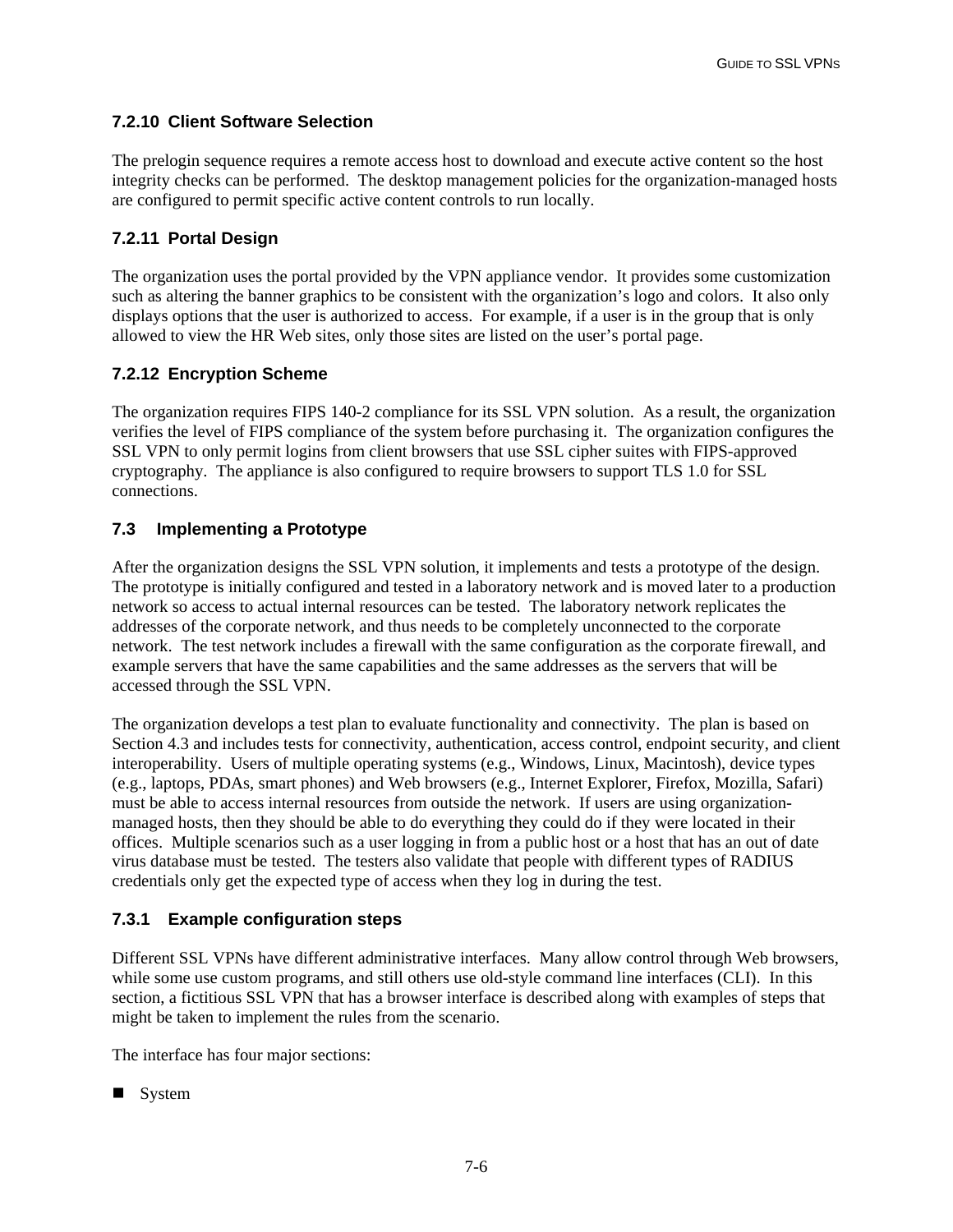- **Users**
- Access
- Policies.

To begin, the administrator needs to configure the addresses of the Ethernet interface on the SSL VPN. The administrator goes to the *Ethernet* choice in the System menu and sets the address assigned to the SSL VPN on the inside of the corporate network. Because this system is configured inside the existing network, no routing needs to be defined; had this SSL VPN been located outside the firewall or on the DMZ, the administrator would need to specify routing information.

Using the *Add User Group* choice of the Users menu, the administrator creates a group called "NormalUsers". In this dialog box, the administrator specifies which authentication mechanisms are used (a password and a physical token) and specifies how the authentication is validated (using the existing RADIUS server). The administrator specifies that participation in the NormalUsers group for the VPN is given to people whom the RADIUS server labels as "User". They use the Add User Group choice to add a second group, "HROnlyUsers", but participation in that group is the people the RADIUS server labels as "HR Users".

The Access menu allows the administrator to define those resources to which the members of each user group have access. Using the *Add Access Group* command, the administrator creates an access group called "NormalFullAccess" that links "NormalUsers" to all network services, using a network extension program from the SSL VPN. The network extension's packet filter is set up to block TCP ports 80 and 443 of the addresses of the Web servers that are controlled by the HR department. The administrator also selects *only display available resources* for this access group.

Next, for users accessing the SSL VPN from equipment that is not owned by the organization, the administrator uses the *Add Access Group* command to create an access group called "NormalPartialAccess" that links "NormalUsers" only to TCP port 80 of the addresses for the three Web servers that have the corporate calendar, the Web mail system, and the employee phone directory, using a reverse Web proxy, and selects only *display available resources*. Last, the administrator creates the "HRAccess" group that links "HROnlyUsers", using a network extension program from the SSL VPN to allow access to only TCP ports 80 and 443 of the addresses of the Web servers that are controlled by the HR department, and selects *only display available resources*.

The three access lists each have policies associated with them, so the administrator uses the *Policy List* command in the *Policies* menu to create a list of policies. The dialog box starts with an empty list, and the administrator clicks the *Add* button to create the first policy. In that dialog box, the administrator specifies that everyone in the NormalFullAccess group must use the following policies:

- The remote host is managed by the organization.
- The latest version of one or more specific versions of Windows is being used.
- The most current set of patches and security updates has been applied to the operating system.
- An approved antivirus program is running.
- An approved firewall program with an approved configuration is running.
- Split tunneling is not permitted.
- The protocol used must be TLS 1.0 or later.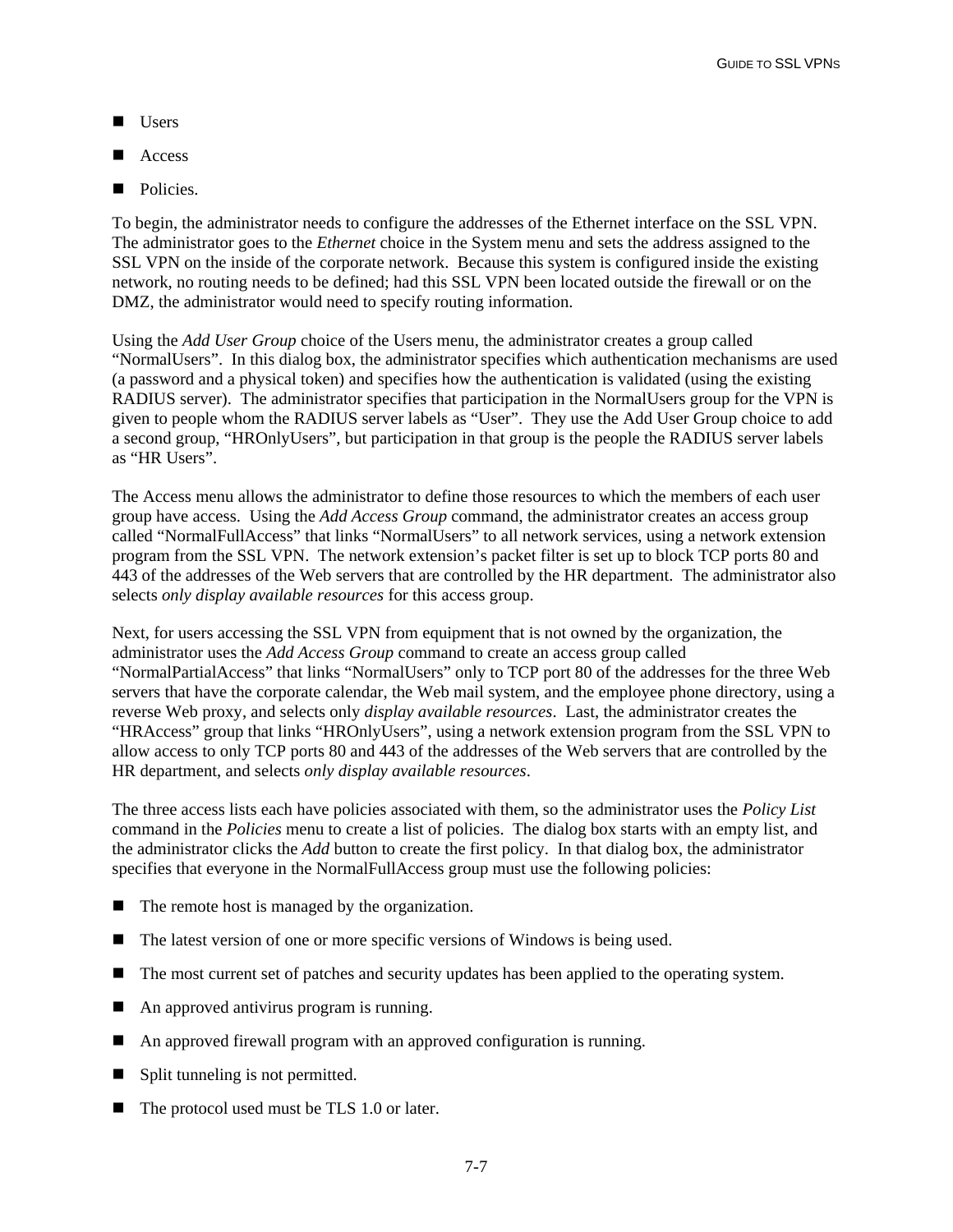The cryptographic protocol being used must be one that complies with FIPS 140-2.

After creating this policy, the administrator creates similar policies for everyone in the NormalPartialAccess and HRAccess groups.

The last steps are to configure the management of the SSL VPN itself. In the *Administrators* command in the System menu, the administrator changes the default password that came with the system and sets the range of IP addresses that can be used to administer the system. In the same dialog box, the administrator also creates additional administrative accounts with limited rights, such as for viewing particular logs. Under the *Backup* command in the System menu, the administrator sets up automatic weekly backups to be sent to an FTP server on the internal network. The *SNMP* command in the System menu is used to allow monitoring of the device.

The *Replication* command in the System menu allows configuration of the high availability feature described earlier. The administrator enters the address of the other server in the high availability group and specifies that this server is the "master" of the group.

#### **7.4 Deploying and Managing the Solution**

The organization employs a pilot program to deploy the solution. It solicits volunteers who can contribute their user experience and help to troubleshoot any problems with connectivity or interoperability. The SSL VPN development staff also produces documentation to help in establishing VPN connectivity. The documentation assists users in enabling the host integrity checks to be executed on their hosts, and it addresses frequently asked questions.

## **7.5 Summary**

Section 7 covered a case study for planning and implementing an SSL VPN system for an organization. The steps described in this section follow the recommendations and guidelines given throughout this document for choosing and setting up an SSL VPN. It should be emphasized that the scenario described in this section is for a fictitious organization and that the steps taken by a real organization would likely be different from those given here.

The portrayed organization first identified its needs based on its current operations and its stated future goals for secure remote access. In designing the proposed solution, the organization followed the typical steps of creating both an access control and an endpoint security policy: laying out its methods for authentication of users, designing an overall architecture for the expected remote access solution, selecting the hardware needed to meet its goals, specifying where in its current network the hardware will go, determining whether or not it needs a high availability solution, creating a management policy for the system and users, selecting the client software, designing the portal that the users will see when they connect to the system, and developing an encryption policy.

After this design was completed, the organization implemented a prototype of the system before deploying it fully. The test plan for this prototype involved creating a sample configuration for the network access, the list of users for the system, definitions of the types of access that will be given to the users, and a specific policy plan linking the users to the types of access as well as other policy restrictions on the users.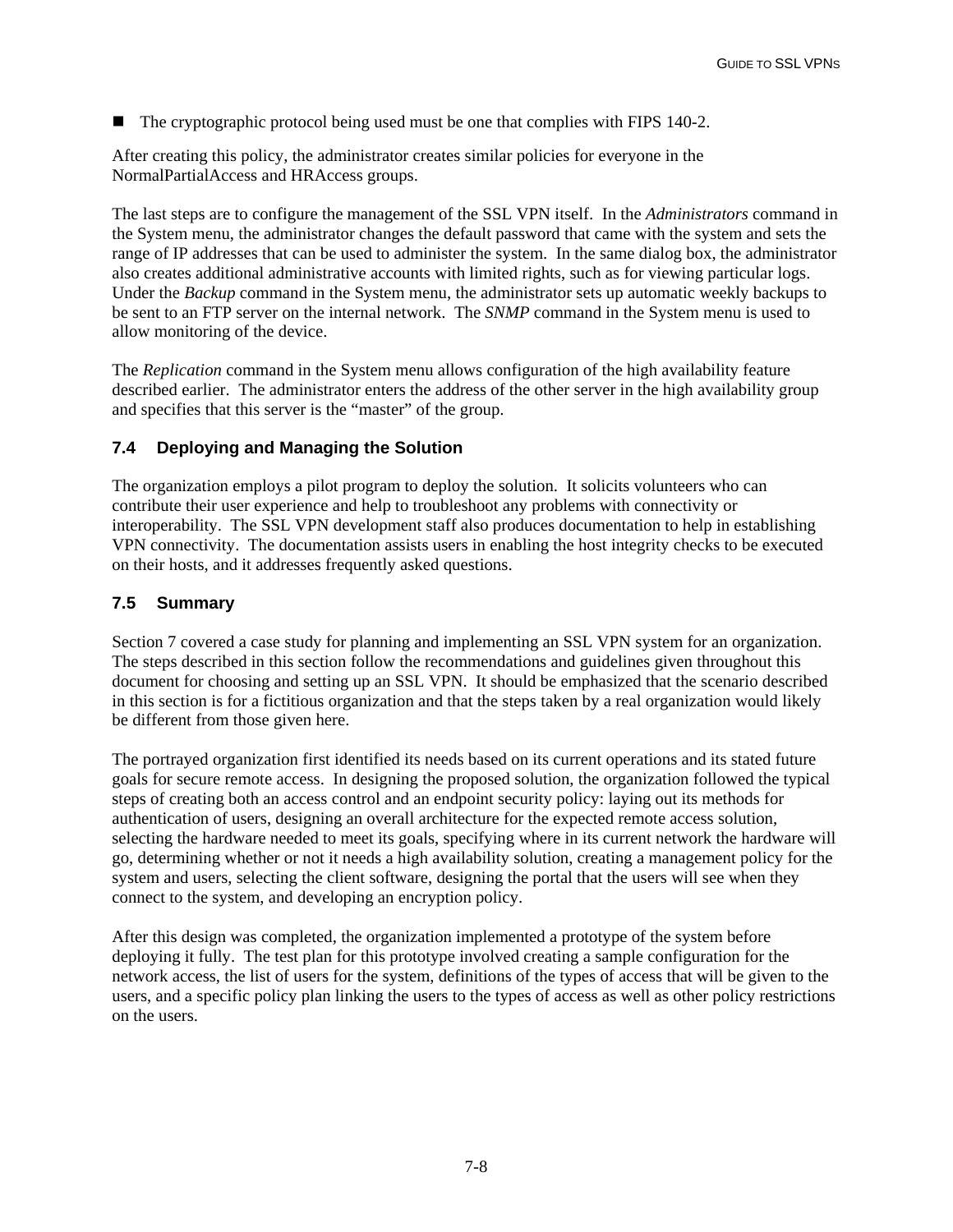#### **Appendix A—Glossary**

Selected terms used in the *Guide to SSL VPNs* are defined below.

**Access Control:** The process of permitting or restricting access to applications at a granular level, such as per-user, per-group, and per-resources.

**Agent:** A host-based IPS program that monitors and analyzes activity and performs preventive actions; OR a program or plug-in that enables an SSL VPN to access non-Web-based applications and services.

**Application Layer:** Layer of the TCP/IP protocol stack that sends and receives data for particular applications such as DNS, HTTP, and SMTP.

**Application Translation:** A function that converts information from one protocol to another.

**Authentication:** The process a VPN uses to limit access to protected services by forcing users to identify themselves.

**Availability:** The ability for authorized users to access systems as needed.

**Confidentiality:** The ability to protect data so that unauthorized parties cannot view the data.

**Customization:** The ability to control the appearance of the SSL VPN Web pages that the users see when they first access the VPN.

**Data Link Layer:** Layer of the TCP/IP protocol stack that handles communications on the physical network components such as Ethernet.

**Diffie-Hellman:** A method used to securely exchange or establish secret keys across an insecure network. Ephemeral Diffie-Hellman is used to create temporary or single-use secret keys.

**Full Tunneling:** A method that causes all network traffic to go through the tunnel to the organization.

**Header:** A portion of a packet that contains layer-specific information such as addresses.

**High Availability:** A failover feature to ensure availability during device or component interruptions.

**Integrity:** The ability to detect even minute changes in the data.

**Network Extension:** A method of providing partial or complete network access to remote users.

**Network Layer:** Layer of the TCP/IP protocol stack that is responsible for routing packets across networks.

**Payload:** Consists of the information passed down from the previous layer.

**Portal VPN:** A single standard SSL connection to a Web site (the portal) that allows a remote user to securely access multiple network services via a standard Web browser.

**Proxy:** An intermediary device or program that provides communication and other services between a client and server.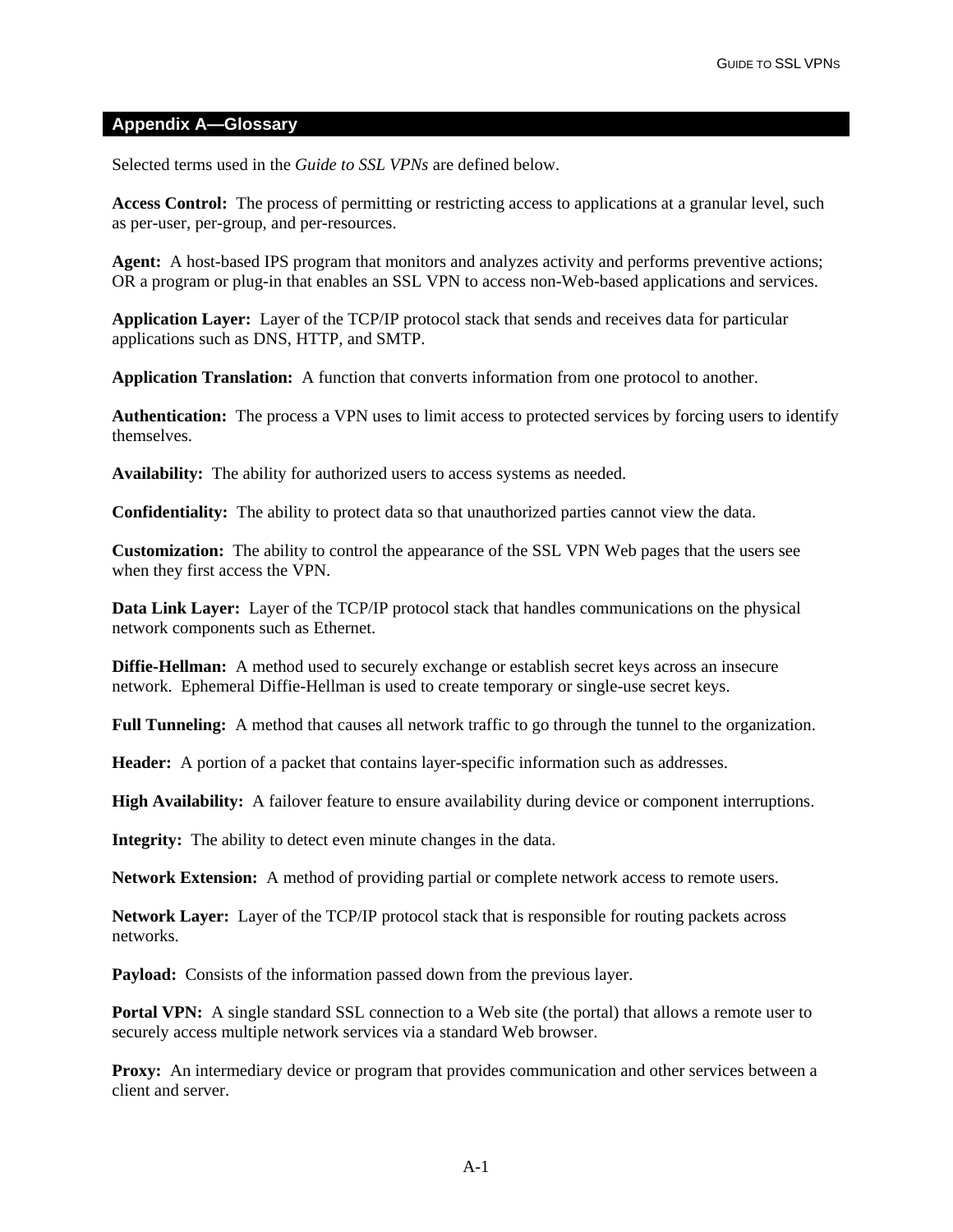**Scalability:** The ability to support more users, concurrent sessions, and throughput than a single SSL VPN device can typically handle.

**Signature:** The ability to trace the origin of the data.

**Split Tunneling:** A method that routes organization-specific traffic through the SSL VPN tunnel, but routes other traffic through the remote user's default gateway.

**Transport Layer:** Layer of the TCP/IP protocol stack that is responsible for reliable connection-oriented or connectionless end-to-end communications.

**Tunnel VPN:** An SSL connection that allows a remote user to securely access a wide variety of protocols and applications, through a tunnel that is running under SSL, via a Web browser, generally augmented by a client application or plug-in..

**Virtual Private Network:** A virtual network built on top of existing networks that can provide a secure communications mechanism for data and IP information transmitted between networks.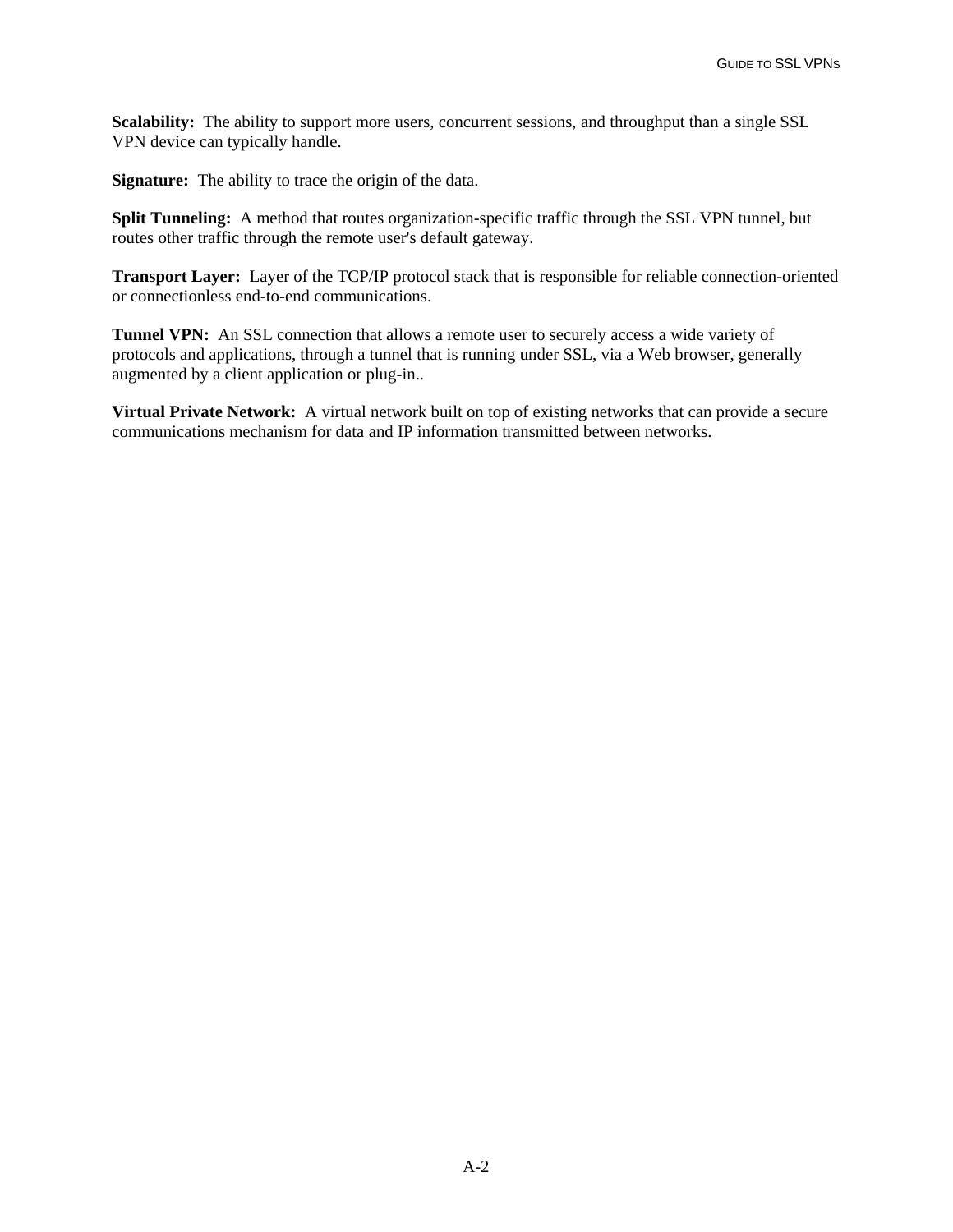# **Appendix B—Acronyms**

Selected acronyms used in the *Guide to SSL VPNs* are defined below.

| AD                | <b>Active Directory</b>                        |
|-------------------|------------------------------------------------|
| AH                | <b>Authentication Header</b>                   |
| API               | <b>Application Programming Interface</b>       |
| <b>ARP</b>        | <b>Address Resolution Protocol</b>             |
|                   |                                                |
| CA                | Certificate Authority                          |
| <b>CEO</b>        | <b>Chief Executive Officer</b>                 |
| <b>CHAP</b>       | Challenge Handshake Authentication Protocol    |
| <b>CIFS</b>       | Common Internet File System                    |
| <b>CLI</b>        | <b>Command Line Interface</b>                  |
| <b>CMS</b>        | Cryptographic Message Syntax                   |
| <b>CMVP</b>       | Cryptographic Module Validation Program        |
| <b>CRL</b>        | <b>Certificate Revocation List</b>             |
|                   |                                                |
| <b>DES</b>        | Data Encryption Standard                       |
| DMZ               | <b>DeMilitarized Zone</b>                      |
| <b>DNS</b>        | Domain Name System                             |
| <b>DSA</b>        | Digital Signature Algorithm                    |
| <b>DSS</b>        | Digital Signature Standard                     |
| <b>ESP</b>        | <b>Encapsulating Security Payload</b>          |
|                   |                                                |
| <b>FIPS</b>       | <b>Federal Information Processing Standard</b> |
| <b>FISMA</b>      | Federal Information Security Management Act    |
| <b>FTP</b>        | <b>File Transfer Protocol</b>                  |
| <b>GRE</b>        | Generic Routing Encapsulation                  |
| <b>HMAC</b>       | Keyed-Hash Message Authentication Code         |
| <b>HR</b>         | <b>Human Resources</b>                         |
| <b>HTTP</b>       | <b>HyperText Transfer Protocol</b>             |
| <b>ICMP</b>       | <b>Internet Control Message Protocol</b>       |
| <b>IDS</b>        | <b>Intrusion Detection System</b>              |
| <b>IETF</b>       | <b>Internet Engineering Task Force</b>         |
| <b>IGMP</b>       | <b>Internet Group Management Protocol</b>      |
| <b>IKE</b>        | <b>Internet Key Exchange</b>                   |
| <b>IMAP</b>       | <b>Internet Message Access Protocol</b>        |
| IP                | <b>Internet Protocol</b>                       |
| <b>IPComp</b>     | <b>IP Payload Compression Protocol</b>         |
| <b>IPS</b>        | <b>Intrusion Prevention System</b>             |
| <b>IPsec</b>      | <b>Internet Protocol Security</b>              |
| IPv4              | <b>Internet Protocol version 4</b>             |
| IP <sub>v</sub> 6 | <b>Internet Protocol version 6</b>             |
| <b>IPX</b>        | <b>Internetwork Packet Exchange</b>            |
| <b>ISP</b>        | <b>Internet Service Provider</b>               |
| <b>IT</b>         | <b>Information Technology</b>                  |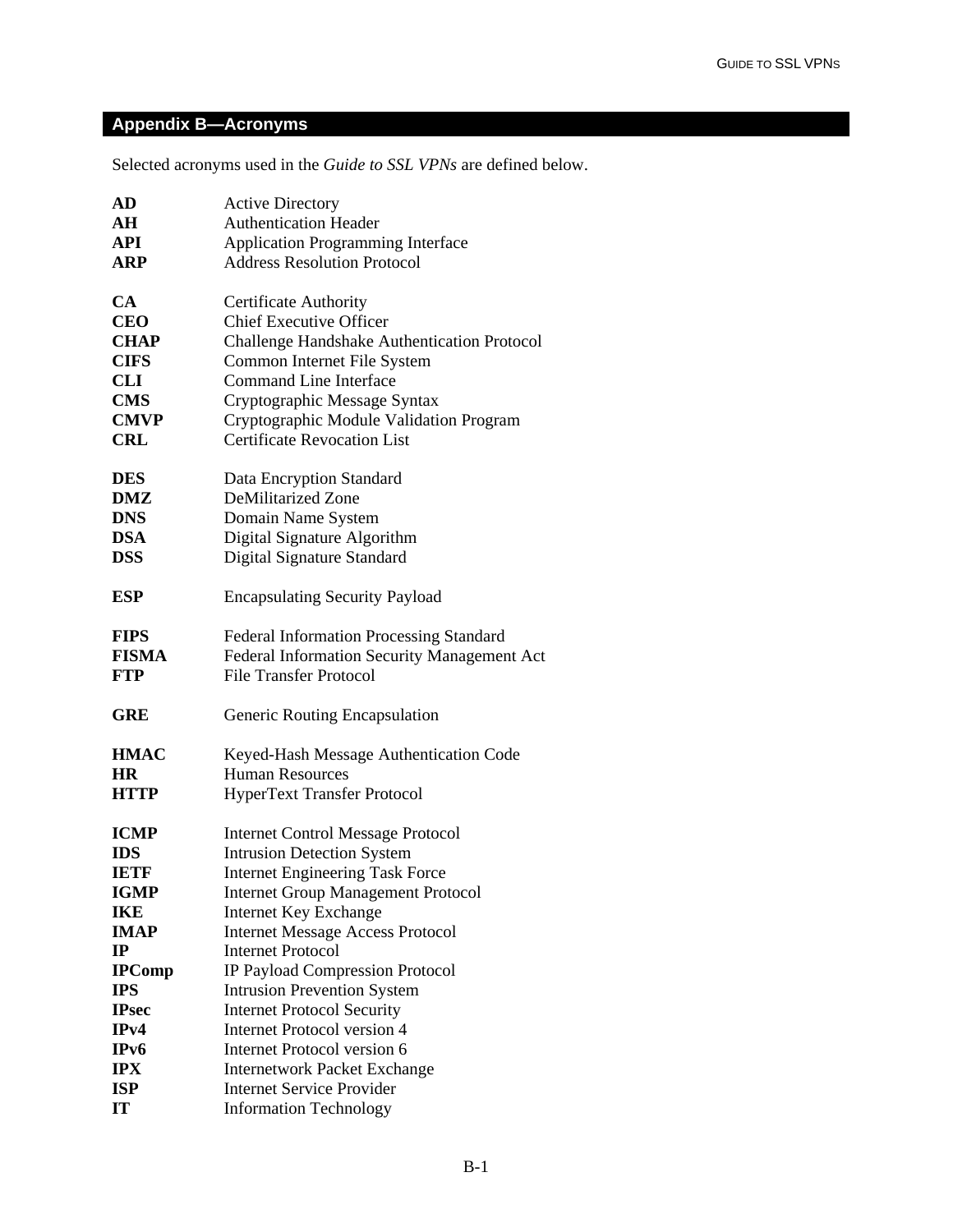| <b>ITL</b>                | <b>Information Technology Laboratory</b>                                                  |
|---------------------------|-------------------------------------------------------------------------------------------|
| L2F<br>L2TP<br><b>LAN</b> | Layer 2 Forwarding<br>Layer 2 Tunneling Protocol<br><b>Local Area Network</b>             |
| <b>LDAP</b>               | <b>Lightweight Directory Access Protocol</b>                                              |
| MAC                       | Message Authentication Code                                                               |
| MIB                       | <b>Management Information Base</b>                                                        |
| <b>MPPE</b>               | Microsoft Point to Point Encryption                                                       |
| <b>MS-CHAP</b>            | Microsoft Challenge Handshake Authentication Protocol<br><b>Maximum Transmission Unit</b> |
| <b>MTU</b>                |                                                                                           |
| <b>NAT</b>                | <b>Network Address Translation</b>                                                        |
| <b>NetBEUI</b>            | <b>NetBIOS</b> Extended User Interface                                                    |
| <b>NetBIOS</b>            | Network Basic Input/Output System                                                         |
| <b>NIST</b>               | National Institute of Standards and Technology                                            |
| <b>OMB</b>                | Office of Management and Budget                                                           |
| PAP                       | <b>Password Authentication Protocol</b>                                                   |
| $\bf PC$                  | Personal Computer                                                                         |
| <b>PDA</b>                | Personal Digital Assistant                                                                |
| PGP                       | Pretty Good Privacy                                                                       |
| <b>PIN</b>                | <b>Personal Identification Number</b>                                                     |
| PKI                       | Public Key Infrastructure                                                                 |
| <b>POP</b>                | Point of Presence                                                                         |
| <b>PPP</b>                | Point-to-Point Protocol                                                                   |
| <b>PPTP</b>               | Point-to-Point Tunneling Protocol                                                         |
| QoS                       | <b>Quality of Service</b>                                                                 |
| <b>RADIUS</b>             | Remote Authentication Dial-In User Server                                                 |
| RC4                       | <b>Rivest Cipher 4</b>                                                                    |
| <b>RCP</b>                | <b>Remote Copy Protocol</b>                                                               |
| <b>RFC</b>                | <b>Request for Comment</b>                                                                |
| <b>RMON</b>               | <b>Remote Monitoring</b>                                                                  |
| <b>RSA</b>                | <b>Rivest Shamir Adleman</b>                                                              |
| <b>S/MIME</b>             | Secure MultiPurpose Internet Mail Extensions                                              |
| SHA                       | Secure Hashing Algorithm                                                                  |
| <b>SLA</b>                | Service Level Agreement                                                                   |
| <b>SMTP</b>               | Simple Mail Transfer Protocol                                                             |
| <b>SNMP</b>               | Simple Network Management Protocol                                                        |
| SP                        | <b>Special Publication</b>                                                                |
| SQL                       | <b>Structured Query Language</b>                                                          |
| <b>SSH</b>                | <b>Secure Shell</b>                                                                       |
| SSL                       | Secure Sockets Layer                                                                      |
| <b>TACACS</b>             | <b>Terminal Access Controller Access Control System</b>                                   |
| <b>TCP</b>                | <b>Transmission Control Protocol</b>                                                      |